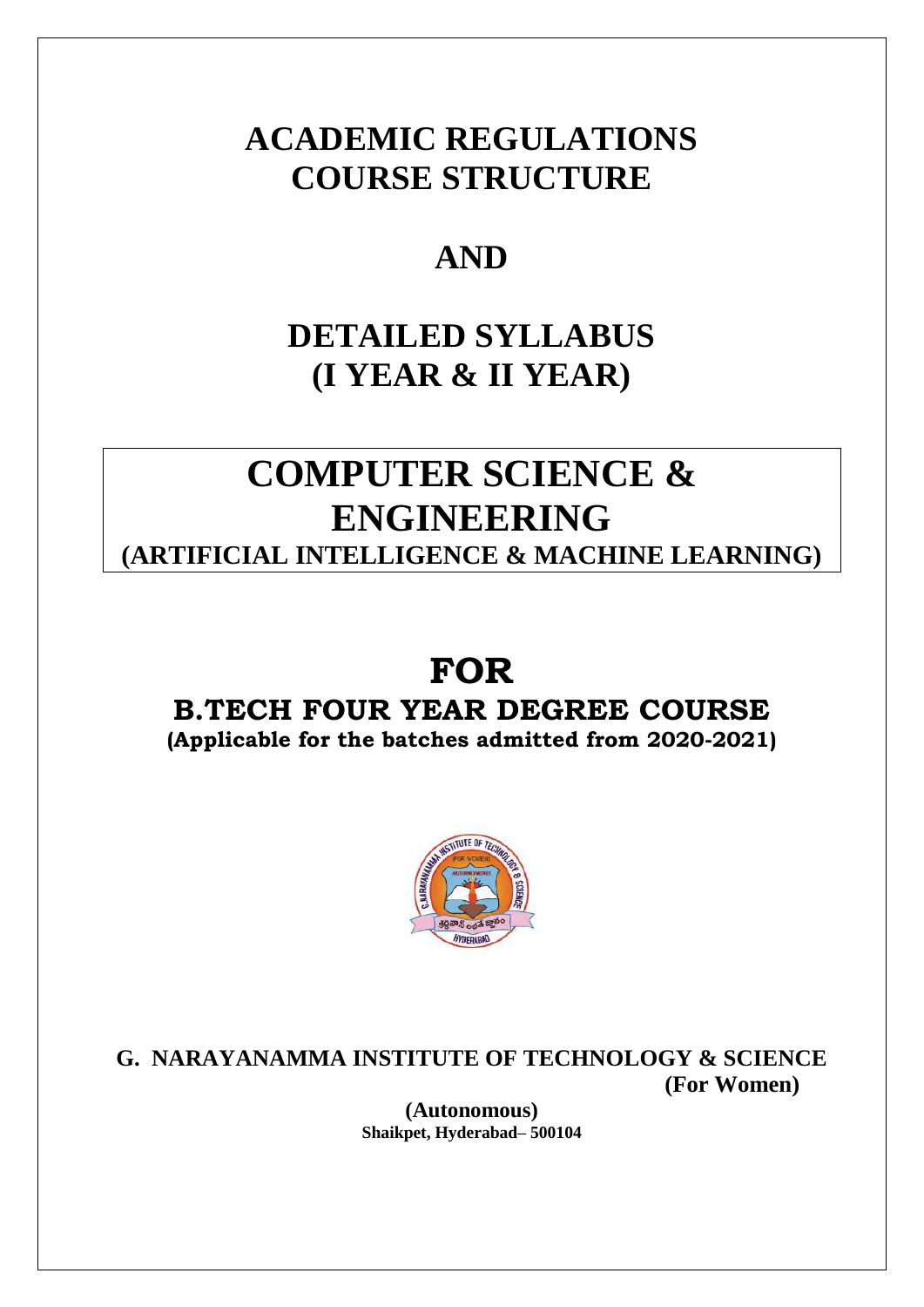# **G. NARAYANAMMA INSTITUTE OF TECHNOLOGY & SCIENCE (AUTONOMOUS) (For Women) Shaikpet, Hyderabad– 500104**

# **B.TECH-ACADEMIC REGULATIONS (GNITS-R18)**

### **For CBCS Based B.Tech. Degree Courses**

(Applicable for the students of B.Tech (Regular) from the Academic Year **2020-21** and onwards)

## **1.0 Under-Graduate Degree Course (UGDC) in Engineering & Technology (E&T)**

G. Narayanamma Institute of Technology & Science (GNITS) - for Women, Hyderabad, affiliated to Jawaharlal Nehru Technological University Hyderabad (JNTUH), Hyderabad, offers 4 Year (8 Semesters) **Bachelor of Technology** (B.Tech.) Degree Course under Choice Based Credit System (CBCS) with effect from the Academic Year **2020-21**  onwards in the following Branches of Engineering & Technology:

| S.No.          | <b>Branch</b>                                           |
|----------------|---------------------------------------------------------|
| $\mathbf{I}$ . | Computer Science & Engineering (CSE)                    |
| II.            | Computer Science & Engineering (Artificial Intelligence |
|                | & Machine Learning $(CSM)$                              |
| Ш.             | Computer Science & Engineering (Data Science) (CSD)     |
| IV.            | Electrical & Electronics Engineering (EEE)              |
| $V_{\cdot}$    | Electronics & Communication Engineering (ECE)           |
| VI.            | Electronics & Telematics Engineering (ETE)              |
| VII.           | Information Technology (IT)                             |
| VIII.          | Computer Science and Technology (CST)                   |

# **2.0 Eligibility for Admission**

- **2.1** The Admission to the UGDC shall be made either on the basis of the merit rank obtained by the qualifying candidate at an Entrance Test conducted by the Telangana State Government (TSEAMCET), OR the University, OR on the basis of any other order of merit approved by the University, subject to the reservations as prescribed by the Government from time to time.
- 2.2 The medium of instruction for the entire UG Degree Course in E&T shall be ENGLISH only.

### **3.0 B.Tech. Degree Course Structure**

- **3.1** The B.Tech. Degree Courses at GNITS are of Semester Pattern, with 8 Semesters constituting 4 Academic Years and each Academic Year is of TWO Semesters (First/Odd and Second/Even Semesters). Each Semester shall be of 22 Weeks duration (inclusive of Examinations), with a minimum of 90 Instructional Days per Semester.
- **3.2** UGC/AICTE specified Definitions/Descriptions are adopted appropriately for various terms and abbreviations used in these Academic Regulations/ Norms, which are listed under **3.2.1 to 3.2.4**. The Course Structure is organized based on the AICTE Model Curriculum for Under-Graduate Degree Courses in Engineering & Technology (Jan. 2018).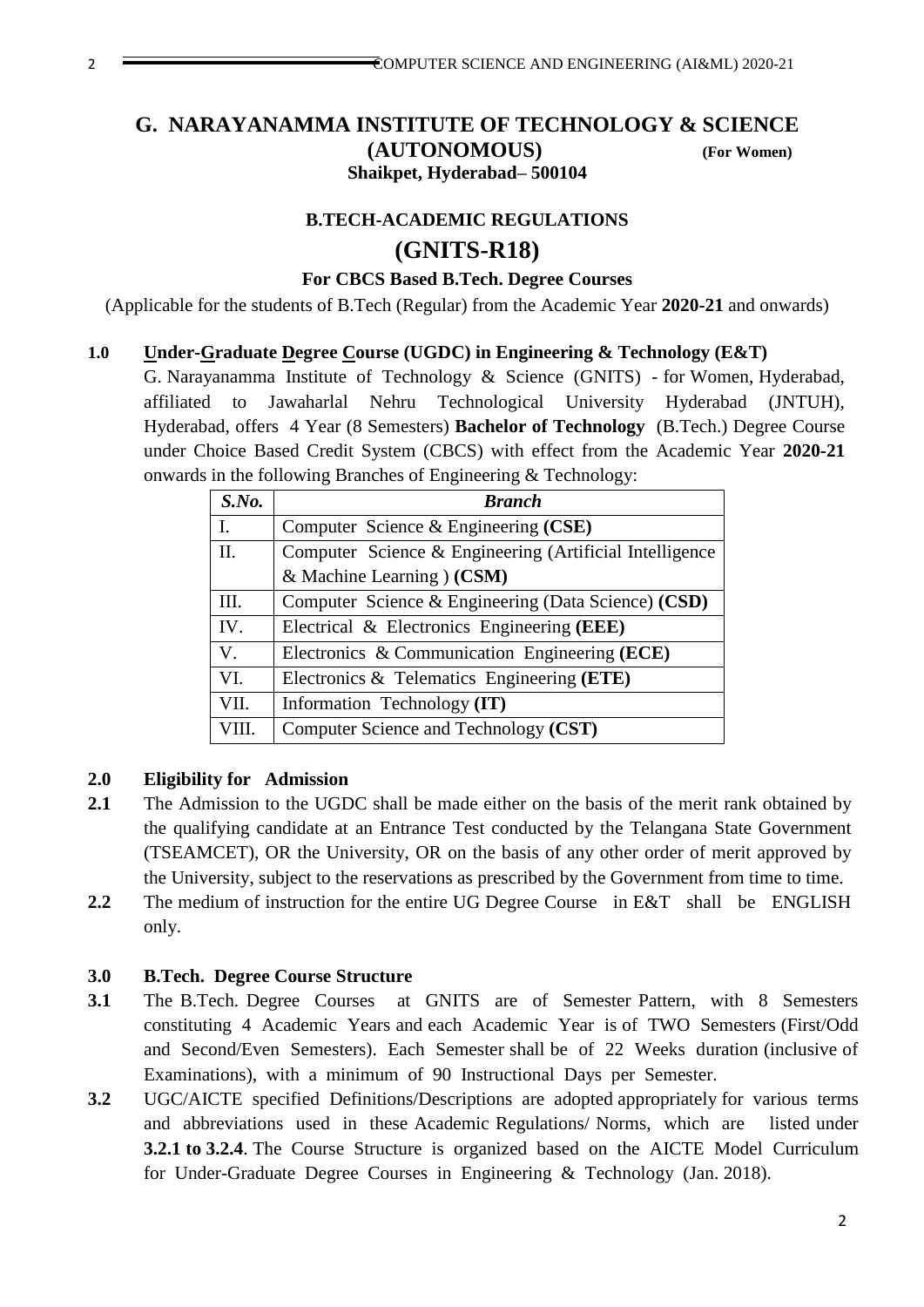#### **3.2.1 Semester Scheme:**

Each UGDC is of 4 Academic Years (8 Semesters), with each academic year divided into two semesters of 22 weeks  $(290 \text{ working days})$  each. Each semester has - 'Continuous Internal Evaluation (CIE)' and 'End Semester Examination or Semester End Examination (SEE)'. Choice Based Credit System (CBCS) and Credit Based Semester System (CBSS) as denoted by UGC, and Course Structure/Curriculum as suggested by AICTE are followed. The terms 'SUBJECT' or 'COURSE' imply the same meaning here, and refers to 'Theory Subject', or 'Lab/Practical Course', or 'Design/ Drawing Subject', or 'Elective', or 'Seminar', or 'Project', or 'Mini-Project', as the case may be.

### **3.2.2 Credit Courses**

All the Subjects/ Courses are to be registered by a student in a Semester to earn Credits. Credits shall be assigned to each Subject/ Course in a **L : T : P : C** (**L**ecture Periods : **T**utorial Periods : **P**ractical Periods : **C**redits) Structure based on the following general pattern:

- One Credit for One hour/ Week/ Semester for Theory/ Lecture (L) Courses, and Tutorials (T); and,
- One Credit for Two hours/ Week/ Semester for Laboratory/ Practical (P) Courses. Student Activity Courses like NCC, NSS, NSO, and other courses identified as Mandatory Courses (MC) shall not carry Credits.

### **3.2.3 Subject/ Course Classification**

- All the Subjects/ Courses offered for the UGDC are broadly classified as :
- (a) Foundation Courses (FnC), (b) Core Courses (CoC), and (c) Elective Courses (ElC).
- $\triangleright$  Foundation Courses (FnC) are further categorized as :
	- (i) HS (Humanities and Social Sciences including Management Courses),
	- (ii) BS (Basic Sciences Courses), and
	- (iii) ES (Engineering Sciences Courses);
- $\triangleright$  Core Courses (CoC) and Elective Courses (ElC) are categorized as PS (Professional Subjects), which are further subdivided as:
	- (i) PC (Professional/ Departmental Core) Courses
	- (ii) PE (Professional/ Departmental Electives) Courses
	- (iii) OE (Open Electives) Courses; and
	- (iv) Project Works (PW);
- Additional Courses :
	- ONLINE Courses (offered by IITs/ MOOCs); and
- > Mandatory Courses :
	- $MC$  No Credits allocated.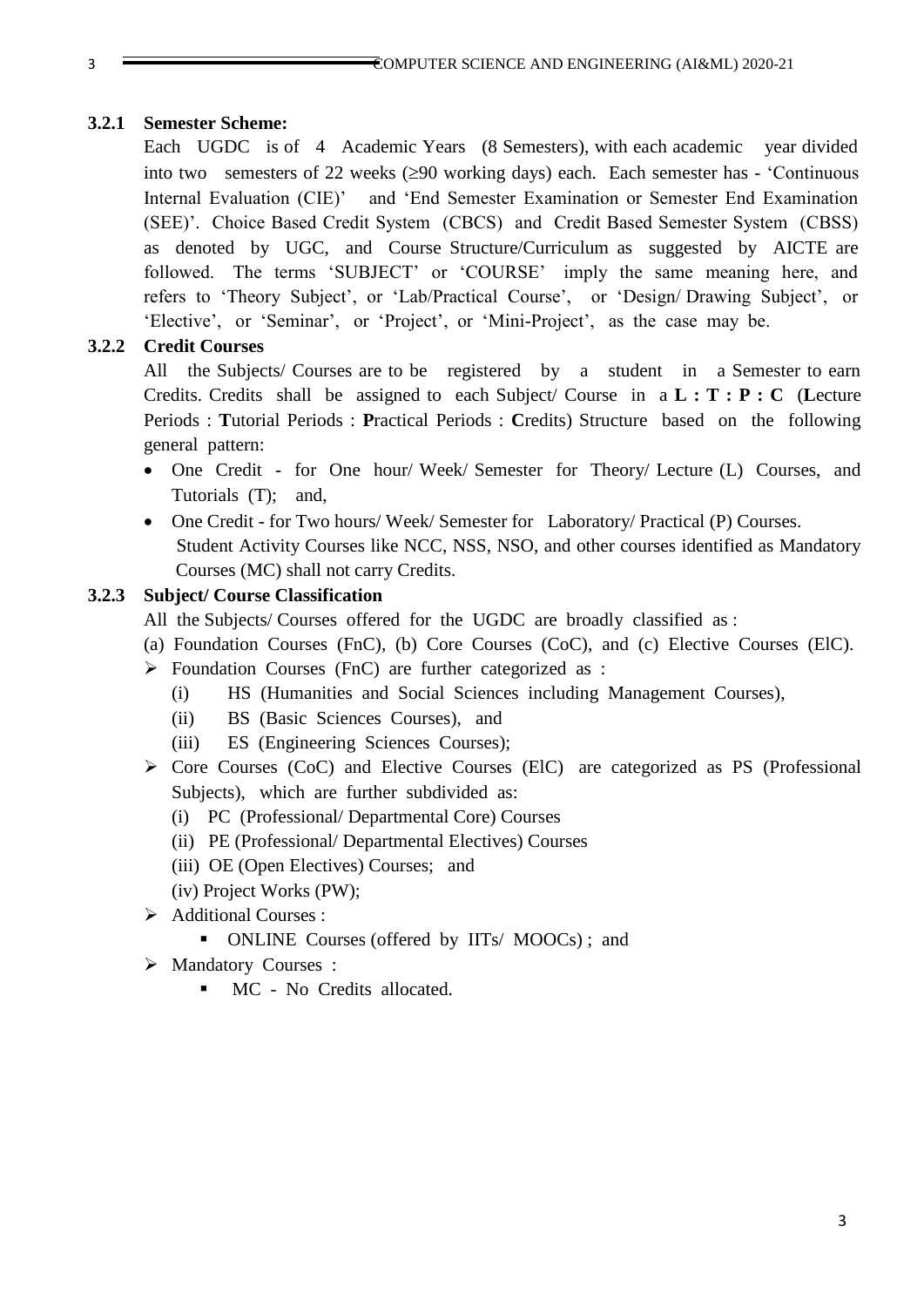## **3.2.4 Course Nomenclature:**

The Curriculum Nomenclature or Course Structure Grouping for each UG Degree Course (B.Tech. Degree Programmes) is as listed below (along with AICTE specified % Range of Total Credits):

| $S_{\cdot}$                                 | <b>Broad Course</b>     | <b>Course Group/</b>     | <b>Course Description</b>            | Range of             |
|---------------------------------------------|-------------------------|--------------------------|--------------------------------------|----------------------|
| N <sub>o</sub>                              | <b>Classification</b>   | <b>Category</b>          |                                      | <b>Credits &amp;</b> |
|                                             |                         |                          |                                      | <b>AICTE Model</b>   |
|                                             |                         |                          |                                      | <b>Credits</b>       |
| 1)                                          |                         | <b>BS</b> – <b>Basic</b> | Include - Mathematics, Physics,      | $15% - 20%$          |
|                                             |                         | <b>Sciences</b>          | Chemistry, Biology Subjects          |                      |
| 2)                                          |                         | <b>ES</b> - Engineering  | Include fundamental engineering      | $15% - 20%$          |
|                                             | <b>Foundation</b>       | <b>Sciences</b>          | subjects                             |                      |
| 3)                                          | <b>Courses</b>          | <b>HS-Humanities</b>     | subjects<br>Include<br>related<br>to | $5\% - 10\%$         |
|                                             | (FnC)                   | & Social Sciences        | Humanities, Social Sciences and      |                      |
|                                             |                         |                          | Management                           |                      |
| 4)                                          | <b>Core Courses</b>     | <b>PC</b> – Professional | Include core subjects related to     | $30\% - 40\%$        |
|                                             | (CoC)                   | <b>Core</b>              | the Parent Department/ Branch        |                      |
|                                             |                         |                          | of Engg.                             |                      |
|                                             |                         |                          |                                      |                      |
| 5)                                          |                         | <b>PE</b> – Professional | Include Elective subjects related    | $10\% - 15\%$        |
|                                             |                         | <b>Electives</b>         | to the Parent Department/ Branch     |                      |
|                                             | <b>Elective</b>         |                          | of Engg.                             |                      |
| 6)                                          | <b>Courses</b>          | $OE - Open$              | Elective subjects include subjects   | $5\% - 10\%$         |
|                                             | (EIC)                   | <b>Electives</b>         | from other technical and/ or         |                      |
|                                             |                         |                          | <b>Emerging Subject Areas</b>        |                      |
| 7)                                          |                         | <b>Project Work</b>      | B.Tech. Project or UG Project or     |                      |
|                                             | <b>Projects Related</b> |                          | <b>UG Major Project</b>              |                      |
| 8)                                          | <b>Courses</b>          | <b>Mini-Project</b>      | Mini-Project/Industrial Training /   | $10\% - 15\%$        |
|                                             | (PW)                    |                          | Internship/ UG Mini-Project          |                      |
| 9)                                          |                         | <b>Seminar</b>           | Seminar based on core contents       |                      |
|                                             |                         |                          | related to Parent<br>Department/     |                      |
|                                             |                         |                          | Branch of Engg.                      |                      |
| 10)                                         | <b>Mandatory</b>        | <b>MC</b>                | <b>Mandatory Courses</b>             | <b>Non-Credit</b>    |
|                                             | <b>Courses</b>          |                          |                                      |                      |
| 11)                                         | <b>Additional</b>       | <b>ONLINE Courses</b>    | Offered by IITs/MOOCs                | Optional             |
|                                             | <b>Courses</b>          |                          |                                      |                      |
| Total Credits for UGDC (B. Tech.) Programme | 160 (100%)              |                          |                                      |                      |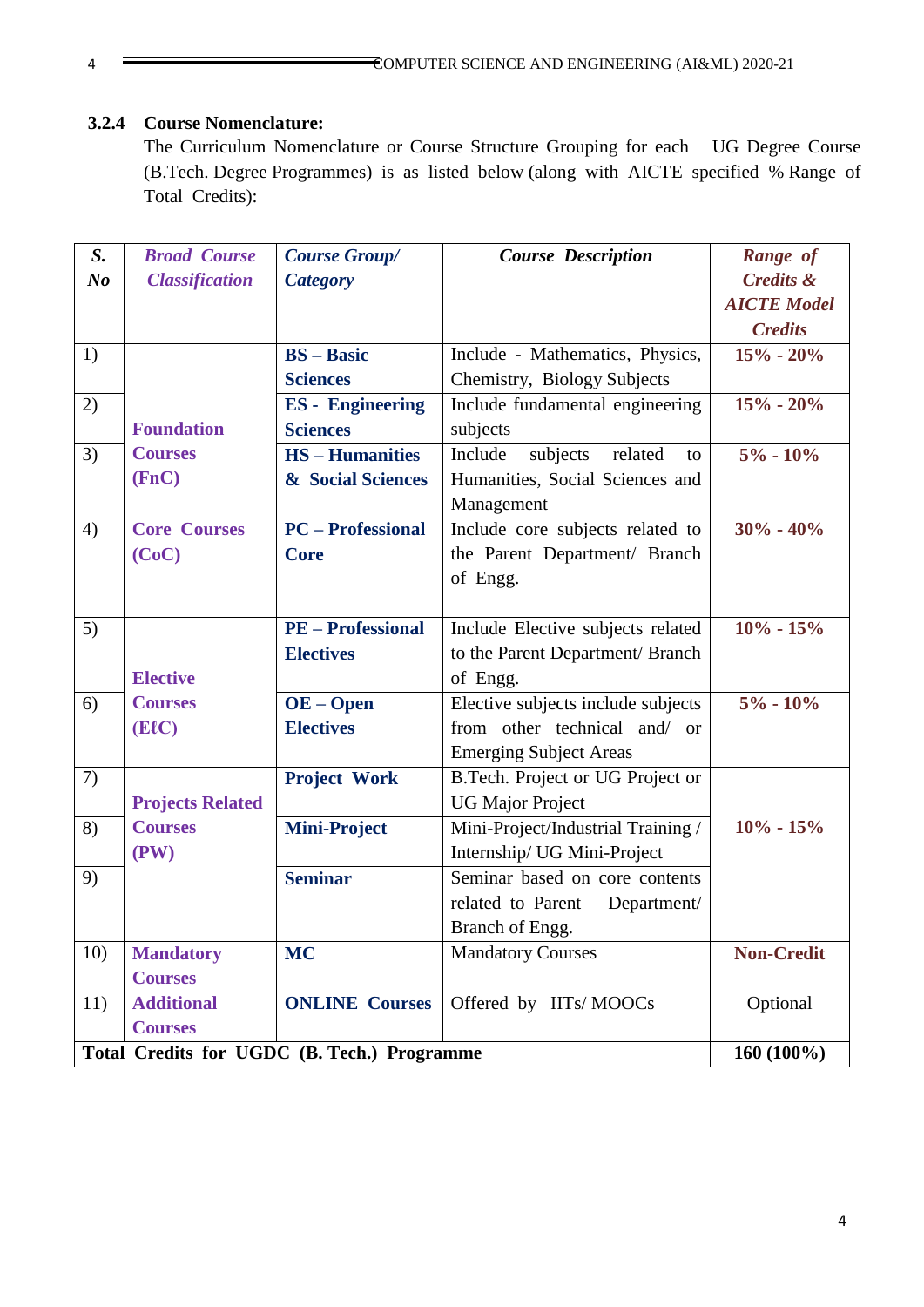#### **4.0 Course Work**

- **4.1** A student after securing admission shall pursue the B.Tech. UG Degree Course in a minimum period of 4 Academic Years, and a maximum period of 8 Academic Years (with effect from the Date of Commencement of I Year).
- **4.2** As suggested by AICTE, a 3-week 'Mandatory Induction Programme' shall be offered for all the Branches of Engineering at the start of the I Year UGDC, to enable the newly admitted students get acquainted with the new professional environment, to develop awareness and understanding of the engineering education requirements, and to get them prepared for the academic schedules ahead. The features, activities and pattern of the Induction Programme shall be as per the guidelines suggested in the Model Curriculum. Conventional class work shall commence only after the completion of the Induction Programme.
- **4.3** Each student shall Register for and secure the specified number of Credits (160 Credits) required for the completion of the UGDC and the Award of the B.Tech. Degree in the respective Branch of Engineering.
- **4.4** Each Semester is structured to provide typically about 20 Credits (20 C) on an average, totaling to 160 Credits (160 C) for the entire B.Tech. Programme.

#### **5.0 Course Registration**

- **5.1** A 'Faculty Advisor or Counselor' shall be assigned to each B.Tech student and the faculty advisor assigned shall advise/counsel the student about the UGD Course, its Course Structure and Curriculum, Choice/Option for Subjects/Courses, based on the competence, progress, pre-requisites and interest of the student.
- **5.2** The Academic/Examination Section of the College invites 'Registration Forms' from the students apriori (before the beginning of the Semester) through 'ONLINE SUBMISSIONS', ensuring 'DATE and TIME Stamping'. The ONLINE Registration Requests for any 'CURRENT SEMESTER' shall be completed BEFORE the commencement of SEEs (Semester End Examinations) of the 'PRECEDING SEMESTER'.
- **5.3** Every individual student is advised to register for all the number of credits indicated in that semester workload of the respective UGD Course Structure - this is termed as the 'Minimum Work Load' (MWL).
- **5.4** A student can apply for ONLINE Registration, ONLY AFTER obtaining the 'WRITTEN APPROVAL' from her assigned Faculty Advisor, which should be submitted to the College Academic/Examination Section through the Head of the Department (a copy of the same is to be retained by the Head of the Department, Faculty Advisor and the student).
- **5.5** A student may be permitted to register for the Subjects/ Courses of her choice with the typical work load suggested in the respective semester credit load allocation of that UG Degree Course Structure as the Minimum Work Load (MWL), and maximum – with possible additional courses of her choice, limited to a Total Work Load (TWL) of 25 C, based on her PROGRESS and SGPA/ CGPA, and completion of the 'PRE-REQUISITES' as indicated for various Subjects/ Courses in the Department Course Structure and Syllabus contents.
- **5.6** The choice for the 'additional' Subjects/Courses to reach the Maximum Permissible Limit of 25 Credits (above the typical MWL) must be indicated clearly, which needs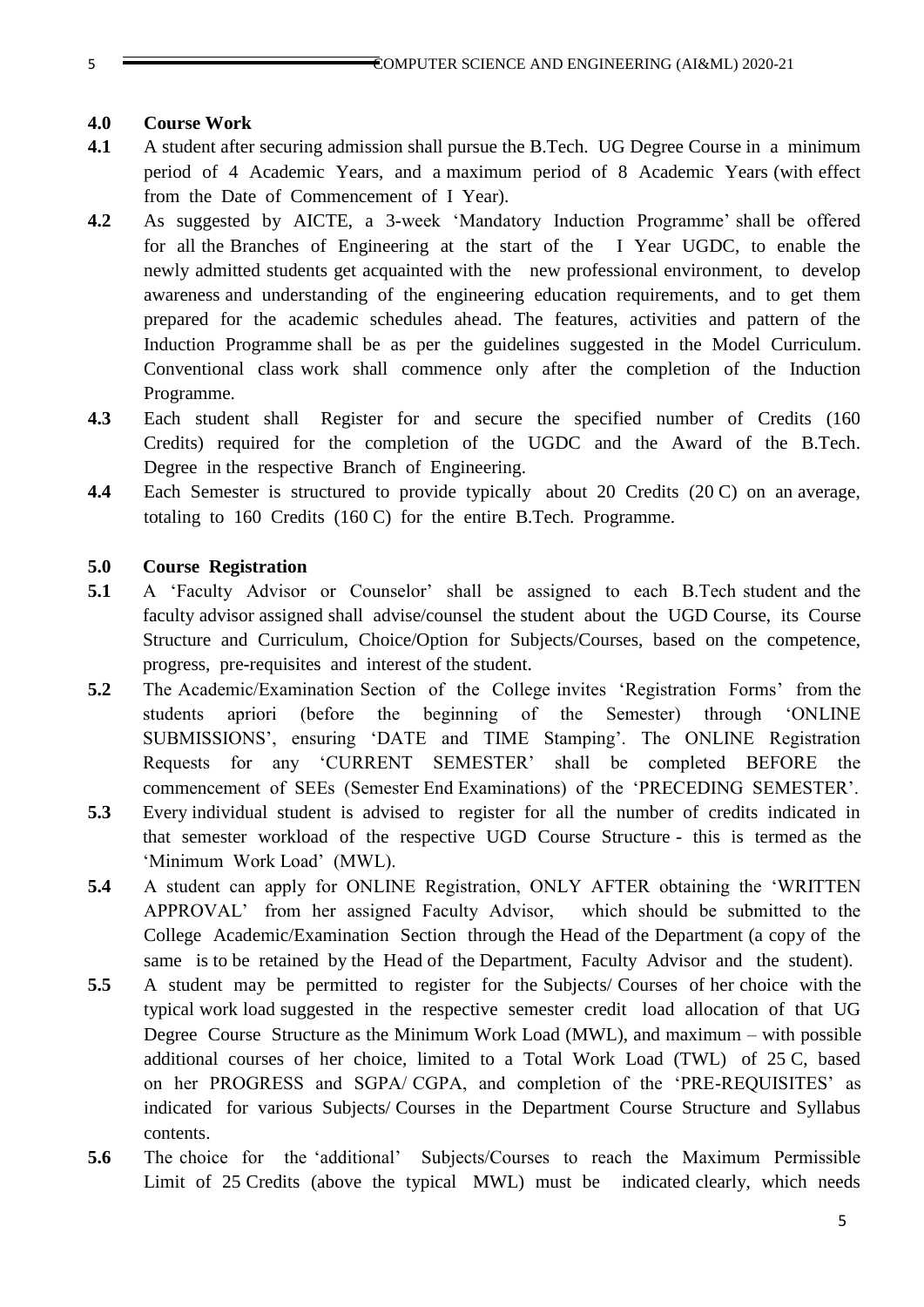the specific approval and signature of the Faculty Advisor/ Counselor and the HoD on the hard-copy.

- **5.7** If the student submits ambiguous choices or multiple options or erroneous entries during ONLINE Registration for the Subject(s) / Course(s) under a given/ specified Course Group/ Category as listed in the Course Structure, only the first mentioned Subject/ Course in that category shall be taken into consideration, as applicable.
- **5.8** The Subject/Course Options exercised through ONLINE Registration are final and CANNOT be changed, and CANNOT be inter-changed; further, alternate choices shall also be not considered. However, if the Subject/ Course that has already been listed for Registration (by the Head of the Department) in a semester could not be offered on account of any unforeseen or unavoidable reasons, then the student shall be allowed to have alternate choice - either for a new Subject (subject to offering of such a Subject), or for another existing Subject (subject to availability of seats), which may be considered. Such alternate arrangements shall be made by the Head of the Department, with due notification and time-framed schedule, within the FIRST WEEK from the commencement of class-work for that semester.
- **5.9** Dropping of the Subjects/ Courses may be permitted ONLY AFTER obtaining the prior approval from the Faculty Advisor assigned (subject to the retaining of the MWL), 'within 15 Days of Time' from the beginning of the current semester.
- **5.10** For the Mandatory Courses (like NCC/ NSS/ NSO etc.), a 'Satisfactory Participation Certificate' from the concerned authorities of the relevant semester is essential. No Marks or Grades or Credits shall be awarded for the Mandatory Courses.

#### **6.0 Subjects/ Courses to be offered**

- **6.1** A typical Section strength (or Class strength) for each semester shall be 60.
- **6.2** A Subject/ Course may be offered to the students, ONLY IF a Minimum of 30 Students opt for the same. The Maximum Class Strength of a Section is limited to 80.
- **6.3** More than ONE TEACHER may offer the SAME SUBJECT (Theory/ Tutorials/Lab./Practicals) in any semester. However, selection choice for students will be based on - 'FIRST COME FIRST SERVE Basis and CGPA Criterion' (ie., the first focus shall be on the earliest stamping of ONLINE ENTRY from the student for Registration in that semester, and the second focus, if needed, shall be on the existing CGPA of the student).
- **6.4** If more entries for the Registration of a Subject come into picture, then the Head of the Department concerned shall take necessary action, whether to offer such a Subject/ Course for TWO (or multiple) SECTIONS or NOT .
- **6.5** In case of the options coming from the students of the other Departments/ Branches/ Disciplines also (not considering OPEN ELECTIVES), PRIORITY shall be given to the student of the 'Parent Department/Branch' first.

#### **7.0 Attendance Requirements**

**7.1** A student shall be eligible to appear for the End Semester Examinations if she acquires a minimum of 75% of attendance in aggregate of all the Subjects/Courses (excluding Mandatory or Non-Credit Courses) for that semester.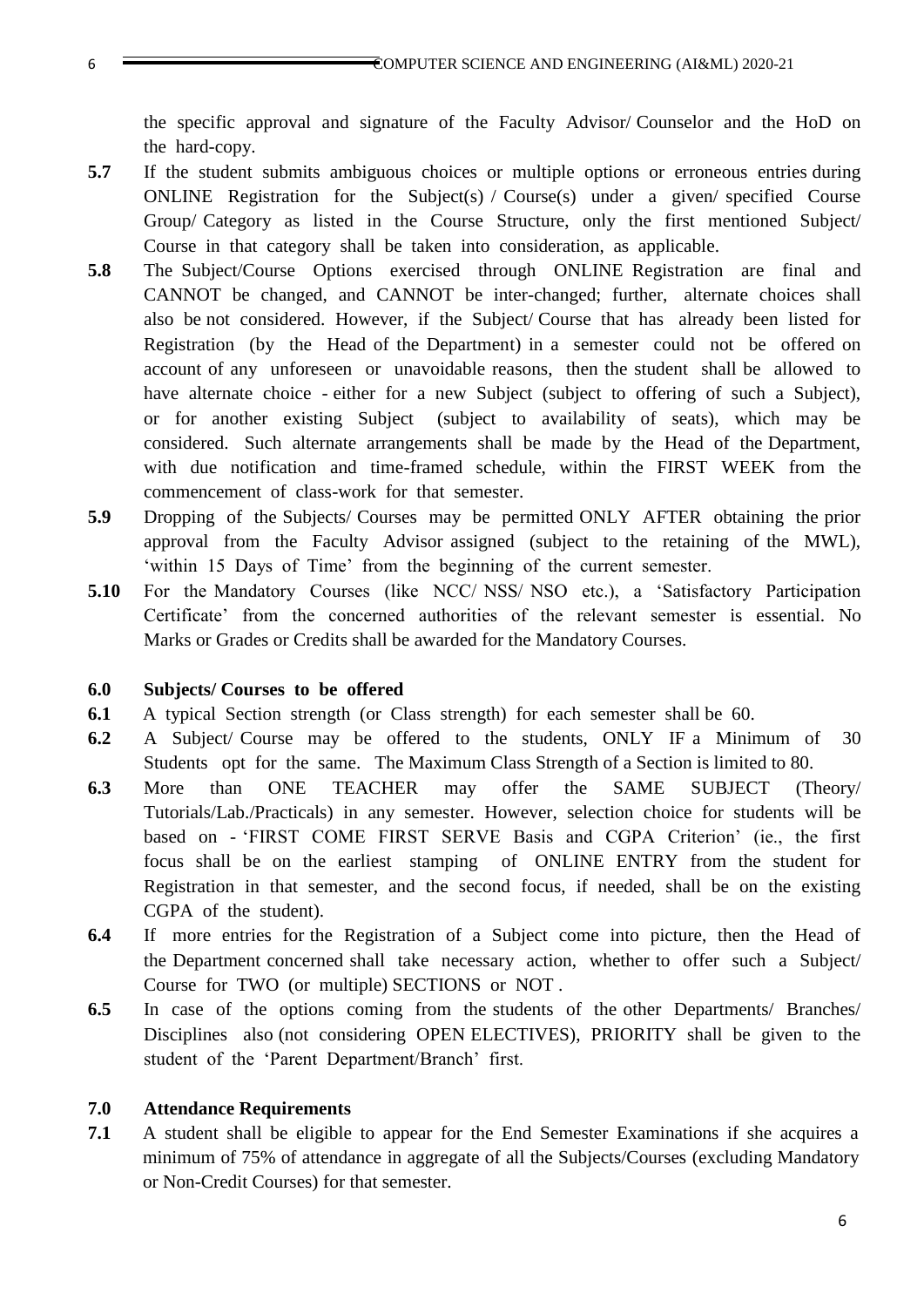- **7.2** Condoning of shortage of attendance in aggregate up to 10% (65% and above, and below 75%) in each semester may be granted by the College Academic Committee (CAC) on genuine and valid grounds based on the student's representation with supporting evidence. Provision of such condonation is however limited to a maximum of 3 times during the maximum permissible UG study period.
- **7.3** A stipulated fee shall be payable towards condoning of shortage of attendance.
- **7.4** Shortage of Attendance below 65% in aggregate shall in NO case be condoned.
- **7.5** A student, whose shortage of attendance is not condoned in a semester is not eligible to take her End Examinations of that semester; she get detained and her registration for that semester shall stand cancelled. She shall not be promoted to the next semester. She may seek re-registration for all those Subjects registered in that semester in which she gets detained by seeking re-admission for that semester as and when offered; in case if there are any Professional Electives and/ or Open Electives, the same may also be re-registered if offered, however, if those Electives are not offered in later semesters, then alternate Electives may be chosen from the same set of Elective Subjects offered under that Elective category.

#### **8.0 Academic Requirements**

The following Academic Requirements have to be satisfied in addition to the Attendance Requirements mentioned under Clause 7.0.

- **8.1** A student shall be deemed to have satisfied the Academic Requirements and earned the Credits allotted to each Subject/ Course, if she secures not less than 35% marks (25 out of 70 marks) in the End Semester Examination, and a minimum of 40% of marks in the sum total of the CIE (Continuous Internal Evaluation) and SEE (Semester End Examination) taken together [in terms of Letter Grades, this implies securing '**C** Grade' or above in that Subject/ Course].
- **8.2** A student shall be deemed to have satisfied the Academic Requirements and earned the Credits allotted to the Seminar and the Mini-Project, if she secures not less than 40% of the total marks (that is, 40 marks) to be awarded for each. The student would be treated as failed, if she - (i) does not submit a report on her Mini-Project, or does not make a presentation of the same before the Evaluation Committee as per the schedule, or (ii) does not present the Seminar as required in the III year II Semester, or (iii) secures less than 40% of marks (40 marks) in the Mini-Project/ Seminar evaluations. She may have to reappear for the Mini-Project/ Seminar evaluations, when they are scheduled again in that semester; if she fails in such 'one reappearance' evaluation also, she has to reappear for the same in the next subsequent semester, as and when they are scheduled as supplementary candidate.
- **8.3** A student will not be promoted from the I Year to the II Year, unless she fulfills the Attendance and Academic Requirements and secures a total of 19 Credits out of 38 Credits specified for the I Year, from all the relevant regular and supplementary examinations, whether she takes those examinations or not.
- **8.4** A student will not be promoted from the II Year to the III Year, unless she fulfills the Attendance and Academic Requirements and secures a total of 47 Credits out of 79 Credits specified up to and inclusive of the II Year II Semester, from all the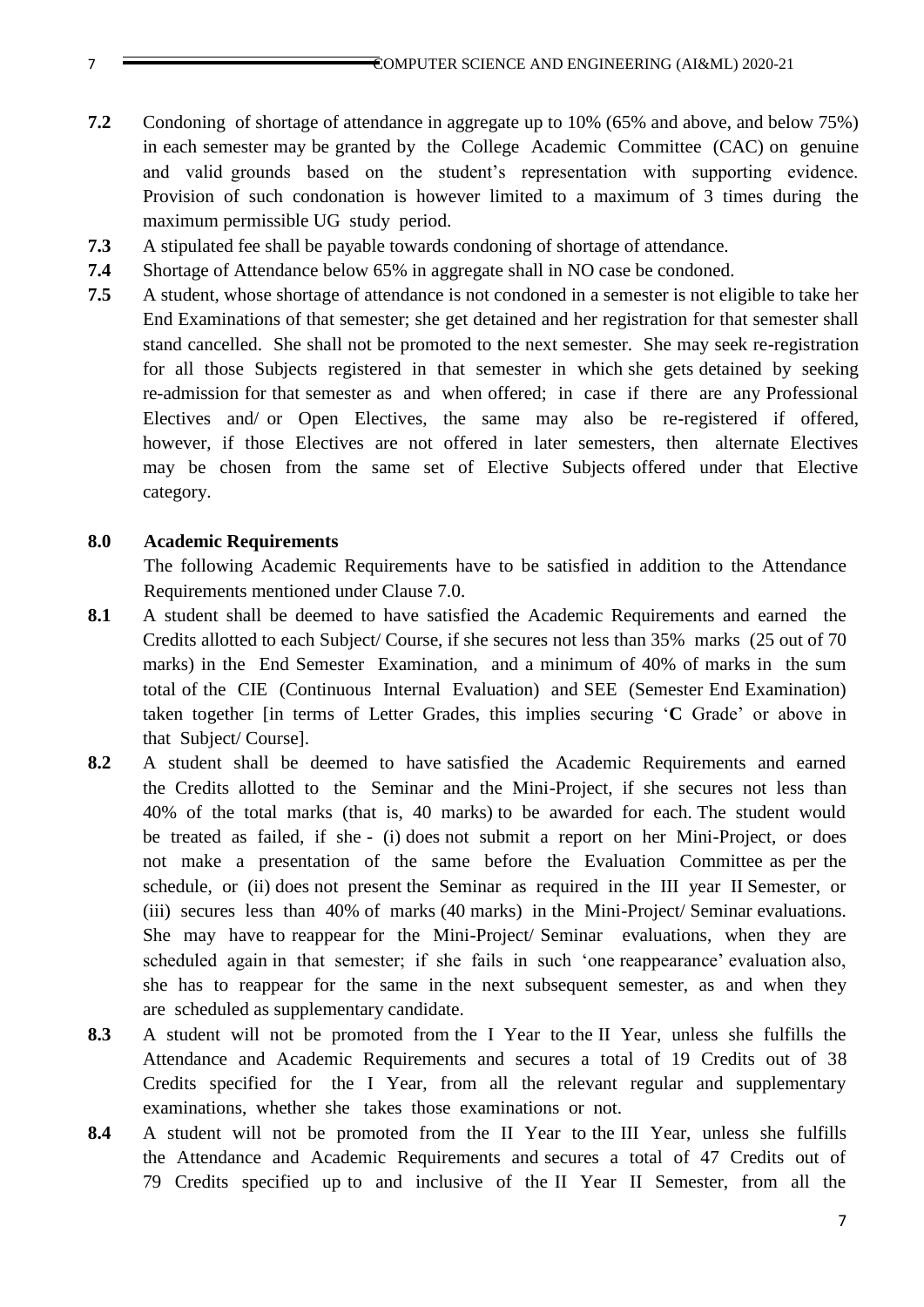relevant regular and supplementary examinations, whether she takes those examinations or not.

- **8.5** A student will not be promoted from the III Year to the IV Year, unless she fulfils the Attendance and Academic Requirements and secures a total of 71 Credits out of 119 Credits specified up to and inclusive of the III Year II Semester, from all the relevant regular and supplementary examinations, whether she takes those examinations or not.
- **8.6** A student shall register for all the Subjects covering 160 Credits as specified and listed (with the relevant Course/ Subject Classifications as mentioned) in the Course Structure, puts up all the Attendance and Academic requirements for 160 Credits securing a minimum of C Grade (Pass Grade) or above in each Subject, and earns ALL 160 Credits securing SGPA  $\geq$  5.0 (in each semester), and CGPA (at the end of each successive semester)  $\geq 5.0$  to successfully complete the UG Degree Course.
- **8.7** If a student registers for any 'additional Subjects' (in the parent Department or other Departments/Branches of Engg.) other than those listed Subjects totaling to 160 Credits as specified in the Course Structure of her Department, the performances in those 'additional Subjects' (although evaluated and graded) shall not be taken into account while calculating the SGPA and CGPA. For such 'additional Subjects' registered, the Letter Grade alone shall be indicated in the Grade Card as a performance measure subject to the completion of the Attendance and Academic Requirements as stated under Clauses 7.0 and  $8.1 - 8.6$ .
- **8.8** Students who fail to earn 160 Credits as per the Course Structure, and as indicated above, within 8 Academic Years from the Date of the Commencement of their I Year, shall forfeit their seats in B.Tech. Programme and their admission shall stand cancelled.
- **8.9** When a student is detained due to the shortage of attendance in any semester, she may be readmitted into that semester as and when offered, along with the Academic Regulations of the Batch into which she gets readmitted. However, no Grade Allotments or SGPA/ CGPA calculations shall be done for that entire semester in which she got detained.
- **8.10** When a student is detained due to lack of Credits in any year, she may be readmitted in the next year(s), after the fulfillment of the Academic Requirements, along with the Academic Regulations of the Batch into which she gets readmitted.
- **8.11** A student who is eligible to appear for the End Semester Examination in any Subject/ Course, but is absent for a particular subject/course or has failed (thereby failing to secure C Grade or above), may reappear for that Subject/ Course at the supplementary examination (SEE) as and when conducted. In such cases, her Internal Marks (CIE) assessed earlier for that Subject/Course shall be retained and carried over, and added to the marks to be obtained in the SEE supplementary examination for evaluating her performance in that Subject.
- 8.12 In view of AICTE/UGC suggestions and guidelines, it is resolved to recommend the inclusion of "INTERNSHIP" for B.Tech Programme students, in the 8<sup>th</sup> Semester (4<sup>th</sup> Year 2<sup>nd</sup> Semester), for One Semester Duration, in addition to the B.Tech. Project requirements already specified, with the following notes …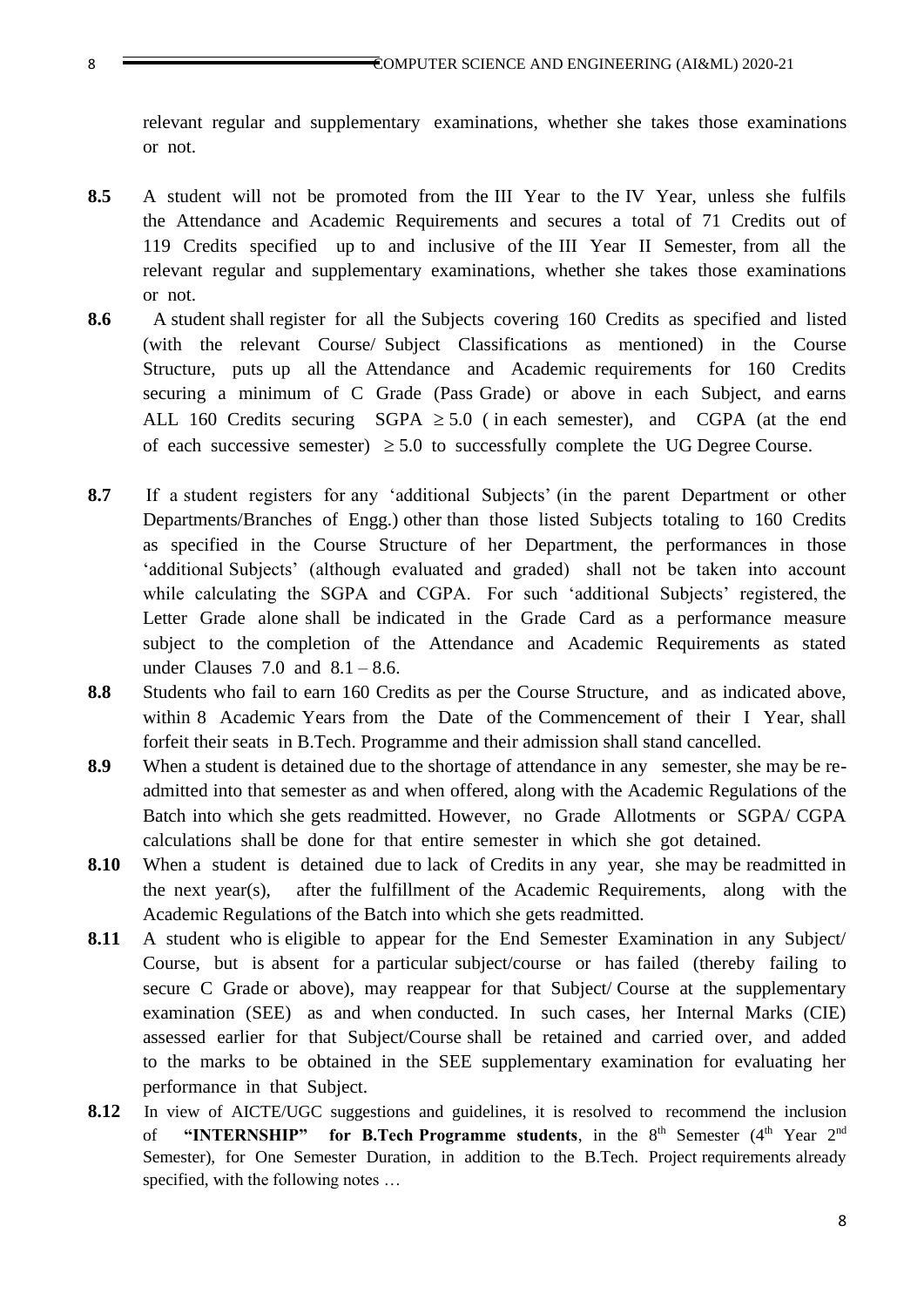**i.** The internship will be "Industry Internship", and is exclusively meant for all those students who have been considered eligible and selected accordingly by the Industry. Based on such selection letters from the Industry, approvals will be given to individual students by the Head of Department and the Principal of the Institution to carry out the Industry Internship for One Semester. The Internship Performance will be evaluated by the Supervisor/Advisor/Guide from the Industry for 100 marks (there will not be any Internals/Sessionals from the department side), and a Certificate is to be issued to that effect from the Industry. The Internship will carry a weightage of 3 Credits, and all students who undergo Internship Programme are exempted from the prescribed Open Elective Course of B.Tech.–4<sup>th</sup> Year 2<sup>nd</sup> Semester (which is also for 3 Credits).

**ii.** If any student fails to complete this Internship Programme due to any reason whatsoever, or fails to secure at least 50% marks in their Internship Performance Evaluation, she would have to register for the previously exempted Open Elective Course of  $4<sup>th</sup>$  Year  $2<sup>nd</sup>$  Semester, in the next subsequent semester(s), as a 'supplementary candidate', and complete all the academic requirements as needed.

**iii.** Because of the mandatory physical presence of the student required at the Industry during the Internship Period, provision is made to the effect that *students may be permitted to choose ONE ON-LINE Course (of NPTEL/MOOCS level - for 3 Credit Weightage), in place of the existing Professional Elective Course (Professional Elective – 6) in 4th Year 2nd Semester of the B.Tech Programme, preferably in the same domain specialization, subject to acceptance and approval by the Head of Department, during 3 rd year – 2 nd semester or 4th year-1 st semester, as applicable* **.** In such cases, the student's performance evaluation will be as per the ON-LINE Course evaluation format. **If any student fails to get the required Grade/Marks in her ON-LINE Course evaluations, she would have to repeat the same ON-LINE Course again (as and when offered) and complete it successfully, or can register for** *Professional Elective – 6 in 4th Year 2nd Semester* to meet all the academic requirements.

#### **9.0 Evaluation - Distribution and Weightage of Marks**

- **9.1** The performance of a student in each semester shall be evaluated Subject-wise (irrespective of the Credits assigned) with a maximum of 100 marks for Theory, or Labs/ Practicals, or Drawing/Design, or Elective Course, or Seminar, or Mini-Project, or Project – I, or Project – II etc. These evaluations shall be based on 30% CIE (Continuous Internal Evaluation) and 70% SEE (Semester End Examination), and a Letter Grade corresponding to the % of marks obtained shall be given.
- **9.2** For all the Subjects/ Courses as mentioned under **9.1**, the distribution shall be: 30 Marks for the CIE and 70 Marks for the SEE for the entire UG Degree Course.
- **9.3 a)** For the Theory Subjects during the semester, there shall be 2 mid-term examinations for 25 marks each. Each mid-term examination consists of one Objective section for 10 marks, plus one Subjective section for 15 marks, with a total duration of 120 minutes. Further, there shall be an allocation of 5 marks for the Assignment, and there shall be 2 Assignments. The Objective section may be set with multiple choice questions, True/False selections, fill-in the blanks, matching type questions, etc. The Subjective section shall contain 5 questions, out of which the student has to answer any 3 questions, each question carrying 5 marks.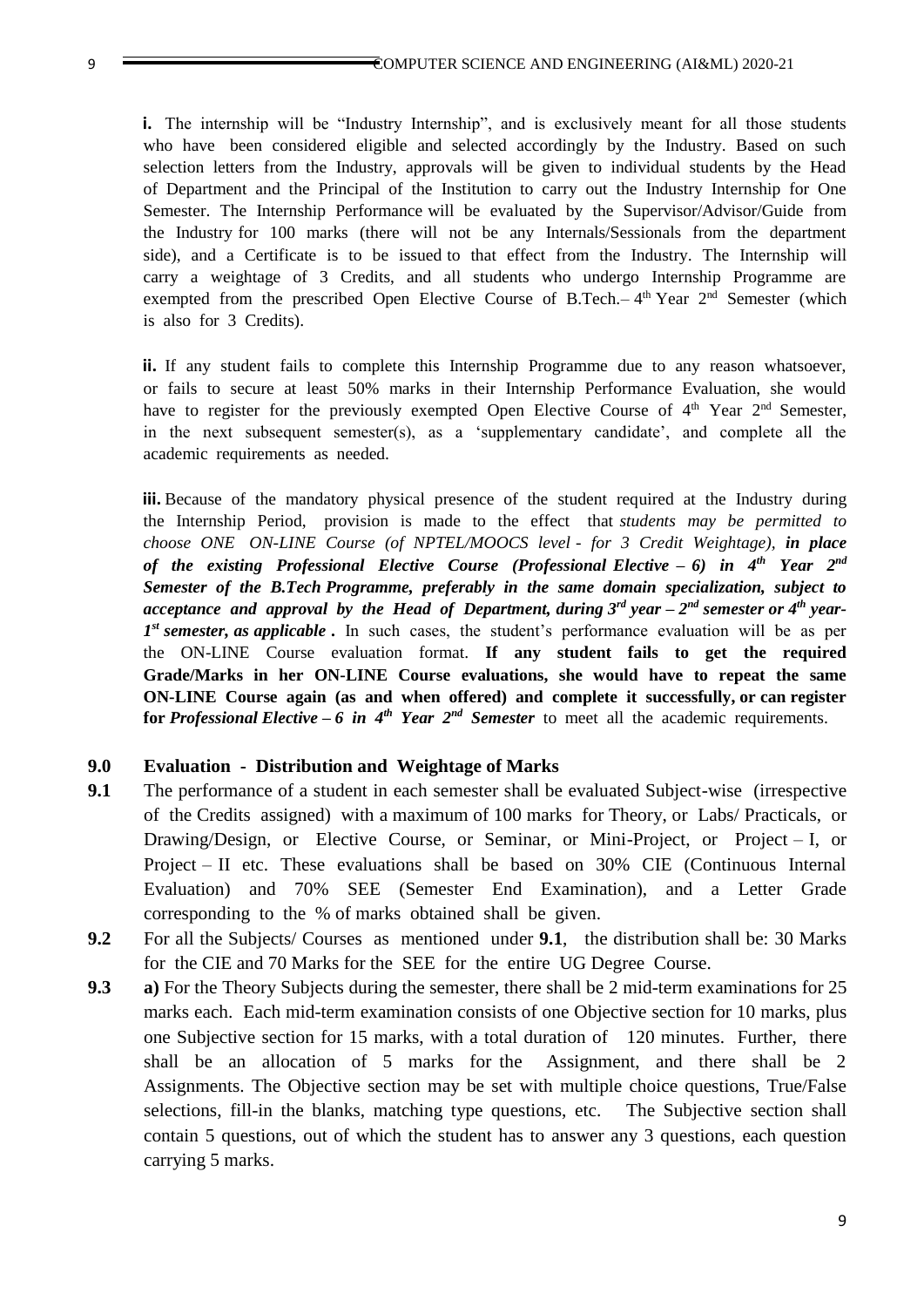**b)** The first mid-term examination shall be conducted in the middle of the semester for the first 50% of the syllabus, and the second mid-term examination shall be conducted at the end of the semester for the remaining 50% of the syllabus.

**c)** The First Assignment should be submitted before the conduct of the first mid-term examination, and the Second Assignment should be submitted before the conduct of the second mid-term examination. The Assignments shall be as specified by the subject teacher concerned.

**d)** The first mid-term examination marks and the first Assignment Marks combined together shall make one set of CIE marks, and the second mid-term examination marks and the second Assignment Marks shall make the second set of CIE marks; and the AVERAGE of the two sets of mid examination marks shall be taken as the final marks secured by the student towards Continuous Internal Evaluation (CIE) in that Theory Subject.

- **9.4** For the Lab/Practical Subjects, the Continuous Internal Evaluation (CIE) during the semester shall be for 30 Marks, and the End Semester Examination (SEE) shall be for 70 Marks. Out of the 30 Marks for internals (CIE), day-to-day assessment of the lab work shall be assessed for 20 Marks; and one internal lab exam shall be conducted by the laboratory teacher concerned for 10 Marks. The Semester End Examination (SEE) for Lab/Practicals shall be conducted at the end of the semester by Two Examiners nominated by the Head of the Department and approved by the Principal.
- **9.5** For the Subjects with Design and/or Drawing, (such as Engineering Graphics, Engineering Drawing, Machine Drawing, Production Drawing Practice, and Estimation etc.), the distribution shall be: 30 Marks for CIE (20 Marks for the day-to-day work and 10 Marks for the internal tests) and 70 Marks for SEE. There shall be TWO internal tests in a semester and the AVERAGE of the two shall be taken into consideration for the award of Marks for the internal tests (CIE).
- **9.6 Open Electives**: 4 Open Elective Courses shall be offered in the 8 Semester UG Degree Course. Students are to choose ONE from each set of Open Electives given. However, students cannot opt for an Open Elective Subject offered by their own (parent) Department, if it has been already listed (or the contents included) under any category of the Subjects offered by the parent department in any semester.
- **9.7** There shall be a Seminar Presentation in the III Year II Semester. For the Seminar, the student shall collect the information on a technical topic, prepare a Technical Report and submit the Technical Report prepared to the Department at the time of Seminar Presentation. The Seminar Presentation (along with the Technical Report submitted) shall be evaluated for 100 marks by Two Faculty Members assigned by the Head of the Department. There shall be no SEE or external examination for the Seminar.
- **9.8 a**) There shall be a Mini-Project, preferably in collaboration with an Industry with the relevant specialization, to be registered immediately after III Year II Semester examinations, and taken up during the summer vacation (between III and IV Years) for about eight weeks duration.

**b)** The Mini-Project work shall be submitted in a Report form, and a presentation of the same shall be made before a Committee and is evaluated for 100 Marks by the committee. The Committee shall consist of the Head of the Department, the supervisor of Mini-Project,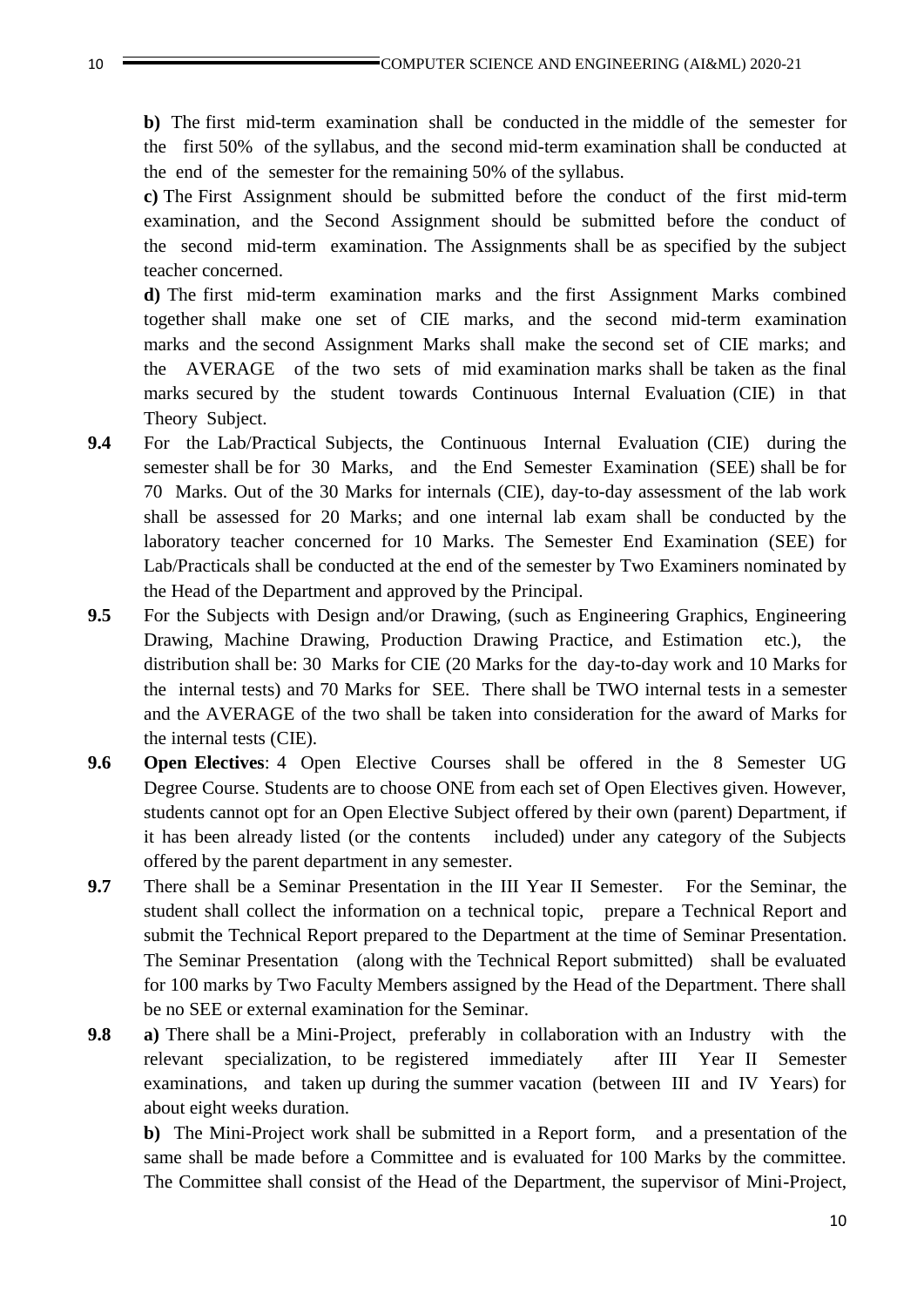and a Senior Faculty Member of the Department. There shall be no internal marks for Mini-Project. Performance evaluation of the Mini-Project shall be included in the IV Year I Semester Grade Card.

**9.9** Each student shall start the Project Work during the IV Year I Semester as per the instructions of the Project Guide/ Project Supervisor assigned by the Head of the Department.

**a)** The Project Work shall be divided and carried out in 2 phases : Phase – I (Project-I) during IV Year I Semester, and Phase – II (Project-II) during IV Year II Semester, and the student has to prepare two independent Project Work Reports – *one each during each phase*. First Report shall include the Project Work carried out under Phase – I, and the Second Report (Final Report) shall include the Project Work carried out under Phase – I and Phase – II put together. Phase – I and Phase – II of the Project Work shall be evaluated for 100 marks each.

**b)** Out of the total 100 marks allotted for each Phase of the Project Work, 30 marks shall be for the CIE (Continuous Internal Evaluation/CIE), and 70 Marks shall be for the End Semester Viva-voce Examination/SEE). The Marks earned under CIE for both Phases of the Project shall be awarded by the Project Guide/Supervisor (based on the continuous evaluation of student's performance during the two Project Work Phases/periods); and the marks earned under SEE shall be awarded by the Project Viva-voce Committee/ Board (based on the work carried out, report prepared and the presentation made by the student at the time of Viva-voce Examination).

**c)** For the Project Phase - I, the Viva-voce shall be conducted at the end of the IV Year I Semester, before the commencement of that Semester End Examinations, at the Department Level by a Committee comprising of the HOD or One Professor and Supervisor (no external examiner), and the Project Phase – II (or Final Project Vivavoce) shall be conducted by a Committee comprising of an External Examiner, the Head of the Department and the Project Supervisor at the end of the IV Year II Semester, before the the commencement of semester and examinations. The nomination of the External Examiner shall be done by the Principal from the panel of 3 names of external faculty members (Professors or Associate Professors outside the College) submitted by the HOD.

**9.10** For NCC/ NSS/ NSO Mandatory Courses and/or any other Mandatory Non-Credit Course offered in a semester, a 'Satisfactory Participation Certificate' shall be issued to the student from the authorities concerned, only after securing  $\geq 75\%$  attendance in the Course. No Marks or Letter Grade shall be allotted for the Mandatory Courses.

#### **10.0 Grading Procedure**

- **10.1** Marks shall be awarded to indicate the performance of each student in each Theory Subject, or Lab/Practicals, or Workshop/Drawing, or Elective Course, or Seminar, or Project, or Mini-Project, etc., and, based on the % of marks obtained in  $CIE + SEE$  (Continuous Internal Evaluation + Semester End Examination, both taken together) as specified under 9.0, a corresponding Letter Grade shall be given
- **10.2** As a measure of the student's performance, a 10-point Absolute Grading System using the following Letter Grades and corresponding percentage of marks shall be followed: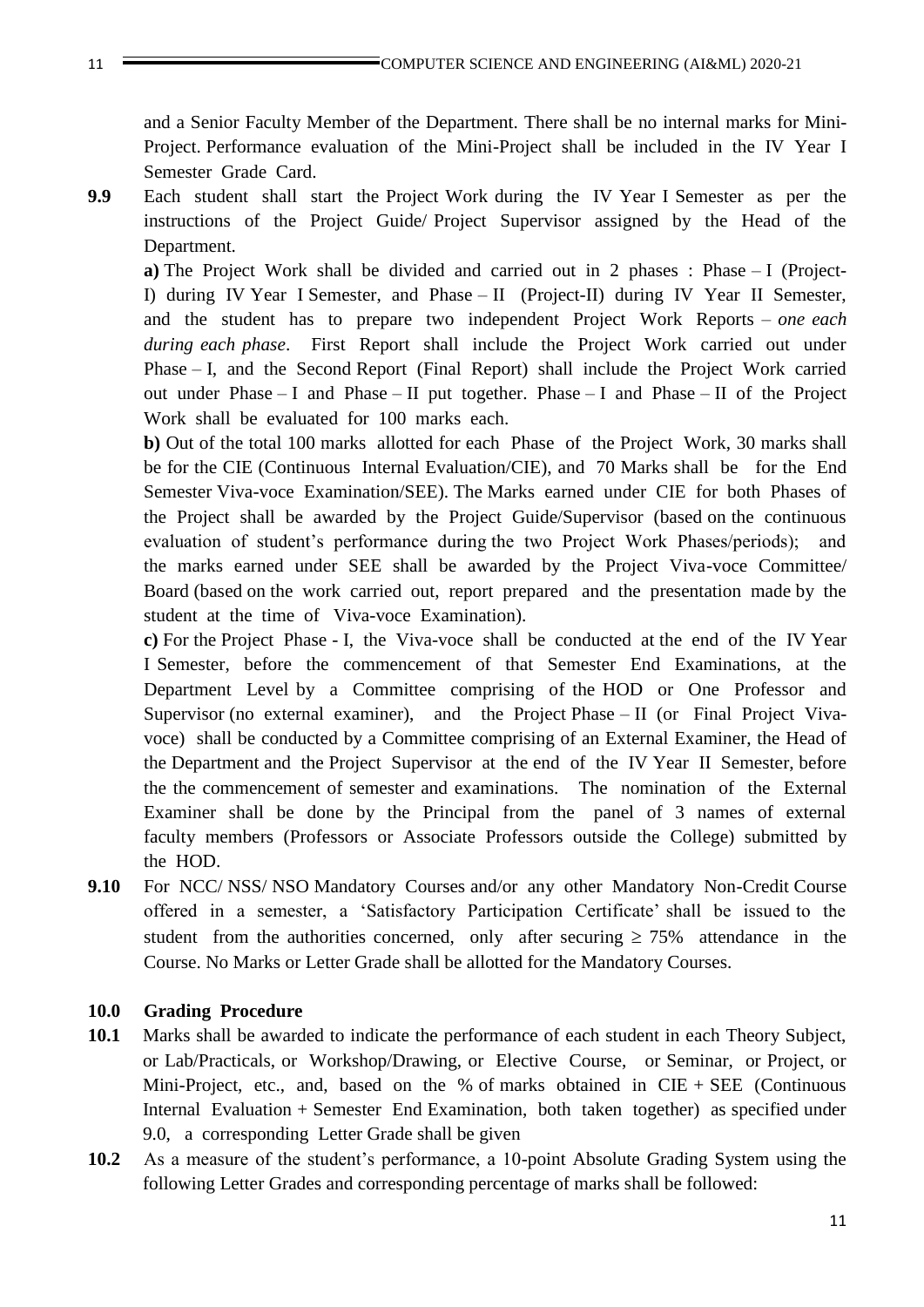| % of Marks Secured                    | <b>Letter</b> Grade | <b>Grade Points</b> |
|---------------------------------------|---------------------|---------------------|
| (Class Intervals)                     | (UGC Guidelines)    |                     |
| 90% and above                         |                     | 10                  |
| $( \geq 90\% \leq 100\%)$             | (Outstanding)       |                     |
| Below 90% but not less than 80%       | $A^+$               | 9                   |
| $( \geq 80\% , < 90\% )$              | (Excellent)         |                     |
| Below 80% but not less than 70%       | $\mathbf{A}$        | 8                   |
| $( \geq 70\% < 80\%)$                 | (Very Good)         |                     |
| Below $70\%$ but not less than $60\%$ | $R^+$               | 7                   |
| $( \geq 60\% < 70\%)$                 | (Good)              |                     |
| Below $60\%$ but not less than $50\%$ | B                   | 6                   |
| $( \geq 50\% < 60\%)$                 | (above Average)     |                     |
| Below $50\%$ but not less than $40\%$ | C                   | 5                   |
| $( \geq 40\% < 50\% )$                | (Pass)              |                     |
| Below 40%                             | F                   | $\mathbf 0$         |
| $($ < 40%)                            | (FAIL)              |                     |

- **10.3** A student obtaining **'F'** Grade in any Subject shall be considered 'FAILED' and will be required to reappear as 'Supplementary Candidate' in the End Semester Examination (SEE), as and when conducted. In such cases, her Internal Marks (CIE Marks) in those Subject(s) will remain the same as those obtained earlier.
- **10.4** A Letter Grade does not imply any specific % of marks.
- **10.5** In general, a student shall not be permitted to repeat any Subject/ Course (s) for the sake of 'Grade Improvement' or 'SGPA/ CGPA Improvement'. However, she has to repeat all the Subjects/Courses pertaining to that semester, when she is detained (as listed under Clauses 8.9- 8.10).
- **10.6** A student earns Grade Points (GP) in each Subject/ Course on the basis of the Letter Grade obtained by her in that Subject/Course (excluding Mandatory non-credit Courses). Then the corresponding 'Credit Points' (CP) are computed by multiplying the Grade Point with Credits for that particular Subject/Course.

#### **Credit Points (CP) = Grade Points (GP) \* Credits for a Course**

- **10.7** The student passes the Subject/ Course only when she gets  $GP \ge 5$  (C Grade or above).
- **10.8** The Semester Grade Point Average (SGPA) is calculated by dividing the Sum of Credit Points ( $\Sigma$ CP) secured from ALL Subjects/ Courses registered in a semester by the Total Number of Credits registered during that semester. SGPA is rounded off to TWO Decimal Places. SGPA is thus computed as

# **SGPA** =  $\{\sum_{i=1}^{N} C_i G_i\} / {\{\sum_{i=1}^{N} C_i\}}$  ... for each Semester

where 'i' is the Subject indicator index (takes into account all Subjects in a semester), 'N' is the no. of Subjects 'REGISTERED' for the semester (as specifically required and listed under the Course Structure of the parent Department),  $C_i$  is the no.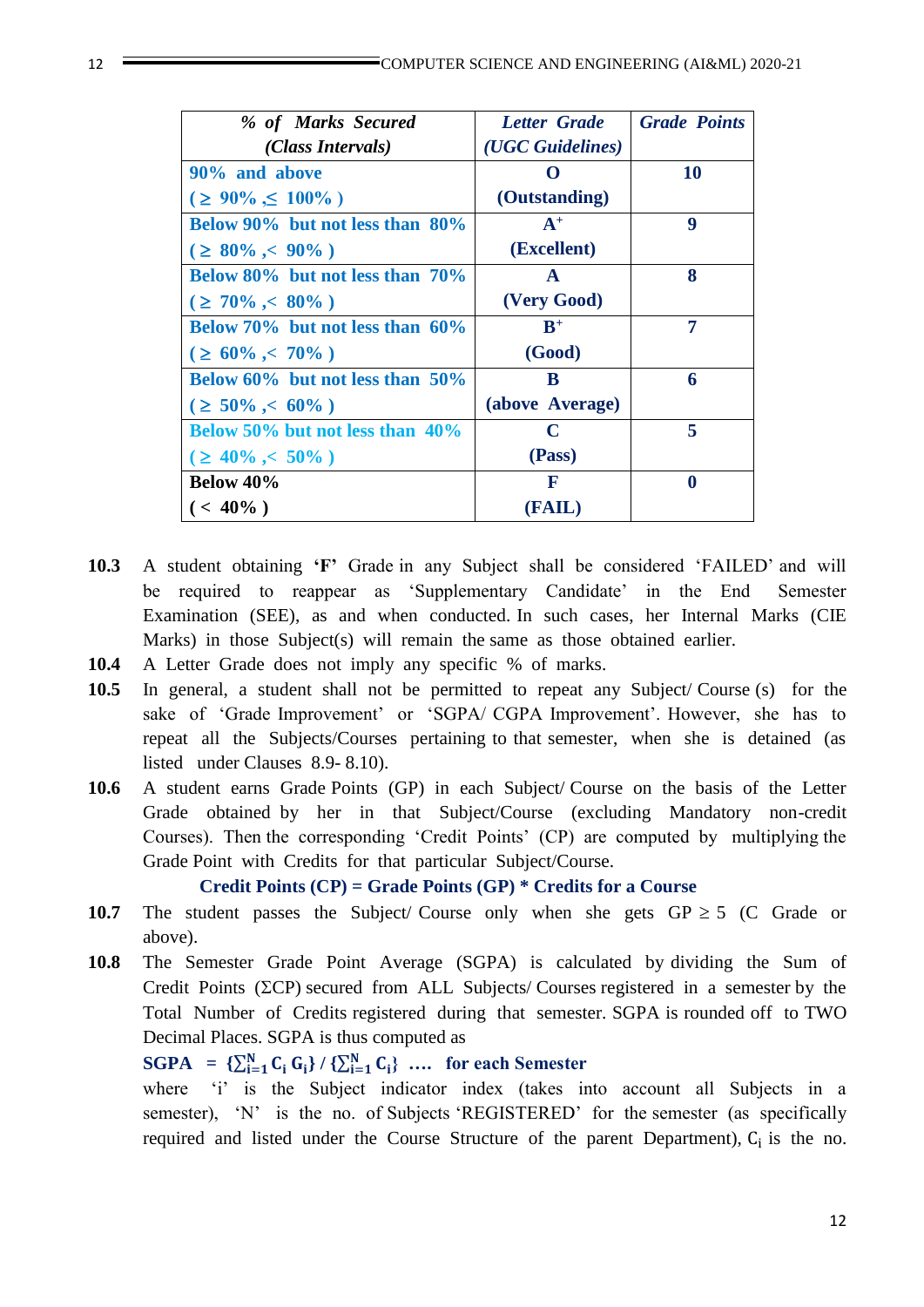of Credits allotted to the ith Subject, and G<sub>i</sub> represents the Grade Points (GP) corresponding to the Letter Grade awarded for that ith Subject.

**10.9** The Cumulative Grade Point Average (CGPA) is a measure of the overall cumulative performance of a student over all the semesters considered for registration. The CGPA is the ratio of the Total Credit Points secured by a student in ALL the registered Courses in ALL the semesters, and the Total Number of Credits registered in ALL the semesters. CGPA is rounded off to TWO Decimal Places. CGPA is thus computed from the I Year Second Semester onwards at the end of each semester as per the formula

 $CGPA = \{\sum_{j=1}^{M} C_j G_j\} / \{\sum_{j=1}^{M} C_j\} ...$  for all S semesters registered (ie., up to and inclusive of S semesters,  $S \ge 2$ ).

where 'M' is the TOTAL no. of Subjects (as specifically required and listed under the Course Structure of the parent Department) the student has 'REGISTERED' from the 1<sup>st</sup> Semester onwards upto and inclusive of the semester S (obviously  $M > N$ ), 'j' is the Subject indicator index (takes into account all Subjects from 1 to S semesters),  $C_j$  is the no. of Credits allotted to the jth Subject, and  $G_j$  represents the Grade Points (GP) corresponding to the Letter Grade awarded for that jth Subject. After the registration and completion of I Year I Semester however, the SGPA of that semester itself may be taken as the CGPA, as there are no cumulative effects.

- **10.10** For the Merit Ranking or Comparison Purposes or any other listing, ONLY the 'ROUNDED OFF' values of the CGPAs shall be used.
- **10.11** For Calculations listed under Clauses 10.6 10.10, performance in failed Subjects/ Courses (securing F Grade) shall also be taken into account, and the Credits of such Subjects/ Courses shall also be included in the multiplications and summations. However, Mandatory Courses will not be taken into consideration.

#### **10.12 Passing Standards**

- **10.12.1** A student shall be declared successful or 'passed' in a semester, only when she gets a SGPA  $\geq$  5.00 (at the end of that particular semester); and a student shall be declared successful or 'passed' in the entire UG Degree Course, only when she gets a CGPA  $\geq$  5.00; subject to the condition that she secures a GP  $\geq$  5 (C Grade or above) in every registered Subject/ Course in each semester (during the entire UG Degree Course) for the Award of the Degree, as required.
- **10.12.2**A student shall be declared successful or 'passed' in any Non-Credit Subject/ Course, if she secures a 'Satisfactory Participation Certificate' for that Mandatory Course.
- **10.13** After the completion of each semester, a Grade Card or Grade Sheet (or Transcript) shall be issued to all the Registered Students of that semester indicating the Letter Grades and the Credits earned. The Grade Card or the Grade Sheet shall show the details of the Courses Registered (Course Code, Title, No. of Credits, Grade Earned etc.), Credits earned, SGPA, and CGPA.

#### **11.0 Declaration of Results**

**11.1** Computation of SGPA and CGPA are done using the procedure listed under Clauses  $10.6 - 10.10$ .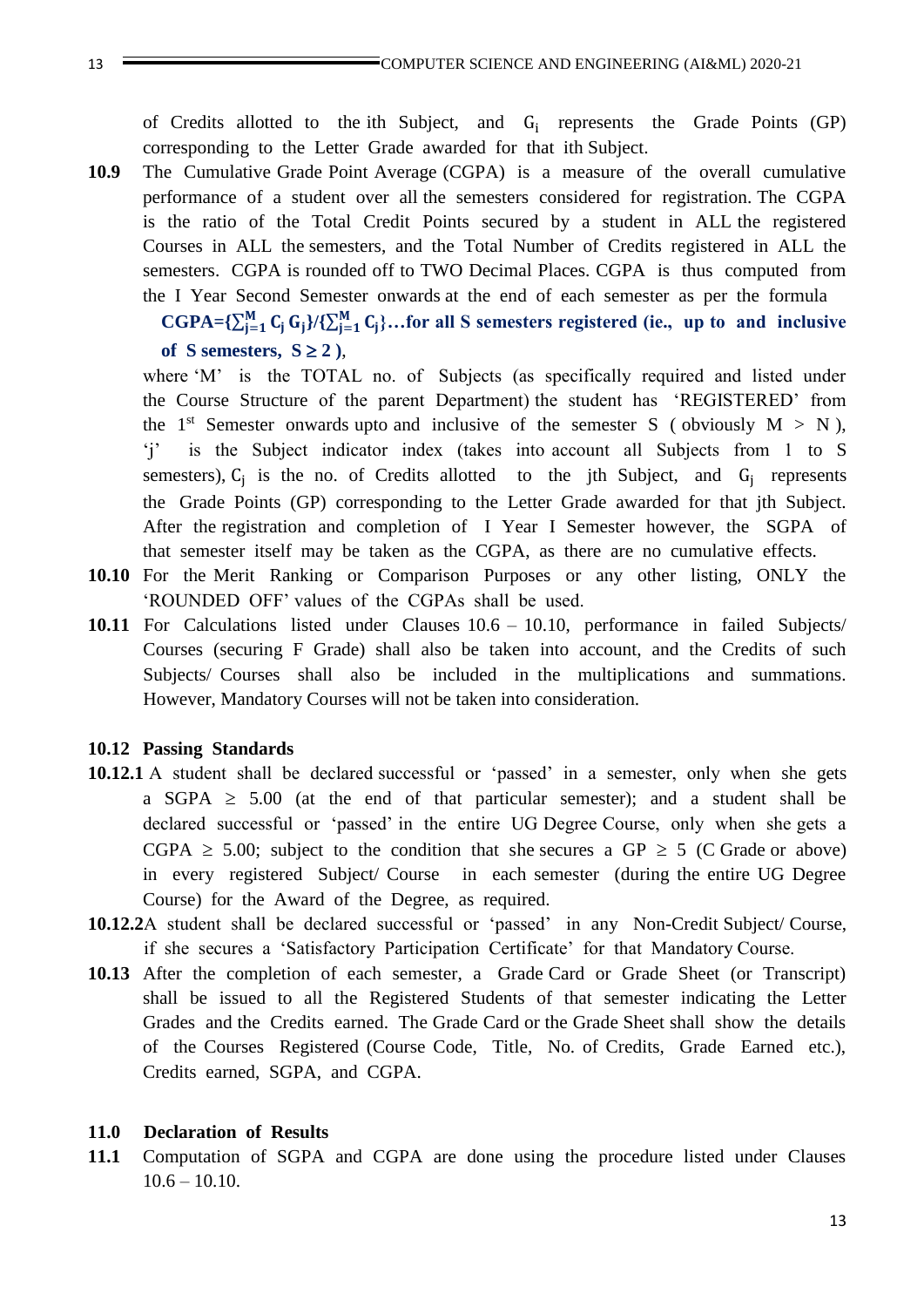**11.2** CGPA is NOT indicative of the % of marks secured. However, in case if % of marks equivalent to the FINAL CGPA (computed at the end of UG Degree Course) is required, then the following formula may be used as an estimate:

 $\%$  of Marks = (final CGPA  $-0.5$ ) x 10

#### **12.0 Award of Degree**

- **12.1** A student who registers for all the specified Subjects/ Courses as listed in the Course Structure, satisfies all the Course Requirements, and passes all the examinations prescribed in the entire UG Degree Course, and secures the required number of 160 Credits (with CGPA  $\geq$  5.0), within 8 Academic Years from the Date of Commencement of the First Academic Year, shall be declared to have 'QUALIFIED' for the Award of the B.Tech. Degree in the chosen Branch of Engineering as selected at the time of Admission.
- **12.2** A student who qualifies for the Award of the Degree as listed under Clause 12.1, shall be placed in the following four Classes :
- **12.2.1** a) A student with final CGPA (at the end of the UG Degree Course)  $\geq 8.00$ , and fulfilling the following conditions -

(i) should have passed all the Subjects/Courses in 'FIRST APPEARANCE' within the first 4 Academic Years (or 8 Sequential Semesters) from the Date of Commencement of her First Academic Year,

(ii) should have secured a CGPA  $\geq$  8.00, at the end of each of the 8 sequential semesters, starting from the I Year I Semester onwards,

(iii)should not have been detained or prevented from writing the End Semester Examinations in any semester due to shortage of attendance or any other reason, SHALL be placed in 'FIRST CLASS with DISTINCTION'.

b) A student with final CGPA (at the end of UG Degree Course)  $\geq 8.00$ , but not fulfilling the above conditions, shall be placed in 'FIRST CLASS'.

- **12.2.2** A student with final CGPA (at the end of the UG Degree Course)  $\geq 6.50$  but <8.00, shall be placed in 'FIRST CLASS'.
- **12.2.3** A student with final CGPA (at the end of the UG Degree Course)  $\geq 5.50$  but <6.50, shall be placed in 'SECOND CLASS'.
- **12.2.4** All other students who qualify for the Award of the Degree (as per the Clause 12.1), with final CGPA (at the end of the UG Degree Course)  $\geq 5.00$  but < 5.50, shall be placed in 'PASS CLASS'.
- **12.2.5** A student with final CGPA (at the end of the UG Degree Course) < 5.00 will not be eligible for the Award of the Degree.
- **12.2.6** A student fulfilling the conditions listed under the Clause 12.2.1 (a) alone will be the eligible candidate for the 'University/College Rank' and/or 'Gold Medal' considerations.

#### **13.0 Withholding of Results**

**13.1** If the student has not paid fees to the University/ College at any stage, or has pending dues against her name due to any reason whatsoever, or if any case of indiscipline is pending against her, the result of the student may be withheld, and she shall not be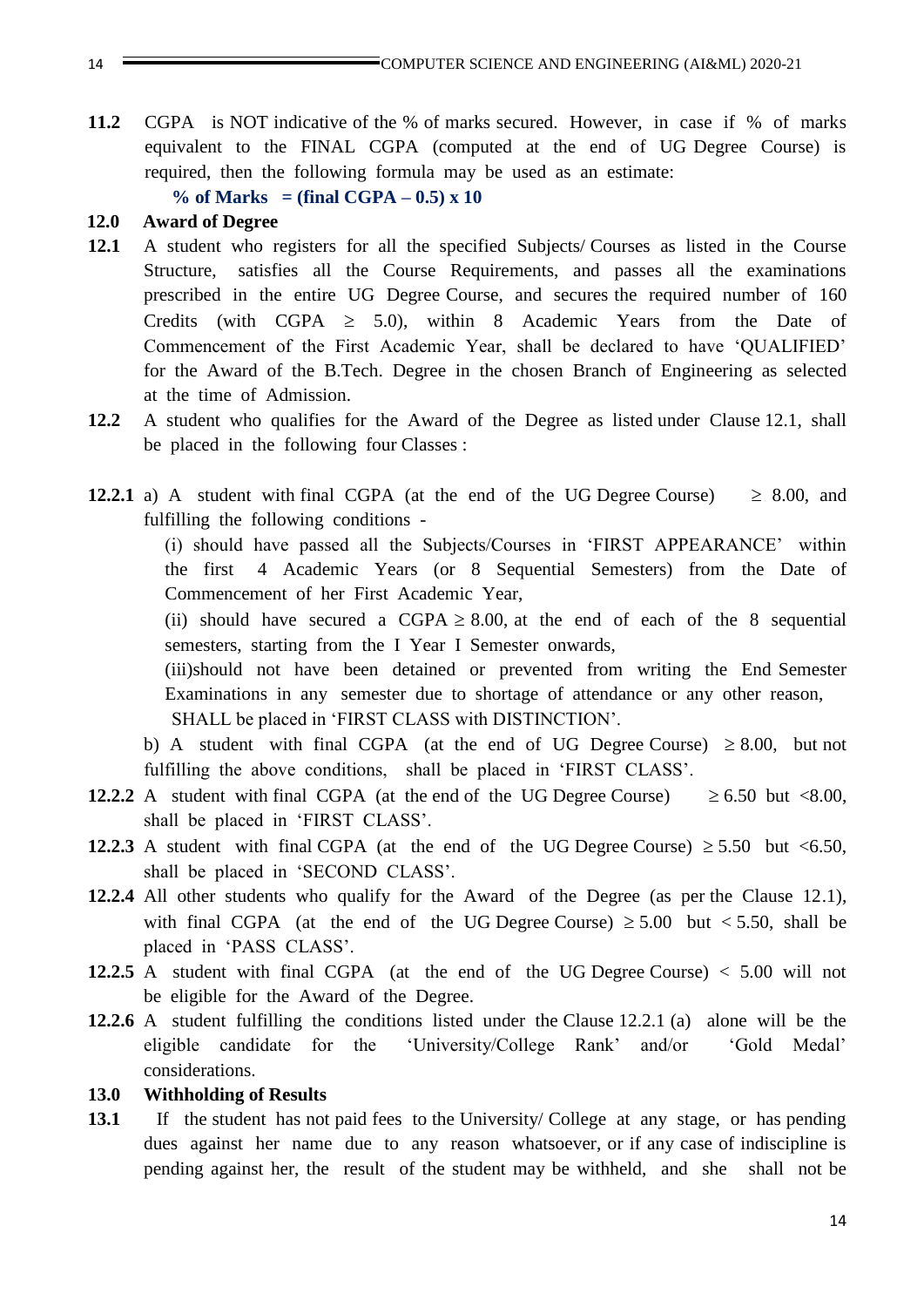allowed to go into the next higher semester. The award or issue of the Degree may also be withheld in such cases.

### **14.0 Transitory Regulations**

**14.1** A student who has discontinued for any reason, or has been detained for want of attendance or lack of required credits as specified, or who has failed in her B.Tech. Degree Course after the UGDC period of 4 years, may be considered eligible for readmission to the same Subjects/ Courses (or equivalent Subjects/ Courses, as the case may be), and/ or to the same Professional Electives/ Open Electives (from the same set/category of Electives available or equivalents suggested, as the case may be) as and when she is offered (within the time-frame of 8 years from the Date of Commencement of her I Year I Semester), along with the Academic Regulations of the Batch into which she gets readmitted.

## **15.0 Student Transfers**

**15.1** There shall be no Branch transfers after the completion of the Admission Process.

## **16.0 Scope**

- i) Where the words "Subject" or "Subjects", occur in these regulations, they also imply "Course" or "Courses".
- ii) The Academic Regulations should be read as a whole, for the purpose of any interpretation.
- iii) In case of any doubt or ambiguity in the interpretation of the above rules, the decision of the Principal is final.
- iv) The College may change or amend the Academic Regulations, Course Structure or Syllabi at any time, and the changes or amendments made shall be applicable to all the students with effect from the dates notified by the College Authorities.

### **Ooo000oo**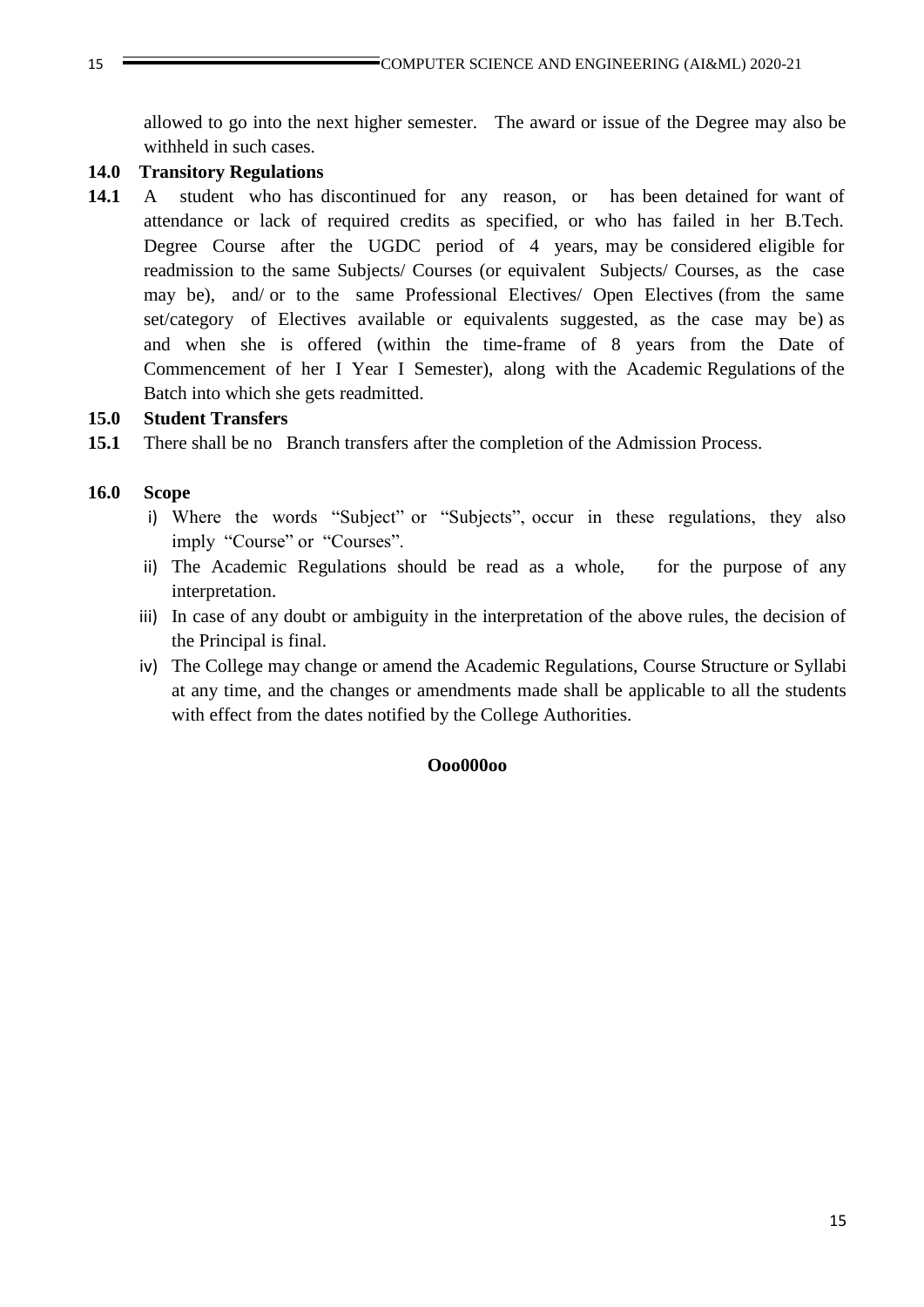# **G. NARAYANAMMA INSTITUTE OF TECHNOLOGY & SCIENCE (For Women) (AUTONOMOUS) Shaikpet, Hyderabad– 500104 ACADEMIC REGULATIONS**

#### **For CBCS Based B.Tech. Degree Courses for Students Admitted under Lateral Entry Scheme (LES)**

(Effective for the students admitted into II year from the Academic Year **2021-22** and onwards)

#### **A) Eligibility for Admission**

**A.1** The Admission to the B.Tech. Programme (UG Degree Course) shall be made either on the basis of the merit rank obtained by the qualifying candidate at an Entrance Test conducted by the Telangana State Government (TSECET), OR the University, OR on the basis of any other order of merit approved by the University, subject to the reservations as prescribed by the Government from time to time.

#### **B) B.Tech. Degree Course Structure for LES Students ~**

- **B.1** Regular Full Time B.Tech. Degree Courses at GNITS are of Semester Pattern, with 8 Semesters constituting 4 Academic Years and each Academic Year is of TWO Semesters (First/Odd and Second/Even Semesters). Students admitted under LES shall join - the II Year stream of the Regular B.Tech. students in the relevant branch of engineering (Admitted for 4 Year UG Degree Course in the previous year) and their UG Degree Course period therefore shall be 3 Years (II, III and IV Years) or 6 Semesters of the Regular Full Time B.Tech. Programme (commencing from II Year I Semester).
- **B.2** The LES Students, after securing admission, shall pursue their UG Degree course of study for not less than 3 years and not more than 6 years, from the year of admission.
- **B.3** Each student shall Register for and secure the specified number of Credits (122 Credits) required for the completion of the UGDC and the Award of the B.Tech. Degree in the respective Branch of Engineering.

#### **C) Academic Requirements ~**

- **C.1** A student will not be promoted from the II Year to the III Year, unless she fulfills the Attendance and Academic Requirements and secures a total of 24 Credits out of 41 Credits specified up to and inclusive of the II Year II Semester, from all the relevant regular and supplementary examinations, whether she takes those examinations or not.
- **C.2** A student will not be promoted from the III Year to the IV Year, unless she fulfils the Attendance and Academic Requirements and secures a total of 48 Credits out of 81 Credits specified up to and inclusive of the III Year II Semester, from all the relevant regular and supplementary examinations, whether she takes those examinations or not.
- **C.3** A student shall register for all the Subjects covering 122 Credits as specified and listed (with the relevant Course/ Subject Classifications as mentioned) in the Course Structure, puts up all the Attendance and Academic requirements for 122 Credits securing a minimum of **'C'** Grade (Pass Grade) or above in each Subject, and earns ALL 122 Credits securing SGPA  $\geq 5.0$  (in each semester), and  $\geq 5.0$  CGPA (at the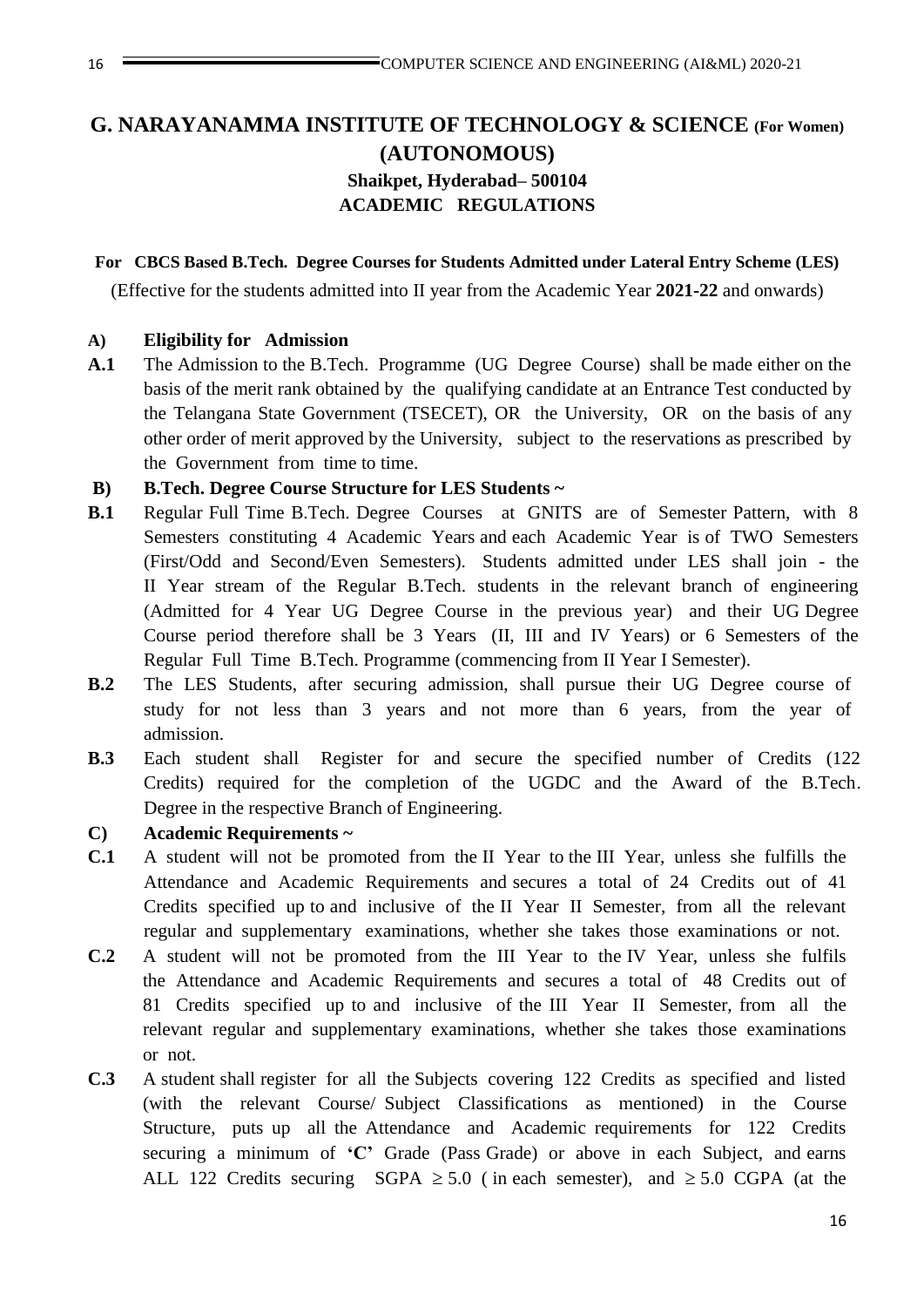end of each successive semester), to successfully complete the B.Tech. Degree Course.

**C.4** A student who fails to earn 122 Credits specified as per the Course Structure, and as indicated above, within 6 Academic Years from the year of admission (that corresponds to the II Year I Semester of the Regular Full Time B.Tech. Degree Course), shall forfeit their seat in B.Tech. Programme and their admission shall stand cancelled.

#### **D) Award of Degree**

- **D.1** A student who registers for all the specified Subjects/ Courses as listed in the Course Structure, satisfies all the Course Requirements, and passes all the examinations prescribed in the entire UG Degree Course, and secures the required number of 122 Credits (with CGPA  $\geq$  5.0), within 6 Academic Years from the year of admission, shall be declared to have 'QUALIFIED' for the Award of the B.Tech. Degree in the chosen Branch of Engineering as selected at the time of Admission.
- **D.2** A student who qualifies for the Award of the Degree as listed under Clause **D.1**, shall be placed in the following Classes :
- **D.2.1** a) A student with final CGPA (at the end of the UG Degree Course)  $\geq 8.00$ , and fulfilling the following conditions -

(i) should have passed all the Subjects/Courses in 'FIRST APPEARANCE' within the first 3 Academic Years (or 6 Sequential Semesters) from the year of admission,

(ii) should have secured a CGPA  $\geq$  8.00, at the end of each of the 6 sequential semesters, starting from the II Year I Semester onwards,

(iii)should not have been detained or prevented from writing the End Semester Examinations in any semester due to shortage of attendance or any other reason, SHALL be placed in 'FIRST CLASS with DISTINCTION'.

**b**) A student with final CGPA (at the end of UG Degree Course)  $\geq 8.00$ , but not fulfilling the above conditions, shall be placed in 'FIRST CLASS'.

**D.2.2** A student fulfilling the conditions listed under the Clause D.2.1 (a) alone will be the eligible candidate for the 'University/College Rank' and/or 'Gold Medal' considerations.

**D.2.3** All other clauses (and the corresponding CGPAs) shall be same as those listed under clauses 12.2.2 to 12.2.5

#### **E) Other Regulations**

All the Academic Regulations as applicable for the B.Tech. 4 Year Degree Course students shall hold good for the B.Tech. Lateral Entry Scheme students also, but for the variations as described above, under Clauses A, B, C and D for LES students.

Oo00oo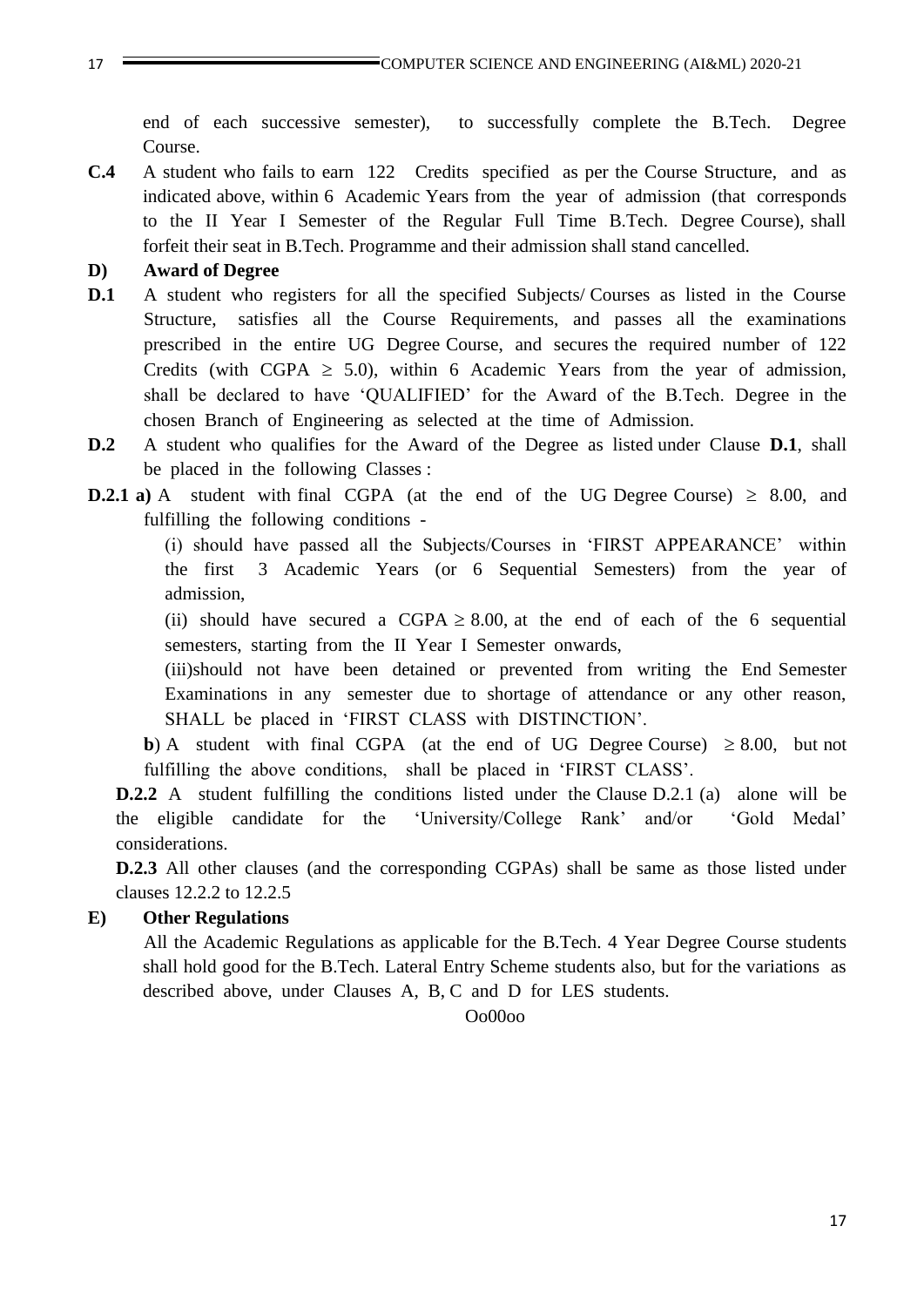# **MALPRACTICES RULES**

# **DISCIPLINARY ACTION FOR / IMPROPER CONDUCT IN EXAMINATIONS**

|                | <b>Nature of Malpractices / Improper</b><br>conduct                                                                                                                                                                                                                                                                                                                                                                                                                         | Punishment                                                                                                                                                                                                                                                                                                                                                                                                                                                                                                                                                                 |  |  |  |
|----------------|-----------------------------------------------------------------------------------------------------------------------------------------------------------------------------------------------------------------------------------------------------------------------------------------------------------------------------------------------------------------------------------------------------------------------------------------------------------------------------|----------------------------------------------------------------------------------------------------------------------------------------------------------------------------------------------------------------------------------------------------------------------------------------------------------------------------------------------------------------------------------------------------------------------------------------------------------------------------------------------------------------------------------------------------------------------------|--|--|--|
|                | If the student:                                                                                                                                                                                                                                                                                                                                                                                                                                                             |                                                                                                                                                                                                                                                                                                                                                                                                                                                                                                                                                                            |  |  |  |
| 1.<br>(a)      | Possesses or keeps accessible<br>in<br>examination hall, any paper, note book,<br>programmable calculators, cell phones,<br>pager, palm computers or any other<br>form of material concerned with or<br>related to the subject of the examination<br>(theory or practical) in which student is<br>appearing but has not made use of<br>(material shall include any marks on the<br>body of the student which can be used<br>as an aid in the subject of the<br>examination) | Expulsion from the examination hall and<br>cancellation of the performance in that subject<br>only.                                                                                                                                                                                                                                                                                                                                                                                                                                                                        |  |  |  |
| (b)            | Gives assistance or guidance or<br>receives it from any other student<br>orally or by any other body language<br>methods or communicates through<br>cell phones with any student or<br>persons in or outside the exam hall in<br>respect of any matter.                                                                                                                                                                                                                     | Expulsion from the examination hall and<br>cancellation of the performance in that<br>subject only of all the students involved. In<br>case of an outsider, he will be handed over to<br>the police and a case is registered against<br>him.                                                                                                                                                                                                                                                                                                                               |  |  |  |
| $\overline{2}$ | Has copied in the examination hall<br>from any paper, book, programmable<br>calculators, palm computers or any<br>other form of material relevant to the<br>subject of the examination (theory or<br>practical) in which the student is<br>appearing.                                                                                                                                                                                                                       | Expulsion from the examination hall and<br>cancellation of the performance in that<br>subject and all other subjects the student has<br>already appeared including practical<br>examinations and project work and shall not<br>be permitted to appear for the remaining<br>examinations<br>of the<br>subjects<br>of<br>that<br>semester/year.                                                                                                                                                                                                                              |  |  |  |
| 3              | Impersonates any<br>other<br>student in<br>connection with the examination.                                                                                                                                                                                                                                                                                                                                                                                                 | The student who has impersonated shall be<br>expelled from examination hall. The student<br>is also debarred and forfeits the seat. The<br>performance of the original student, who has<br>been impersonated, shall be cancelled in all<br>the subjects of the examination (including<br>practicals and project work) already appeared<br>and shall not be allowed to appear for<br>examinations of the remaining subjects of that<br>semester/year. The student is also debarred for<br>two consecutive semesters from class work<br>and all university examinations. The |  |  |  |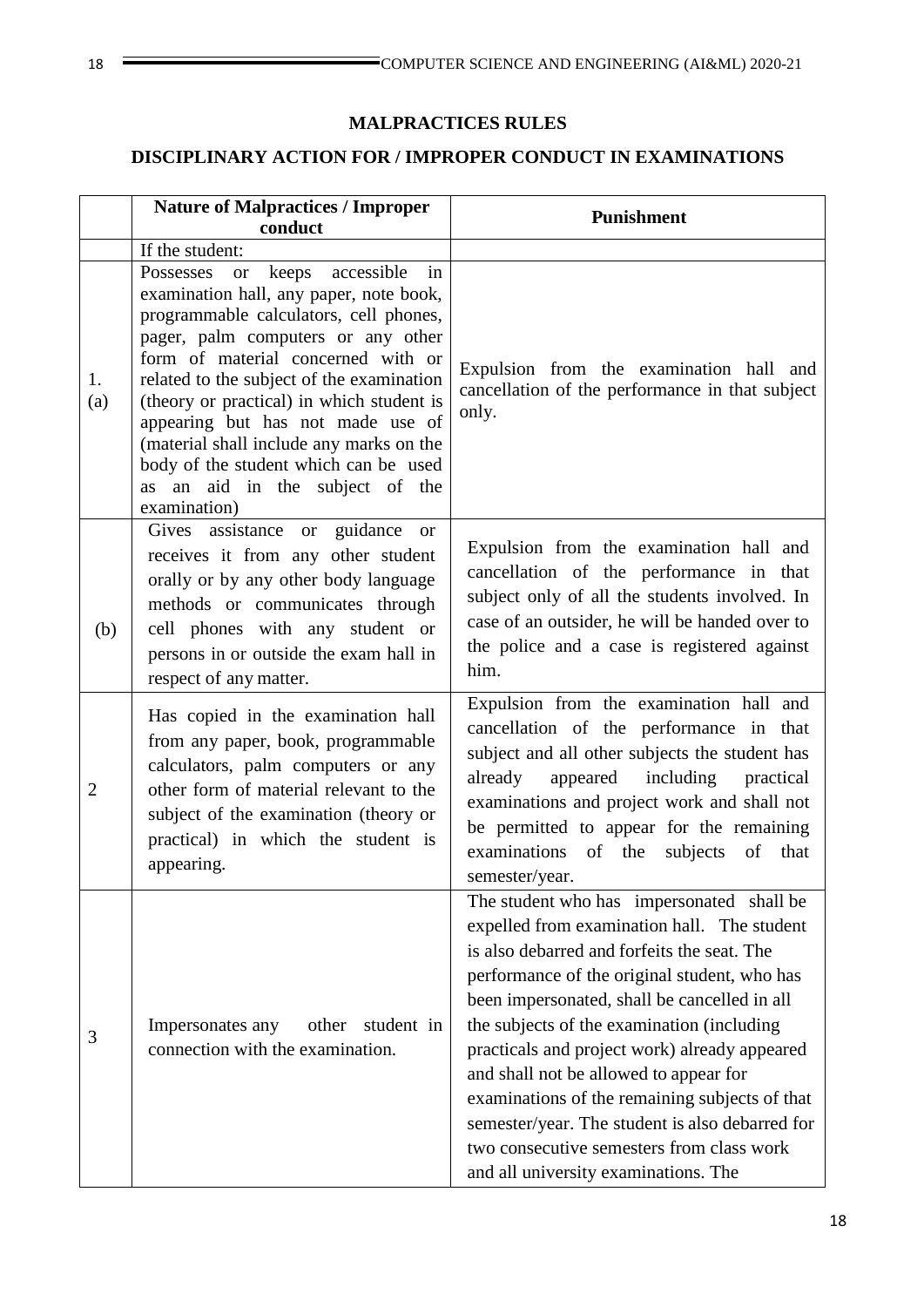|   |                                                                                                                                                                                                                                                                                                                                                                                                                                                                                                                                                                                                                                                                                                                                                                                            | continuation of the course by the student is<br>subject to the academic regulations in<br>connection with forfeiture of seat. If the<br>imposter is an outsider, he will be handed over<br>to the police and a case is registered against<br>him.                                                                                                                                                                                                                                                                                                                                       |
|---|--------------------------------------------------------------------------------------------------------------------------------------------------------------------------------------------------------------------------------------------------------------------------------------------------------------------------------------------------------------------------------------------------------------------------------------------------------------------------------------------------------------------------------------------------------------------------------------------------------------------------------------------------------------------------------------------------------------------------------------------------------------------------------------------|-----------------------------------------------------------------------------------------------------------------------------------------------------------------------------------------------------------------------------------------------------------------------------------------------------------------------------------------------------------------------------------------------------------------------------------------------------------------------------------------------------------------------------------------------------------------------------------------|
| 4 | Smuggles in the answer book or<br>additional sheet or takes out or<br>arranges to send out the question<br>paper during the examination or<br>answer book or additional sheet,<br>during or after the examination.                                                                                                                                                                                                                                                                                                                                                                                                                                                                                                                                                                         | Expulsion from the examination hall and<br>cancellation of performance in that subject<br>and all the other subjects the student has<br>appeared<br>including<br>already<br>practical<br>examinations and project work and shall not<br>be permitted for the remaining examinations<br>of the subjects of that semester/year. The<br>student is also debarred for two consecutive<br>semesters from class work and all university<br>examinations. The continuation of the course<br>by the student is subject to the academic<br>regulations in connection with forfeiture of<br>seat. |
| 5 | objectionable,<br>Uses<br>abusive<br><sub>or</sub><br>offensive language in the answer<br>paper or in letters to the examiners or<br>writes to the examiner requesting him<br>to award pass marks.                                                                                                                                                                                                                                                                                                                                                                                                                                                                                                                                                                                         | Cancellation of the performance in that<br>subject.                                                                                                                                                                                                                                                                                                                                                                                                                                                                                                                                     |
| 6 | Refuses to obey the orders of the chief<br>superintendent/<br>assistant<br>superintendent / any officer on duty or<br>misbehaves or creates disturbance of<br>the<br>kind<br>in<br>and<br>around<br>any<br>examination hall or organizes a walk<br>out or instigates others to walk out, or<br>threatens the officer-in charge or any<br>person on duty in or outside the<br>examination hall of any injury to his<br>person or to any of his relations<br>whether by words, either spoken or<br>written or by signs or by visible<br>representation, assaults the officer-in-<br>charge, or any person on duty in or<br>outside the examination hall or any of<br>his relations, or indulges in any other<br>act of misconduct or mischief which<br>result in damage to or destruction of | In case of students of the college, they shall be<br>expelled from examination halls and<br>cancellation of their performance in that subject<br>and all other subjects the student(s) has (have)<br>already appeared and shall not be permitted to<br>appear for the remaining examinations of the<br>subjects of that semester/year. The students<br>also are debarred and forfeit their seats. In case<br>of outsiders, they will be handed over to the<br>police and a police case is registered against<br>them.                                                                   |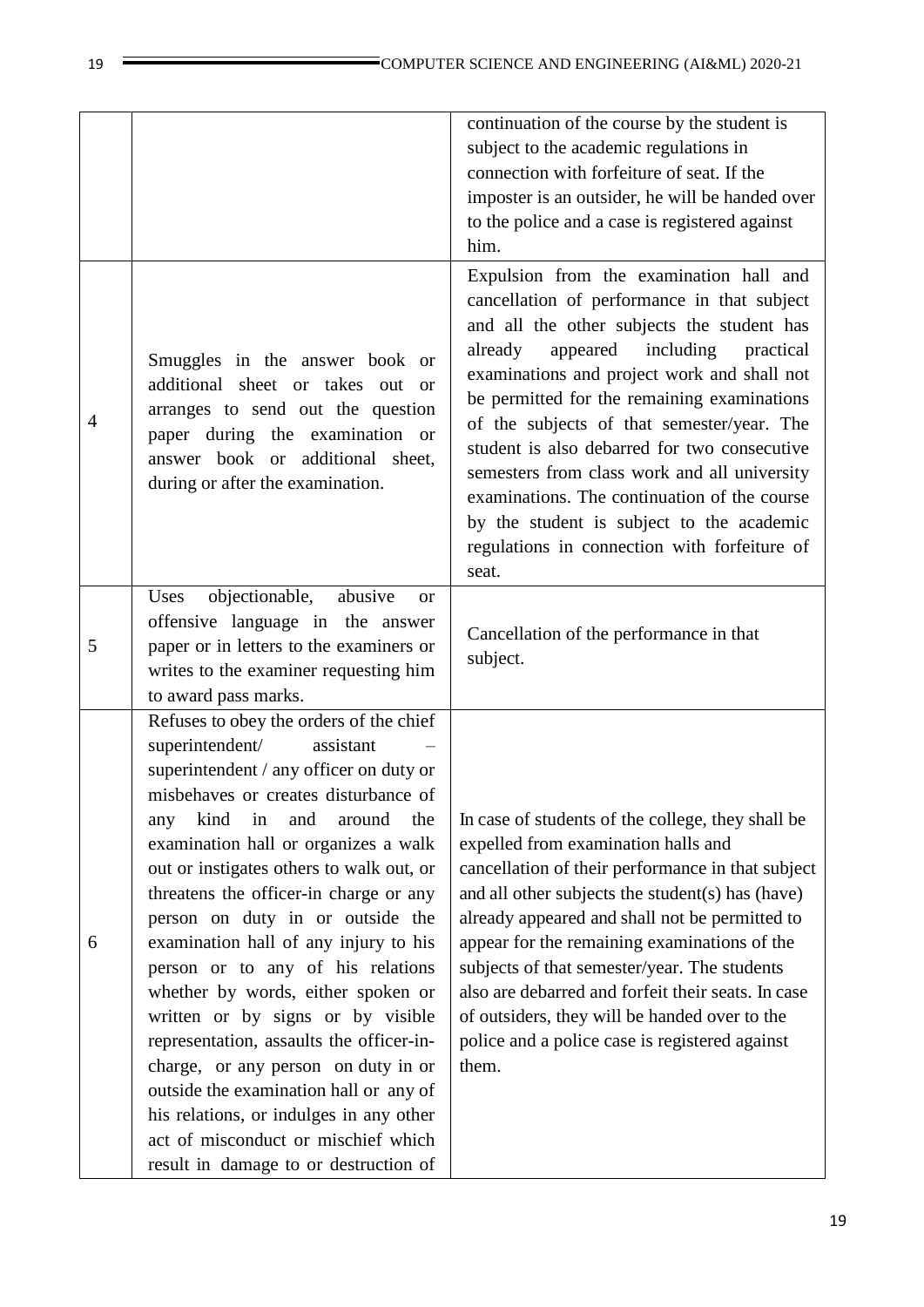|   | property in the examination hall or<br>any part of the college campus or<br>engages in any other act which in the<br>opinion of the officer on duty<br>amounts to use of unfair means or                               |                                                                                                                                                                                                                                                                                                                                                                                                                                                                                                                                                                               |
|---|------------------------------------------------------------------------------------------------------------------------------------------------------------------------------------------------------------------------|-------------------------------------------------------------------------------------------------------------------------------------------------------------------------------------------------------------------------------------------------------------------------------------------------------------------------------------------------------------------------------------------------------------------------------------------------------------------------------------------------------------------------------------------------------------------------------|
|   | misconduct or has the tendency to<br>disrupt the orderly conduct of the<br>examination.                                                                                                                                |                                                                                                                                                                                                                                                                                                                                                                                                                                                                                                                                                                               |
| 7 | Leaves the exam hall taking away<br>answer script or intentionally tears of<br>the script or any part thereof inside or<br>outside the examination hall                                                                | Expulsion from the examination hall and<br>cancellation of performance in that subject<br>and all the other subjects the student has<br>appeared including<br>already<br>practical<br>examinations and project work and shall not<br>be permitted for the remaining examinations<br>of the subjects of that semester/year. The<br>student is also debarred for two consecutive<br>semesters from class work and all end<br>examinations. The continuation of the course<br>by the student is subject to the academic<br>regulations in connection with forfeiture<br>of seat. |
| 8 | Possess any lethal weapon or firearm<br>in the examination hall.                                                                                                                                                       | Expulsion from the examination hall and<br>cancellation of the performance in that<br>subject and all other subjects the student<br>has already appeared including practical<br>examinations and project work and shall not<br>be permitted for the remaining examinations<br>of the subjects of that semester/ year. The<br>student is also debarred and forfeits the seat                                                                                                                                                                                                   |
| 9 | If student of the college, who is not a<br>student for the particular examination<br>or any person not connected with the<br>college indulges in any malpractice or<br>improper conduct mentioned in clause<br>6 to 8. | Student of the colleges expulsion from the<br>examination hall and cancellation of the<br>performance in that subject and all other<br>subjects the student has already appeared<br>including practical examinations and project<br>work and shall not be permitted for the<br>remaining examinations of the subjects of<br>that semester/year. The student is also<br>debarred and forfeits the seat.<br>Person(s) who do not belong to the college<br>will be handed over to police and, a police<br>case will be registered against them.                                  |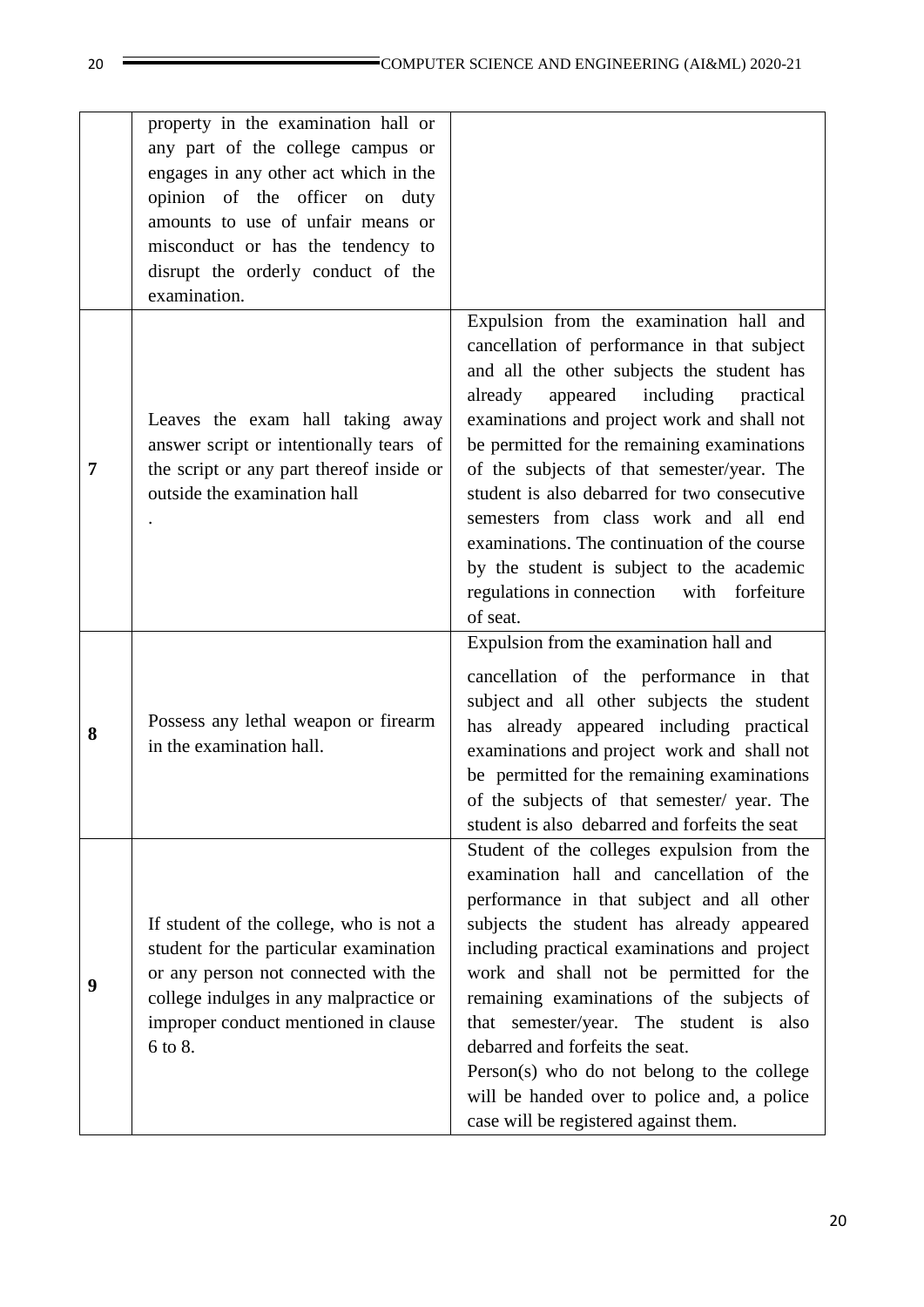| 10 | Comes in a drunken condition to the<br>examination hall.                                                                                                                               | Expulsion<br>from the examination<br>hall<br>and cancellation of the performance in that<br>subject and all other subjects the student<br>has already appeared including practical<br>examinations and project work and shall not<br>be permitted for the remaining examinations<br>of the subjects of that semester/year. |
|----|----------------------------------------------------------------------------------------------------------------------------------------------------------------------------------------|----------------------------------------------------------------------------------------------------------------------------------------------------------------------------------------------------------------------------------------------------------------------------------------------------------------------------|
| 11 | Copying detected on the basis of<br>evidence, such as, during<br>internal<br>valuation or during special scrutiny.                                                                     | Cancellation of the performance in that<br>subject and all other subjects the student has<br>appeared including practical examinations and<br>project work of that semester/year<br>examinations.                                                                                                                          |
| 12 | If any malpractice is detected which is<br>not covered in the above clauses 1 to<br>11 shall be reported to the Principal for<br>further action to<br>award<br>suitable<br>punishment. |                                                                                                                                                                                                                                                                                                                            |

\* \* \* \* \*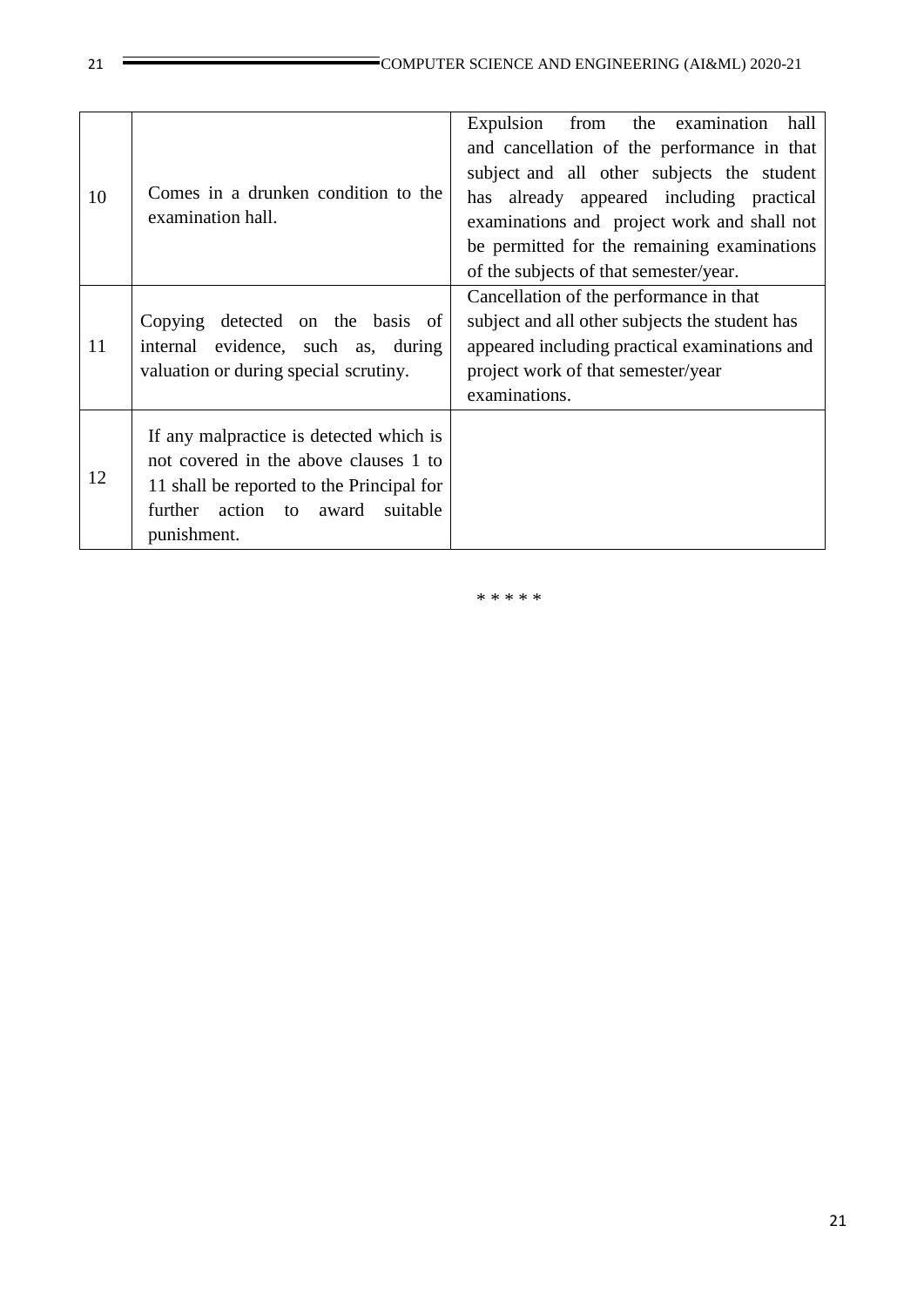# **G. NARAYANAMMA INSTITUTE OF TECHNOLOGY & SCIENCE (AUTONOMOUS) (For Women) Shaikpet, HYDERABAD - 500 104**

# **B.Tech. 4 Year (8 semesters) Regular Programme in Computer Science and Engineering (Artificial Intelligence & Machine Learning)**

# **COURSE STRUCTURE**

(Applicable for the Batch admitted from the Academic Year 2020-21 onwards)

# **I YEAR I SEMESTER**

| S. No.         | Group     | <b>Course</b><br>Code | <b>Subject</b>                               | L  | T | P                        | <b>Credits</b>           |
|----------------|-----------|-----------------------|----------------------------------------------|----|---|--------------------------|--------------------------|
|                | <b>BS</b> | BS121AA               | Chemistry                                    | 3  |   |                          | 4                        |
|                | <b>BS</b> | <b>BS121AB</b>        | Linear Algebra and Multivariable<br>Calculus | 3  |   |                          | 4                        |
| 3              | ES        | ES121AD               | <b>Basic Electrical Engineering</b>          | 3  |   | $\overline{\phantom{0}}$ | 4                        |
| $\overline{4}$ | ES        | ES121AF               | Programming for Problem Solving              | 3  |   | $\overline{\phantom{0}}$ | 3                        |
| $\overline{5}$ | <b>BS</b> | <b>BS12101</b>        | Chemistry Lab                                |    |   | 2                        |                          |
| 6              | <b>ES</b> | ES12103               | Basic Electrical Engineering Lab             |    |   | 3                        | 1.5                      |
|                | ES        | ES12105               | Programming Lab                              |    |   | 3                        | 1.5                      |
| 8              | MC        | MC12106               | Games and Sports                             | 2  |   | $\overline{\phantom{0}}$ | $\overline{\phantom{a}}$ |
|                |           |                       | <b>TOTAL</b>                                 | 14 | 3 | 8                        | 19                       |

### **I YEAR II SEMESTER**

| S. No.                      | Group     | <b>Course</b><br>Code | <b>Subject</b>                                                     | L              | T                        | ${\bf P}$      | <b>Credits</b> |
|-----------------------------|-----------|-----------------------|--------------------------------------------------------------------|----------------|--------------------------|----------------|----------------|
|                             | <b>BS</b> | BS122AC               | Physics                                                            | 3              |                          |                | 4              |
| $\mathcal{D}_{\mathcal{L}}$ | <b>BS</b> | <b>BS122AG</b>        | Numerical Techniques and<br><b>Transform Calculus</b>              | 3              | 1                        |                | $\overline{4}$ |
| 3                           | <b>HS</b> | HS122AJ               | English                                                            | $\overline{2}$ | $\overline{\phantom{a}}$ |                | $\overline{2}$ |
| $\overline{4}$              | ES        | ES122AE               | <b>Engineering Graphics</b>                                        |                | $\overline{\phantom{0}}$ | 3              | 2.5            |
| 5                           | <b>BS</b> | <b>BS12208</b>        | Physics Lab                                                        |                | $\overline{\phantom{0}}$ | 3              | 1.5            |
| 6                           | <b>HS</b> | HS12212               | <b>English Professional and</b><br><b>Communication Skills Lab</b> |                |                          | $\overline{2}$ |                |
|                             | <b>ES</b> | ES12210               | <b>Computational Mathematics Lab</b>                               |                | $\overline{\phantom{0}}$ | 3              | 1.5            |
| 8                           | <b>ES</b> | ES12211               | <b>Engineering Workshop</b>                                        | 1              | $\qquad \qquad$          | 3              | 2.5            |
| 9                           | <b>MC</b> | MC12213               | National Service Scheme (NSS)                                      | $\overline{2}$ | $\overline{\phantom{a}}$ |                |                |
|                             |           |                       | <b>TOTAL</b>                                                       | 12             | $\overline{2}$           | 14             | 19             |

**Games & Sports / NSS: Participation Certificate is Mandatory for each semester**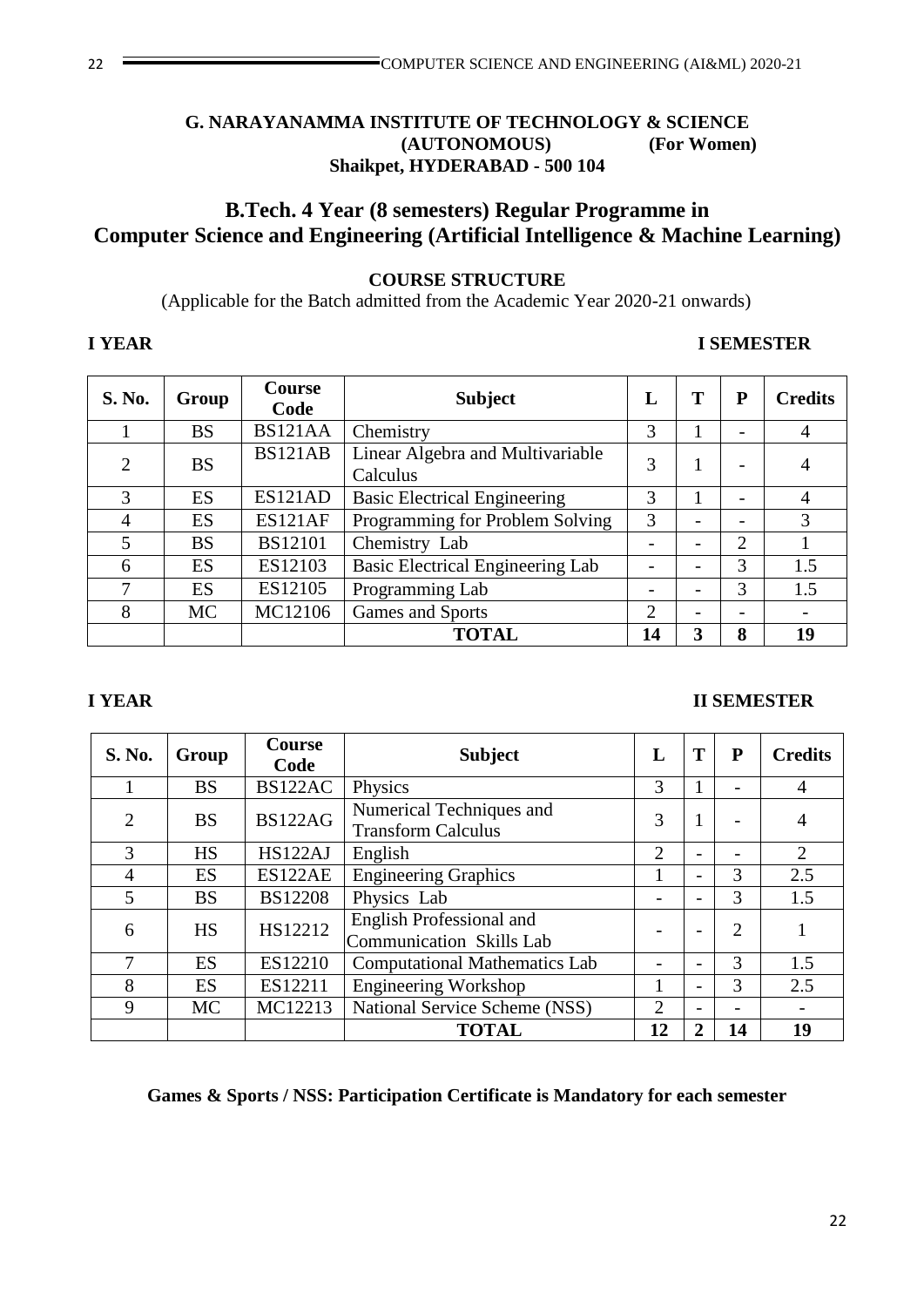# 23 COMPUTER SCIENCE AND ENGINEERING (AI&ML) 2020-21

#### **G. NARAYANAMMA INSTITUTE OF TECHNOLOGY & SCIENCE (AUTONOMOUS) (For Women) Shaikpet, HYDERABAD - 500 104**

# **B.Tech. 4 Year (8 semesters) Regular Programme in Computer Science and Engineering (Artificial Intelligence & Machine Learning)**

#### **COURSE STRUCTURE**

**II YEAR** 

# **II YEAR I SEMESTER**

| S.No.          | Group     | <b>Course</b><br>Code | <b>Subject</b>                            | L              | T                        | P | <b>Credits</b> |
|----------------|-----------|-----------------------|-------------------------------------------|----------------|--------------------------|---|----------------|
|                | <b>BS</b> | BS123AL               | Probability and Statistics                | 3              | $\overline{\phantom{0}}$ |   | 3              |
| $\overline{2}$ | <b>BS</b> | BS123AZ               | <b>Discrete Mathematics</b>               | 3              | $\overline{a}$           |   | 3              |
| 3              | ES        | ES123AN               | Digital Logic Design                      | 3              | $\overline{\phantom{a}}$ | - | 3              |
| $\overline{4}$ | PC        | PC123NA               | Data Structures Using C                   | 3              |                          |   | $\overline{4}$ |
| 5              | PC        | PC123BJ               | Database Management Systems               | 3              | $\overline{a}$           | - | 3              |
| 6              | ES        | ES12370               | IT Workshop and Python Programming<br>Lab |                |                          | 3 | 1.5            |
|                | PC        | PC12372               | Data Structures Using C Lab               |                | $\overline{\phantom{a}}$ | 3 | 1.5            |
| 8              | PC        | PC12328               | Database Management Systems Lab           |                | $\overline{\phantom{0}}$ | 3 | 1.5            |
| 9              | <b>MC</b> | MC12317               | <b>Gender Sensitization</b>               | $\overline{2}$ |                          |   |                |
|                |           |                       | <b>TOTAL</b>                              | 17             |                          | 9 | 20.5           |

|  | <b>II SEMESTER</b> |
|--|--------------------|
|  |                    |

| S.No.          | Group     | <b>Course</b><br>Code | <b>Subject</b>                                         | L              | Т | P | <b>Credits</b> |
|----------------|-----------|-----------------------|--------------------------------------------------------|----------------|---|---|----------------|
|                | <b>HS</b> | HS124BD               | Managerial Economics and Financial<br>Analysis         | 3              |   |   |                |
| $\overline{2}$ | PC        | PC124BH               | <b>Computer Organization and Architecture</b>          | 3              |   |   | 3              |
| 3              | PC        | PC124BN               | <b>Operating Systems</b>                               | 3              |   |   | 3              |
| 4              | <b>PC</b> | PC124AX               | <b>Object Oriented Programming</b>                     | 3              |   |   | 4              |
| 5              | PC        | PC124NB               | Introduction to Artificial Intelligence                | 3              |   |   | 3              |
| 6              | PC        | PC12427               | Computer Organization and<br>Microprocessor Lab        |                |   | 3 | 1.5            |
| 7              | <b>PC</b> | PC12433               | <b>Operating Systems</b> Lab                           |                |   | 3 | 1.5            |
| 8              | <b>PC</b> | PC12423               | <b>Object Oriented Programming through</b><br>Java Lab |                |   | 3 | 1.5            |
| 9              | <b>MC</b> | MC124BE               | <b>Environmental Sciences</b>                          | $\overline{2}$ |   |   |                |
|                |           |                       | <b>TOTAL</b>                                           | 17             |   | 9 | 20.5           |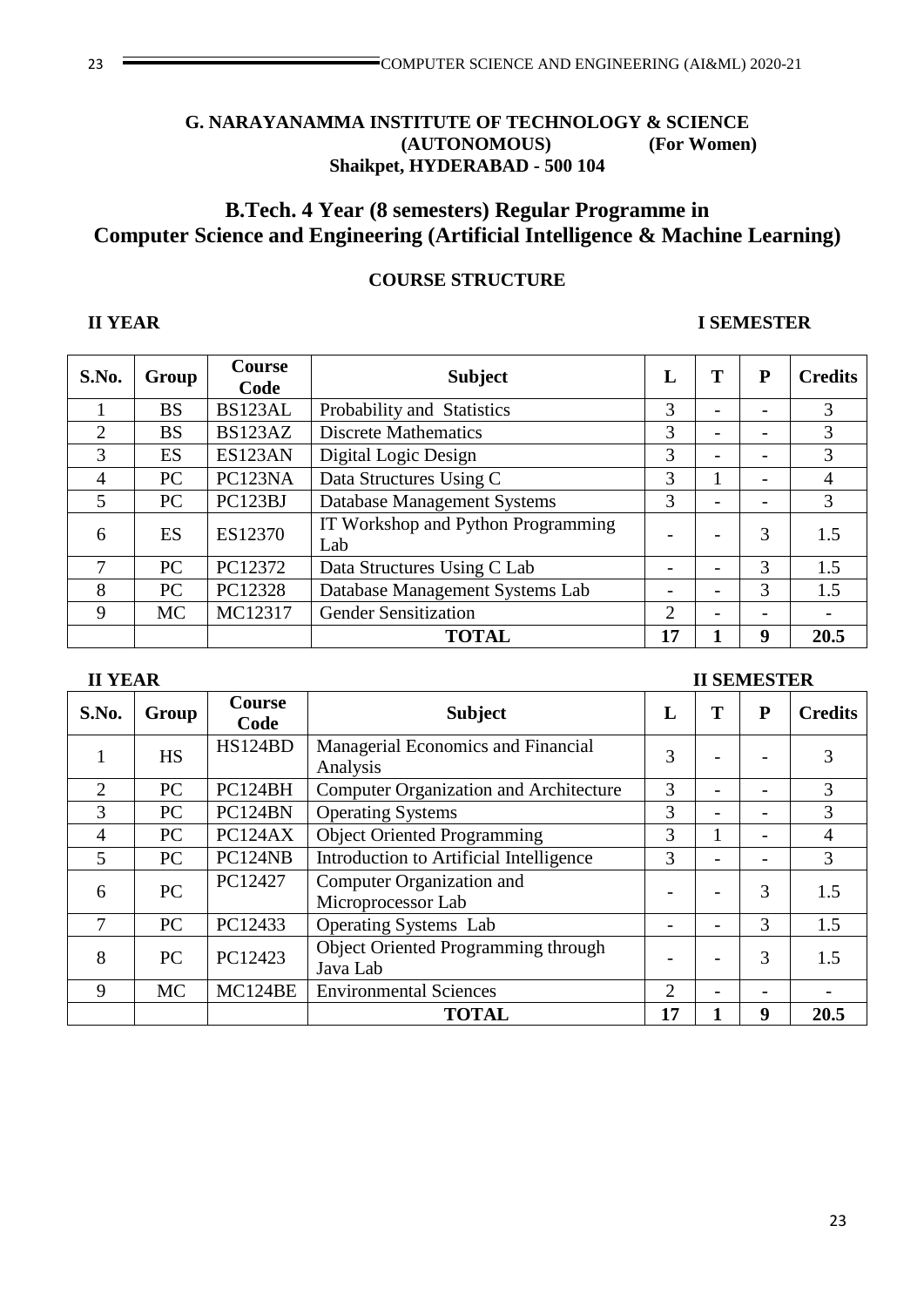#### **G. NARAYANAMMA INSTITUTE OF TECHNOLOGY & SCIENCE (For Women)**

**(AUTONOMOUS)**

**Shaikpet, HYDERABAD - 500 104**

**I Year B.Tech. CSE (AI&ML) I-Semester L T P C Course Code:** BS121AA **3 1 - 4** 

#### **CHEMISTRY**

(Common to CSM & CSD)

#### **Prerequisites:** -Nil-

#### **Course Objectives:**

- 1. To bring adaptability to new developments in engineering chemistry and to acquire the skills required to become a perfect engineer.
- 2. To include the importance of water in industrial usage, significance of corrosion control to protect the structures.
- 3. To acquire the knowledge of reaction mechanisms involved in various organic reactions.

#### **UNIT 1:** (~ 8 Lecture Hours)

**Molecular Structure and Theories of Bonding**: Atomic and molecular orbitals: Linear combination of atomic orbitals (LCAO), molecular orbitals of diatomic molecules. Molecular orbital energy level diagrams of diatomic molecules,  $N_2$ ,  $O_2$  and  $F_2$ .  $\Pi$  Molecular orbital diagrams of butadiene, benzene and aromaticity.

**Crystal Field Theory (CFT)**: Salient Features of CFT: Crystal field splitting patterns of transition metalion d-orbitals in tetrahedral, octahedral and square planar complexes. Magnetic properties: Spin only magnetic moments of transition metals of  $d^2-d^9$ configuration in octahedral complexes. Band structure of solids and effect of doping on conductance.

#### **UNIT 2:** (~ 12 Lecture Hours)

**Electrochemistry and Corrosion: Electrochemistry:** Conductance: Specific, equivalent and molar conductance and their interrelationship and numerical problems. Electrochemical cell: Electrode potential, standard electrode potential and emf of the cell. Nernst equation, its derivation and applications. Types of electrodes: Standard hydrogen electrode, calomel electrode and glass electrode. Electro chemical series and its applications. Concept of concentration cells: Electrolytic concentration cell and numerical problems. Batteries: Lead acid storage battery and lithium ion battery.

**Corrosion:** Causes and effects of Corrosion: Theories of chemical and electrochemical corrosion. Mechanism of electrochemical corrosion. Types of corrosion: Galvanic, waterline and pitting corrosion. Factors affecting rate of corrosion. Corrosion control methods: Cathodic protection-Sacrificial anode and impressed current cathodic methods. Surface coatings: Metallic coatings –hot dipping: galvanizing and tinning. Electroplating: Copper plating and electroless plating - Nickel plating.

#### **UNIT 3:** (~ 8 Lecture Hours)

**Periodic Properties and Nanomaterials:** Periodic table: Electronic configurations, atomic and ionic sizes, ionizationenergies, electronaffinity and electronegativity. Variations of s,p,d,f orbital energies of atoms in periodic table. Co-ordination numbers and geometries. Hard and soft acids and bases. HSAB rule and its applications.

**Nanomaterials**: Synthesis: Top down and bottom up approaches. Properties and applications of fullerenes, carbon nanotubes. General applications of nanomaterials.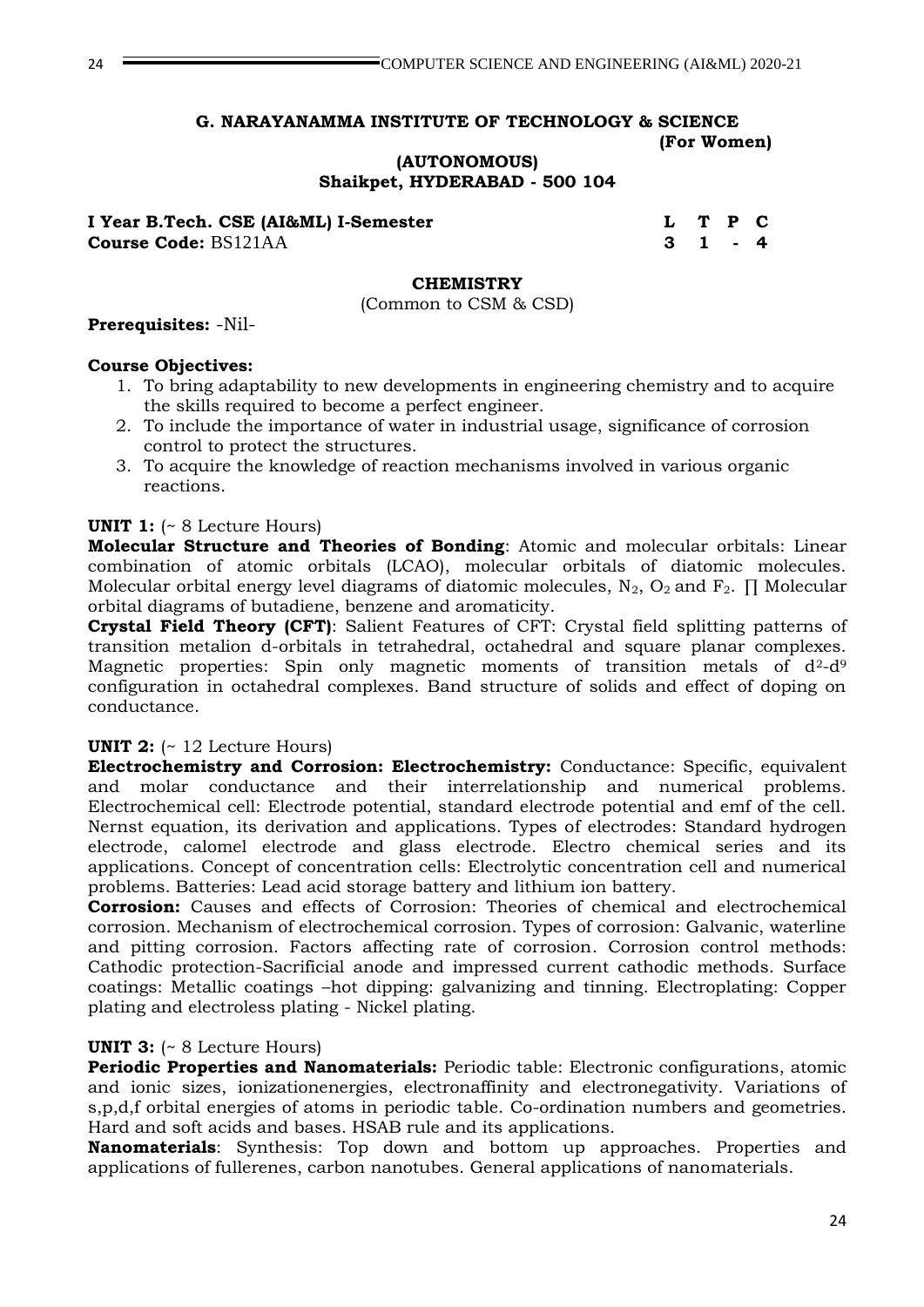#### **UNIT 4:** (~ 8 Lecture Hours)

**Water and its treatment**: Hardness of water: Causes of hardness and types of hardness temporary and permanent. Expression and units of hardness. Estimation of hardness of water by complexometric method and numerical problems. Potable water and its specifications. Steps involved in treatment of potable water: Disinfection of potable water by chlorination and ozonisation. Boiler troubles: Scales, sludges, priming, foaming and caustic embrittlement. Boiler feed water: Internal treatment by calgon, phosphate and colloidal conditioning and external treatment of Water by Ion exchange process. Desalination of water: Reverse osmosis. Sewage and its treatment: primary, secondary and tertiary treatments.

#### **UNIT 5:** (~ 11 Lecture Hours)

**Stereochemistry, Reaction Mechanism and Synthesis of Drug Molecules:**  Representation of 3 -Dimensional structures: Structural and stereo isomers, configurations. Chirality, enantiomers, diastereomers, optical activity and absolute configuration. Conformation analysis of n- butane. Isomerism in transition metal complexes.

Substitution reactions: Nucleophilic substitution reactions, mechanism of  $SN<sup>1</sup>$  and  $SN<sup>2</sup>$ reactions. Addition reaction: Electrophilic and Nucleophilic addition. Addition of HBr to Propene: Markownikoff and anti Markownikoff additions. Grignard reactions on carbonyl compounds. Elimination reactions: Dehydrohalogenation of alkyl halides - Saytzeff rule. Oxidation reactions: Oxidation of alcohols using  $KMD<sub>4</sub>$  and Chromic acid. Reduction reactions: Reduction of carbonyl compounds using LiAlH<sup>4</sup> and NaBH4. Synthesis of Drug molecules: Paracetamol and aspirin.

#### **Text Books:**

- 1. P.C Jain and Jain Monika, Engineering Chemistry, 16th Edition, DhanpatRai Publication Company.
- 2. Morison and Boyd, Organic Chemistry, 7th Edition, Pearson publications.
- 3. B.Rama Devi, Ch. VenkataRamana Reddy and PrasanthRath, Text Book of Engineering Chemistry, Cengage Learning.

#### **Reference Books:**

- 1. B.H.Mahan University Chemistry, Addison –Wesley Publishing Company.
- 2. M.J.Sienko and R.A.Plane, Chemistry: Principles and Applications, McGraw Hill International.
- 3. J.D.Lee, Concise inorganic Chemistry, 5th Edition, Oxford Publication.
- 4. K.P.CVolhadt and N.E Schore, Organic Chemistry: "Structure and Function", 7th Edition, Freeman publications.
- 5. B.R.Puri, L.R.Sharma and Patani, Principles of Physical Chemistry, 6th Edition, McGraw-Hill Publication.

#### **Online Resources**:

- 1. htttp://www.nptelvideos.in/2017/10/engineering chemistry.html.
- 2. http://www.nptel.ac.in/engineering chemistry courses.

25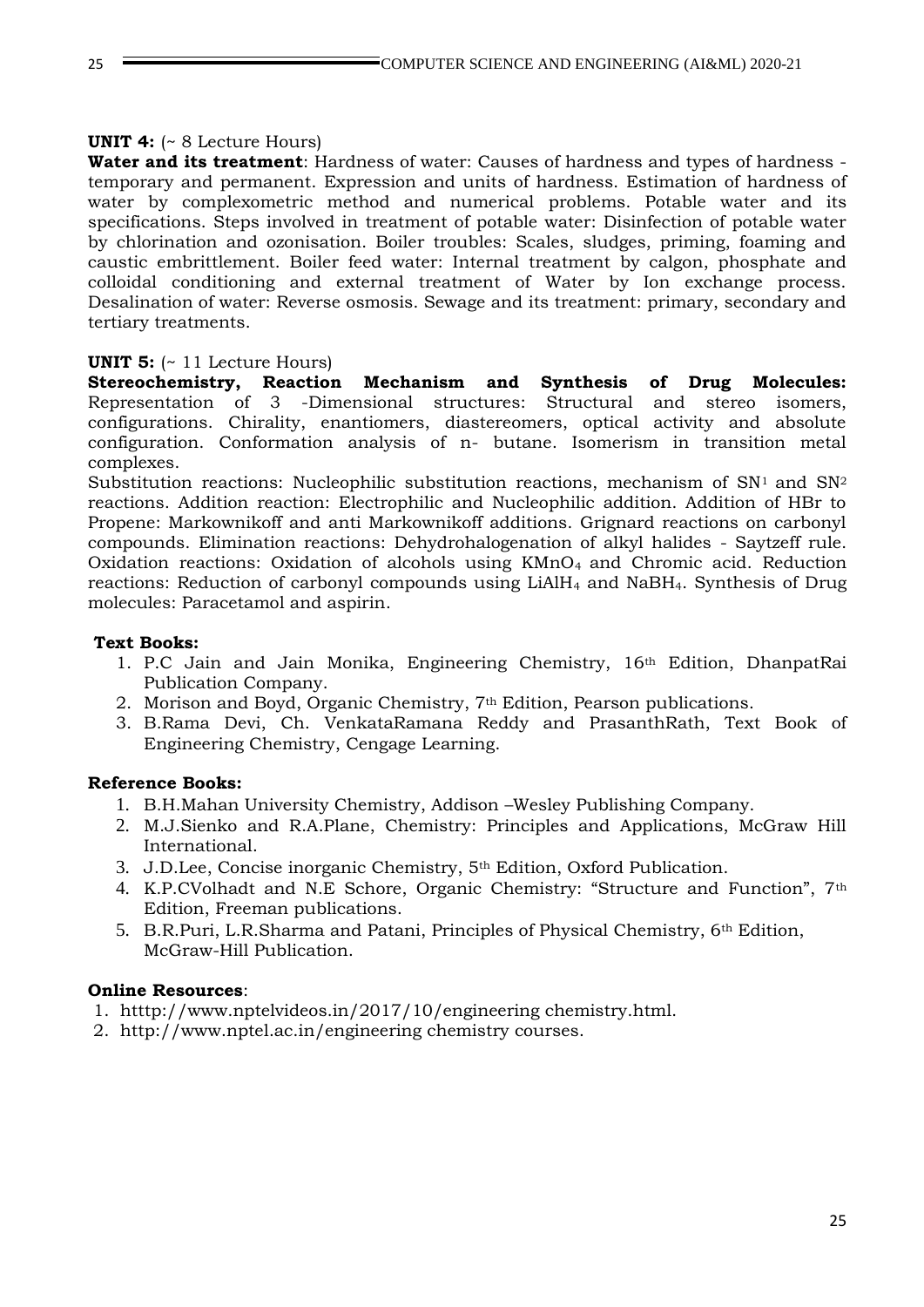#### **Course Outcomes:**

After completion of the course, students will be able to

- 1. Analyze microscopic chemistry in terms of atomic and molecular orbitals.
- 2. Students will gain the basic knowledge of electrochemical procedures related to corrosion and its control.
- 3. Rationalize periodic properties such as ionization potential, electronegativity and oxidation states.
- 4. Students can develop and apply the concepts to identify the hardness and boiler troubles of water.
- 5. List major chemical reactions that are used in the synthesis of drugs.
- 6. Students can develop and apply the concepts for the solutions of complex engineering problems.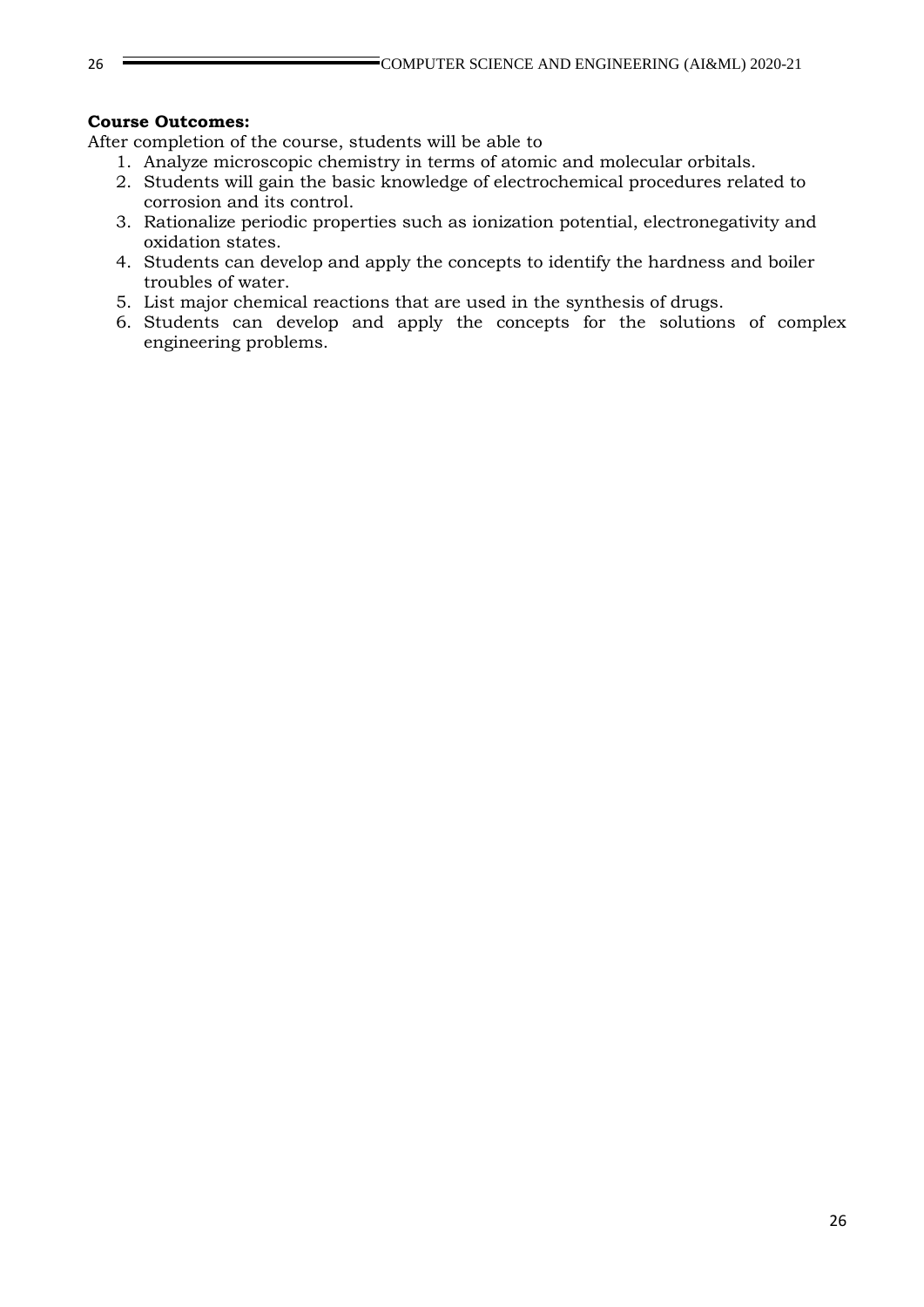#### **G. NARAYANAMMA INSTITUTE OF TECHNOLOGY & SCIENCE (For Women)**

**(AUTONOMOUS)**

**Shaikpet, HYDERABAD - 500 104**

**I Year B.Tech. CSE (AI&ML) I-Semester L T P C** 

**Course Code:** BS121AB 3 1 - 4

#### **LINEAR ALGEBRA AND MULTI VARIABLE CALCULUS**

(Common to CST, CSM & CSD)

#### **Prerequisites:** -Nil-

#### **Course Objectives:**

- 1. To learn the concepts of rank of a matrix and applying it to understand the consistency of system of equations.
- 2. To solve system of linear equations.
- 3. To study properties of Eigen values and Eigen vectors.
- 4. To find extreme values for functions of several variables.
- 5. To find the solutions of first, higher order ODE.
- 6. To evaluate the double and triple integrals for functions of several variables.

#### **UNIT1:**  $( \sim 8$  Lecture Hours)

**Linear System of Equations -** Types of real matrices and complex matrices, rank, echelon form, normal form, consistency and solution of linear systems (homogeneous and Non-homogeneous), LU decomposition method.

#### **UNIT 2:**  $\sim$  8 Lecture Hours)

**Eigen values and Eigen Vectors -** Eigen values, Eigen vectors and their properties. Cayley - Hamilton theorem (without proof), Inverse and powers of a matrix using Cayley - Hamilton theorem, Diagonalization.

#### **UNIT 3:**  $\sim$  12 Lecture Hours)

**Differential Equations –** Linear, Bernoulli's, Exact Differential Equations, Differential Equations Reducible to exact, Orthogonal trajectories.

**Linear differential equations of higher order with constant coefficients:** Nonhomogeneous differential equations with RHS term of the type  $e^{ax}$ , sinax, cosax, polynomials in x,  $e^{ax}V(x)$ ,  $xV(x)$ , Method of variation of parameters, Applications to Electrical circuits.

#### **UNIT 4:**  $( \sim 10$  Lecture Hours)

**Functions of Several Variables –** Limit & Continuity (Definitions), Partial derivatives, Chain rules, total derivative, differentiation of implicit functions, Jacobian, functional dependency. Maxima and minima of functions of two variables (with and without constraints) and Lagrange's method of undetermined multipliers.

#### **UNIT 5:**  $\sim$  10 Lecture Hours)

**Multiple Integrals -** Double and triple integrals, change of variables, Change of order of integration.

**Applications:** Finding areas as double integral and volumes as triple integrals.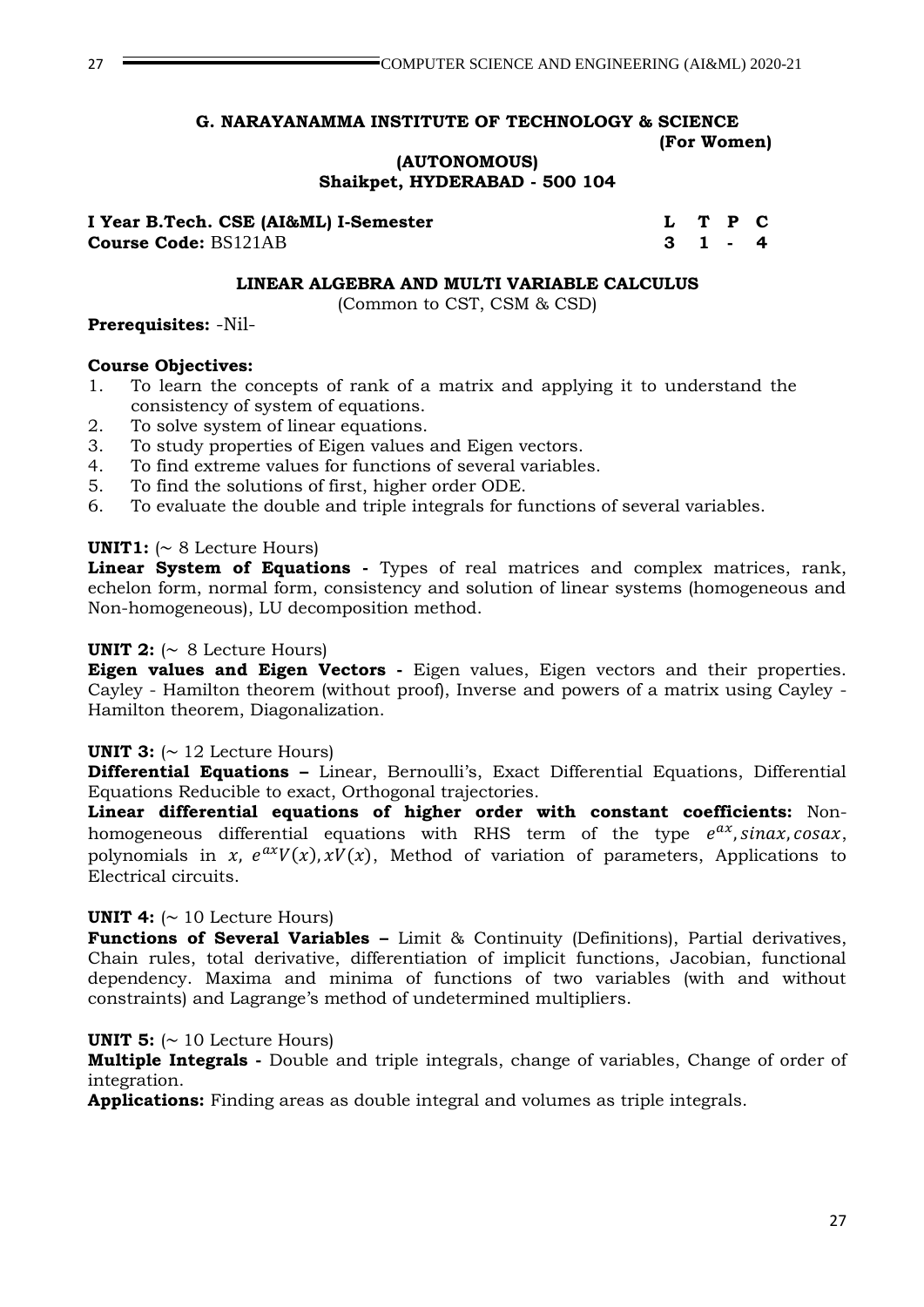#### **Text Books:**

- 1. Dr. B. S. Grewal, Higher Engineering Mathematics, 45th Edition, Khanna Publishers.
- 2. N. P. Bali, Engineering Mathematics, 1st Edition, Lakshmi Publications.

#### **Reference Books:**

- 1. B.V.Ramana, Higher Engineering Mathematics, 1st Edition, [Tata McGraw-Hill](http://www.tatamcgrawhill.com/) Publications.
- 2. E.Kreyszig, Advanced Engineering Mathematics, 9th Edition, John Wiley and Sons Publisher.
- 3. Srimanta Pal, SubodhC.Bhunia, Engineering Mathematics, 1st Edition, Oxford Higher Education.

#### **Online Resources:**

- 1. http://www.nptelvideos.in/2012/11/mathematics.html
- 2. http://nptel.ac.in/courses/111106051/

#### **Course Outcomes:**

After completion of the course, the students will be able to

- 1. Solve and analyze the solution for the system of equations.
- 2. Compute the Eigen values and Eigen vectors which come across under linear transformations.
- 3. Determine the extreme values of functions of two variables with/ without constraints.
- 4. Find the solutions of ordinary differential equations.
- 5. Evaluate double and triple integrals.
- 6. Apply the knowledge of mathematics for real situations.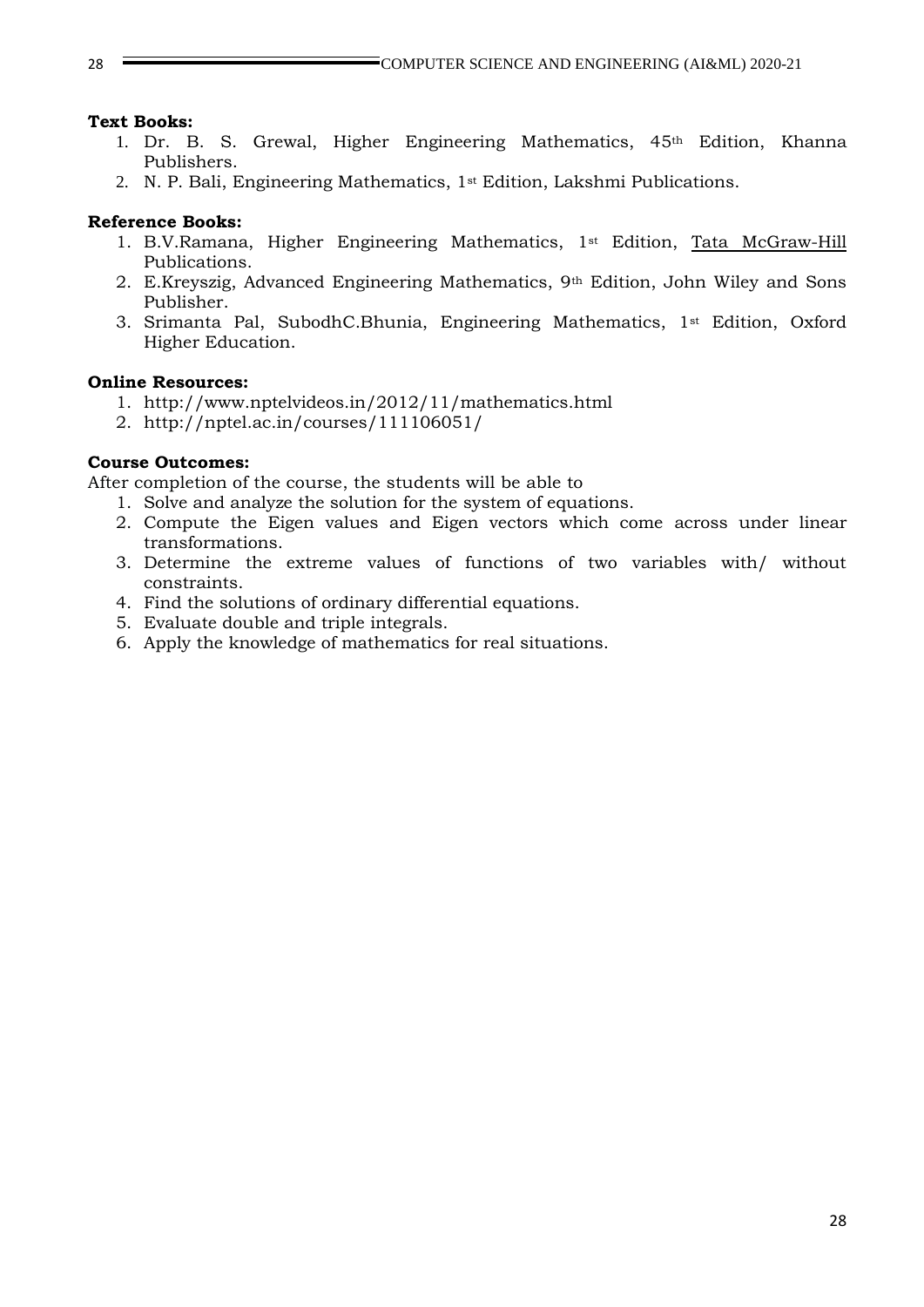#### **G. NARAYANAMMA INSTITUTE OF TECHNOLOGY & SCIENCE (For Women)**

**(AUTONOMOUS) Shaikpet, HYDERABAD - 500 104**

**I Year B.Tech. CSE (AI&ML) I-Semester L T P C** 

**Course Code:** ES121AD 3 1 - 4

#### **BASIC ELECTRICAL ENGINEERING**

(Common to CSM & CSD)

#### **Prerequisites:** -Nil-

#### **Course Objectives:**

- 1. To introduce the concepts of Basic Electrical parameters.
- 2. To analyze basic concepts of AC & DC circuits.
- 3. To carry out operational analysis of Electrical Machines, Transformers and power converters.

#### **UNIT 1:** (~ 10 Lecture Hours)

#### **Magnetic Circuits and DC Circuits**

*Magnetic Circuits:* Magnetic circuits - MMF, flux, reluctance, Inductance; B-H curve of magnetic materials; Minimization of Hysteresis and Eddy current losses.

*DC Circuits:* Electrical Circuit elements: R, L and C, voltage and current sources, Star – Delta Transformation, Kirchoff's laws, Nodal and Mesh analysis of simple circuits with dc excitation, Superposition, Thevenin's and Norton's Theorems with independent sources-Simple Problems.

#### **UNIT 2:** (~ 8 Lecture Hours)

#### **AC Circuits**

**1-**<sup> $\phi$ </sup> *AC Circuits:* Representation of sinusoidal waveforms, peak and rms values, phasor representation, real power, reactive power, apparent power, power factor; Analysis of single-phase ac circuits consisting of R, L, C, RL, RC, RLC combinations, series and parallel resonance.

**3-**<sup> $\phi$ </sup> **AC Circuits:** Three phase balanced circuits, voltage and current relations in star and delta connections – Simple Problems.

#### **UNIT 3:** (~ 10 Lecture Hours)

#### **DC Machines and Transformers**

**Basic Concepts:** Faraday's laws of Electromagnetic induction – statically & dynamically induced emf-Lenz's law – Fleming's Right hand rule.

*DC Machines:* Principle of operation – Construction - working; Types of DC machines-EMF and Torque equation; Torque-Speed characteristics and speed control of separately excited DCMotor - Numerical problems.

*Transformers:* Ideal and practical transformer, EMF equation, Simple Problems.

Equivalent circuit - losses in transformers, Three phase transformer connections (Descriptive treatment only).

#### **UNIT 4:** (~ 9 Lecture Hours)

**AC Machines** (Descriptive treatment only)

3-**0 Induction motors:** Principle of Operation, Construction of a Three-Phase Induction Motor; Production of rotating magnetic field; slip- frequency of rotor emf – starting Torque – Torque under running conditions. Torque - Slip characteristics.

**Induction motors:** Basic concepts of 1-ØInduction motors: Split-phase Induction Motor;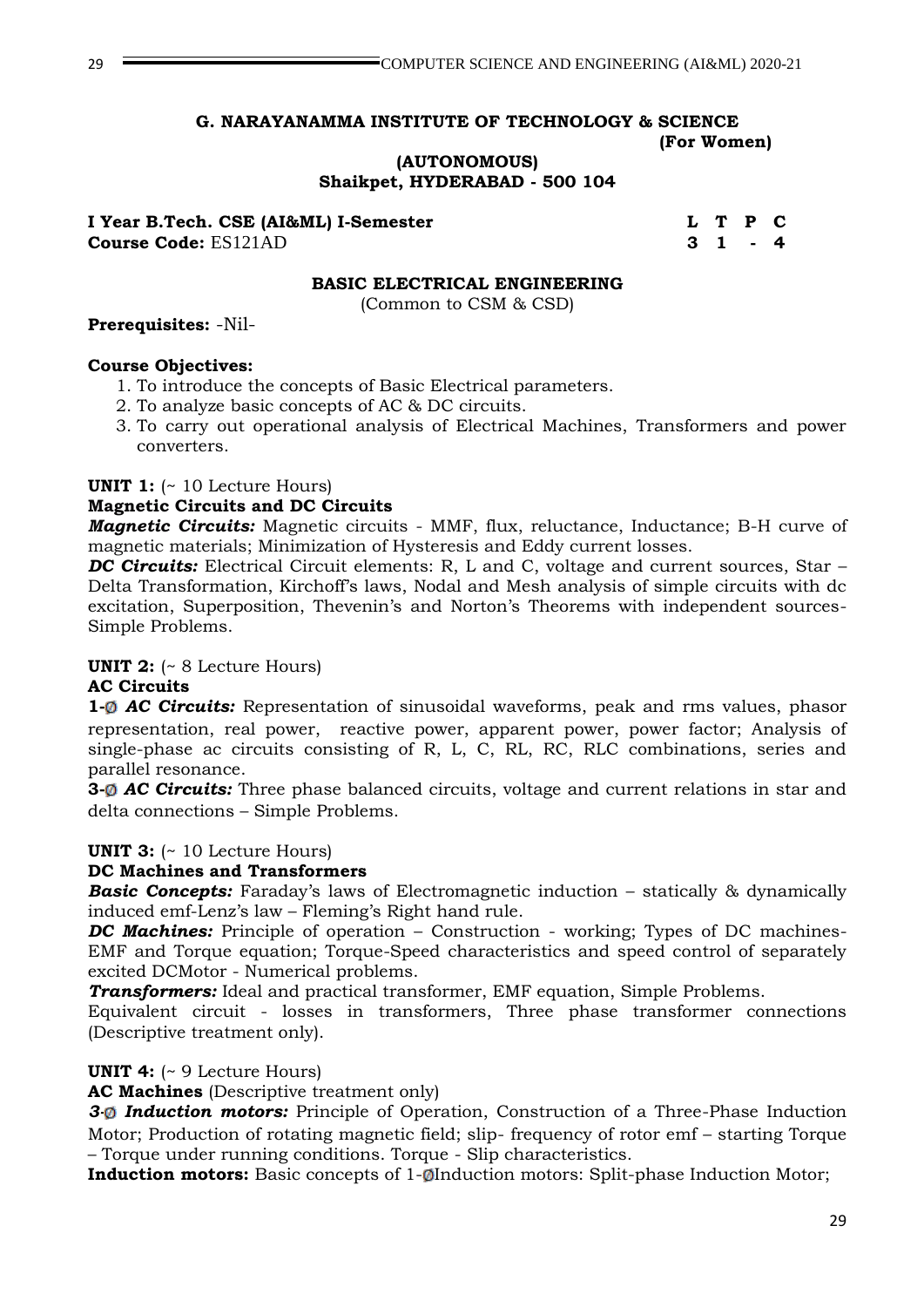**Synchronous Machines:** Principle of Operation of Synchronous Generators.

**UNIT 5:** (~ 8 Lecture Hours)

**Power Converters & Switchgear** (Descriptive treatment only)

*Basic Concepts:* Basic Semiconductor Devices: Diode, Transistor, SCR;

**Power Converters**: DC-DC Buck and Boost Converters; Single Phase Inverters- Half & Full, Bridge Configuration (Elementary treatment only).

**Switchgear**: Introduction to Components of LT (Low Tension) Switchgear: Switch Fuse Unit (SFU), MCB, ELCB, MCCB. Types of Wires and Cables, Earthing.

### **Text Books:**

- 1. T.K.Nagasarkar and M.S.Sukhija, Basic Electrical Engineering, 3rd Edition 2018, Oxford University Press.
- 2. V.K Mehta, Rohit Mehta, Principles of Electrical Engineering, S.Chand Publications.

### **Reference Books:**

- 1. D.P.Kothari and I.J.Nagrath, Basic Electrical Engineering, Tata McGraw Hill, 2010.
- 2. V.DelToro, Electrical Engineering Fundamentals, Prentice Hall India, 1989.
- 3. D.C.Kulshreshtha, Basic Electrical Engineering, McGraw Hill, 2009.

### **Course Outcomes:**

After completion of this course, students will be able to

- 1. Analyze the basic circuits with application of Network Reduction Techniques and Network Theorems.
- 2. Understand and analyze magnetic circuits.
- 3. Analyze the working principles of electrical machines and power converters.
- 4. Understand the components of low voltage electrical installations.
- 5. Apply the above conceptual theories to real world Electrical & Electronic problems and applications.
- 6. Understand and apply the Knowledge of various types of protective systems in real time.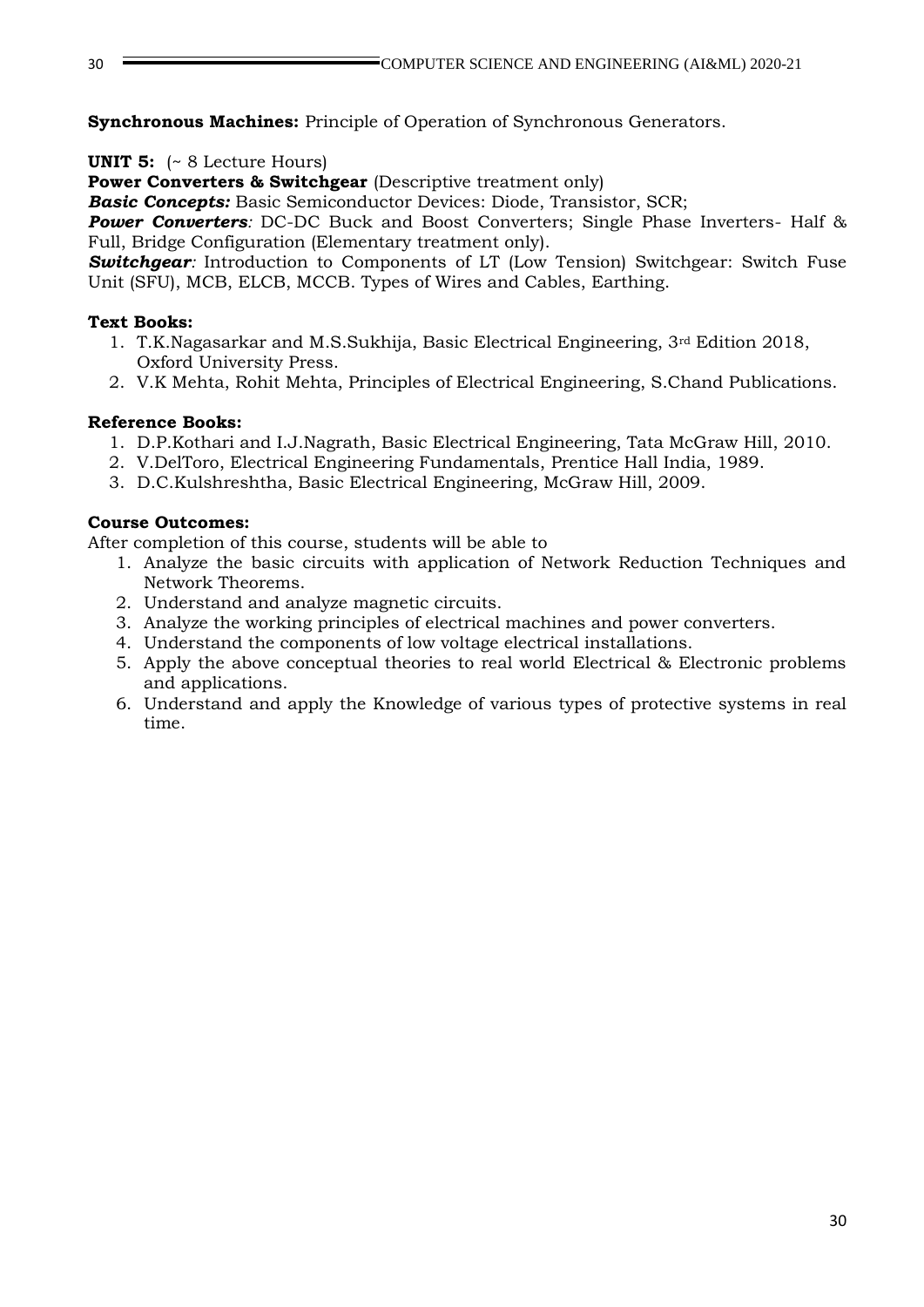## **G. NARAYANAMMA INSTITUTE OF TECHNOLOGY & SCIENCE (For Women)**

**(AUTONOMOUS)**

**Shaikpet, HYDERABAD - 500 104**

**I Year B.Tech. CSE (AI&ML) I-Semester LET P C Course Code:** ES121AF **3 - - 3** 

#### **PROGRAMMING FOR PROBLEM SOLVING**

(Common to CST, CSM & CSD)

#### **Prerequisites:** -Nil-

#### **Course Objectives:**

- 1. Learn the fundamentals of computers.
- 2. Understand the various steps in program development.
- 3. Learn the syntax and semantics of C programming Language.
- 4. Learn how to write modular and readable C programs.
- 5. Learn to write programs using structured programming approach in C to solve problems.

#### **UNIT 1:** (~ 10 Lecture Hours)

**Introduction to Computers** – Computer Systems, Computing Environments, Computer Languages, Creating and running programs, Program Development, algorithms and flowcharts , Number systems - Binary, Decimal, Hexadecimal and Conversions. Introduction to C Language – Background, C Programs, Identifiers, Types, Variables, Constants, Input / Output, Operators (Arithmetic, relational, logical, bitwise etc.), Expressions, Precedence and Associativity, Expression Evaluation, Type conversions. **Statements** - Selection Statements (making decisions) – if and switch statements.

### **UNIT 2:** (~ 10 Lecture Hours)

**Repetition statements** (loops) - while, for, do-while statements, Loop examples, other statements related to looping – break, continue.

**Arrays** – Concepts, using arrays in C, array applications - linear search, binary search and bubble sort, two – dimensional arrays, multidimensional arrays.

**Strings** – Concepts, C Strings, String Input / Output functions, arrays of strings, string manipulation functions.

#### **UNIT 3:** (~ 9 Lecture Hours)

**Functions** - Designing Structured Programs, Functions, user defined functions, inter function communication, Standard functions, Scope, Storage classes - auto, register, static, extern, scope rules, type qualifiers, recursion - recursive functions, Limitations of recursion.

**Pointers** – Introduction (Basic Concepts), Pointers for inter function communication, pointers to pointers, compatibility, Pointer Applications-Arrays and Pointers, Pointer Arithmetic and arrays, Passing an array to a function, memory allocation functions, array of pointers, programming applications, pointers to void, pointers to functions.

### **UNIT 4:** (~ 10 Lecture Hours)

**Enumerated, Structure and Union Types** – The Type Definition (typedef), Enumerated types, Structures – Declaration, initialization, accessing structures, operations on structures, Complex structures - Nested structures, structures containing arrays, structures containing pointers, arrays of structures, structures and functions, Passing structures through pointers, self-referential structures, unions, bit fields.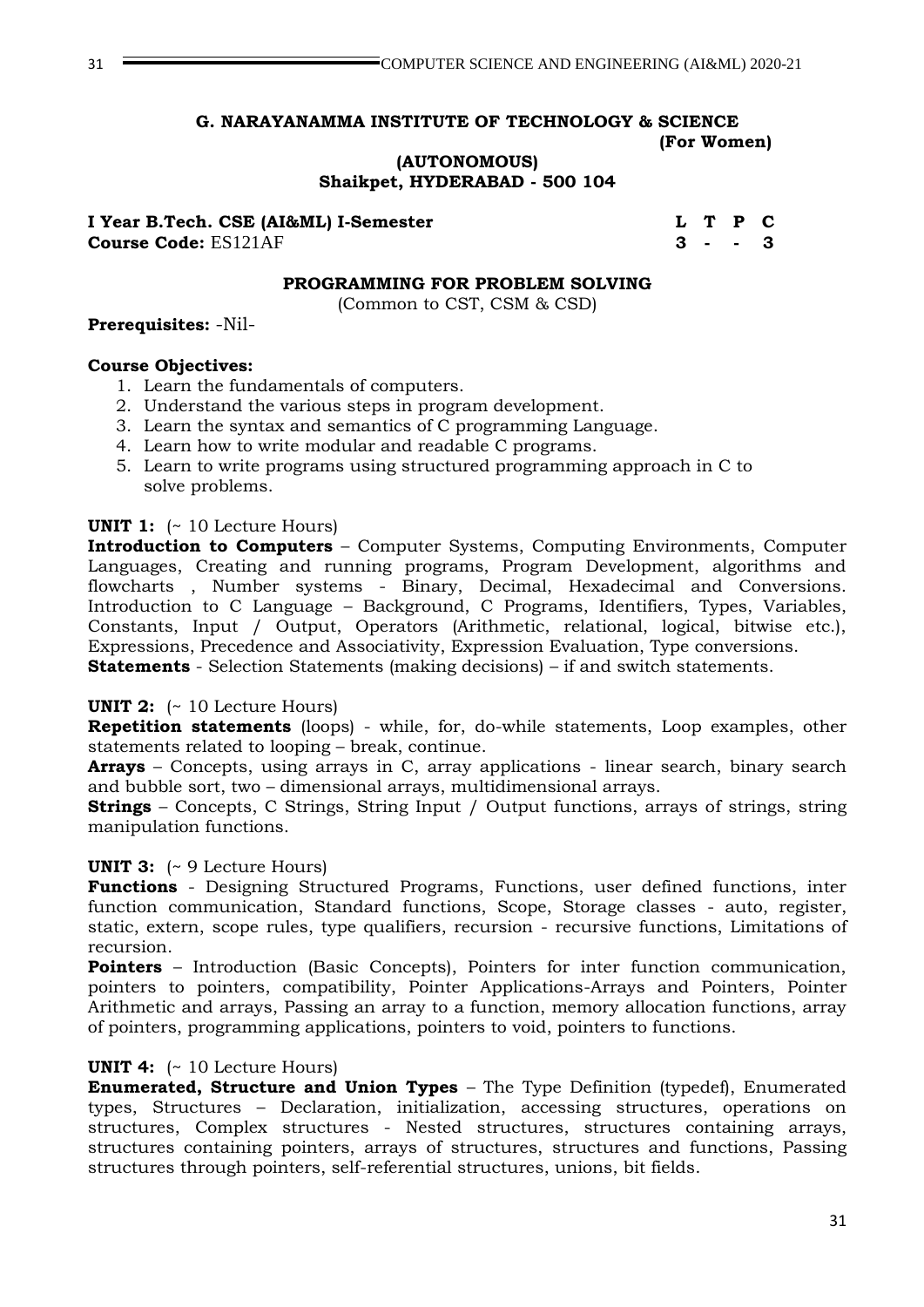#### **UNIT 5:** (~ 7 Lecture Hours)

Introduction to files, Using files in C, Reading data from files- fscanf(), fgets(), fgetc(), fread(), Writing Data to files - fprintf(), fputs(), fputc(), fwrite(), Detecting the End-of-File, Error Handling functions, Random access to files, Command Line Arguments, preprocessor commands.

#### **Text Books:**

- 1. B.A.Forouzan and R.F.Gilberg,Computer Science: A Structured Programming Approach Using C, 3rd Edition, Cengage learning.
- 2. Reema Thareja, Introduction to C Programming, 2nd Edition, Oxford University Press.

#### **Reference Books:**

- 1. Byron Gottfried, Schaum's Outline of Programming with C, 2nd Edition, McGraw-Hill.
- 2. E.Balaguruswamy, Programming in ANSI C, 7th Edition, Tata McGraw-Hill.
- 3. C Programming Language, B.W.Kernighan & Dennis Ritchie, 2nd Edition, PHI.

#### **Online Resources:**

1. www.geeksforgeeks.org

#### **Course Outcomes:**

After completion of the course, students will be able to

- 1. Formulate and translate algorithms for arithmetic and logical problems to programs (in C language).
- 2. Test and execute the programs and correct syntax and logical errors.
- 3. Implement conditional branching, iteration and recursion.
- 4. Decompose a problem into functions and synthesize a complete program.
- 5. Use arrays, pointers and structures to formulate programs.
- 6. Understand the concepts of files and perform operations on them.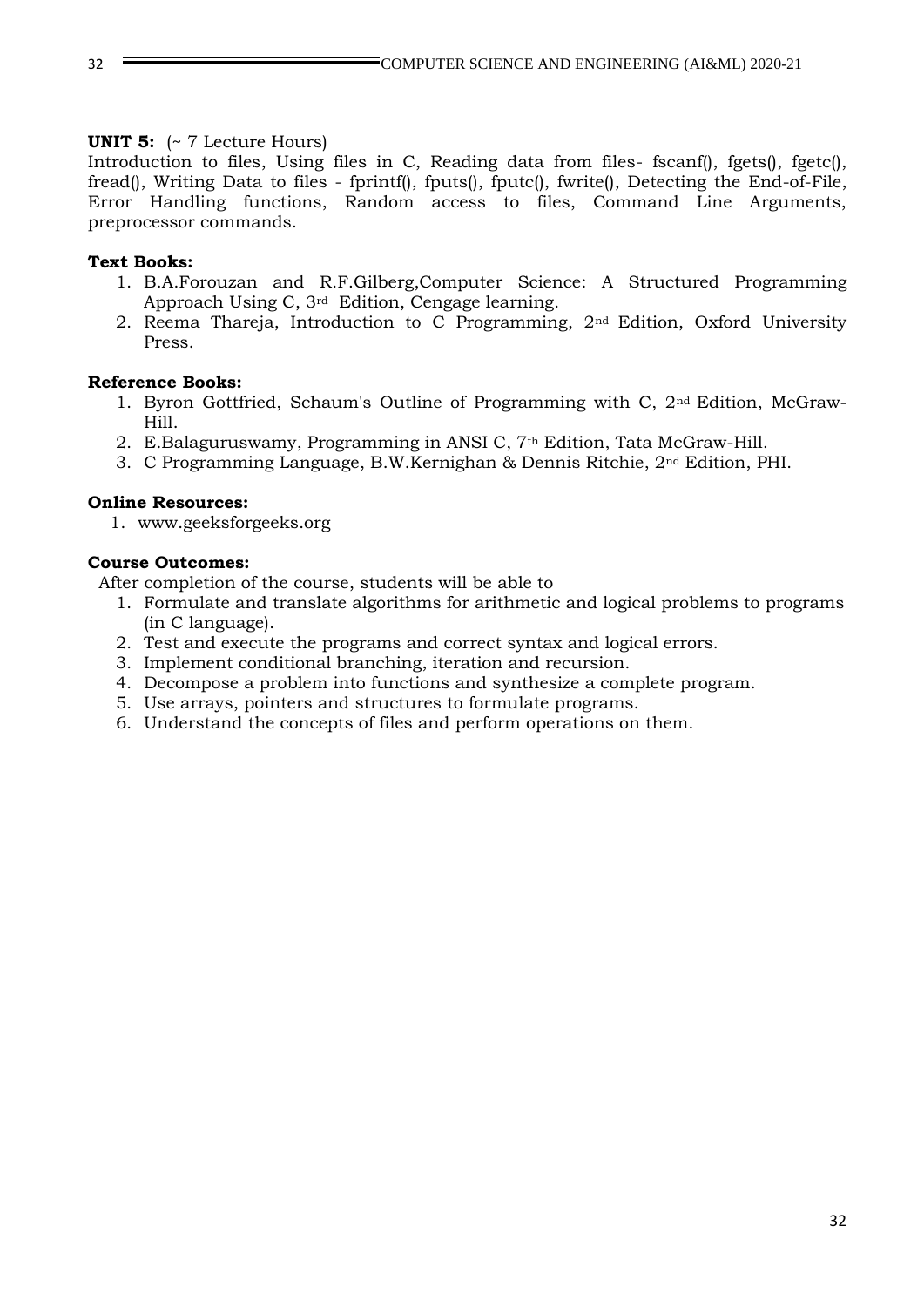#### **G. NARAYANAMMA INSTITUTE OF TECHNOLOGY & SCIENCE (For Women)**

#### **(AUTONOMOUS) Shaikpet, HYDERABAD - 500 104**

| I Year B.Tech. CSE (AI&ML) I-Semester |  | L T P C |  |
|---------------------------------------|--|---------|--|
| <b>Course Code: BS12101</b>           |  | $-21$   |  |

#### **CHEMISTRY LAB**

(Common to CSM & CSD)

#### **Prerequisites:** -Nil-

#### **Course Objectives:**

- 1. Chemistry Laboratory curriculum gives the students hands on experience about various scientific and technical aspects.
- 2. Provide the students with a solid foundation in Chemistry laboratory required to solve engineering problems.
- 3. To provide an overview of preparation of drugs.

#### **LIST OF EXPERIMENTS:**

#### **Volumetric Analysis:**

- 1. Estimation of hardness of water by Complexometric method using EDTA.
- 2. Estimation of Ferrous ion by Permanganometry.
- 3. Estimation of Ferrous ion by Dichrometry.
- 4. Estimation of Chloride by Argentometry.

#### **Chemical kinetics**:

5. Determination of rate constant of acid catalysed hydrolysis of methyl acetate.

#### **Instrumental methods of Analysis:**

- 6. Estimation of HCl by Conductometry.
- 7. Estimation of HCl and acetic acid in a given mixture by Conductometry.
- 8. Estimation of HCl by Potentiometry.
- 9. Estimation of Ferrous by Potentiometry using Potassium dichromate (redox).
- 10. Estimation of manganese in KMnO4 by Colorimetry.
- 11. Determination of Viscosity of coconut oil and castor oil.

#### **Synthesis of Drug molecule:**

12. Preparation of Aspirin and Paracetamol.

#### **Text Books:**

- 1. B.D.Khosla, A.Gulati and V. Garg, Senior practical physical chemistry (R.C,and and Co., Delhi).
- 2. K.K.Sharma and D.S.Sharma, An introduction to practical chemistry (Vikaspublishing,N.Delhi).
- 3. Y.Bharathikumari and JyotsnaCherukuri, Laboratory manual of engineering chemistry (VGS booklinks).

#### **Reference Books:**

- 1. Vogel's Text book of Quantitative chemical analysis, 5th Edition, 2015.
- 2. Payal B. Joshi, Experiments in Engineering chemistry, 1st Edition, I.K International Publishing house.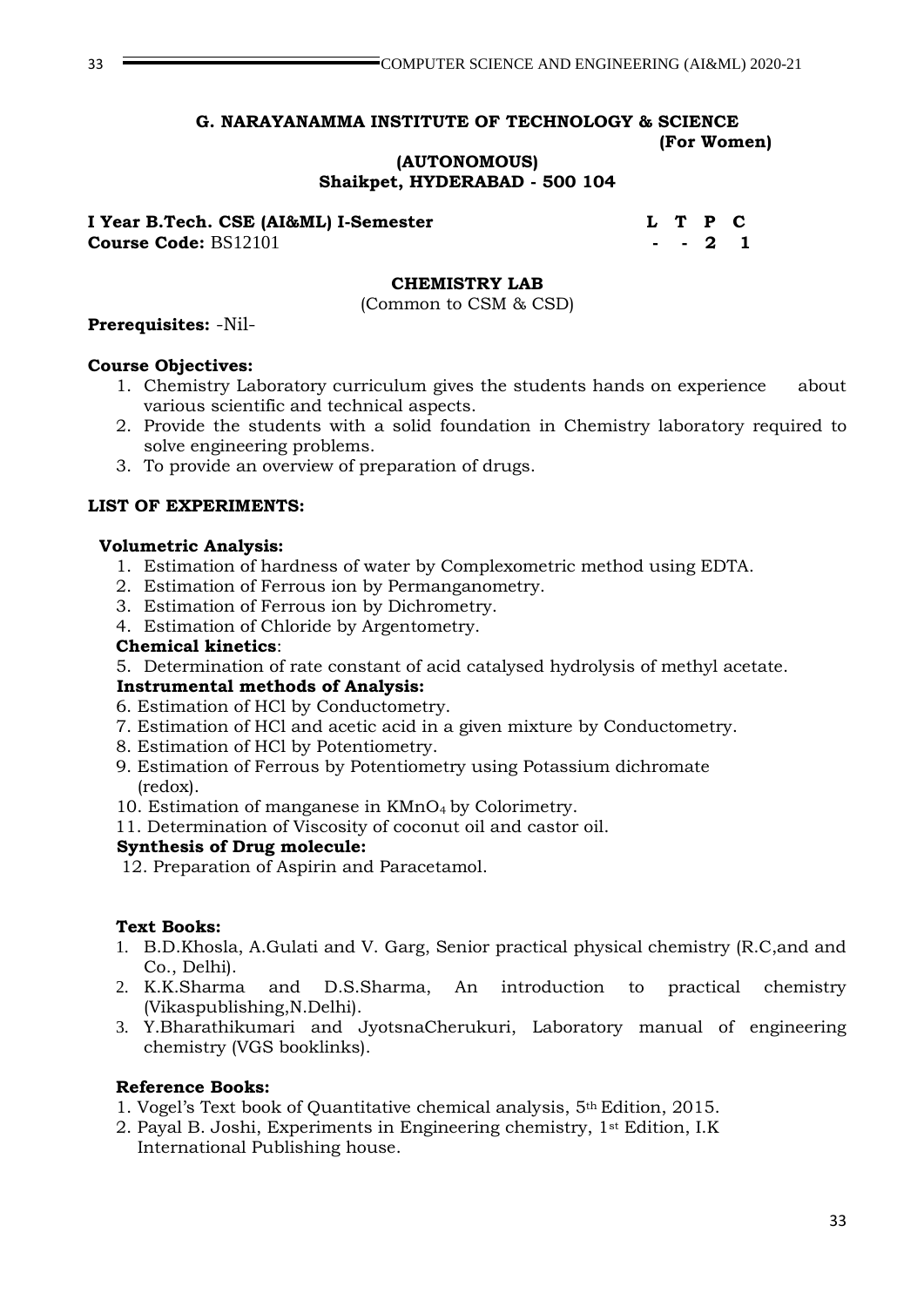#### **Online Resources:**

1. http://www.nptel videos.in engineering chemistry labexperiments.htm

#### **Course Outcomes:**

After the completion of the course, the students will be able to

- 1. Expected to learn from this laboratory course the concept of error and its analysis.
- 2. Demonstrate writing skills and can derive valid conclusions.
- 3. Compare the experimental results with those introduced in lecture, draw relevant conclusions and substantiate.
- 4. Learn the ability to prepare advanced polymer materials.
- 5. Work on time reactions, thereby can get in depth knowledge on chemical kinetics.
- 6. The course allows the students to develop and design new experimental skills relevant to the course.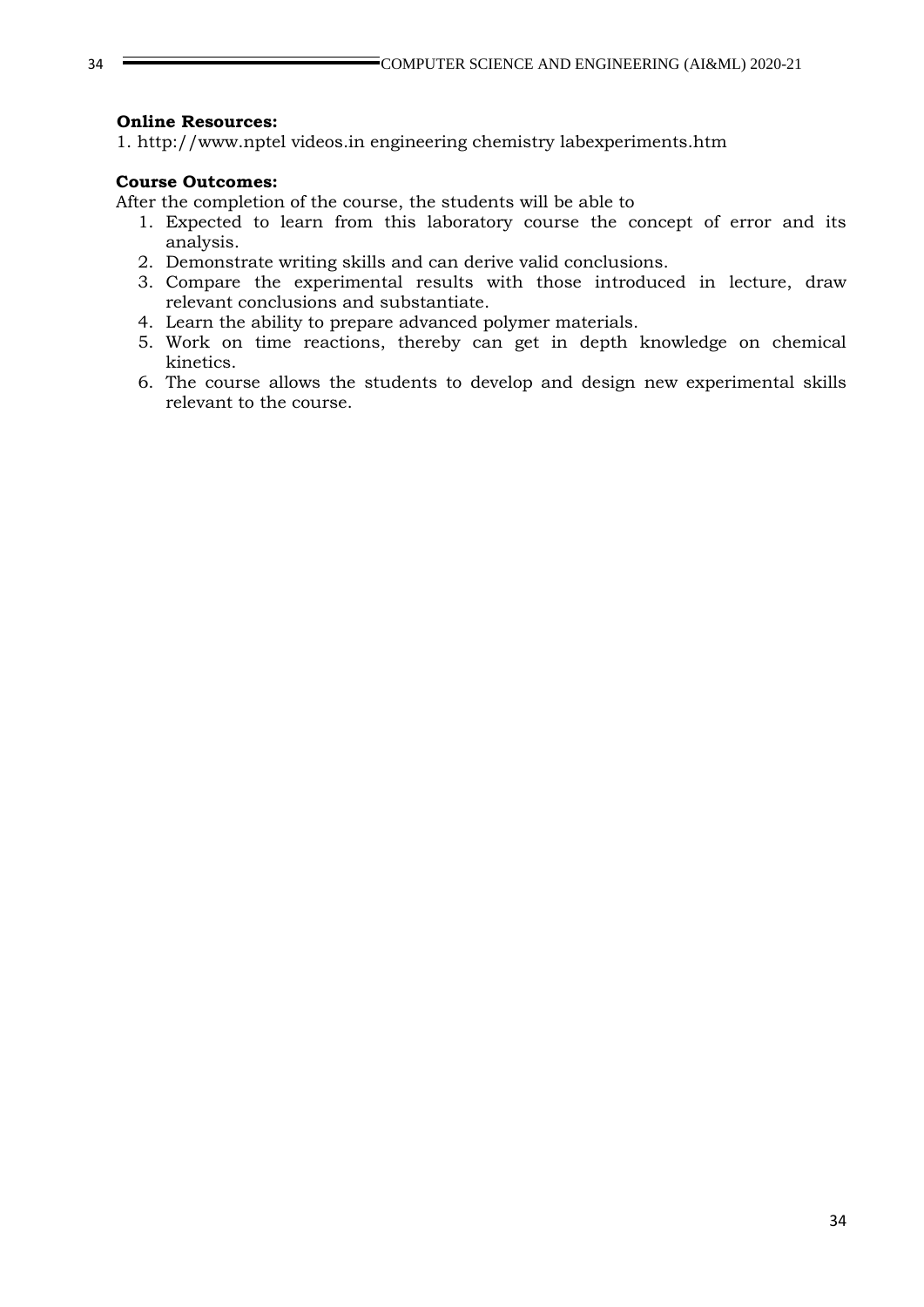### **G. NARAYANAMMA INSTITUTE OF TECHNOLOGY & SCIENCE (For Women)**

**(AUTONOMOUS)**

**Shaikpet, HYDERABAD - 500 104**

# **I Year B.Tech. CSE (AI&ML) I-Semester L T P C**

**Course Code:** ES12103 **- - 3 1.5**

#### **BASIC ELECTRICAL ENGINEERING LAB**

(Common to CSM & CSD)

#### **Prerequisites:** -Nil-

#### **Course Objectives:**

- 1. To verify the Network Theorems and understand the usage of common electrical measuring instruments.
- 2. To understand the basic characteristics of transformers and electrical machines.
- 3. To get an exposure to the working of power electronic converters.

### **PART-A (Compulsory)**

- 1. A) Basic Safety Precautions.
	- B) Study of measuring instruments & elements.
		- a) Voltmeters, Ammeters, Wattmeters, Multimeters, CRO.
		- b) Resistors, Inductors & Capacitors.
- 2. Study of Cut out sections of
	- a) DC Machine b)  $3-\phi$  Induction Machine (cage type).
- 3. Study of Cut out sections of
	- c) Synchronous Machine d)  $1-\phi$  Induction Machine.
- 4. A) Study of Converters
	- a) DC DC converters.
	- b) DC AC converters.
	- B) Study of Components of LT switchgear a) SFU b) MCB c) ELCB d) MCCB
- 5. Series resonance. Determination of Resonant frequency & Bandwidth.
- 6. Parallel resonance. Determination of Resonant frequency & Bandwidth.
- 7. Verification of Superposition theorem with DC excitation.
- 8. Verification of Thevenin's & Norton's theorems with DC excitation.

### **PART-B (Any Two)**

- 1. Load test on a  $1-\phi$  transformer. Determination of efficiency.
- 2. Verification of voltage and current relations in a  $3-\phi$  transformer.
- 3. Measurement of Power in a  $3-\phi$  balanced load.
- 4. Torque v/s speed characteristics of a separately excited DC motor.
- 5. Torque-slip characteristics of a  $3-\phi$  Induction Motor.
- 6. OCC characteristics of a synchronous generator.

#### **Note: All Experiments from PART-A and any Two Experiments from Part –B are to be conducted**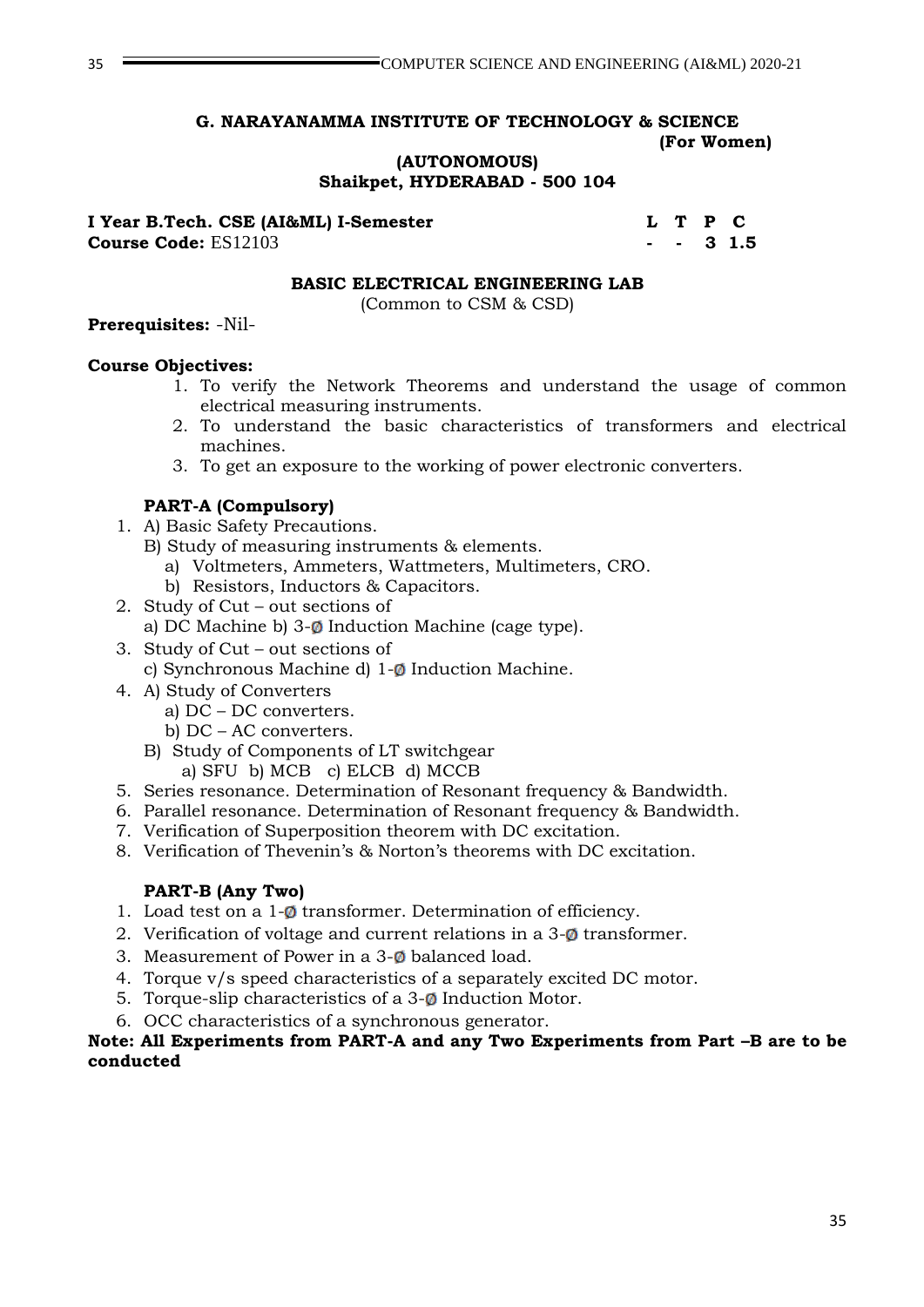#### **Course Outcomes:**

After completion of this course, students will be able to

- 1. Identify & use basic measuring instruments and their usage.
- 2. Verify different network theorems with dc excitation.
- 3. Carry out analysis of simple circuits with dc excitation.
- 4. Analyze bridge rectifiers.
- 5. Identify power converters.
- 6. Identify different electrical machines & their characteristics.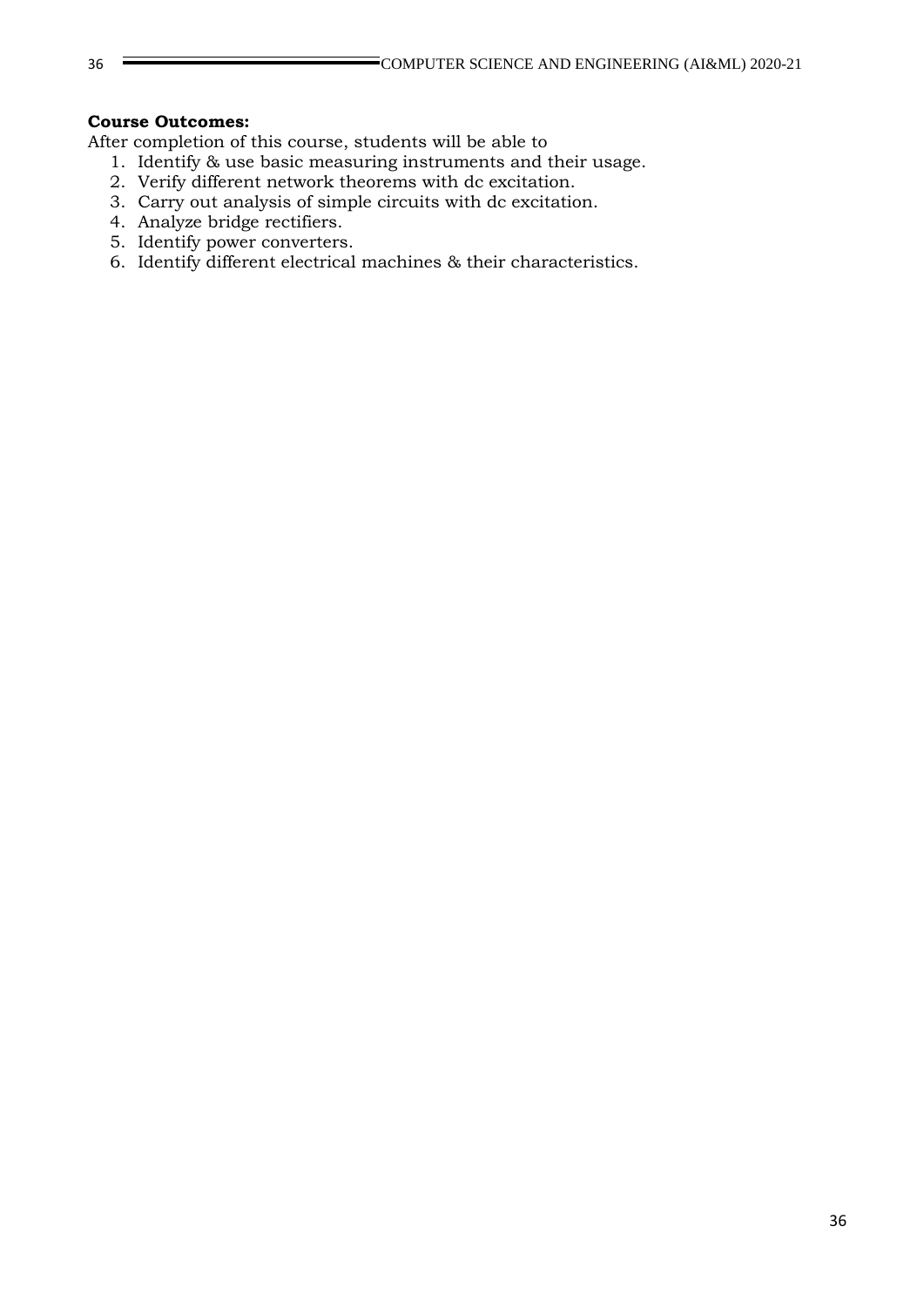# **G. NARAYANAMMA INSTITUTE OF TECHNOLOGY & SCIENCE**

## **(For Women)**

**(AUTONOMOUS) Shaikpet, HYDERABAD - 500 104**

**I Year B.Tech. CSE (AI&ML) I-Semester L T P C Course Code:** ES12105 **- - 3 1.5**

**PROGRAMMING LAB**

(Common to CST, CSM & CSD)

**Prerequisites:** -Nil-

### **Course Objectives:**

- 1. Learn Basic programming concepts.
- 2. Learn the syntax and semantics of C programming Language.
- 3. Write programs in C using structured programming approach to solve the problems.

### **List of Experiments:**

**Week 1:** Familiarization with programming environment.

Introduction to the working environment, Compiling, running and debugging C Programs, Simple C programs.

**Week 2:** Simple computational problems using arithmetic expressions

- a. Write a C program which reads time required (in Hours and Minutes) to complete two tasks and then print the total time in hours and minutes.
- b. Write a C program which reads five students marks in a test and then prints average mark of passed students (Assume that a minimum of 35 is needed to pass) using operators.
- c. Assume an Object is thrown upwards with some initial velocity, u (in m/sec). Write a C program to find the maximum height which it can reach. Assume acceleration due to gravity is 9.8m<sup>2</sup> /sec.

Hint: Maximum height, h=u<sup>2</sup> /2g.

**Week 3:** Problems involving if-then-else structures and switch statement

- a. Write a C program to check whether a given number is even or odd using bitwise operator.
- b. Write a C program to find the roots of a quadratic equation.
- c. Write a C program to carry out the arithmetic operations addition, subtraction, multiplication, division and modulus using switch statement.

### **Week 4:** Iterative problems

- a. Write a C program to find whether a given number is Armstrong or not.
- b. Write a C program to determine if the given number is a prime number or not.
- c. Write a C program to calculate the following Series: Sum= $1-x^2/2!$  +x<sup>4</sup>/4!-x<sup>6</sup>/6!+x<sup>8</sup>/8!-x<sup>10</sup>/10!
- d. Write a C program to find the number of even and odd digits in a given number.

### **Week 5:** Applications of 1D Array

- a. Write a C program to generate all the prime numbers between 1 and n, where n is a value supplied by the user using Sieve of Eratosthenes algorithm.
- b. Write a C program to search for a Key value in a given list of integers. Use linear search.
- c. Write a C program to search for a Key value in a given list of integers. Use binary search.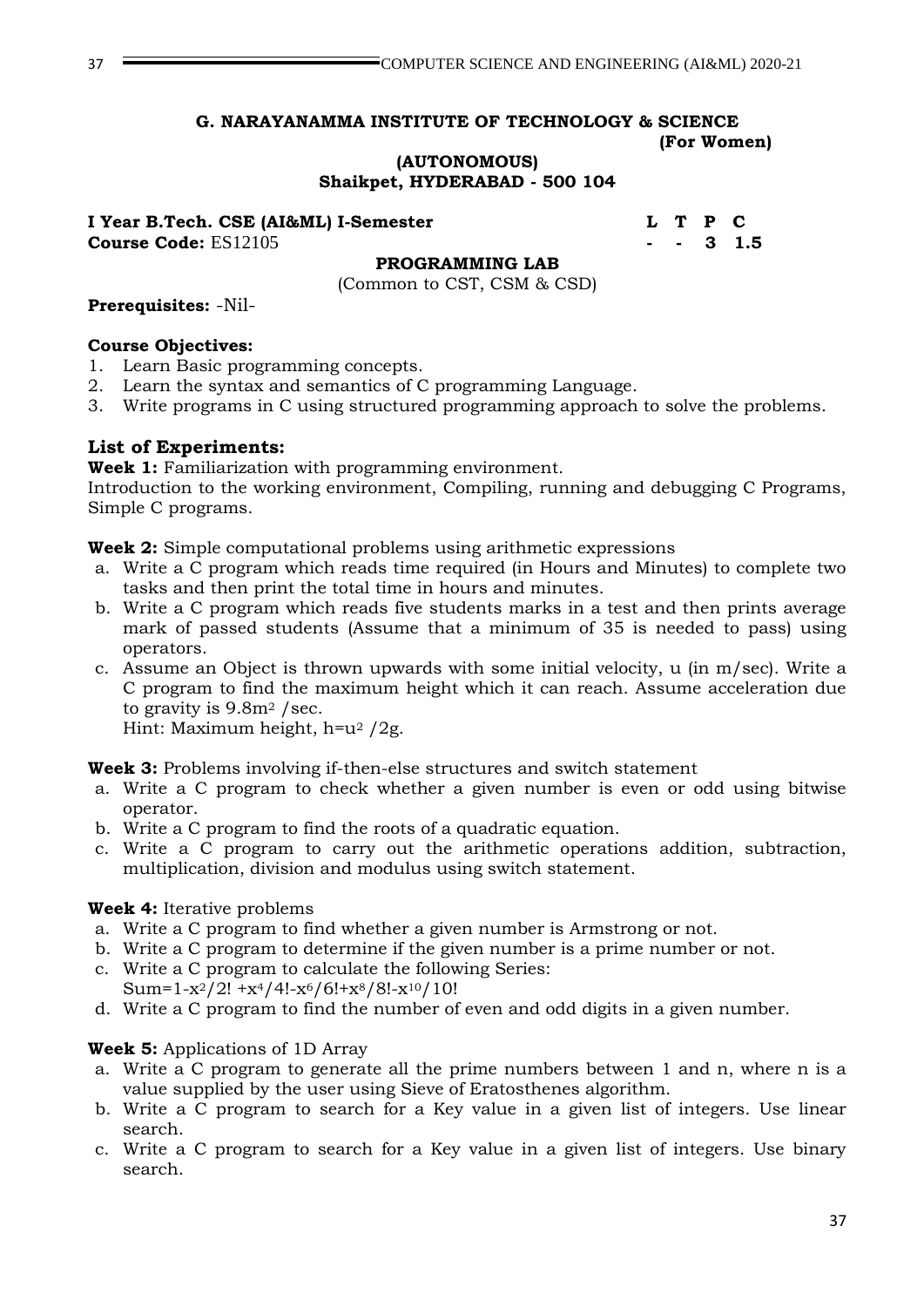d. Write a C program to implement Bubble sort method to sort a given list of integers in ascending order.

### **Week 6:** Applications of Strings

- a. Write a C program to perform the following:
	- i) To insert a sub-string into a main string at a given position.
	- ii) To delete n characters from a given position in a string.
- b. Write a C program to determine whether the given string is a palindrome or not.
- c. Write a C program to replace a substring with another in a given line of text.

### **Week 7:** Applications of 2D arrays and Strings

- a. Write a C program that reads two matrices and performs Addition of two matrices.
- b. Write a C program that reads two matrices and performs Multiplication of two matrices.
- c. Write a C program to Sort Array of Strings.

### **Week 8:** Simple functions

- a. The least common multiple (LCM) of two positive integers a and b is the smallest integer that is evenly divisible by both a and b. Write a C program that reads two integers and calls LCM (a, b) function that takes two integer arguments and returns their LCM. The LCM (a, b) function should calculate the least common multiple by calling the GCD (a, b) function and using the following relation: LCM (a, b) = ab / GCD (a, b).
- b. Write a function to find the factorial of a positive integer.
- c. Write a menu-driven C program that allows a user to enter n numbers and then choose between finding the smallest, largest, sum or average. Use a switch statement to determine what action to take. Display an error message if an invalid choice is entered.
- d. Write a C program that reads two integers and calls a factorial function to compute  ${}^{n}C_{r}$ value.

# **Week 9:** Recursive functions

- a. Write a C program that reads two integers x and n and calls a recursive function to compute xn.
- b. Write a C program that uses a recursive function to solve the Towers of Hanoi problem.
- c. Write a C program that uses a recursive function to generate Pascal's triangle.
- d. A Fibonacci sequence is defined as follows: the first and second terms in the sequence are 0 and 1. Subsequent terms are found by adding the preceding two terms in the sequence. Write a C program which calls a recursive function to generate the first n terms of the sequence.

### **Week 10:** Pointers and dynamic memory allocation

- a. Write a C program to find the number of times a given word (i.e., a short string) occurs in a sentence.(i.e., a long string).
- b. Using pointers, write a function that receives a character string and a character as argument and deletes all occurrences of this character in the string. Function should return the corrected string with no spaces.
- c. Write a C program to find the maximum from a set of elements. The number of elements will be decided during the execution of the program.

# **Week 11:** Structures

a. Write a menu-based program in C that uses a set of functions to perform the following Operations: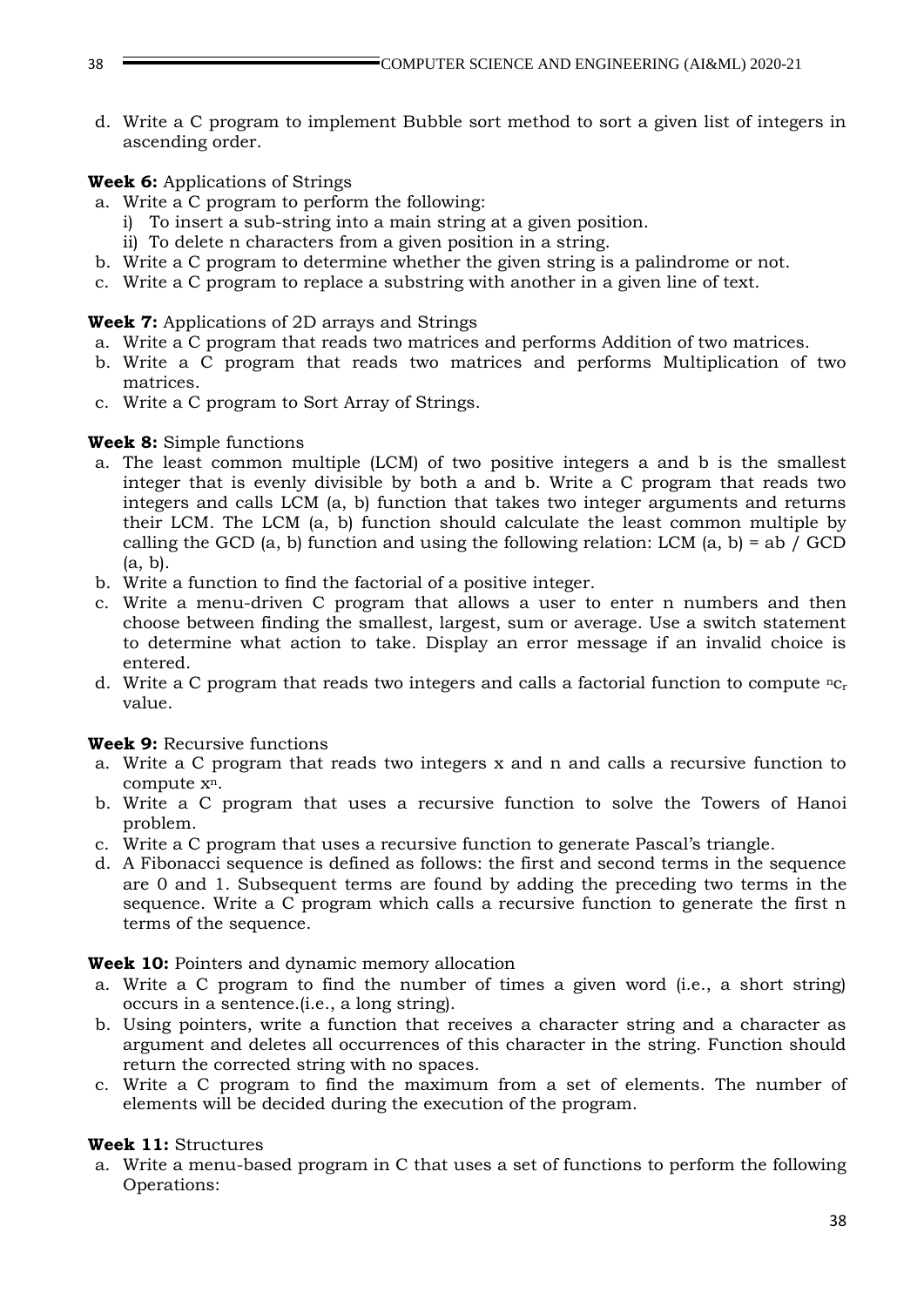i) Reading a Complex number ii) Writing a complex number iii)Addition of two complex numbers iv)Subtraction of two complex numbers v) Multiplication of two complex numbers

Represent the complex number using a structure.

- b. Declare a structure to store the following information of an employee: Employee code, Employee name, Salary, Department number, Date of joining (it is itself a structure consisting of day, month and year). Write a C program to store the data of N employees where N is given by the user (Use dynamic memory allocation). Include a Menu that allows user to select any of the following features:
	- i) Use a function to display the employee information who are drawing the maximum and minimum salary.
	- ii) Use a function to display the employee records in ascending order according to their date of joining.

### **Week 12:**

- a. Write a C program to display the contents of a file to standard output device.
- b. Write a C program which copies one file to another, replacing all lowercase characters with their uppercase equivalents.
- c. Write a C program to count the number of times a character occurs in a text file. The file name and the character are supplied as command-line arguments.
- d. Write a C program to reverse the first n characters in a file. The file name and n are specified on the command line. Use fseek function.

### **Text Books:**

1. B.A.Forouzan and R.F.Gilberg, Computer Science: A Structured Programming Approach Using C, 3rd Edition, Cengage learning.

### **Reference Books:**

- 1. Byron Gottfried, Schaum's Outline of Programming with C,  $2<sup>nd</sup>$  Edition, McGraw-Hill.
- 2. Yashavant P. Kanetkar, Let Us C, 13th Edition, Bpb Publications.
- 3. B.W.Kernighan& Dennis Ritchie, C Programming Language, 2nd Edition, PHI.
- 4. E.Balaguruswamy, Programming in ANSI C, 7<sup>th</sup> Edition, Tata McGraw-Hill.

### **Online Resources:**

1. [www.geeksforgeeks.org](http://www.geeksforgeeks.org/)

### **Course Outcomes:**

After completion of the course, students will be able to

- 1. Compile, debug and test the program.
- 2. Apply the knowledge in C to write modular, structured programs in solving real world problems.
- 3. Design programs to solve mathematical and scientific problems.
- 4. Write structured programs using control structures and functions.
- 5. Demonstrate usage of pointers and structures.
- 6. Solve problems using file concepts.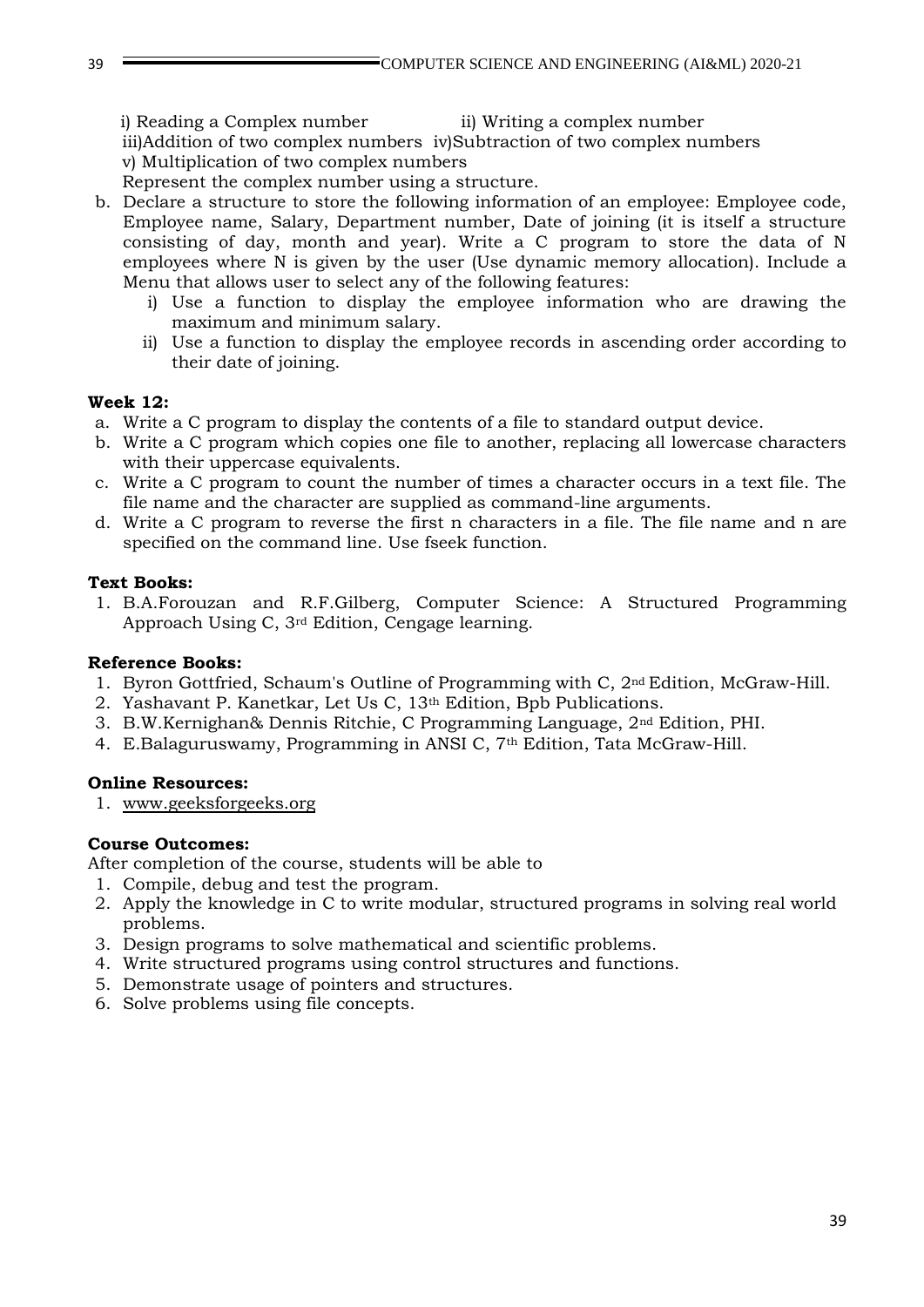#### **(AUTONOMOUS) Shaikpet, HYDERABAD - 500 104**

**I Year B.Tech. CSE (AI&ML) II-Semester L T P C Course Code:** BS122AC **3 1 - 4**

### **PHYSICS**

(Common to CSM & CSD)

### **Prerequisites:** -Nil-

### **Course Objectives:**

- 1. To understand the interaction of light with matter through interference and diffraction.
- 2. To understand the behavior of a particle quantum mechanically.
- 3. To understand the importance of dielectric and magnetic materials.
- 4. To analyze the semiconductors and semiconductor devices.
- 5. To understand the construction and working principle of different types of lasers and light propagation through optical fiber.

### **UNIT 1:** (~ 8 Lecture Hours)

*Wave optics:* Huygens' Principle, superposition of waves, Interference of light by division of wavefront and amplitude. Young's double slit experiment, Interference from a thin plane glass plate (reflected light), Newton's rings experiment. Types of diffraction, Farunhofer diffraction due to single slit and 'N' slits; Diffraction grating experiment.

### **UNIT 2:** (~ 10 Lecture Hours)

**Principles of Quantum mechanics and Band theory of solids:** Introduction to Quantum mechanics, Wave particle duality and de-Broglie hypothesis, Davission–Germer experiment; Uncertainty principle, Time-dependent and time independent Schrodinger equation for wave function, Born interpretation; Free-particle wave function, Particle in 1D box (square well potential) energy values, Expectation values vs position in the box.

Density of states and occupation probability; Kronig-Penny model (using Bloch theorem; qualitative), Energy bands in solids, E-k diagram, classification of materials: Metals, Semiconductors and Insulators, Effective mass of an electron.

### **UNIT 3:**  $(-10$  Lecture Hours)

*Dielectric and magnetic materials :* **Dielectric materials**: Electric dipole, Dipole moment, Dielectric constant, Polarizability, Electric susceptibility, Displacement vector, electronic, ionic and orientation polarizations, their polarizabilitity expressions, internal field and Clausius-Mossotti(equations only); Piezoelectricity, pyroelectricity and ferroelectricity and their applications;  $BaTiO<sub>3</sub>$  structure.

**Magnetic materials**: Permeability, field intensity, magnetic field induction, magnetization, magnetic susceptibility, origin of magnetic moment, Bohr magneton, classification of dia, para and ferro magnetic materials on the basis of magnetic moment, hysteresis curve based on domain theory, soft and hard magnetic materials, properties of antiferro and ferri magnetic materials,

Superconductivity: Superconductivity phenomenon, Meissner effect, applications of superconductivity.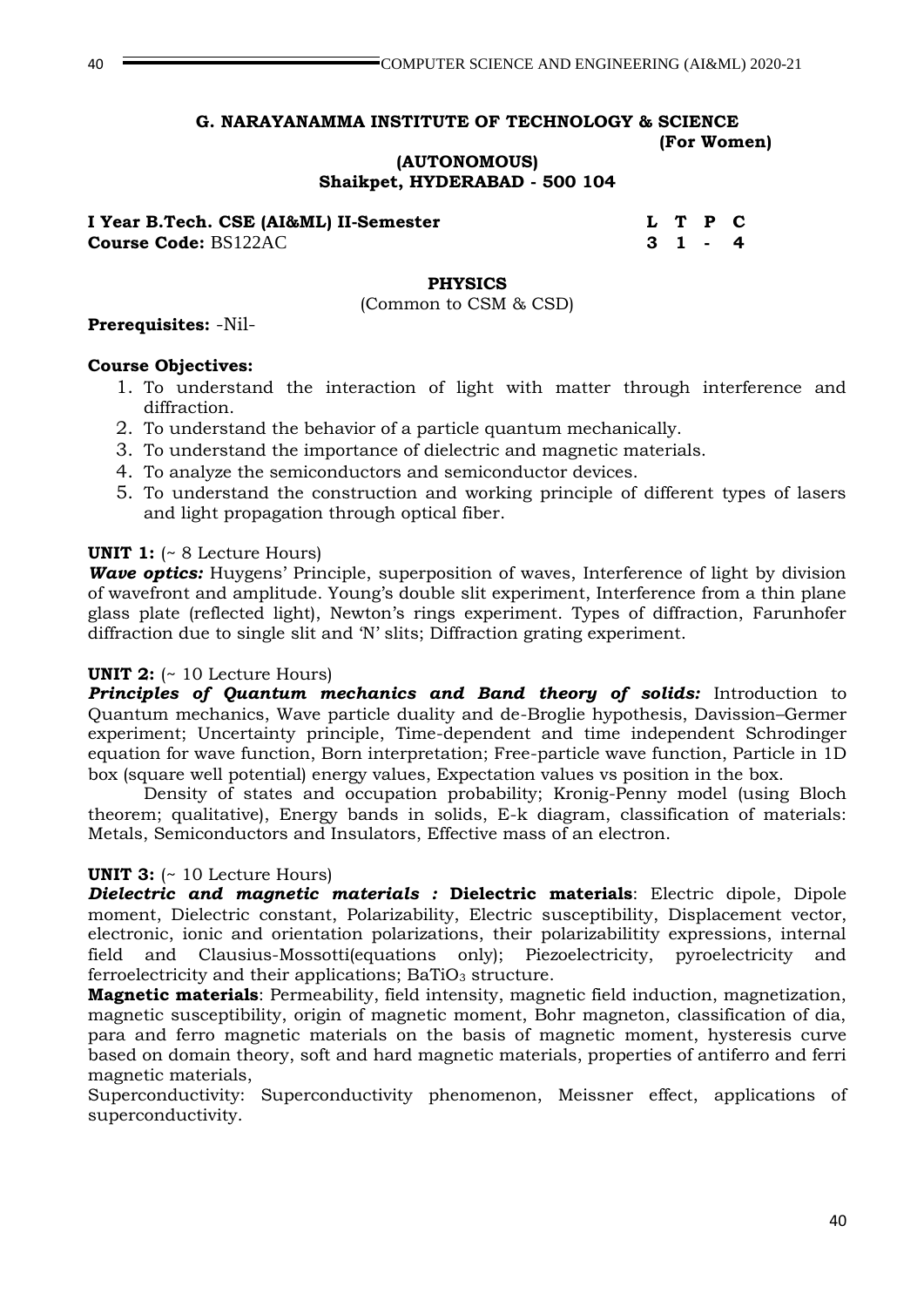### **UNIT 4:** (~ 10 Lecture Hours)

**Semiconductors:** Intrinsic and extrinsic semiconductor carrier concentrations, intrinsic carrier concentration; Dependence of Fermi level on carrier-concentration and temperature (equilibrium carrier statistics), Carrier generation and recombination, Diffusion and drift phenomenon(Qualitative), Formation of PN junction, open circuit PN junction, energy diagram of PN junction diode, Direct and indirect bandgaps; Hall-effect, Semiconductor materials of interest for optoelectronic devices (LED, Solar cell).

### **UNIT 5:** (~ 10 Lecture Hours)

*LASERs and Optical Fibers:* **LASERS**: Properties of laser beams: Mono-chromaticity, coherence, directionality and brightness, laser speckles, Einstein's theory of matter radiation interaction and A and B coefficients; amplification of light by population inversion, different types of lasers: gas lasers (He-Ne), solid-state lasers(ruby), Semiconductor Lasers; applications of lasers in science, engineering and medicine.

**Fiber Optics**: Introduction, light propagation through optical fibre: Total internal reflection, Types of optical fibres: step and graded index fibres, Acceptance angle, Numerical aperture, Attenuation and Bending losses in optical fibres, Applications of optical fibres in Communication, Medicine and as sensors.

### **Text Books:**

- 1. MN Avadhanulu & PG Kshirsagar, A text book of Engineering Physics, revised Edition of 2014, S Chand.
- 2. DK Bhattacharya & Poonam Tandon, Engineering Physics, fourth impression 2017, Oxford press.

### **Reference Books:**

- 1. Eisberg and Resnick, Quantum Physics, 2nd Edition, Wiley.
- 2. B. E. A. Saleh and M. C. Teich, Fundamentals of Photonics, John Wiley & Sons, Inc., (2007).
- 3. Material Science by Armugam, Anuradha publications.
- 4. Physics of the atom by Wehr and Richards. 4th Edition, Narosa.

### **Online Resources:**

- 1. [http://www.cod.edu/people/faculty/cartert/phy2112/slides/Lect29-physical-optics](http://www.cod.edu/people/faculty/cartert/phy2112/slides/Lect29-physical-optics-handout.pdf)[handout.pdf](http://www.cod.edu/people/faculty/cartert/phy2112/slides/Lect29-physical-optics-handout.pdf)
- 2. [https://www2.physics.ox.ac.uk/sites/default/files/2012-02-](https://www2.physics.ox.ac.uk/sites/default/files/2012-02-17/optics_lectures_2012_pdf_10837.pdf) [17/optics\\_lectures\\_2012\\_pdf\\_10837.pdf](https://www2.physics.ox.ac.uk/sites/default/files/2012-02-17/optics_lectures_2012_pdf_10837.pdf)
- 3. [http://www.iap.uni](http://www.iap.uni-jena.de/iapmedia/de/Lecture/Physical+optics1501538400/PO16_Physical+optics+8+Lasers.pdf)[jena.de/iapmedia/de/Lecture/Physical+optics1501538400/PO16\\_Physical+optics+8+](http://www.iap.uni-jena.de/iapmedia/de/Lecture/Physical+optics1501538400/PO16_Physical+optics+8+Lasers.pdf) [Lasers.pdf](http://www.iap.uni-jena.de/iapmedia/de/Lecture/Physical+optics1501538400/PO16_Physical+optics+8+Lasers.pdf)
- 4[.http://alan.ece.gatech.edu/ECE6451/Lectures/ECE6451L1IntroductionToElectronicM](http://alan.ece.gatech.edu/ECE6451/Lectures/ECE6451L1IntroductionToElectronicMaterials.pdf) [aterials.pdf](http://alan.ece.gatech.edu/ECE6451/Lectures/ECE6451L1IntroductionToElectronicMaterials.pdf)
- 5[.https://www.colorado.edu/physics/phys3330/phys3330\\_fa11/Lecture%20notes/semi](https://www.colorado.edu/physics/phys3330/phys3330_fa11/Lecture%20notes/semiconductor%20lectures%202011.pdf) [conductor%20lectures%202011.pdf](https://www.colorado.edu/physics/phys3330/phys3330_fa11/Lecture%20notes/semiconductor%20lectures%202011.pdf)
- 6[.http://www.seklad69associates.com/seklad69associates.com/EEG\\_811\\_files/Semicon](http://www.seklad69associates.com/seklad69associates.com/EEG_811_files/Semiconductor%20Physics.pdf) [ductor%20Physics.pdf](http://www.seklad69associates.com/seklad69associates.com/EEG_811_files/Semiconductor%20Physics.pdf)
- 7.<https://www.youtube.com/watch?v=03j4ZvQCKWY>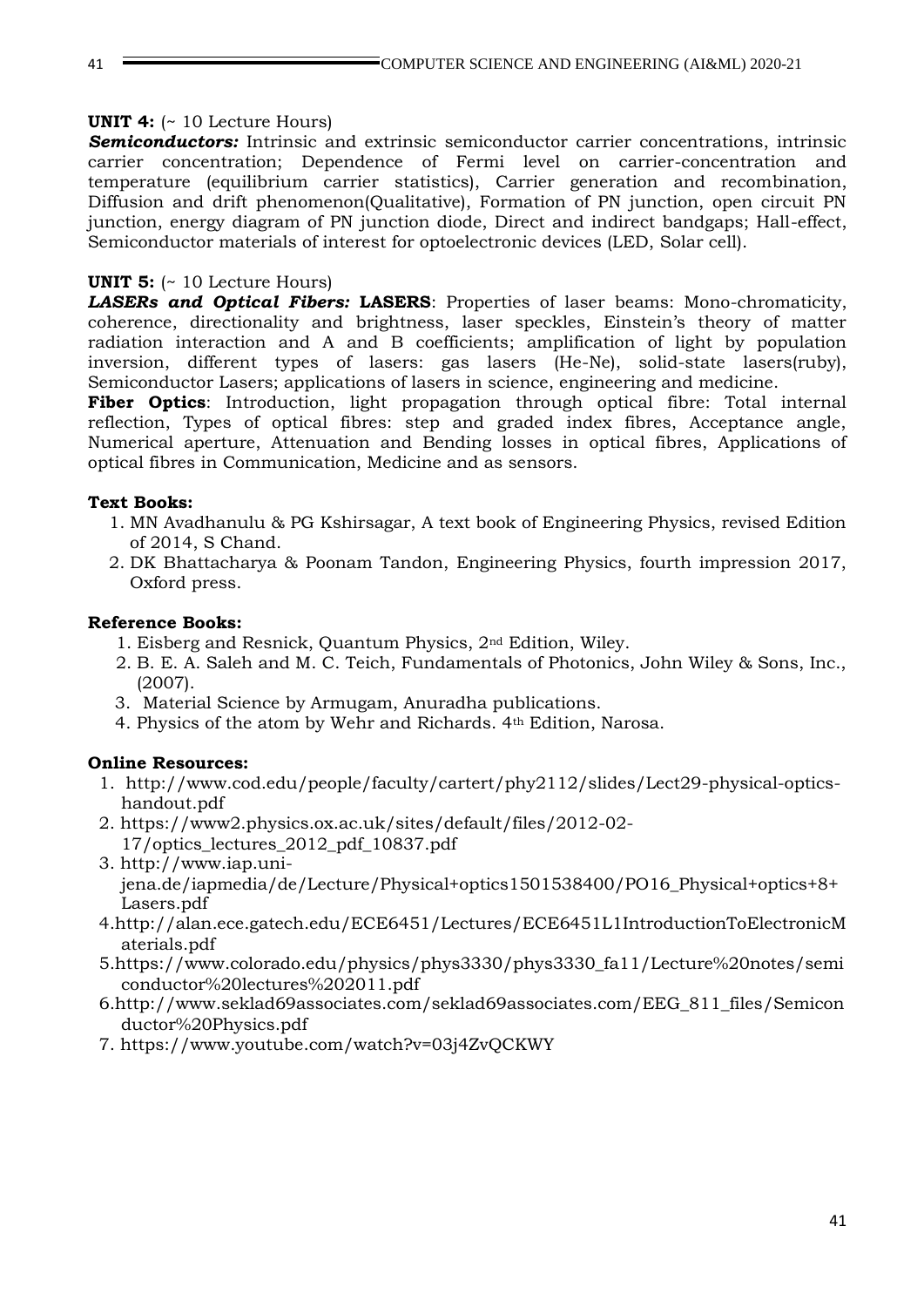#### **Course Outcomes:**

After completion of the course, the students will be able to

- 1. Realize the importance of light interaction with matter and its effects of superposition.
- 2. Understand the quantum mechanical behavior of particles in different field environments.
- 3. Distinguish materials on the basis of their electric and magnetic behavior and their applications.
- 4. Estimate the carrier concentration of different types of semiconductors and be able to understand the working of optoelectronic devices.
- 5. Realize the importance of Lasers in engineering fields.
- 6. Understand the underlying principles of optical fibers and fiber optics.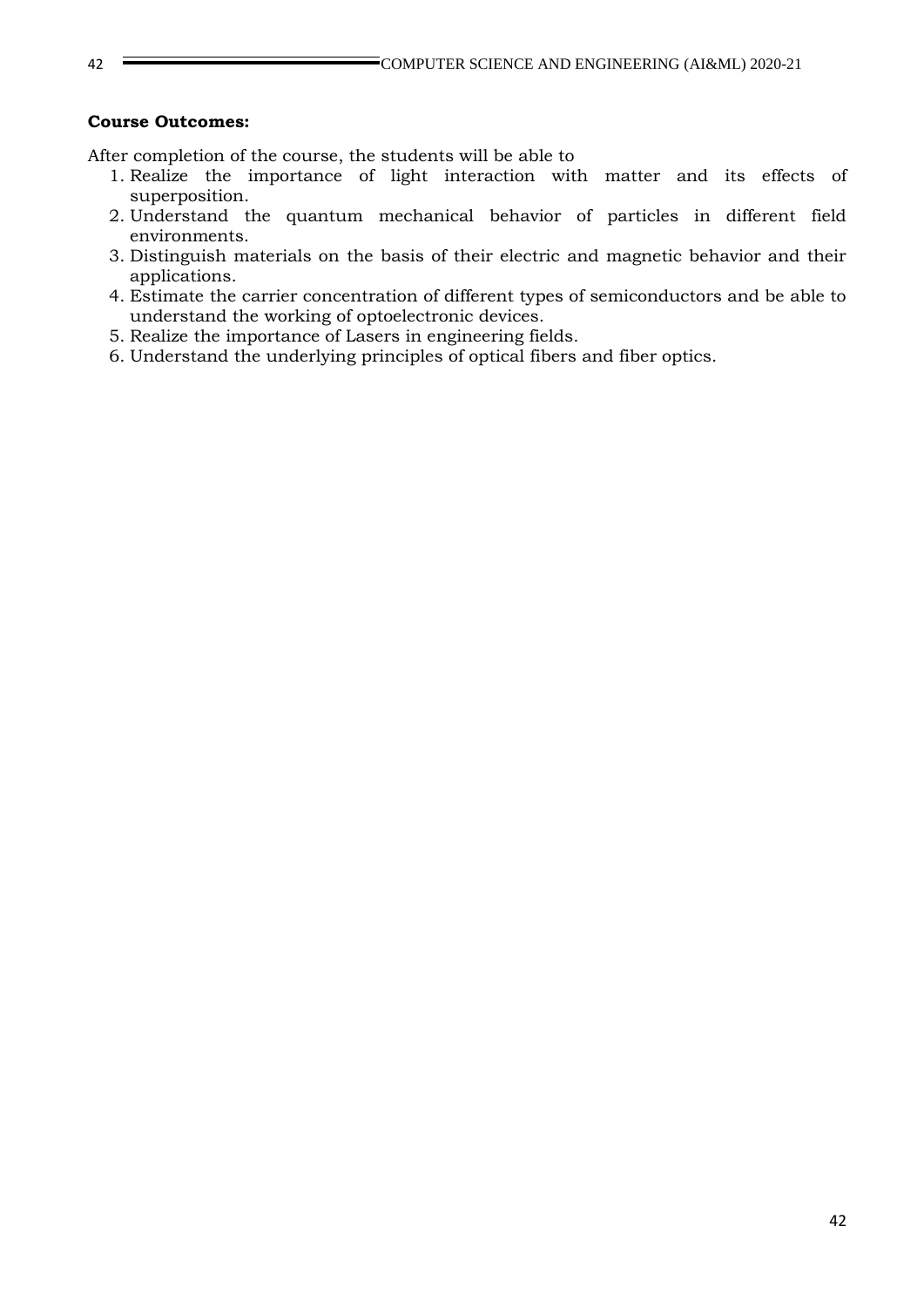### **(AUTONOMOUS) Shaikpet, HYDERABAD - 500 104**

**I Year B.Tech. CSE (AI&ML) II-Semester L T P C Course Code:** BS122AG **3 1 - 4**

## **NUMERICAL TECHNIQUES AND TRANSFORM CALCULUS**

(Common to CST, CSM & CSD)

# **Prerequisites:** -Nil-

# **Course Objectives:**

- 1. To learn an alternative method for analytical methods in mathematical concepts.
- 2. To apply numerical techniques in solving ordinary differential equations.
- 3. To study the properties of vector valued functions and differential operators.
- 4. To attain the knowledge on integrals of vector valued functions.

# **UNIT 1:**  $( \sim 9$  Lecture Hours)

**Numerical Solutions of Algebraic and Transcendental Equations:** Introduction, Bisection Method, Regula-False method, Iteration method and Newton Raphson method. Solving linear system of equations by Gauss-Jacobi and Gauss-Seidel method.

**Curve Fitting:** Fitting a linear, second degree, exponential curve by method of least squares for the discrete data.

# **UNIT 2:**  $({\sim} 9$  Lecture Hours)

**Numerical integration:** Newton-Cote's Quadrature Formula, Trapezoidal Rule, Simpson's 1/3rd and 3/8th Rule.

**Numerical solutions of Ordinary Differential Equations:** Solution of ordinary differential equations by Taylor's Series, Picard's method of Successive approximations, Euler's and Modified Euler's methods, Fourth Order Runge-Kutta Method.

# **UNIT 3:**  $\sim$  10 Lecture Hours)

**Laplace Transforms** - Laplace Transform of Standard functions, First and Second Shifting Theorems, Transforms of derivatives and integrals, Multiplication and Division by 't', Laplace Transform of Periodic Function, Unit Step function, Dirac's Delta function.

**Inverse Laplace Transform**- Method of Partial Fractions, Convolution theorem (without proof) Applications of Laplace Transforms to Ordinary Differential Equations.

# **UNIT 4:**  $\sim$  10 Lecture Hours)

**Vector Differentiation**- Scalar and Vector point functions, Gradient, Divergence, Curl and related properties, Unit Normal Vector, Directional Derivatives and Angle between the surfaces, Laplacian operator and Vector identities.

# **UNIT 5:**  $\sim$  10 Lecture Hours)

**Vector Integration** - Line Integral-Work Done-Potential function, Area, Surface and Volume Integral.

**Vector Integral Theorems:** Green's theorems, Stoke's theorems and Gauss's divergence theorems (Without Proofs) and their Verification.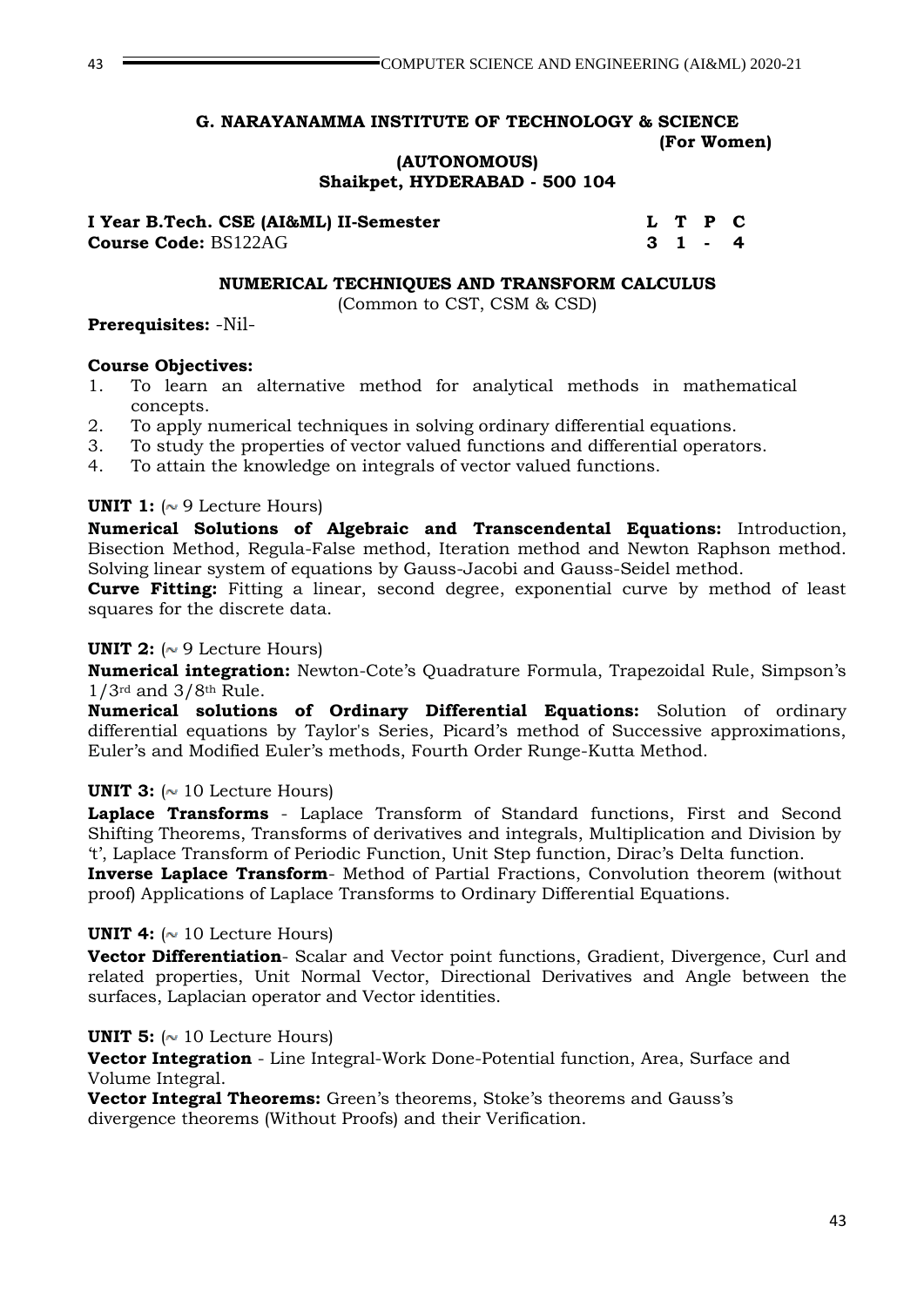### **Text Books:**

- 1. Dr.B.S Grewal, Higher Engineering Mathematics, 45th Edition, Khanna Publishers.
- 2. M.K.Jain, S.R.K.Iyengar and R.K.Jain, Numerical Methods for Science and Engineering Computation, 6th Edition, New Age International Publishers.

### **Reference Books:**

- 1. R K Jain & S R K Iyengar, Advanced Engineering Mathematics, 5th Edition, Narosa Publishers.
- 2. Murray R Spiegel and Seymour Lipschutz, Vector Analysis, 2nd Edition, Schaums' Outlilne Series.
- 3. S.S.Sastry, Introductory Methods of Numerical Analysis, 5th Edition, PHI Learning Pvt. Ltd.

### **Online Resources:**

- 1. [https://onlinecourses.nptel.ac.in/noc17\\_ma14/preview](https://onlinecourses.nptel.ac.in/noc17_ma14/preview)
- 2. nptel.ac.in/courses/117101056/17

### **Course Outcomes:**

After completion of the course, the students will be able to

- 1. Find the root of the equation and solution of a system of equations.
- 2. Fit a curve for the given data.
- 3. Find the Numerical solutions for a given first order initial value problem.
- 4. Use Laplace Transform techniques for solving ODE's.
- 5. Verify the irrotational and solenoidal fields and find the potential function.
- 6. Evaluate the line, surface and volume integrals and converting them from one to another.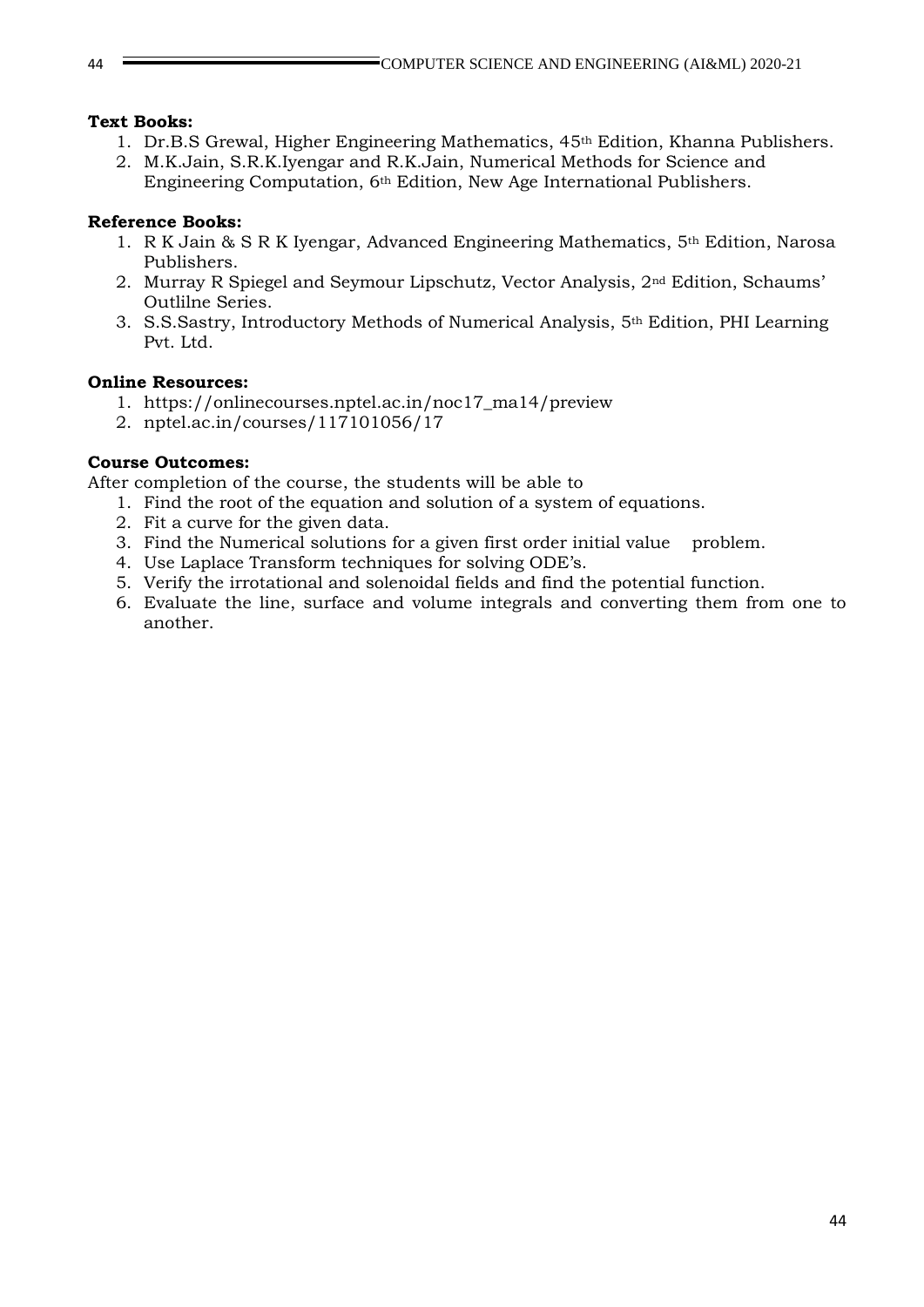### **(AUTONOMOUS) Shaikpet, HYDERABAD - 500 104**

| I Year B.Tech. CSE (AI&ML) II-Semester |  | L T P C |  |
|----------------------------------------|--|---------|--|
| <b>Course Code: HS122AJ</b>            |  | 2 - - 2 |  |

#### **ENGLISH**

(Common to CST, CSM & CSD)

#### **Prerequisites:** -Nil-

#### **Course Objectives:**

- 1. To enable the students to understand the importance of English and to develop their basic proficiency in the English language.
- 2. To train the students to expand their vocabulary and to understand the usage of vocabulary technically and literally.
- 3. To develop the reading competence of the students through the sub skills of reading.
- 4. To equip the students with an ability to produce grammatically correct sentences and coherently well-developed paragraphs.
- 5. To enable the students to develop an appreciation of how the formal elements of language and genre shape meaning and to gain richer understanding of both the text and the cultural context.

**UNIT 1:**  $( \sim 7$  Lecture Hours)

- **Reading Comprehension**: Short story *Cause, Then Cure* from **Wise and Otherwise** by Sudha Murthy. *Reading Skills*: SQW3R Method and guessing and predicting.
- **Vocabulary Building**: Word formation Root words Prefixes and Suffixes Word formation.
- **Remedial Grammar**: Error correction related to: Subject Verb Agreement, Noun Pronoun Agreement, and other aspects that are reflected through their writing.
- **Writing Skills**: Sentence structure Use of Phrases and Clauses in sentences Sentence Types: Assertive, Declarative, Interrogative, Exclamatory, sentences and Simple, Compound, Complex and Compound-Complex Sentences - Usage of punctuation marks.

#### **UNIT 2:**  $( \sim 7$  Lecture Hours)

- **Reading Comprehension:** Poem*Caged Bird* from **A Collection of Hundred Poems**  by Maya Angelou. *Reading Skills*: STEM Technique, vocabulary and intended meaning.
- **Vocabulary Building:** Synonyms Antonyms Acronyms Abbreviations
- **Remedial Grammar:** Error Correction related to: Articles and Prepositions, Tenses, Conditional clauses, Tag Questions; and other aspects that are reflected through their writing.
- **Writing Skills:** Principles of Paragraph writing Cohesive Devices Creating Coherence - Topic sentence and supporting sentences in a Paragraph - Techniques for writing Precisely - Jumbled sentences.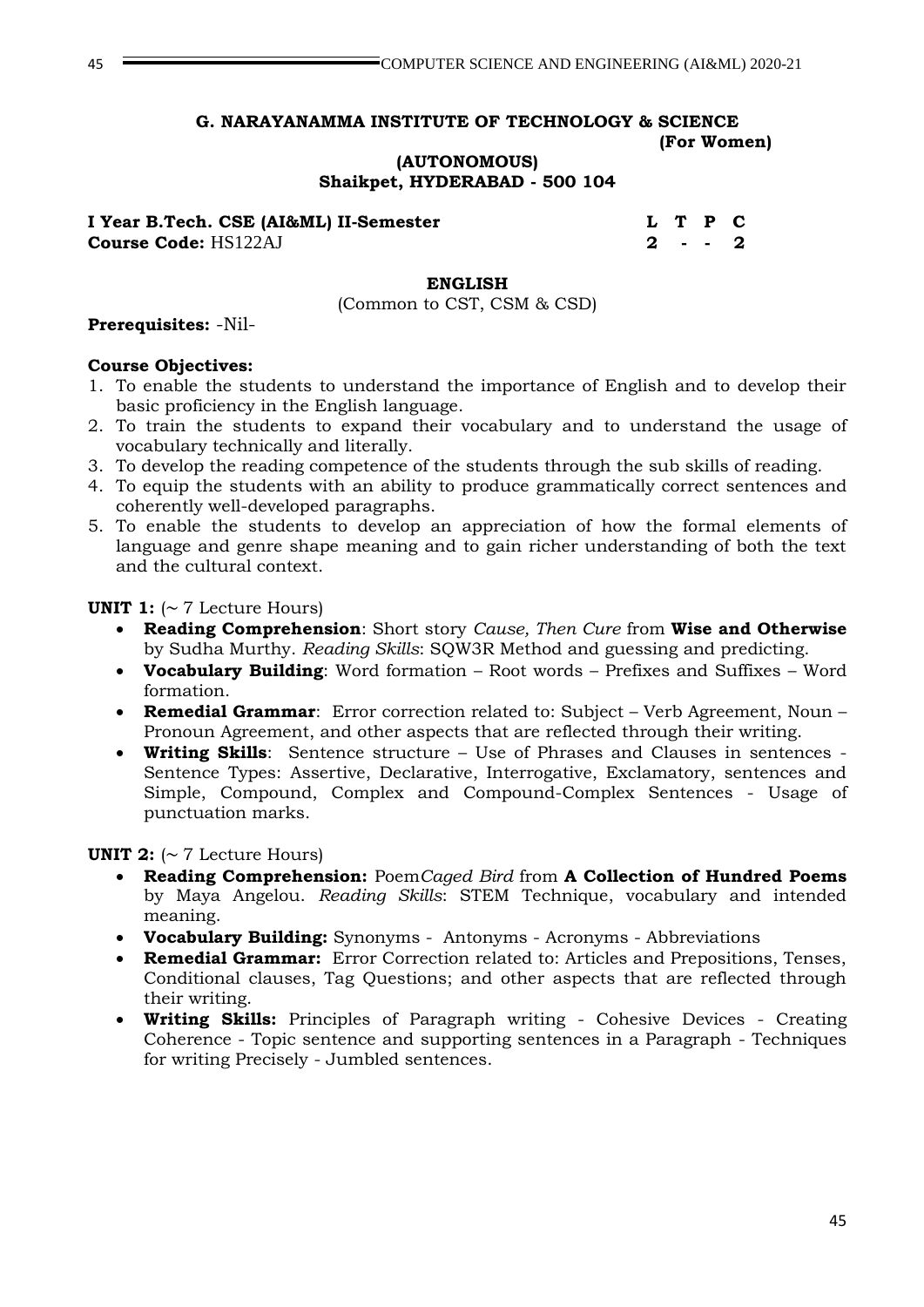### **UNIT 3:**  $\sim$  6 Lecture Hours)

**Reading Comprehension:** General Reading versus Academic Reading

*Reading Skills***:** Reading for gist, main ideas, specific details.

- **Vocabulary Building**: Homophones Homonyms –Homographs Words often confused.
- **Remedial Grammar**: Error correction related to: Adjectives and Adverbials, Misplaced modifiers, Redundancies; and other aspects that are reflected through their writing.
- **Writing skills**: Precis writing and Summarizing.

### **UNIT 4:**  $( \sim 6$  Lecture Hours)

- **Reading Comprehension:** Excerpt from **Wings of Fire: An Autobiography** *Looking Ahead* from APJ Abdul Kalam with Arun Tiwari *Abridged version. Reading Skills*: Reading for inference, discourse markers, contextualization, summarizing.
- **Vocabulary Building:** Phrasal verbs collocations Idioms.
- **Remedial Grammar**: Error corrections related to: Adverbs and Adjectives, Syntactical errors and punctuation marks; and other aspects that are reflected through their writing.
- **Writing Skills**: Letter Writing Introducing oneself Statement of Intent Asking for direction – Seeking / giving information – Apologizing.

### **UNIT 5:**  $\sim$  6 Lecture Hours)

- **Reading Comprehension**: Travelogue *The Pamplona Clone: Jallikattu*from **Intriguing India – The Historic South** by Hugh and Colleen Gantzer.
	- *Reading Skills*: Understanding the organization of text, global comprehension.
- **Vocabulary Building:** One-word substitute General vocabulary versus Academic vocabulary - Literal meaning versus contextual meaning.
- **Remedial Grammar:** Sentence corrections and Editing and proof reading; and other aspects that are reflected through their writing.
- **Writing Skills**: Letter of Application: Covering letter and Resume Writing.

**Note:** The content prescribed for Reading Comprehension is for Reading Practice only and shall not be given for assessment and evaluation. An unknown Reading Passage shall be given for assessment and evaluation to test the Reading Skills.

### **Text Books:**

- 1. Vibrant English by Orient Blackswan, 2013.
- 2. Language and Life: A Skills Approach by Orient Black Swan, 2018.

### **Reference Books:**

- 1. Sudha Murthy, *Wise & Otherwise – A Salute to Life* Penguin Books, 2006.
- 2. Hugh and Colleen Gantzer, *Intriguing India – The Historic South* NIYOGI Books, (2012).
- 3. Collection of Poems //www.poetryfoundation.org//
- 4. Mukul Chowdhry*,* Simplified and abridged *Wings of Fire: An Autobiography*, *APJ Abdul Kalam with Arun Tiwari* University Press Pvt. Ltd. (2004).

### **Online Resources:**

- 1. [https://onlinecourses.nptel.ac.in/noc16\\_hs01](https://onlinecourses.nptel.ac.in/noc16_hs01)
- 2. https://nptel.ac.in/courses/109106094/5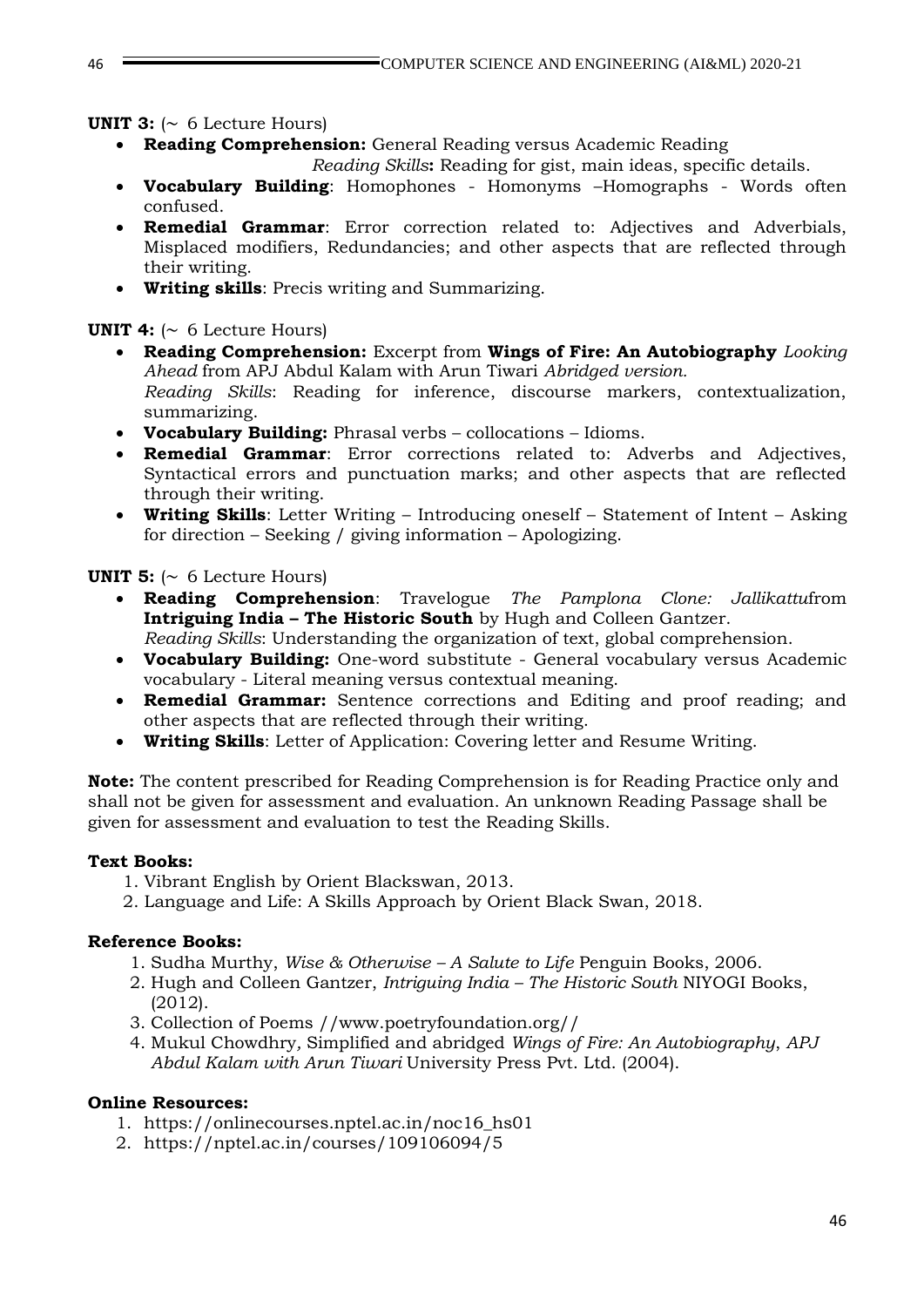#### **Course Outcomes:**

After completion of the course, the students will be able to

- 1. Read complex texts actively comprehending the literal and figurative use of language and be able to read in-between the line.
- 2. Write grammatically correct sentences and coherently well- developed paragraphs.
- 3. Apply the reading techniques and comprehend the passages critically.
- 4. Use appropriate vocabulary in the given context.
- 5. Appreciate how different genres use language and shape meanings.
- 6. Articulate clear questions, to provoke critical thinking, and ideas in class discussion to speak confidently in public.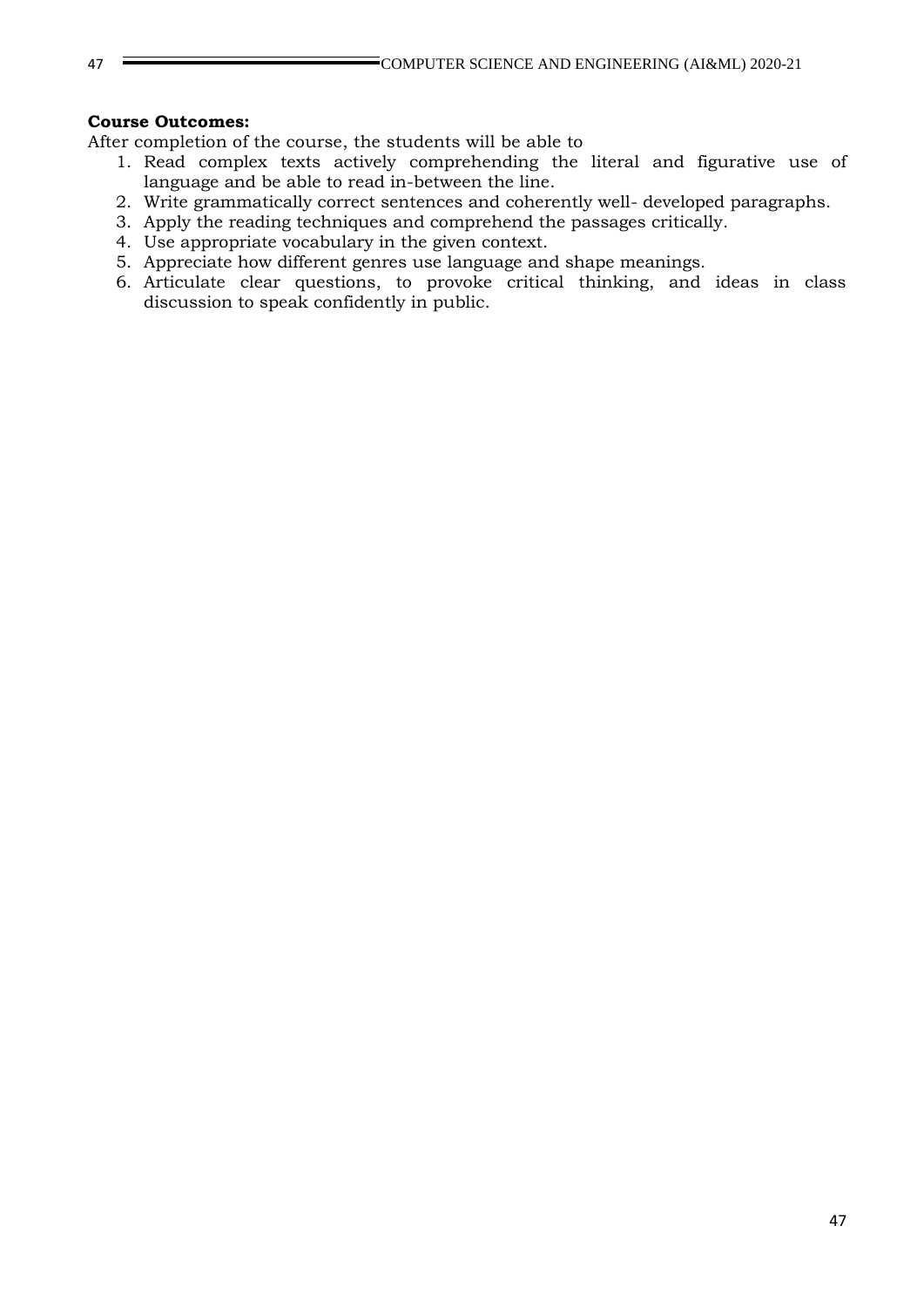**(AUTONOMOUS)**

**Shaikpet, HYDERABAD - 500 104**

**I Year B.Tech. CSE (AI&ML) II-Semester L T P C** 

**Course Code:** ES122AE 1 - 3 2.5

### **ENGINEERING GRAPHICS**

(Common to CSM & CSD)

### **Prerequisites:** -Nil-

### **Course Objectives:**

The course will enable the students

- 1. To impart skills of drawing instruments and their use to convey exact and complete information of any object.
- 2. To construct conics and cycloidal curves used for various engineering applications.
- 3. To impart knowledge about standard principles of orthographic projection of objects.
- 4. To develop different surfaces of simple solids.
- 5. To differentiate between isometric view and projection and conversion of isometric views to orthographic views vice-versa.

### **UNIT 1:**  $\left(\sim 4 \text{ Lecture Hours and } 12 \text{ Practical Hours}\right)$

Introduction to Engineering Graphics: Principles of Engineering Graphics and their significance, Conic Sections-general and special methods, Cycloid, Epi- cycloid and Hypo-Cycloid.

### **UNIT 2:** (~ 3 Lecture Hours and 9 Practical Hours)

Orthographic Projections: Principles of Orthographic Projections – Conventions - Projections of points, straight lines and planes.

### **UNIT 3:**  $\left(\sim 3 \text{ Lecture Hours}$  and 9 Practical Hours)

Projection of Solids: Projections of solids in simple position (prisms, pyramids, cylinders and cone), axis inclined to one plane, Axis inclined to both the reference planes, Projection of solids using auxiliary plane method.

### **UNIT 4:**  $\left(\sim 3 \text{ Lecture Hours and } 9 \text{ Practical Hours}\right)$

Development of Surfaces: Basic concepts of development of surfaces, Methods of development – Parallel line development and radial line development, Development of prisms, pyramids, Cylinders and cones.

### **UNIT 5:**  $\left(\sim 3 \text{ Lecture Hours}$  and 9 Practical Hours)

Isometric & Orthographic Projections: Principles of Isometric Projection – Isometric Scale – Isometric Views – Conventions – Isometric views of Lines, Plane figures, Simple Solids – Conversion of Isometric Views to Orthographic Views.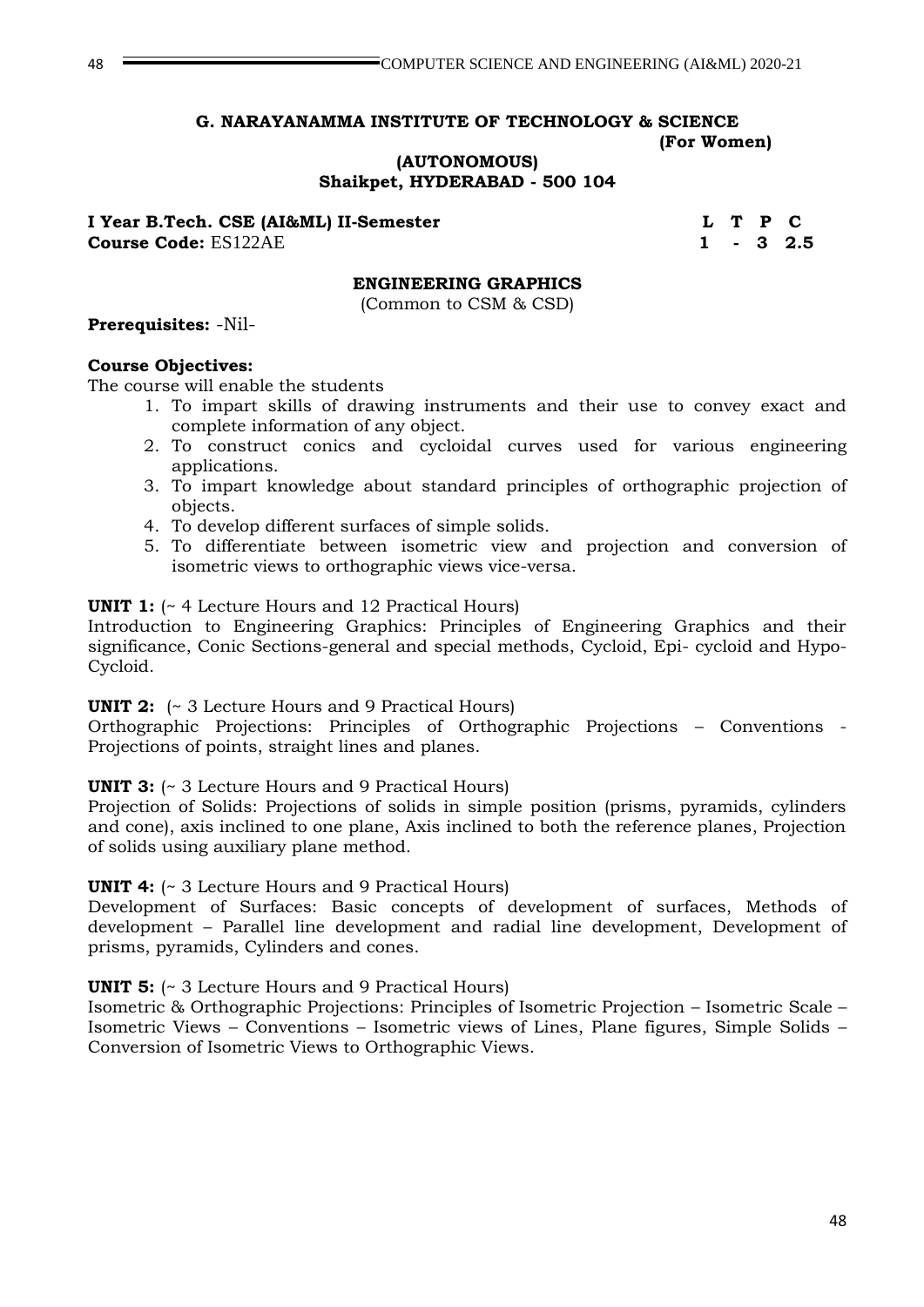### **Text Books:**

- 1. Basanth Agrawal, Agrawal C.M., Engineering Graphics, First Edition, Tata McGraw Hill, 2012.
- 2. Bhatt N.D., Elementary Engineering Drawing, 2014, Charotar Publishers.

### **Reference Books:**

- 1. K .L. Narayana and P.Kannaiah, Engineering Drawing, Scitech, 2010.
- 2. Venugopal.K, Engineering Drawing and Graphics Plus Autocad, New Age International (P) Ltd., New Delhi, 2010.
- 3. Gill P.S., Engineering Drawing: Geometrical Drawing, SK Kataria & sons, 2012.
- 4. Dhananjay A Jolhe, Engineering Drawing, Tata McGraw Hill, 2014.

### **Online Resources:**

- 1. www.engineeringdrawing.org
- 2. Virtual labs (www.vlab.co.in)

### **Course Outcomes:**

At the end of the course, the students will be able to

- 1. Know and understand the conventions and methods of Engineering Graphics.
- 2. Construct the conics using different methods and cycloidal curves.
- 3. Draw and understand about orthographic projections of points, straight lines and planes.
- 4. Improve visualisation skills in different types of solids.
- 5. Draw and understand about the development of surfaces of various solids.
- 6. Ability to read, understand and interpret engineering drawings.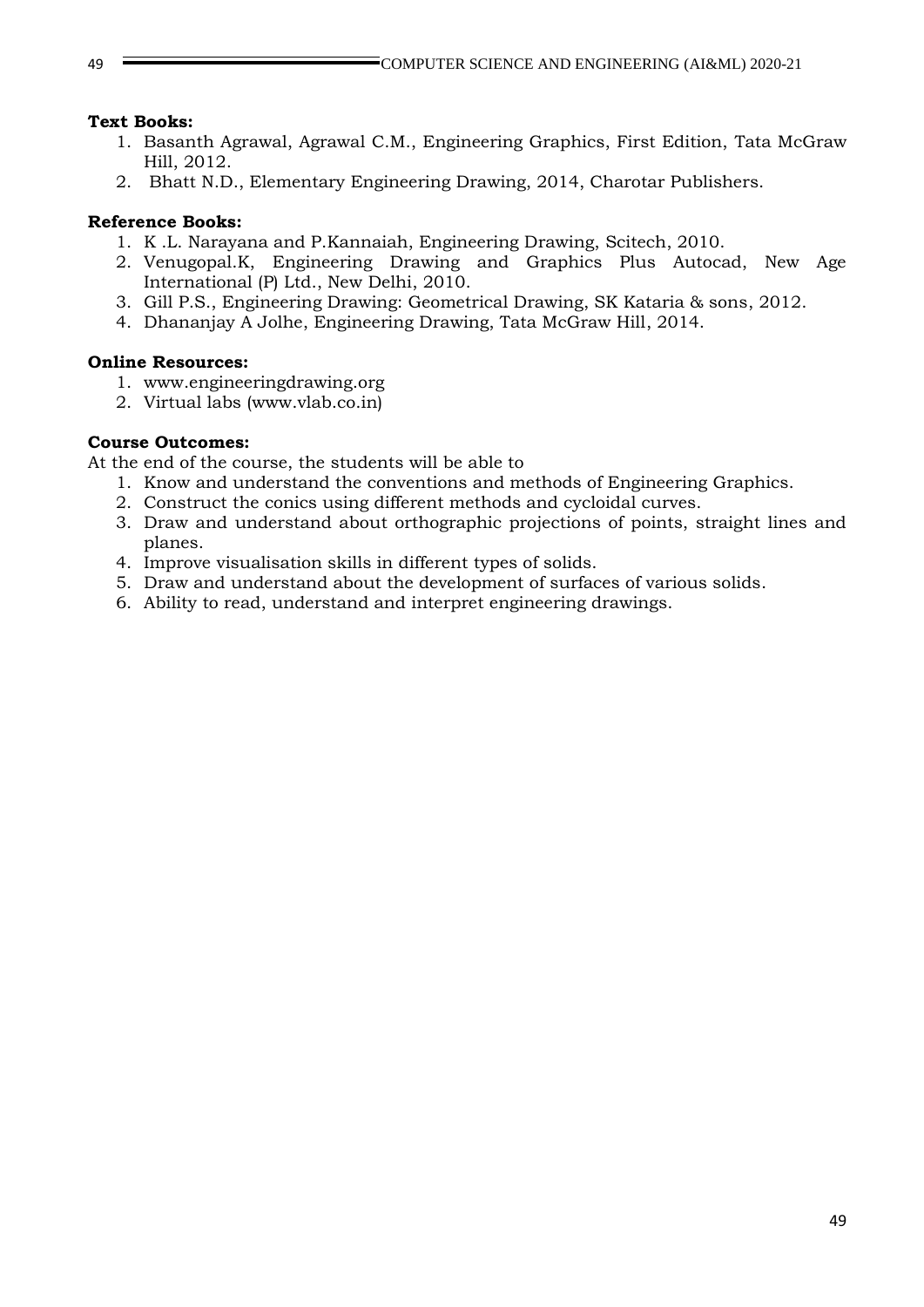# **(AUTONOMOUS)**

**Shaikpet, HYDERABAD - 500 104**

| I Year B.Tech. CSE (AI&ML) II-Semester |  | L T P C   |
|----------------------------------------|--|-----------|
| <b>Course Code: BS12208</b>            |  | - - 3 1.5 |

### **PHYSICS LAB**

(Common to CSM & CSD)

### **Prerequisites:** -Nil-

### **Course Objectives:**

- 1. Students are introduced to handling different instruments to conduct experiments as well as to interpret the data.
- 2. Students are introduced to experiments as to interpret the data and correlate the same with their understanding of its theory.
- 3. The objective of the course is to enable students to design experiments and analyses the concepts.

### **LIST OF EXPERIMENTS:**

- 1. Dispersive power of the material of a prism Spectrometer.
- 2. Determination of wavelengths of white source Diffraction grating.
- 3. Newton's Rings Radius of curvature of Plano convex lens.
- 4. Melde's experiment Transverse and longitudinal modes.
- 5. Time constant of an R-C circuit (Charging and Discharging).
- 6. L-C-R circuit. Resonance & Q-factor (series / Parallel).
- 7. Magnetic field along the axis of current carrying coil Stewart and Gees method and to verify Biot – Savart's law.
- 8. Evaluation of numerical aperture of a given optical fiber.
- 9. Bending and attenuation losses of fibers.
- 10. Energy gap of a material of p-n junction.
- 11. Torsional pendulum Rigidity modulus.
- 12. Wavelength of light and determining the LPI of unknown grating of a diffraction grating using laser.
- 13. V-I characteristics of a solar cell.
- 14. Quantum dots (Beyond syllabus).

### **Note: Minimum 12 experiments must be performed.**

#### **Text Books:**

Manual as prepared for the college by the faculty.

### **Online Resources:**

- 1. http://www.bsauniv.ac.in/UploadImages/Downloads/PHYSICS-LAB-MANUAL2017-(new-regulation).pdf
- 2. <http://jnec.org/Lab-manuals/FE/Physics.pdf>
- 3. <https://www.myphysicslab.com/>(simple simulations)
- 4. <https://www.iist.ac.in/departments/physics-lab>
- 5. <https://wci.llnl.gov/simulation>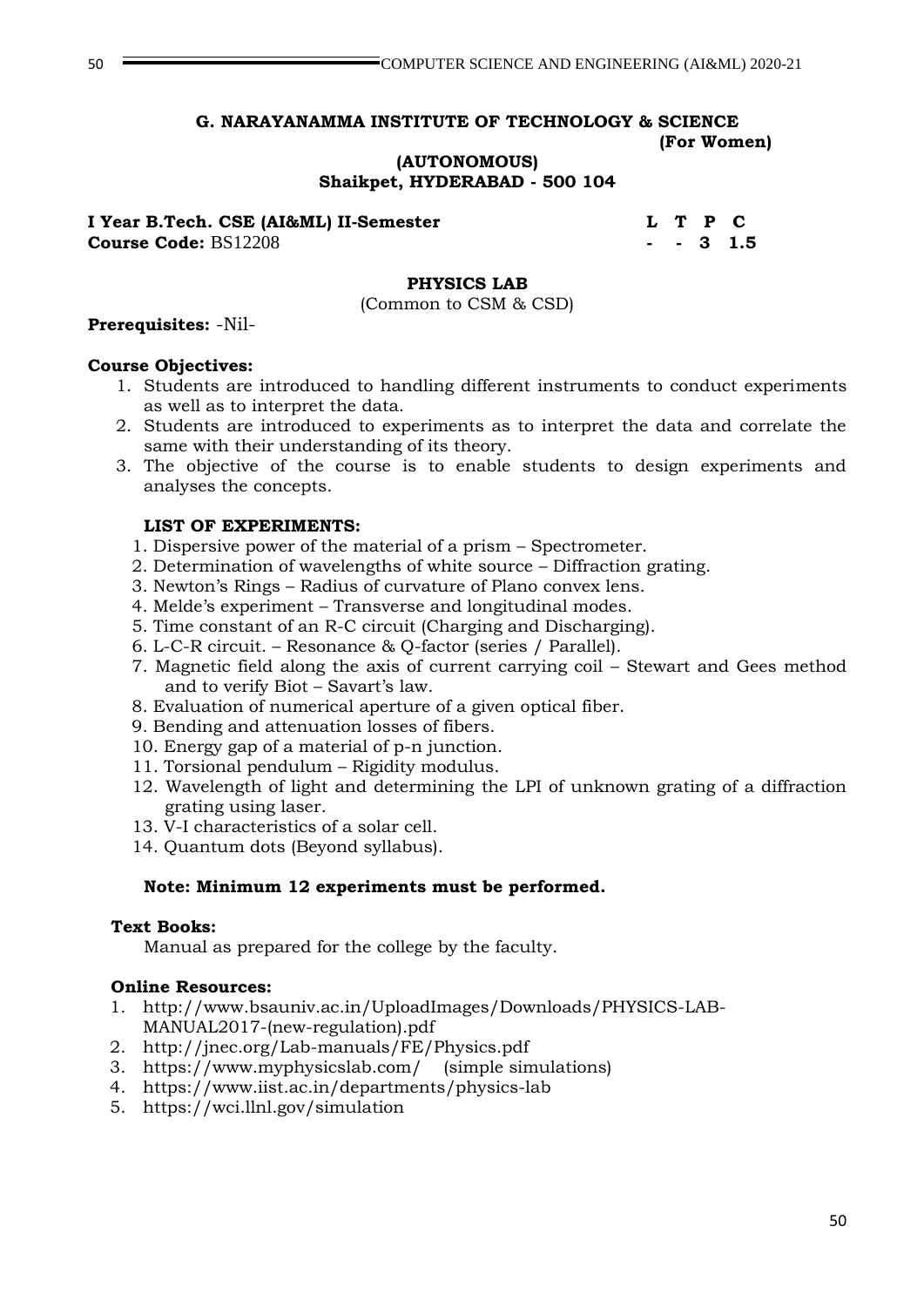### **Course Outcomes:**

After completion of the course, students will be able to

- 1. Handle different measuring instruments and asses their accuracy of measurement.
- 2. Experiment and analyze the results to derive valid conclusions.
- 3. Compare the experimental results with those introduced in lecture, draw relevant conclusions and substantiate.
- 4. Develop the experimental skills to design new experiments in engineering.
- 5. Understand the ethics of working environment and deliver the results in time.
- 6. Engage themselves in team work and understand each other's strengths.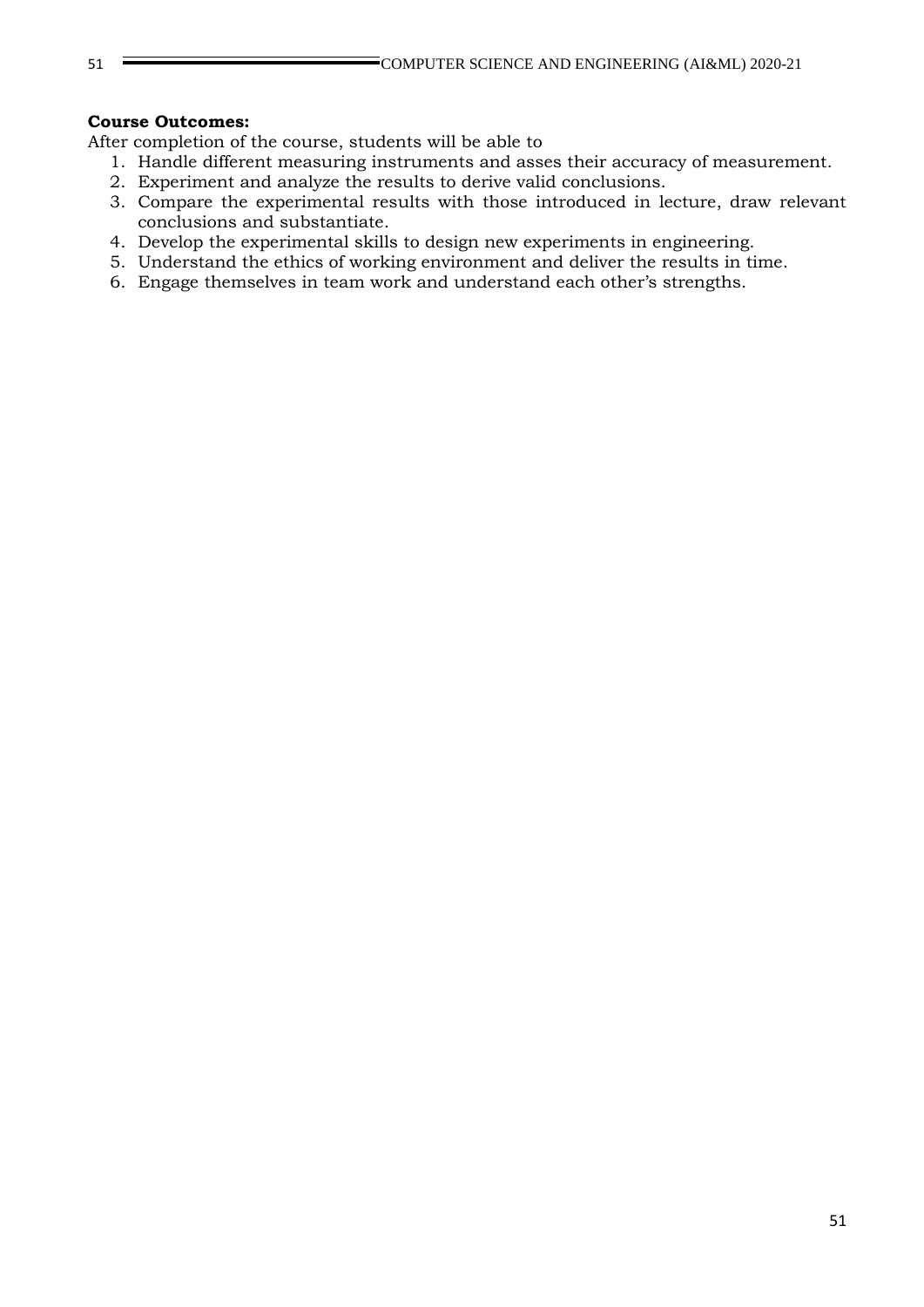**(AUTONOMOUS)**

**Shaikpet, HYDERABAD - 500 104**

**I Year B.Tech. CSE (AI&ML) II-Semester L T P C Course Code:** HS12212 **- - 2 1**

#### **ENGLISH PROFESSIONAL AND COMMUNICATION SKILLS LAB**

(Common to CST, CSM & CSD)

### **Prerequisites:** -Nil-

### **Course Objectives:**

- 1. To introduce the students to the pronunciation symbols and associated sounds of English.
- 2. To enable the students understand the concept of syllable, word accent and intonation.
- 3. To enhance the listening skills to understand the nuances of accent, expression, tone and intended meaning to make them understand the difference between stress timed language and syllable timed language.
- 4. To help the students overcome their inhibitions while speaking English fluently thereby to build their confidence to express their ideas in English.
- 5. To help the students understand the importance of inter-personal communication, team dynamics and role behavior at the work place.

### **List of Activities:**

### *Multimedia Lab:*

- **1. Introduction to the Phonetic symbols and associated sounds of English:** Vowels Consonants – Diphthongs. *Extensive practice through referring to a dictionary.*
- *2.* **Word Accent and Pronunciation:** Defining Syllable Marking Word Accent Rules of Word Accent - Accent shift versus Suffixes. *Extensive practice through List of words, Homographs, Silent letters.*
- *3.* **Intonation:** Introduction to Stress and Rhythm Tonal groups weak forms Tone versus context – Falling Tone, Rising Tone, Fall and Rise in Tone. *Extensive Practice through listening to different genres – Speech, Poetry, Story, Conversations, Discussions, Talks.*
- **4. Vocabulary Building:** Practice exercises in vocabulary through word bank and corpus list.
- **5. Listening skills:** Focused Listening **-** Listening to understand main ideas and specific information and to recognize the opinions, attitudes and purpose of a speaker.

### *Communication Skills Lab:*

- **1. Situational Dialogues/ Role Plays:** Formal Semiformal informal situations Punctuation Marks – Tonal variations and voice modulations. *Practice in two-way conversations, Discussions, Talks and Interviews.*
- **2. Communication skills at workplace:** Task based activities for: Intra-personal and Inter-personal communications – Types of communications: oral, written and nonverbal - Group dynamics.
- **3. Oral Presentations:** Prepared and Extempore **-** Poster Presentations and JAM [Just A Minute] - Choosing a topic – Developing the content – Choosing appropriate vocabulary - Coherence in presentation – Audibility.
- **4. Mini Project** *In campus Survey Report:* Project selection Team size Preparing a questionnaire – data collection – data analysis – conclusions and recommendations – Report submission in Manuscript format.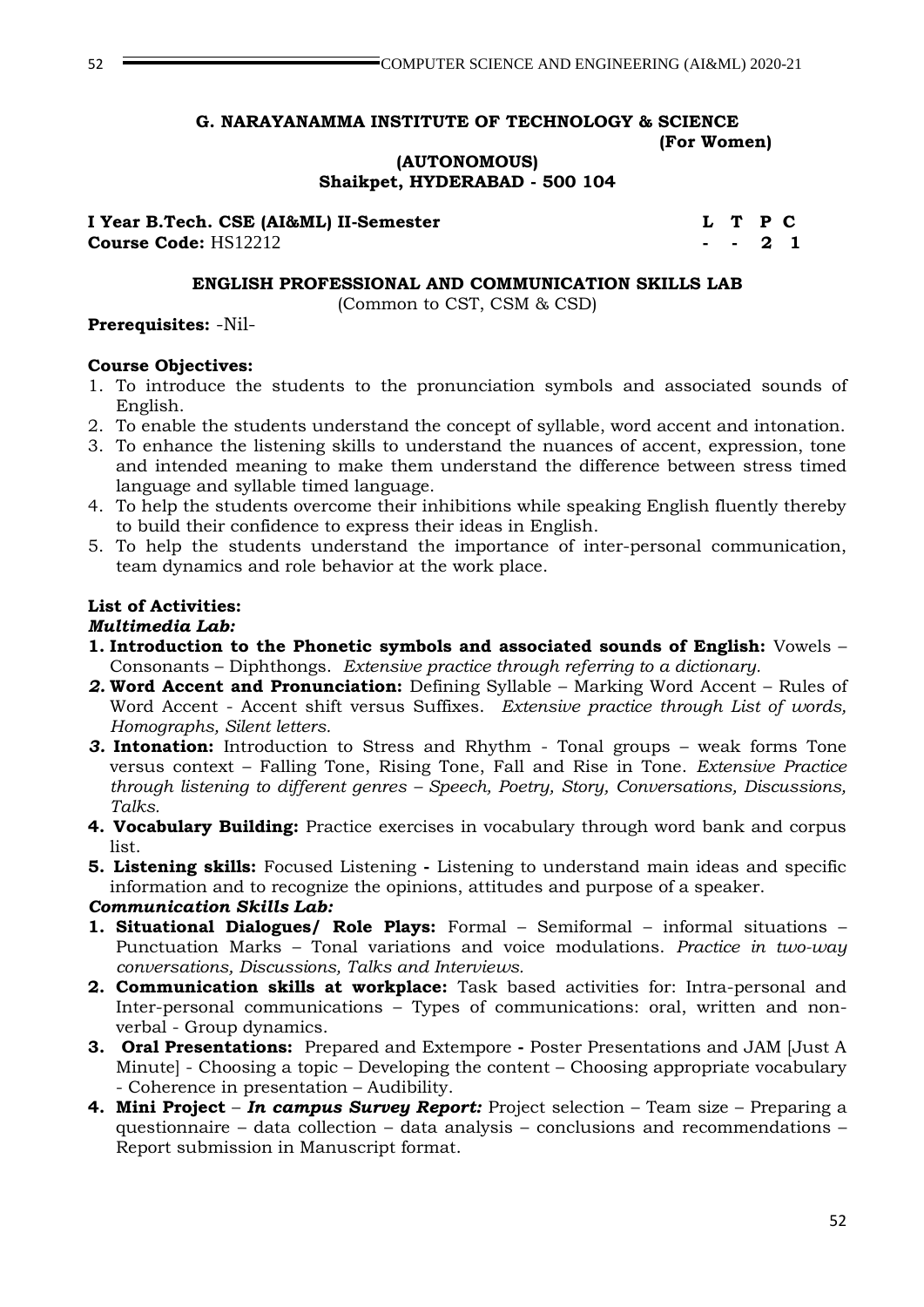**5. Group Discussions:** Definition of GD – Importance of GD – Stages of GD – Etiquette, Communications, Content, Approach during GD – Individual Roles – Group goals - Types of GD - Expectations and outcomes.

### **Reference Books:**

- 1. J.Sethi, Kamlesh Sadanand & DV Jindal A Practical Course in English Pronunciation (with two Audio Cassettes) Prentice-Hall of India Pvt.Ltd., New Delhi.
- 2. T.Balasubramanian, A text book of English Phonetics for Indian Students Macmillan Publications.
- 3. RK.Bansal and JB.Harrison, Spoken English Orient Longman, 2006.
- 4. Krishna Mohan & NP Singh, Speaking English Effectively Macmillan Publications.
- 5. Business English Communication Preliminary Cambridge University Press.

### **Course Outcomes:**

After learning the contents of this course, the students will be able to

- 1. Differentiate between the letters of alphabet and the phonetic symbols.
- 2. Demonstrate the right pronunciation of the words in English using phonetic transcription and word stress.
- 3. Speak with the proper intonation, voice modulation and tonal groups.
- 4. Demonstrate the listening skills through language modules.
- 5. Speak with clarity and confidence individually and in groups to discuss and present the topics chosen and understand the nuances of team dynamics.
- 6. Work individually and in teams present the topics and demonstrate their public speaking skills and presentation skills through various aids like posters, PPTs etc.,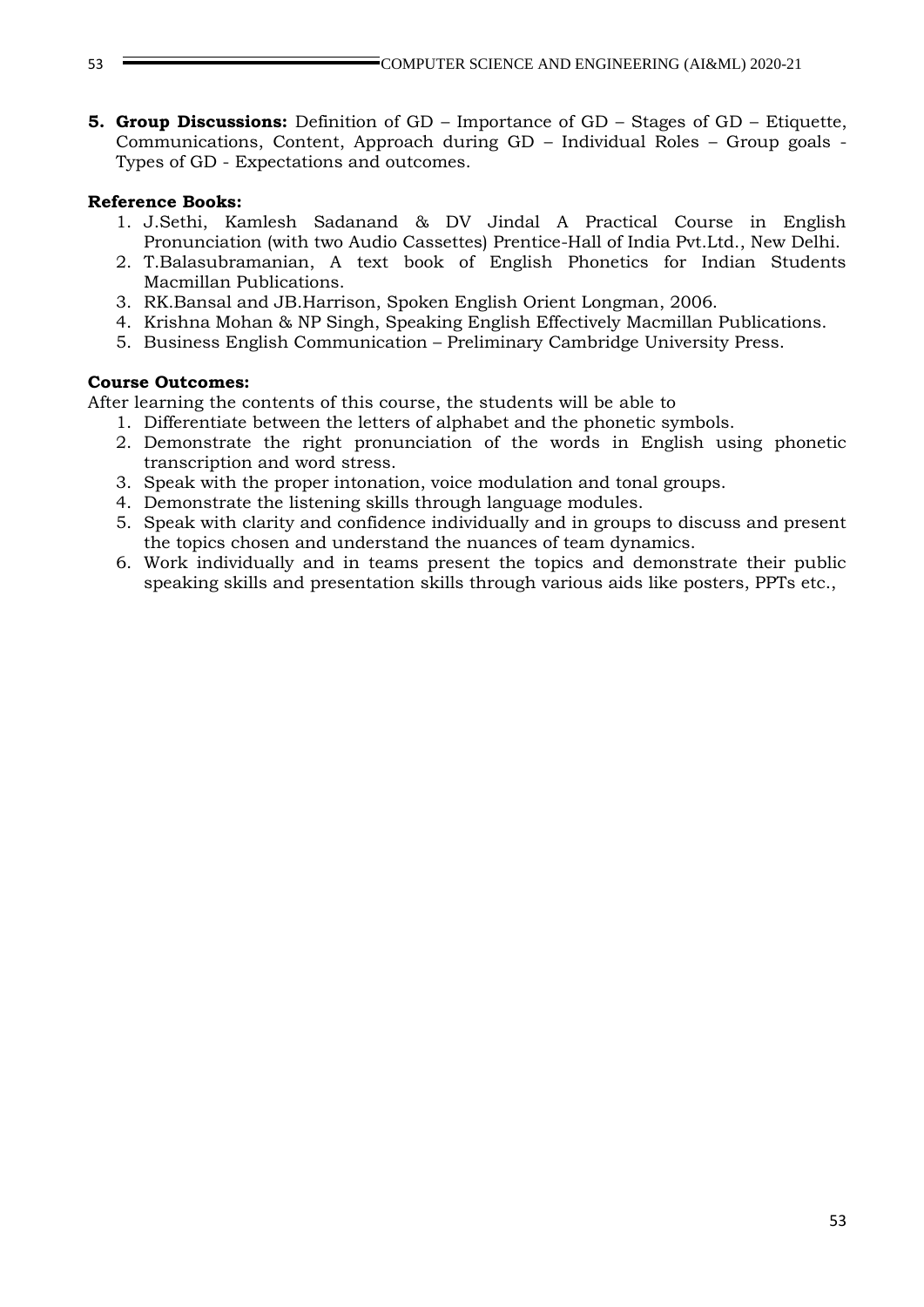**(AUTONOMOUS) Shaikpet, HYDERABAD - 500 104**

### I Year B.Tech. CSE (AI&ML) II-Semester **L** T P C

**Course Code:** ES12210 **1.5 1.5** 

#### **COMPUTATIONAL MATHEMATICS LAB**

(Common to CST, CSM & CSD)

**Prerequisites:** Programming for Problem Solving.

#### **Course Objectives:**

- 1. To illustrate the Flow chart and design an algorithm for the given method.
- 2. To develop conditional and iterative statements to solve system of linear equations using C language.
- 3. To inscribe C program that use pointers and functions to find the root of given equation.
- 4. To implement loops, arrays and strings to solve differential equations in C language.

### **List of Experiments:**

- 1. Write a C Program to find the addition, subtraction, multiplication of matrices.
- 2. Write a C Program to find the root of a given equation using Bisection method**.**
- 3. Write a C Program to find the root of a given equation using method of False position.
- 4. Write a C Program to find the root of a given equation using Iteration method.
- 5. Write a C Program to find the root of a given equation using Newton Raphson method.
- 6. Write a C Program to solve a given system of linear equations using Jacobi's method.
- 7. Write a C Program to solve a given system of linear equations using Gauss Seidel iteration method.
- 8. Write a C Program to evaluate definite integral using Trapezoidal rule, Simpson's  $1/3$ <sup>rd</sup> rule and  $3/8$ <sup>th</sup> rule.
- 9. Write a C Program to solve a given differential equation using Taylor's series.
- 10. Write a C Program to solve a given differential equation using Picard's method.
- 11. Write a C Program to solve a given differential equation using Euler's method.
- 12. Write a C Program to solve a given differential equation using Runge-Kutta method.

### **Text Books:**

- 1. M.K.Jain, S.R.K.Iyengar, and R.K.Jain, Numerical Methods for Scientific and Engineering Computation, 6th Edition, New Age International Publishers.
- 2. E Balagurusamy, C Programming and Data Structures, 4th Edition, Tata McGraw-Hill Publications.

### **Reference Books**:

- 1. Pradip Niyogi, Numerical Analysis and Algorithms, 5th Edition, Tata McGraw-Hill Publishers.
- 2. Yashavant Kanetkar, Let us C-C Programming, 3rd Edition, Schaums' outline series.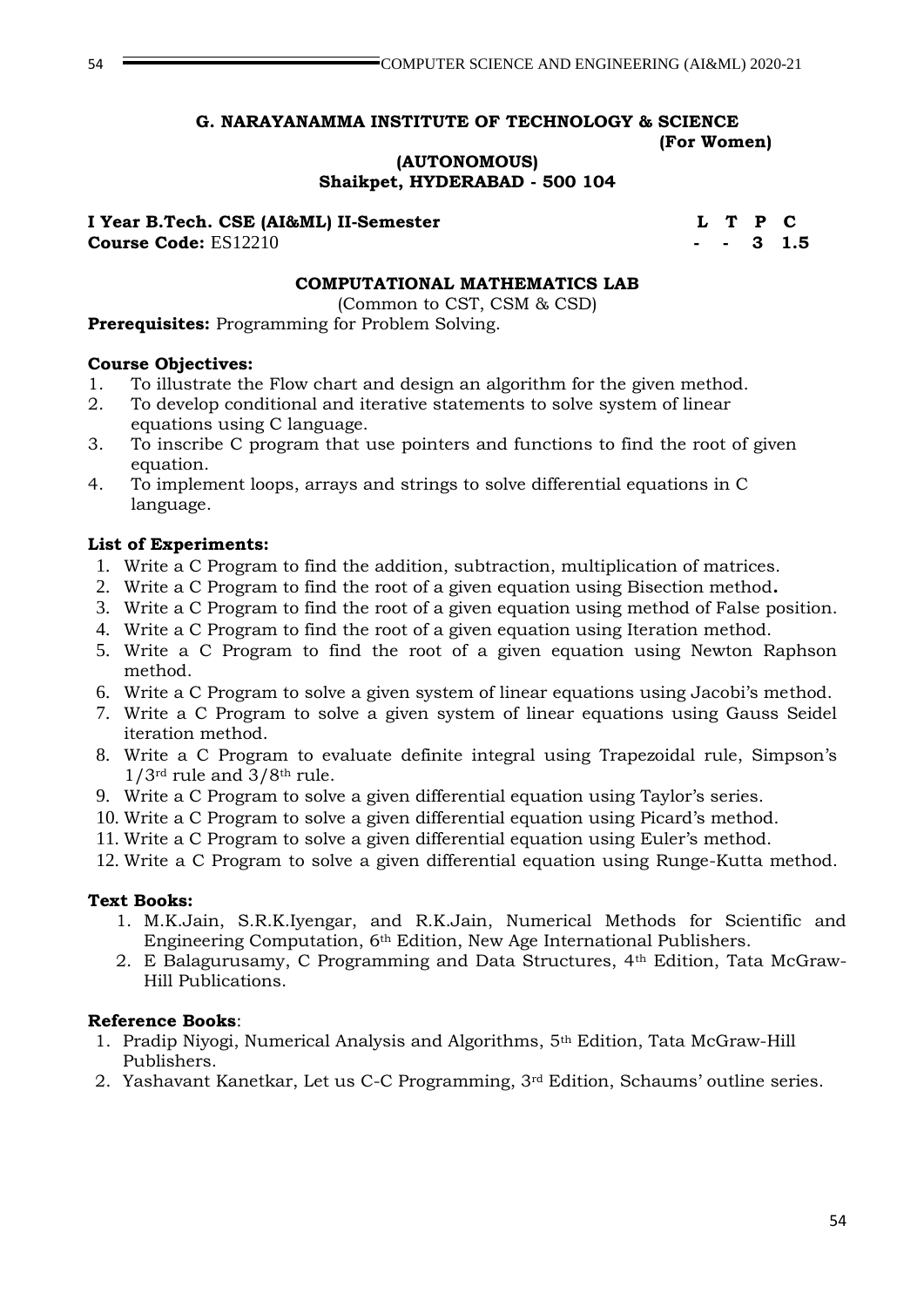#### **Online Resources:**

- 1. [http://nptel.ac.in/noc/individual\\_course.php?id=noc15-cs05](http://nptel.ac.in/noc/individual_course.php?id=noc15-cs05)
- 2. <http://www.codingalpha.com/numerical-methods-c-program/>

### **Course Outcomes:**

After completion of the course, the students will be able to

- 1. Write Flow chart and algorithm for the given program.
- 2. Have the ability to write C programs to solve specified problems.
- 3. Find the root of a given equation using C program.
- 4. Use arrays as part of the software solution.
- 5. Utilize pointers to efficiently solve problems.
- 6. Use functions from the portable C library.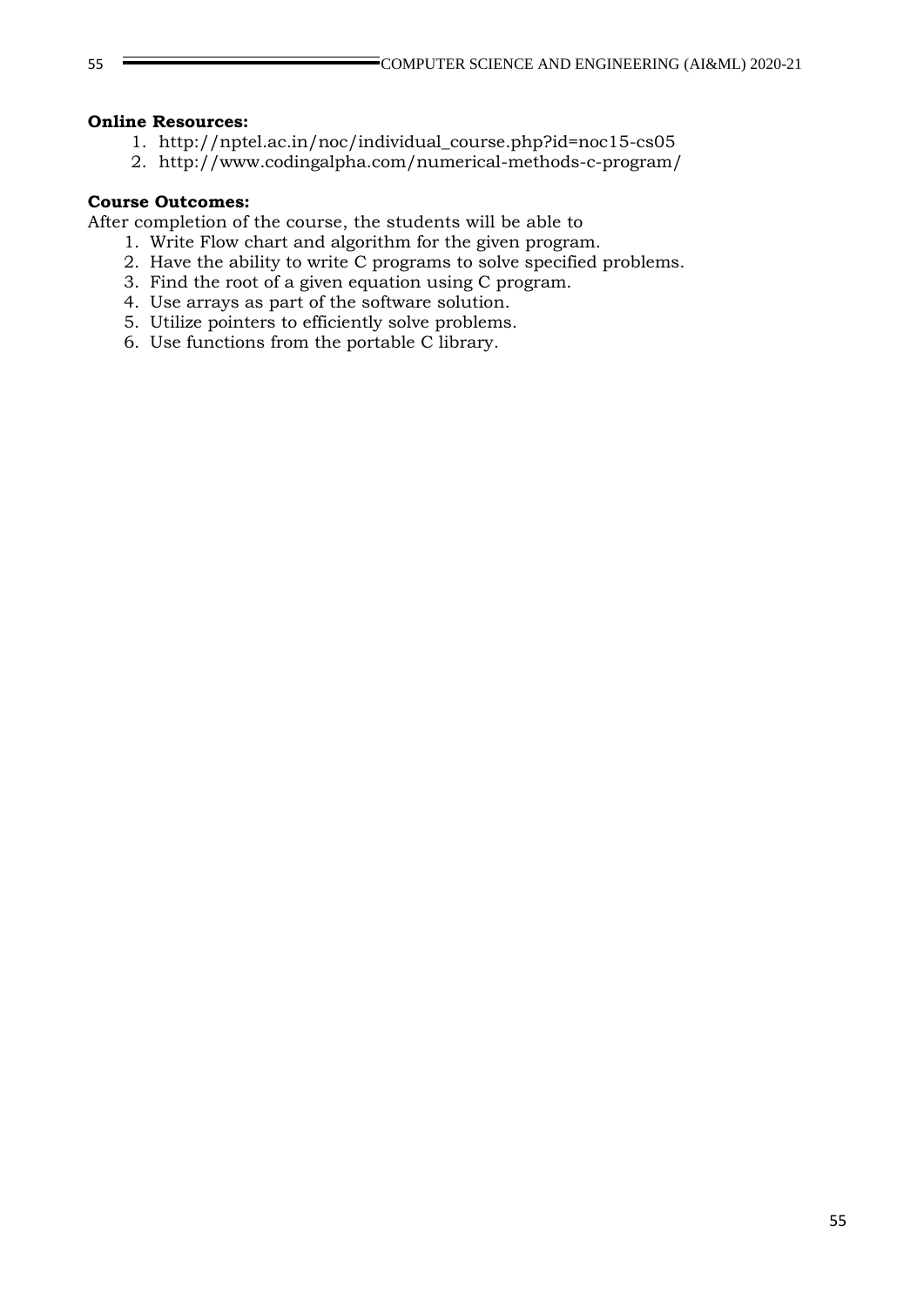# **G. NARAYANAMMA INSTITUTE OF TECHNOLOGY & SCIENCE**

 **(For Women)**

**(AUTONOMOUS) Shaikpet, HYDERABAD - 500 104**

**I Year B.Tech. CSE (AI&ML) II-Semester L T P C** 

**Course Code:** ES12211 1 - 3 2.5

### **ENGINEERING WORKSHOP**

(Common to CSM & CSD)

### **Prerequisites:** -Nil-

### **Course Objectives:**

The course will enable the students

- 1. To study of different hand operated Power Tools, uses and their demonstration.
- 2. To gain a good basic working knowledge required for the production of various engineering products.
- 3. To provide hands on experience about use of different engineering materials, tools, equipments and processes those are common in the Engineering field.
- 4. To develop a right attitude, team working, precision and safety at work place.
- 5. To study commonly used carpentry joints.
- 6. To have practical exposure to various welding and joining processes.

### **I) Trades for Exercises:** (~ 12 Lecture Hours and 36 Practices)

At least two exercises from each trade:

- i) Carpentry
- ii) Fitting
- iii) Tin-Smithy and Development of jobs carried out and Soldering
- iv) House-wiring
- v) Foundry
- vi) Black smithy

### **II) Trades for Demonstration and Exposure**: (~ 12 Lecture Hours)

- i) Plumbing
- ii) Machine Shop
- iii) Wood Turning
- iv) Welding

### **Text Books:**

- 1. B.L. Juneja, Workshop Practice, Cengage publications.
- 2. K. Venugopal, Workshop Manual, Anuradha Publications.

### **Reference Books:**

- 1. P. Kannaiah & K. L. Narayana, Workshop manual, 2nd Edition, Scitech publications (I) Pvt. Ltd., Hyderabad.
- 2. K. Venugopal, Dr. V. Prabhu Raja, G. Sreekanjana "Workshop Manual" 1st Edition, Anuradha Publications, 2012.
- 3. Hajra Choudury S.K., Hajra CHoudury A.K. and Nirjhar Roy S.K., Elements of Workshop technology, volI 2008 and Vol II 2010, Media Promoters and Publishers private limited, Mumbai.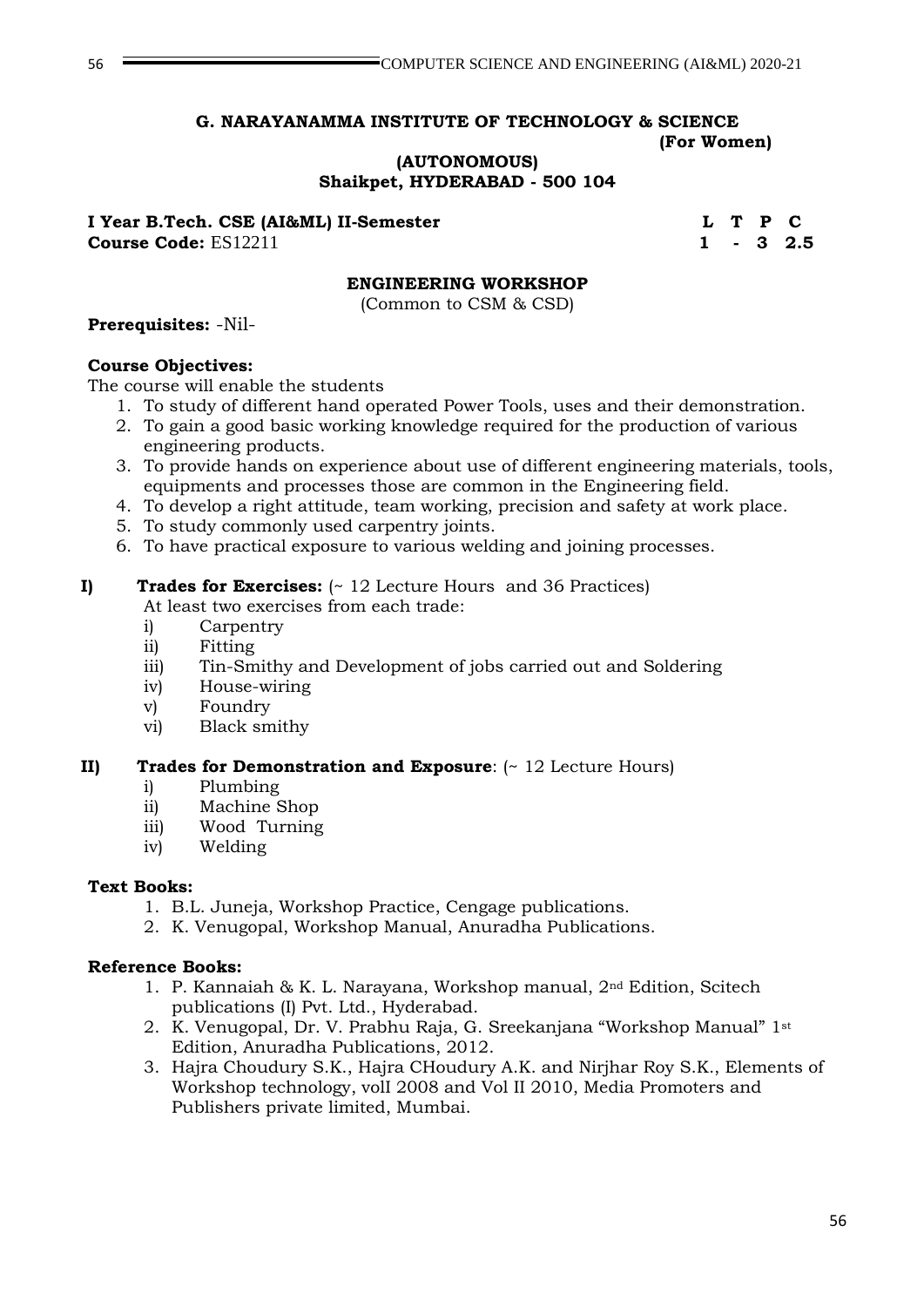### **Online Resources:**

1. www.technologystudent.com

### **Course Outcomes:**

At the end of the course, the students will be able to

- 1. Demonstrate and understand the Engineering workshop safety regulations.
- 2. Identify and use marking tools, measuring equipment and to work to prescribed accuracies.
- 3. Know various operations in basic engineering workshops.
- 4. Understand the practical difficulties encountered in industries during any assembly work.
- 5. Do simple electrical work through their carrier.
- 6. Design different prototype in the fittings, carpentry, foundry, black smithy and sheet metal work.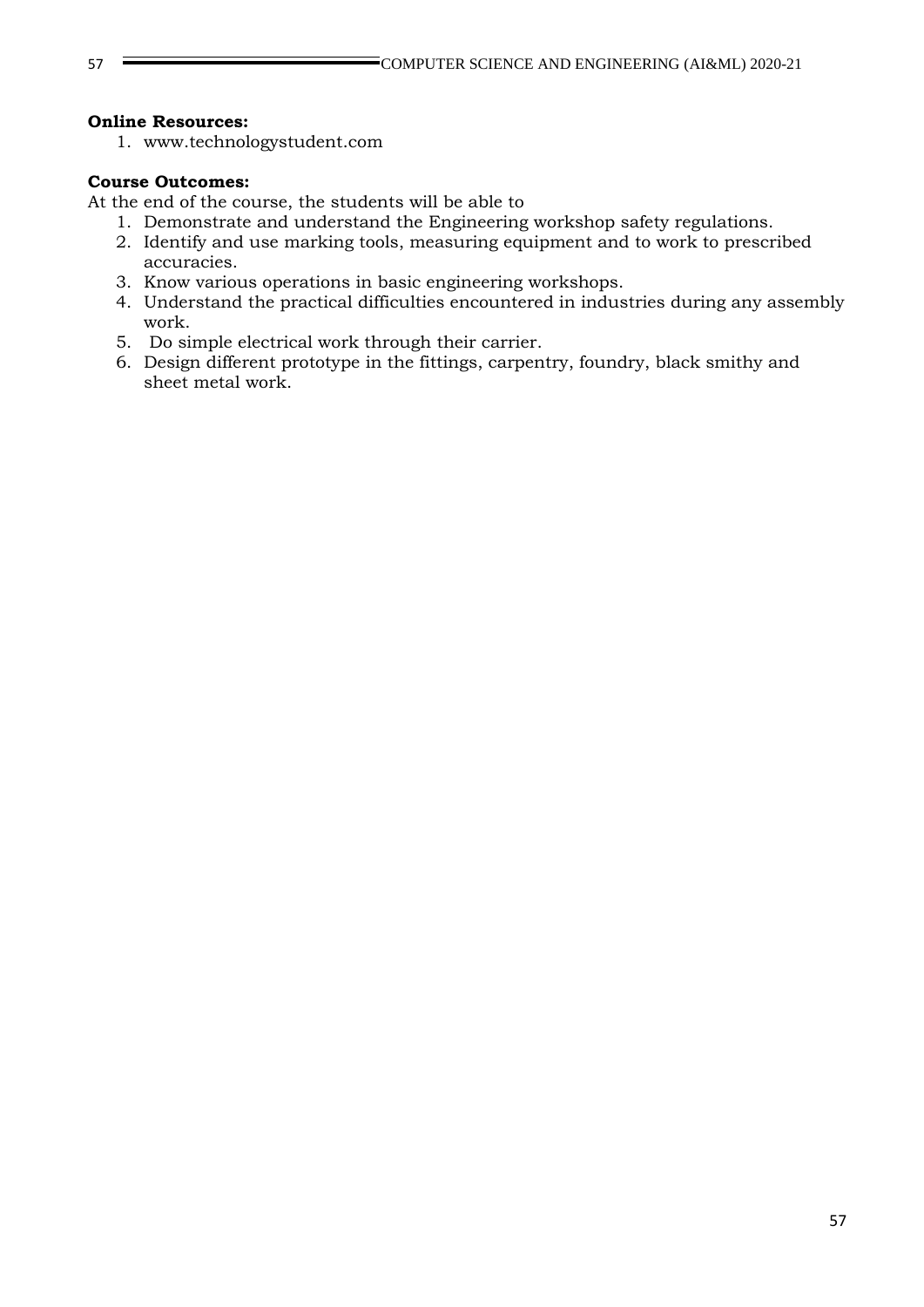**(AUTONOMOUS)**

**Shaikpet, HYDERABAD - 500 104**

### **II Year B.Tech. CSE (AI&ML) I-Semester L T P C Course Code: BS123AL 3 - - 3**

#### **PROBABILITY AND STATISTICS**

(Common to CST & CSM)

#### **Prerequisites:** -Nil-

### **Course Objectives:**

- 1. To learn the random variables and theoretical probability distributions.
- 2. To study the sampling distribution of mean and testing of hypothesis.
- 3. To learn the concept of confidence interval for proportions and small sample tests.
- 4. To check and determine the relation between two variables/attributes.

### **UNIT 1:** (~10 Lecture Hours)

**Random Variables**: Introduction to random variables, Discrete random variable, Continuous random variable, Probability distributions and cumulative distribution functions, properties, Mathematical expectation.

### **UNIT 2**: (~10 Lecture Hours)

**Probability Distributions**: Binomial distribution, Poisson distribution, Normal distribution, Sampling Distribution of means. (σ Known and unknown).

### **UNIT 3:** (~12 Lecture Hours)

**Theory of Estimation**: Point estimation, Interval estimation, Confidence interval for mean.

**Inference Theory (Large Samples)**: Null hypothesis, Alternate hypothesis, Type I and Type II errors, Critical region, Test of significance for single mean, Test of significance for difference of means.

### **UNIT 4:** (~10 Lecture Hours)

**Testing of Hypothesis**: Confidence interval for proportions, Test of significance for single and difference of proportions.

**Small sample tests**: t, F and Chi-Square distributions.

#### **UNIT 5:** (~6 Lecture Hours)

**Correlation and Regression**: Coefficient of correlation, Rank correlation, Regression coefficient, Lines of regression, multiple correlation and regression.

### **Text Books**:

- 1. S.C.Gupta and V.K.Kapoor, Fundamentals of Mathematical Statistics,  $11<sup>th</sup>$  Edition, Sultan Chand & Sons.
- 2. Vijay K Rohatgi, Statistical Inference, Aug 2003, Dover Publications Inc.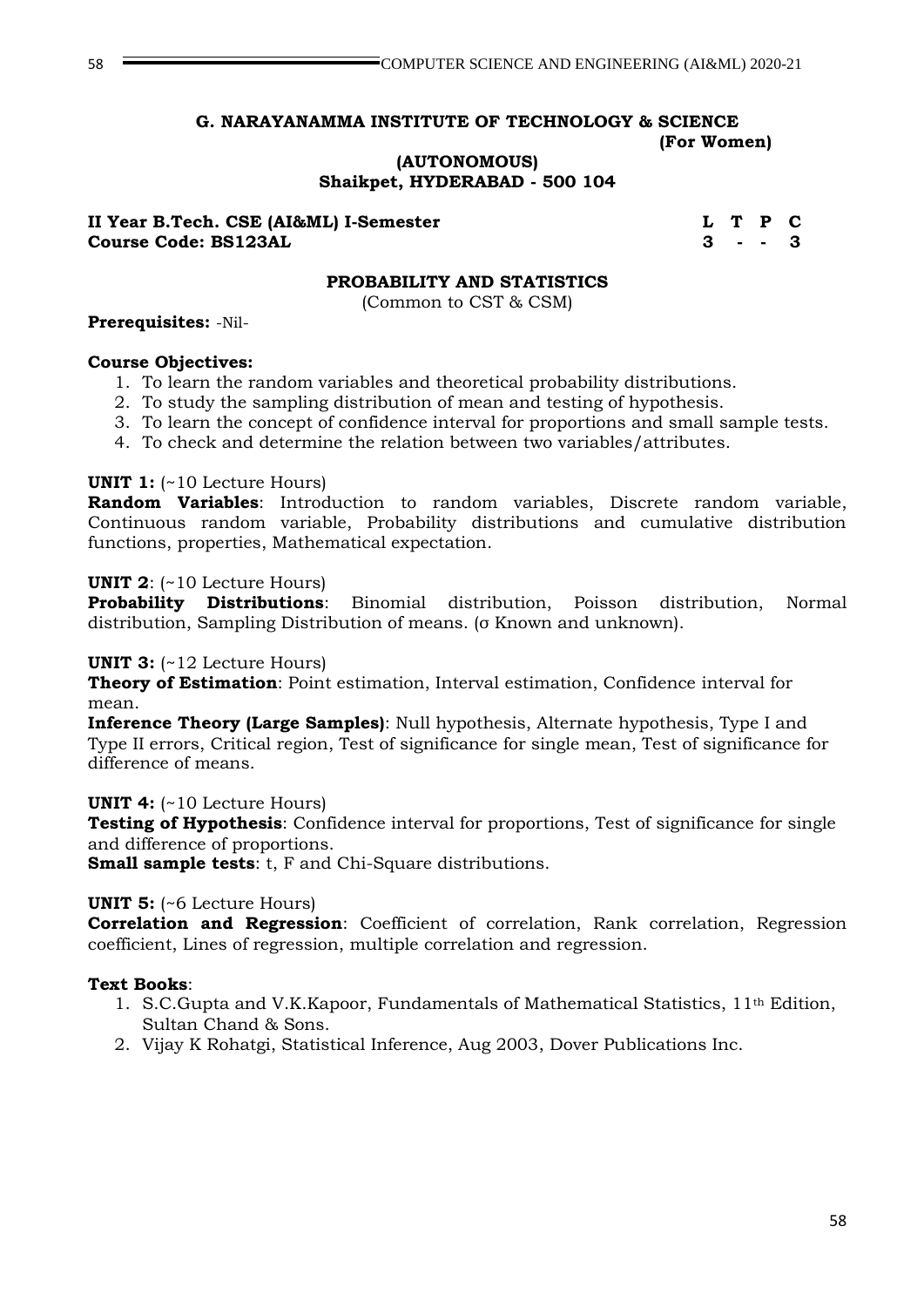### **Reference Books:**

- 1. S.P.Gupta, Statistical Methods, 33rd Edition, Sultan Chand & Sons.
- 2. M.K.Jain, S.R.K.Iyengar and R.K.Jain, Numerical Methods for Science and Engineering Computation, 6th Edition, New Age International Publishers.
- 3. Miller and John E Freund, Probability and Statistics for Engineers, 5th Edition.

### **Online Resources:**

- 1. http://nptel.ac.in/courses/111105090/
- 2. http://nptel.ac.in/courses/111106112/

### **Course Outcomes:**

After completion of the course, students will be able to

- 1. Differentiate among the random variables involved in the probability models which are useful for all branches of engineering.
- 2. Understand probability distributions such as Binomial, Poisson and Normal distributions.
- 3. Analyze data and draw conclusion about collection of data under study using theory of estimation.
- 4. Apply testing of hypothesis for large samples.
- 5. Apply testing of hypothesis for small samples.
- 6. Estimate and establish relation between variables using correlation and regression analysis.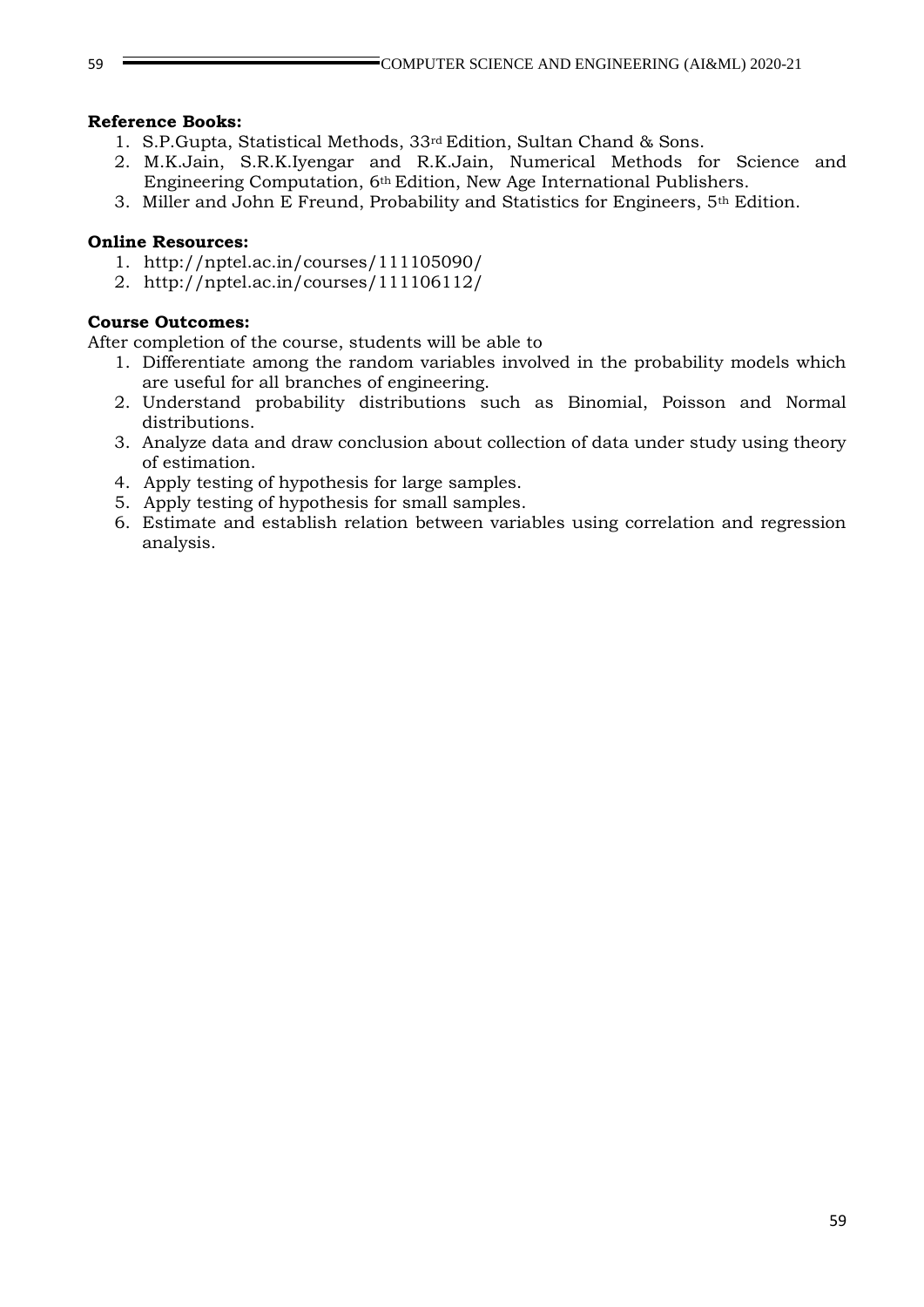**(AUTONOMOUS) Shaikpet, HYDERABAD - 500 104**

**II Year B.Tech. CSE (AI&ML) I-Semester L T P C Course Code: BS123AZ 3 - - 3**

### **DISCRETE MATHEMATICS**

(Common to CST & CSM)

**Prerequisites:** -Nil-

### **Course Objectives:**

- 1. Introduce the concepts of mathematical logic.
- 2. Gain knowledge in sets, relations and functions.
- 3. Solve problems using counting techniques and combinatorics.
- 4. Introduce generating functions and recurrence relations.
- 5. Use Graph Theory for solving real world problems.

### **UNIT 1:** (~ 10 Lecture Hours)

**Mathematical Logic**: Introduction, Statements and Notation, Connectives, Well-formed formulas, Tautology, Duality law, Equivalence, Implication, Normal Forms, Functionally complete set of connectives, Inference Theory of Statement Calculus, Predicate Calculus, Inference theory of Predicate Calculus.

### **UNIT 2:** (~ 10 Lecture Hours)

**Set theory**: Basic Concepts of Set Theory, Relations and Ordering, Functionscomposition of functions, Inverse Functions, Recursive Functions, Lattices and its properties.

**Algebraic structures:** Algebraic systems-Examples and General Properties, Semi groups and Monoids, groups, sub groups, homomorphism, Isomorphism.

### **UNIT 3:** (~ 9 Lecture Hours)

**Elementary Combinatorics**: Basics of Counting, Combinations and Permutations, Enumeration of Combinations and Permutations, Enumerating Combinations and Permutations with Repetitions, Enumerating Permutations with Constrained Repetitions, Binomial Coefficients, The Binomial and Multinomial Theorems, The Principle of Inclusion- Exclusion, Pigeon hole principle and its application.

### **UNIT 4:** (~ 8 Lecture Hours)

**Recurrence Relations**: Generating Functions of Sequences, Calculating Coefficients of Generating Functions, Recurrence relations, Solving Recurrence Relations by Substitution and Generating functions, The Method of Characteristic roots, Solutions of Inhomogeneous Recurrence Relations.

### **UNIT 5:** (~ 8 Lecture Hours)

**Graphs**: Basic Concepts, Isomorphism and Subgraphs, Trees and their Properties, Spanning Trees, Directed Trees, Binary Trees, Planar Graphs, Euler's Formula, Multigraphs and Euler Circuits, Hamiltonian Graphs, Chromatic Numbers, The Four Color Problem.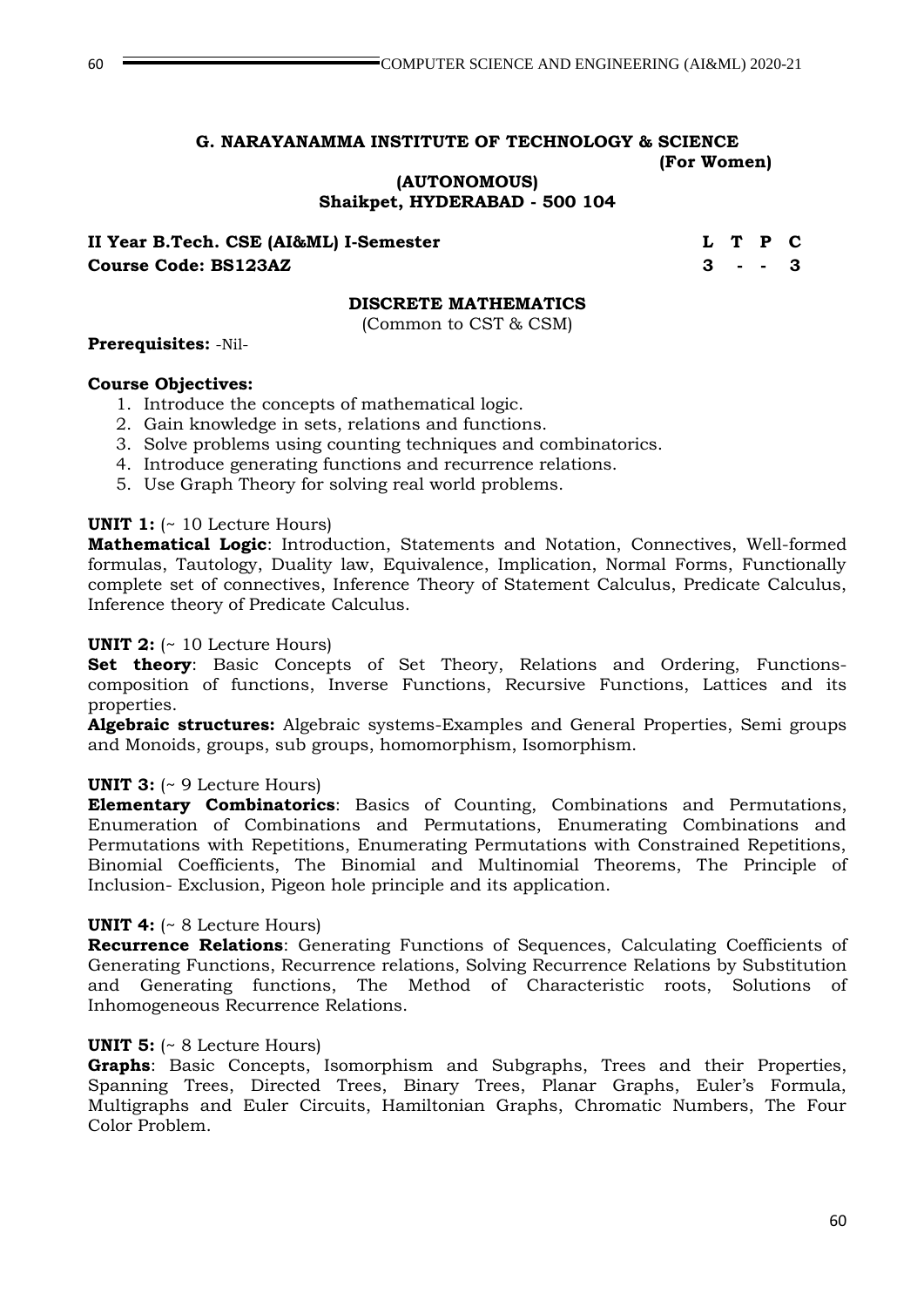### **Text Books:**

- 1. Joe L. Mott, Abraham Kandel and Theodore P. Baker, Discrete Mathematics for Computer Scientists & Mathematicians, 2nd Edition, Pearson Education.
- 2. J.P. Tremblay and R. Manohar, Discrete Mathematical Structures with Applications to Computer Science, Tata McGraw Hill, 2002.

### **Reference Books:**

- 1. Kenneth H. Rosen, Discrete Mathematics and its Applications with Combinatorics and Graph Theory, 7th Edition, McGraw Hill Education (India) Private Limited.
- 2. D.S. Malik and M.K. Sen, Discrete Mathematics, Theory and Applications, Revised Edition, Cengage Learning.
- 3. C. L. Liu and D. P. Mohapatra, Elements of Discrete Mathematics, A Computer Oriented Approach, 4th Edition, McGraw Hill education (India) Private Limited.
- 4. Thomas Koshy, Discrete Mathematics with Applications, Elsevier Academic Press, 2012.

### **Online Resources:**

http://www.cs.yale.edu/homes/aspnes/classes/202/notes.pdf

### **Course Outcomes:**

After completion of the course, students will be able to

- 1. Apply mathematical logic to solve problems.
- 2. Understand the concepts and perform the operations related to sets, relations and functions.
- 3. Gain the conceptual background needed and identify structures of algebraic nature.
- 4. Apply basic counting techniques to solve combinatorial problems.
- 5. Formulate problems and solve recurrence relations.
- 6. Apply Graph Theory in solving computer science problems.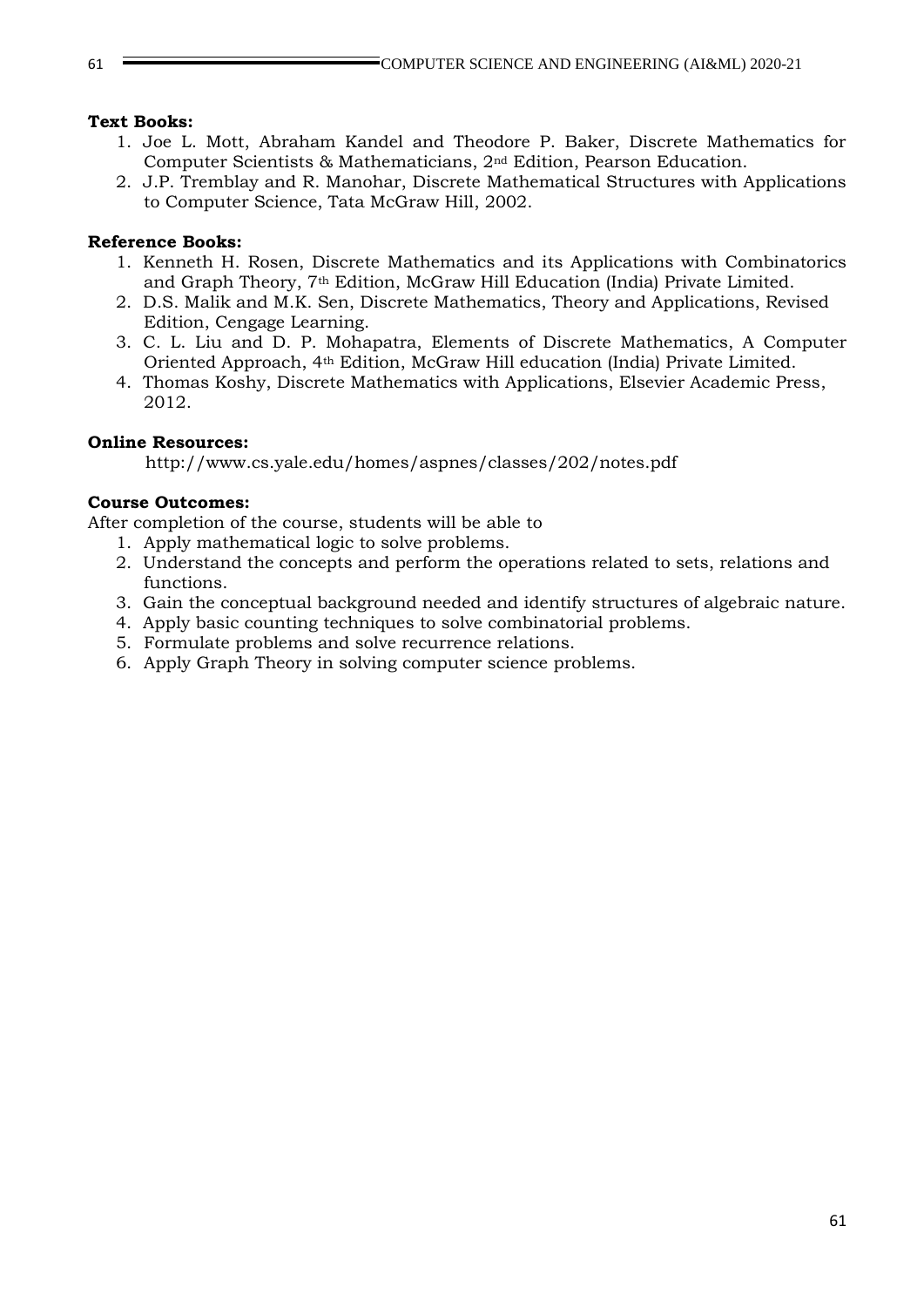**(AUTONOMOUS)**

**Shaikpet, HYDERABAD - 500 104**

**II Year B.Tech. CSE (AI&ML) I-Semester L T P C Course Code: ES123AN 3 - - 3**

#### **DIGITAL LOGIC DESIGN**

(Common to CST, CSM & CSD)

#### **Prerequisites:** -Nil-

#### **Course Objectives:**

- 1. Understand basic number systems, codes and logical gates.
- 2. Know the concepts of Boolean algebra and minimization logic.
- 3. Learn the design of combinational and sequential circuits.
- 4. Know the basics of various types of memories.
- 5. Study the hardware implementation using Programmable Logic Devices.

#### **UNIT 1:** (~10 Lecture Hours)

**Fundamentals of Digital Design:** Digital Systems, Binary Numbers, Number Base Conversions, Octal, Hexadecimal and other Base numbers, Complements, Signed Binary Numbers, Binary Codes, Error Detection and Correction, Binary Logic, Boolean Algebra: Basic theorems and properties of Boolean Algebra, Boolean functions, Digital Logic Gates.

#### **UNIT 2:** (~7 Lecture Hours)

**Minimization of Logic Functions:** Standard representation for logic functions, K-Map representation, Simplifications of logic functions using K-Map, Sum of products , Product of sums simplification, Don't care conditions , NAND and NOR implementations.

#### **UNIT 3:** (~10 Lecture Hours)

**Combinational Digital Circuits:** Combinational Circuits(CC), Design Procedure, Combinational circuit for different code converters and Parity generator/Checker, Binary Adder-Subtractor, Decimal Adder, Binary Multiplier, Magnitude Comparator, Decoders, Encoders, Multiplexers, De-multiplexers, ALU: Micro-operations, Arithmetic Logic Shift Unit.

#### **UNIT 4:** (~10 Lecture Hours)

**Sequential Circuits and Systems:** Synchronous Sequential Circuits, Latches, Flip-flops, Analysis of clocked sequential circuits, Registers, Shift registers, Ripple counters, Synchronous counters, other counters and Applications of counters.

Asynchronous Sequential Circuits -Introduction, Analysis procedure, Circuits with latches, Design procedure.

#### **UNIT 5:** (~8 Lecture Hours)

**Semiconductor Memories and Programmable Logic Devices:** Memory: Introduction, Read-Write Memory (RAM), Read Only Memory (ROM), Memory decoding, Programmable Logic Array, Programmable Array Logic, Sequential programmable devices: SPLD, CPLD, FPGA.

#### **Text Books:**

- 1. M. Morris Mano and M.D.Ciletti, Digital Design, 5th Edition, Pearson.
- 2. R.P. Jain, Modern Digital Electronics, Tata McGraw Hill Education, 2009.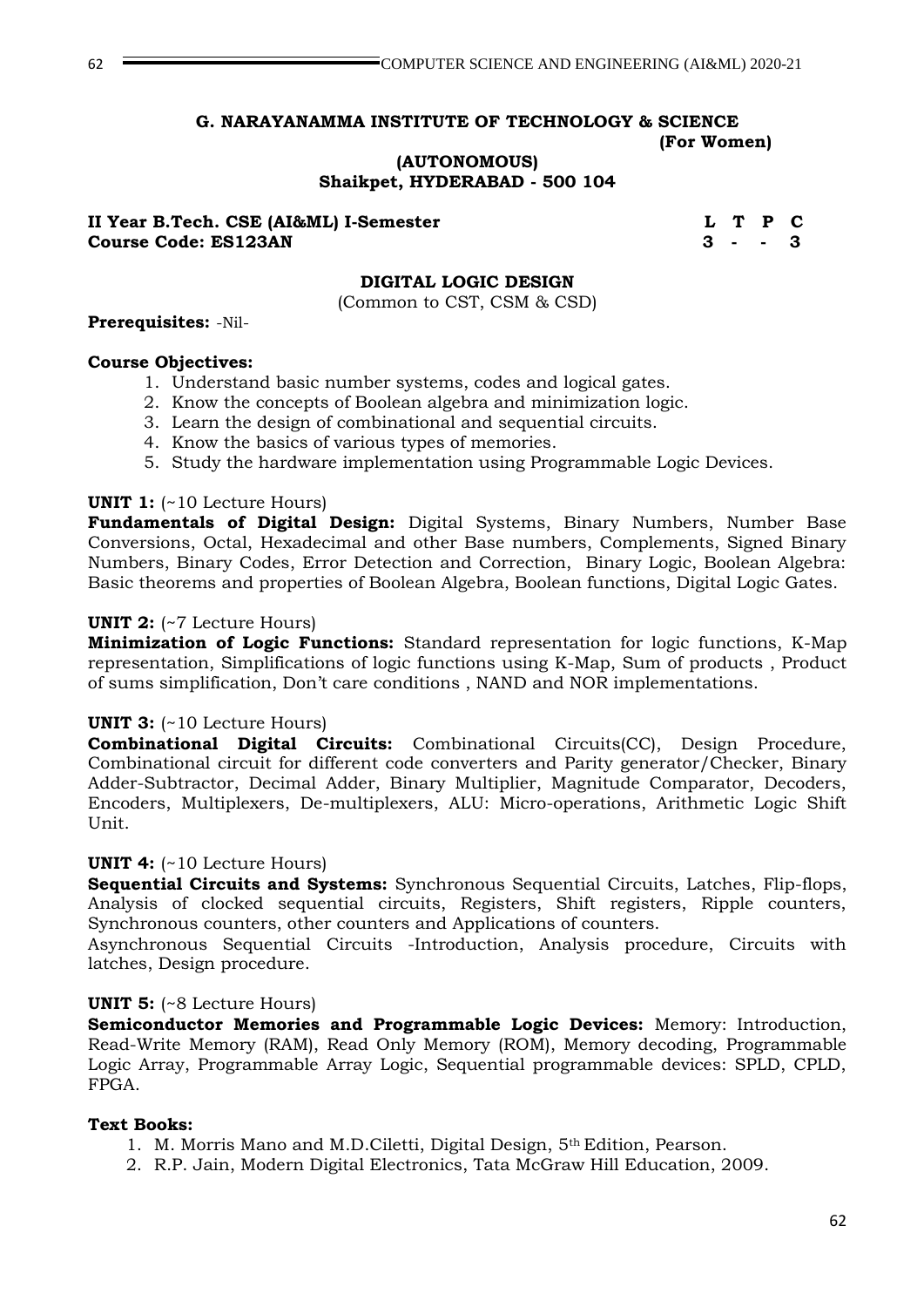#### **Reference Books:**

- 1. A. Kumar, Fundamentals of Digital Circuits, Prentice Hall India, 2016.
- 2. M.Morris Mano, Computer System Architecture, 3rd Edition, Pearson.
- 3. H. Roth and L. L. Kinney, Fundamentals of Logic Design, 7th Edition, Cengage Learning.
- 4. M. Rafiquzzaman, Fundamentals of Digital Logic & Micro Computer Design, 5th Edition, John Wiley.

#### **Online Resources:**

- 1. [www.tutorialspoint.com/digital\\_circuits/index.htm](http://www.tutorialspoint.com/digital_circuits/index.htm)
- 2. https://onlinecourses.nptel.ac.in

#### **Course Outcomes:**

After completion of the course, students will be able to

- 1. Demonstrate different Number systems, Binary codes and Boolean algebra.
- 2. Solve Boolean expressions using minimization methods.
- 3. Understand the concepts of Combinational circuits and design simple applications.
- 4. Distinguish different types of Sequential circuits.
- 5. Describe functionality of memory devices.
- 6. Design Hardware that suits various Micro-Operations.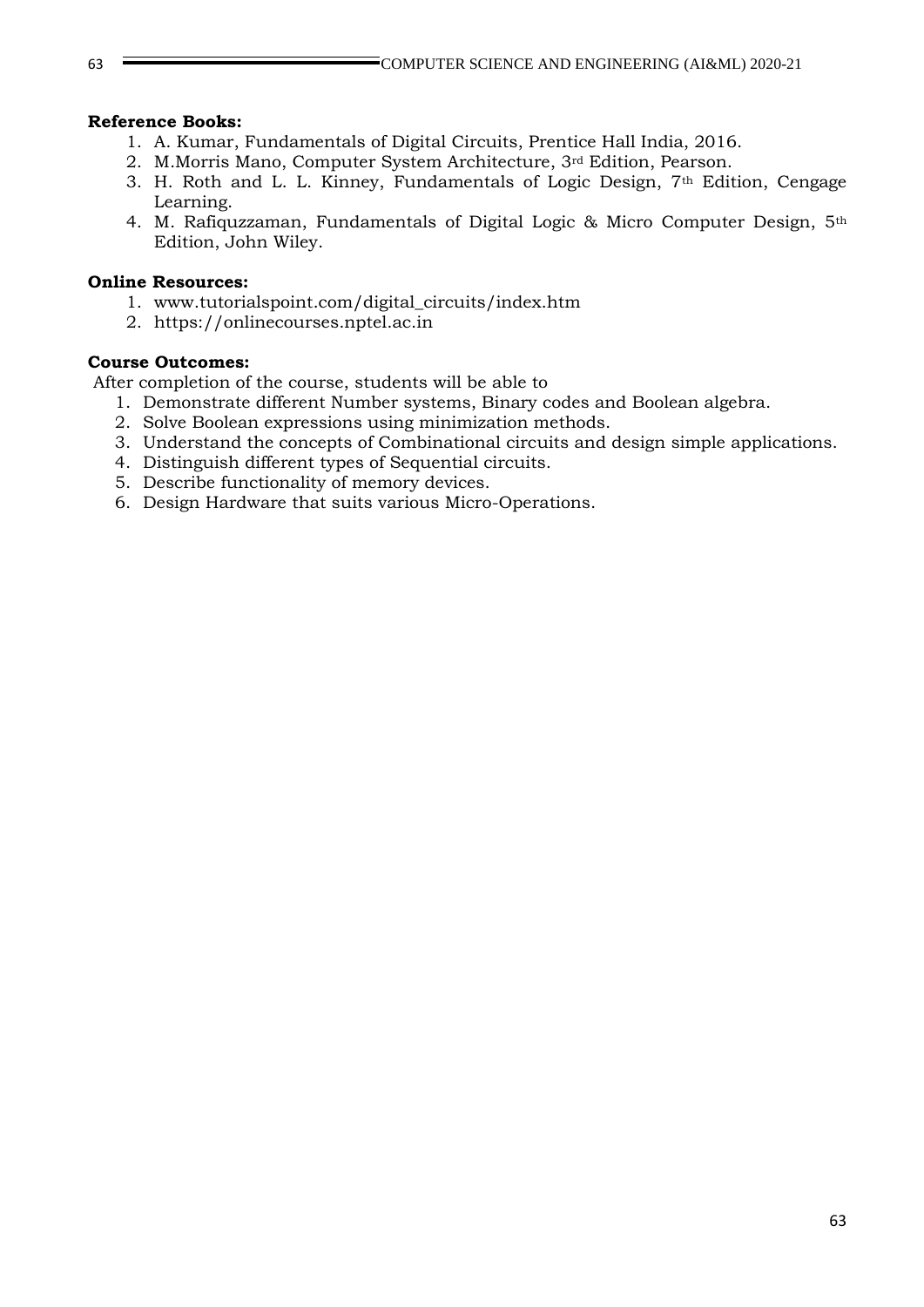**(AUTONOMOUS) Shaikpet, HYDERABAD - 500 104**

**II Year B.Tech. CSE (AI&ML) I-Semester L T P C Course Code: PC123NA 3 1 - 4**

### **DATA STRUCTURES USING C**

(Common to CSM & CSD)

**Prerequisites:** Programming for Problem Solving **Course Objectives:**

- 1. Understand the notations used to analyze the performance of algorithms.
- 2. Understand and analyze various searching and sorting algorithms.
- 3. Understand the behaviour of data structures such as stacks, queues, trees, hash tables, search trees, graphs and their representations.
- 4. Choose an appropriate data structure for a specified application.
- 5. Introduces tries and pattern matching algorithms

### **UNIT 1: (~8 Lecture Hours)**

**Basic Concepts**: Performance analysis – Time Complexity and Space Complexity, Asymptotic Notation – Big O, Omega and Theta notations, Complexity Analysis Examples. **Searching:** Linear Search, Binary Search, Interpolation Search.

**Sorting:** Insertion Sort, Selection Sort, Quick Sort, Merge Sort, Radix Sort, External Sorting- Model for External Sorting, Comparison of Sorting Methods.

### **UNIT 2: (~10 Lecture Hours)**

**Introduction to Data Structures:** Linear and Non-linear data structures.

**Linear List:** Array and Linked Representations, Singly Linked List, Operations – Insertion, Deletion and Searching, Circularly Linked List, Operations – Insertion, Deletion and Searching, Doubly Linked List, Operations– Insertion, Deletion and Searching, Applications of Linked List – Sparse matrix.

**Stack:** Definition, Array and Linked implementations, Applications– Infix to Postfix Conversion, Postfix Expression Evaluation, Recursion.

**Queue:** Definition, Array and Linked implementations, Circular Oueues–Insertion and Deletion Operations, Double ended Queue.

### **UNIT 3: (~8 Lecture Hours)**

**Trees:** Definitions, Terminology, Applications, Properties, Binary Tree - Array and Linked representations, Binary Tree Traversals, Threaded Binary Tree.

**Priority Queues:** Definition and Applications, Max Priority Queue – Implementation, Max Heap - Definition, Insertion and Deletion, Heap Sort.

#### **UNIT 4: (~9 Lecture Hours)**

**Search Trees:** Binary Search Trees, Definition, Implementation, Operations- Searching, Insertion and Deletion.

**Balanced Search Trees:** AVL Trees, Operations – Insertion, Deletion and Searching, B-Trees, Operations – Insertion, Deletion and Searching, Red–Black Trees.

**Graphs:** Definitions, Terminology, Applications, Properties, Graph Representations-Adjacency Matrix, Adjacency Lists, Graph Traversal Methods – DFS and BFS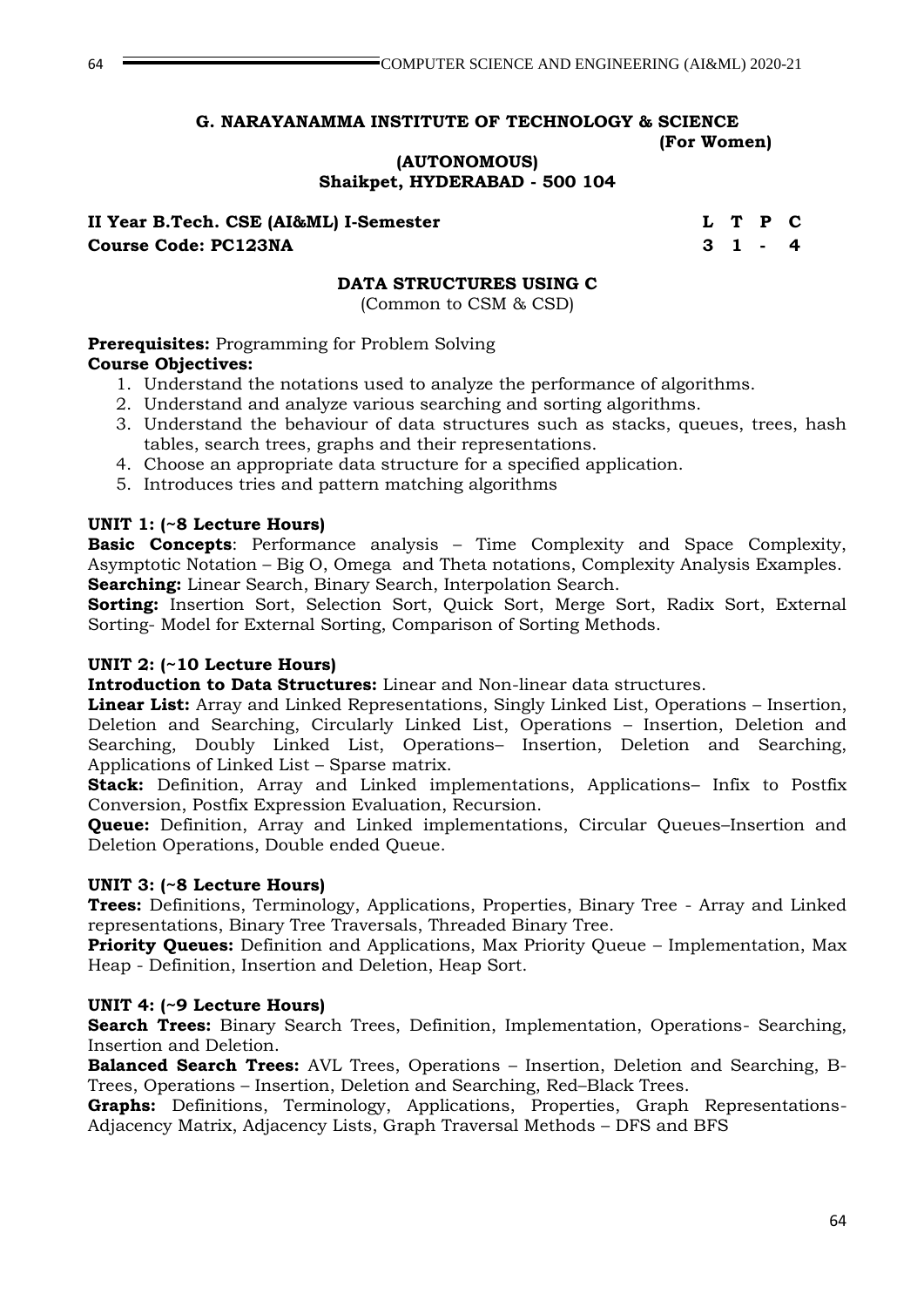#### **UNIT 5: (~10 Lecture Hours)**

**Hashing:** Introduction, Hash Tables, Hash Functions, Overflow Handling, Extended Hashing.

**Dictionaries:** Linear List Representation, Hash Table Representations, Operations - Insertion, Deletion and Searching.

**Pattern Matching and Tries:** Pattern Matching Algorithms-Brute Force, The Boyer – Moore Algorithm, The Knuth-Morris-Pratt Algorithm, Standard Tries, Compressed Tries, Suffix Tries.

### **Text Books:**

- 1. Fundamentals of Data Structures in C, 2nd Edition, E. Horowitz, S. Sahni and Susan Anderson Freed, Universities Press.
- 2. Data Structures using C A. S. Tanenbaum, Y. Langsam and M.J. Augenstein, PHI/Pearson Education.

### **Reference Books:**

- 1. Data Structures: A Pseudocode Approach with C, 2nd Edition, R. F. Gilberg and B.A. Forouzan, Cengage Learning.
- 2. Data Structures and Program Design Using C: A Self-Teaching Introduction, D. Malhotra, N. Malhotra, Mercury Learning and Information.
- 3. D. Samanta, Classic Data Structures, 2nd Edition, PHI.

### **Online Resources**

- 1. www.geeksforgeeks.org/data-structures
- 2. https://www.tutorialspoint.com/data\_structures\_algorithms/index.htm

### **Course Outcomes:**

After completion of the course, students will be able to

- 1. Determine and analyze the complexity of given algorithms.
- 2. Implement various kinds of searching and sorting techniques.
- 3. Practice basic data structures such as linked list, stack and queue.
- 4. Design programs using advanced data structures like hash tables, binary trees, search trees, heaps and graphs.
- 5. Choose appropriate data structures as applied to specified problem definition.
- 6. Implement and know the application of algorithms for pattern matching.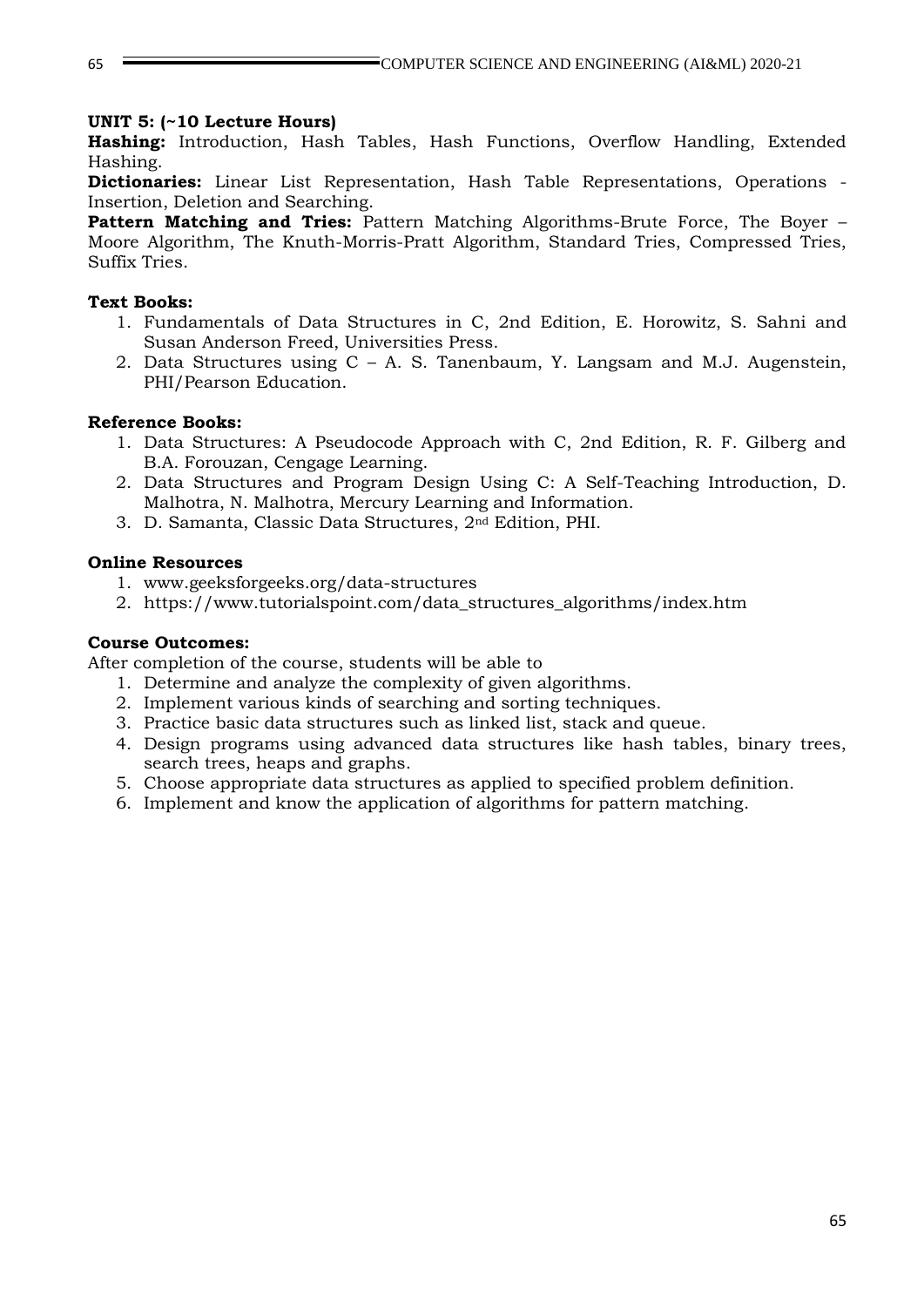**(AUTONOMOUS) Shaikpet, HYDERABAD - 500 104**

### **II Year B.Tech. CSE (AI&ML) I-Semester L T P C Course Code: PC123BJ 3 - - 3**

#### **DATABASE MANAGEMENT SYSTEMS**

(Common to CST, CSM & CSD)

### **Prerequisites:** -Nil-

### **Course Objectives:**

- 1. Understand the basic concepts and the applications of database systems.
- 2. Master the basics of SQL and construct queries using SQL.
- 3. Understand the relational database design principles.
- 4. Become familiar with the basic issues of transaction processing and concurrency control.
- 5. Become familiar with database storage structure and recovery mechanisms.

### **UNIT 1:** (~ 10 Lecture Hours)

**Introduction**: Database System Applications, Purpose of Database Systems, View of Data, Database Languages – DDL, DML, Relational Databases, Data Storage and Querying, Transaction Management, Database Architecture, Database Users and Administrators. **Database Design and the E-R Model**: The Entity-Relationship Model,

Constraints, Removing Redundant Attributes in Entity Sets, Entity-Relationship

Diagrams, Reduction to Relational schemas, Entity-Relationship Design Issues, Extended E-R Features.

### **UNIT 2:** (~ 9 Lecture Hours)

**Introduction to the Relational Model**: Structure of Relational Databases, Database Schema, Schema Diagrams, The Relational Algebra, Tuple Relational Calculus, Domain Relational Calculus.

**Introduction to SQL**: Overview of the SQL Query Language, SQL Data Definition, Basic Structure of SQL Queries, Additional Basic Operations, Set Operations, Null Values, Aggregate Functions, Nested Subqueries.

#### **UNIT 3:** (~ 10 Lecture Hours)

**Advanced SQL**: Join Expressions, Views, Integrity Constraints, Triggers.

**Normalization**: Functional Dependencies, Lossless decomposition,1NF, 2NF, 3NF, Dependency Preservation, BCNF, Multi -valued dependencies, 4NF,Join Dependencies, 5NF.

### **UNIT 4:** (~ 10 Lecture Hours)

**Transaction Management**: Transaction Concept, A Simple Transaction Model, Storage Structure, Transaction Atomicity and Durability, Transaction Isolation, Serializability, Transaction Isolation and Atomicity, Transaction Isolation Levels.

**Concurrency Control**: Lock-Based Protocols, Multiple Granularity, Timestamp-Based Protocols, Validation-Based Protocols.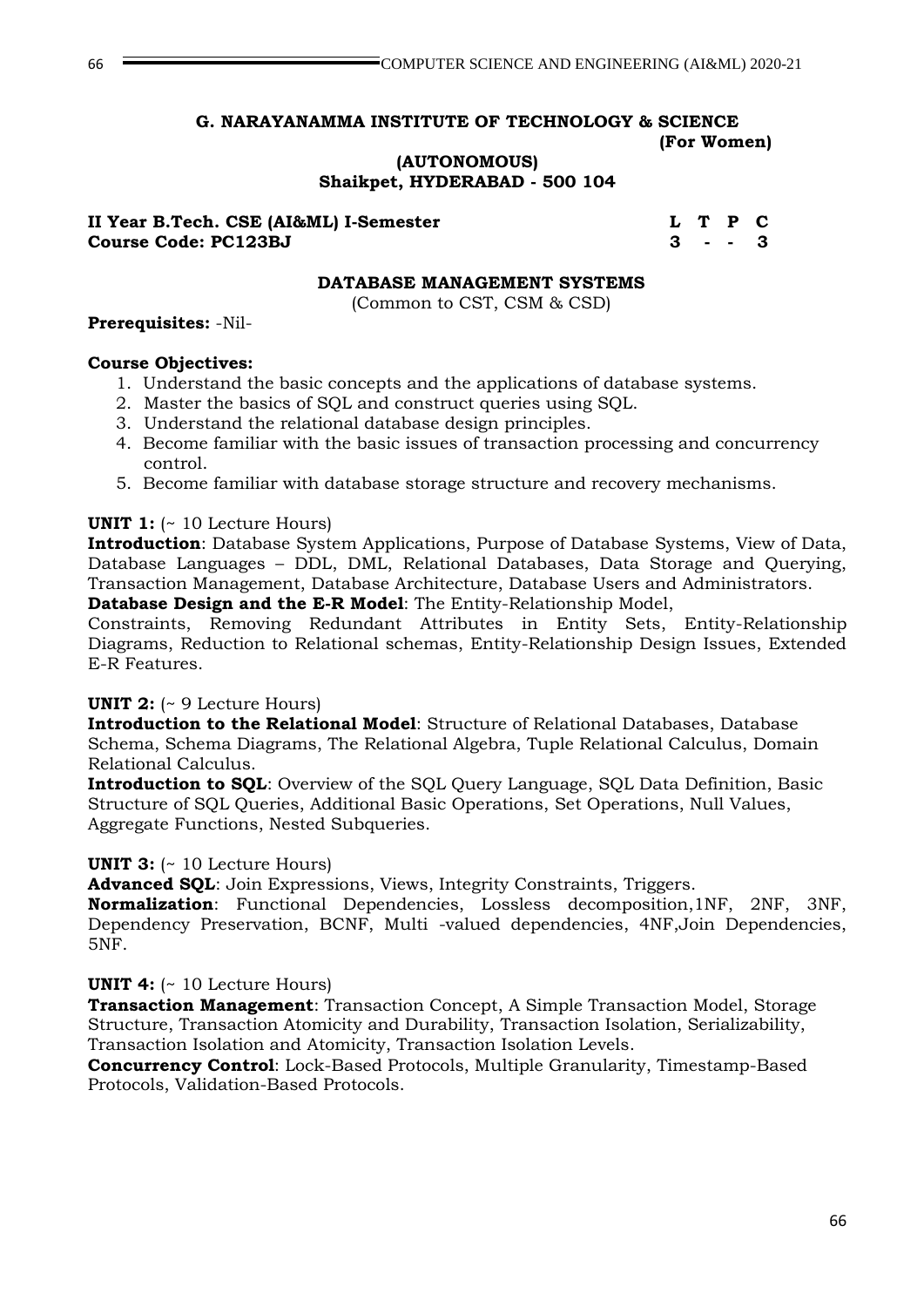### **UNIT 5:** (~ 9 Lecture Hours)

**Recovery System**: Failure Classification, Storage, Recovery and Atomicity, Recovery Algorithm, Failure with loss of non-volatile storage, Remote Backup systems. **Indexing**: Ordered Indices, B+ -Tree Index files.

### **Text Books:**

- 1. A. Silberschatz, Henry. F. Korth and S. Sudarshan, Database System Concepts, 6th Edition, McGraw Hill Education (India) Private Limited.
- 2. C.J. Date, A.Kannan, and S.Swami Nadhan, An Introduction to Database systems, 8th Edition, Pearson Education.

#### **Reference Books:**

- 1. Raghu Ramakrishnan, Johannes Gehrke, Database Management Systems, 3rd Edition, McGraw Hill Education (India) Private Limited.
- 2. R Elmasri, Shamkant B. Navathe, Database Systems, 6th Edition, Pearson Education.

#### **Online Resources:**

- 1. www.w3schools.in/
- 2. https://beginnersbook.com/2015/04/dbms-tutorial/

#### **Course Outcomes:**

After completion of the course, students will be able to

- 1. Understand concepts and the applications of database systems and implement in real time applications.
- 2. Construct an Entity-Relationship (E-R) model from specifications and transform to relational model.
- 3. Demonstrate the basic concepts of relational database management system and construct unary/binary/set/aggregate queries in Relational Algebra and in SQL.
- 4. Apply normalization on database.
- 5. Understand principles of database transaction management.
- 6. Understand the storage and recovery of database.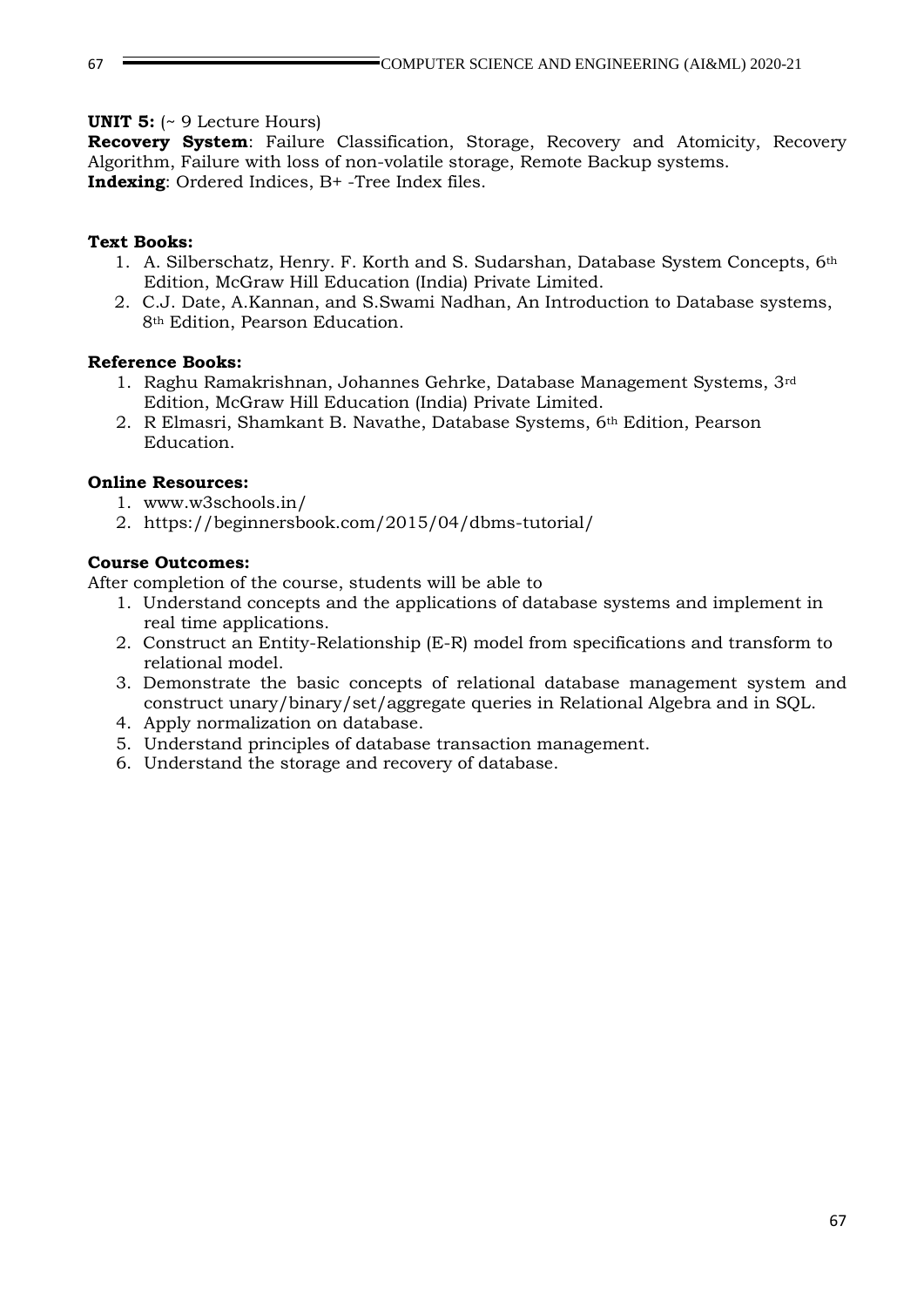**(AUTONOMOUS)**

**Shaikpet, HYDERABAD - 500 104**

**II Year B.Tech. CSE (AI&ML) I-Semester L T P C Course Code: ES12370 - - 3 1.5**

### **IT WORKSHOP AND PYTHON PROGRAMMING LAB**

(Common to CST, CSM & CSD)

### **Prerequisites:** -Nil-

### **Course Objectives:**

- 1. Acquire knowledge of PC & its peripherals and learn installation of OS.
- 2. Create web pages using HTML + CSS and create spreadsheets using MS-Excel.
- 3. Describe the core syntax and semantics of Python programming language.
- 4. Illustrate the process of structuring the data using lists, dictionaries, tuples, sets and strings.
- 5. Handle files and modules in python
- 6. Develop the skills of using python libraries

# **List of Experiments:**

- **Week 1: PC Hardware:**
	- a) Identification of the peripherals of a computer, components in a CPU and its functions.
	- b) Draw the block diagram of the CPU along with the configuration of each peripheral.
	- c) Disassembling and assembling the PC back to working condition.
	- d) Installation of OS (Windows and Linux)

### **Week 2: HTML & CSS**

- a) Develop pages using HTML consisting of Text, images, tables, lists, Hyperlinks.
- b) Develop pages using HTML frames and Style sheets.

### **Week 3: MS Office - Excel**

**Spreadsheet Orientation:** Accessing, overview of toolbars, saving spreadsheet files, Using help and resources

**Creating a Scheduler:** Features to be covered: Gridlines, Format Cells, Freezing Rows and Columns, Selecting Ranges, Summation, auto fill, Formatting Text.

### **Week 4: Excel functions**

**Calculating Grade Point Average:** Features to be covered: - Cell Referencing, Formulae – sum, average, standard deviation, Count function, Solver, Sort, Filter, Conditional formatting.

**Creating Charts**: Understand chart terminology, select appropriate chart types for a specific set of data, create basic chart types, including column, pie, line, XY Scatter, and bar charts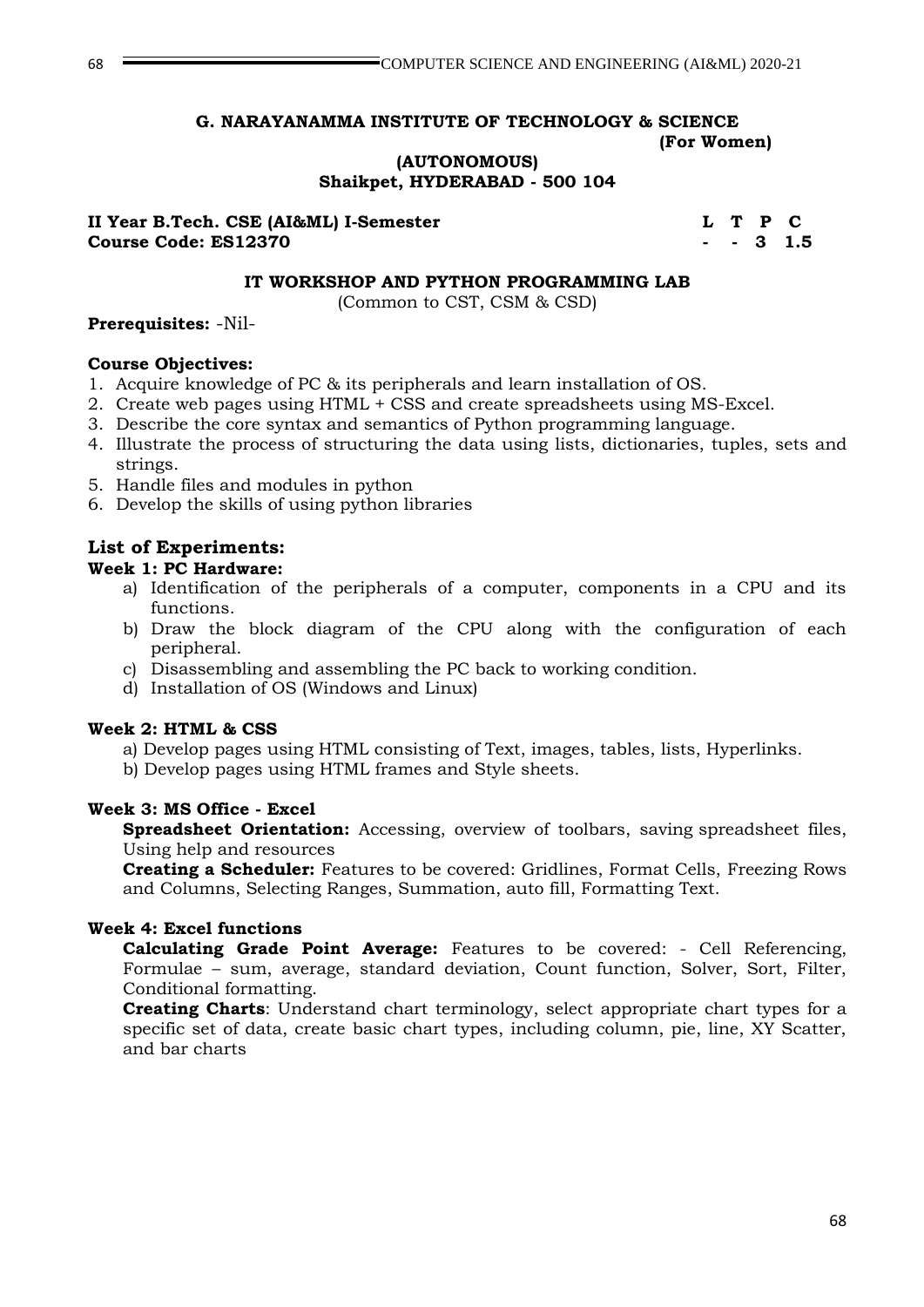### **Week 5: Python Programming**

Introduction to Python, variables, number data types and operators in Python.

- a) Write a program to demonstrate different number data types in Python.
- b) Write a program to perform different Arithmetic Operations on numbers.

### **Week 6: Control Flow Statements**

if statement, if…else statement, if…elif…else statement, nested if statement, while loop, for loop, continue and break statements

- a) Write a python program to find largest of three numbers
- b) Write a Python program to convert temperatures to and from Celsius, Fahrenheit. [ Formula: c/5 = f-32/9]
- c) Write a Python program that prints prime numbers less than 20(using for-else).
- d) Write a Python program to construct the following pattern, using a nested for loop
	- 1 2 2 3 3 3 4 4 4 4 5 5 5 5 5 4 4 4 4 3 3 3 2 2 1
- e) Write a program to get the binary form of a given number.

### **Week 7: Lists**

Creating Lists, Basic List operations, Indexing and Slicing in Lists, Built-in functions used on Lists, List methods, List comprehension.

- a) Write a program to demonstrate various list methods in python.
- b) Write a program to get a list of even numbers from a given list of numbers. (use only list comprehensions)

#### **Week 8: Tuples and Sets**

**Tuples:** Creating Tuples, Basic Tuple operations, Indexing and Slicing in Tuples, Built-in Functions used on Tuples, Relation between Tuples and Lists. **Sets:** Set Methods, operations of sets.

- a) Write a program to add an item in a tuple without converting into a list.
- b) Write a program to count the elements in a list until an element is a tuple.
- c) Write a Python program to demonstrate set operations.

### **Week 9: Strings and Dictionaries**

**Strings:** Basic String operations, String slicing and joining, String methods. **Dictionaries**: Creating Dictionary, Accessing and Modifying key-value pairs in Dictionaries, Built - in functions used on Dictionaries, Dictionary methods. a) Write a program to access a sub string from a given string (Use slicing)

- Get the first 5 characters of a string
- Get a substring of length 4 from the 3rd character of the string
- Get the last 5 characters of a string
- Get a substring which contains all characters except the last 4 characters and the 1st character
- Get every other character from a string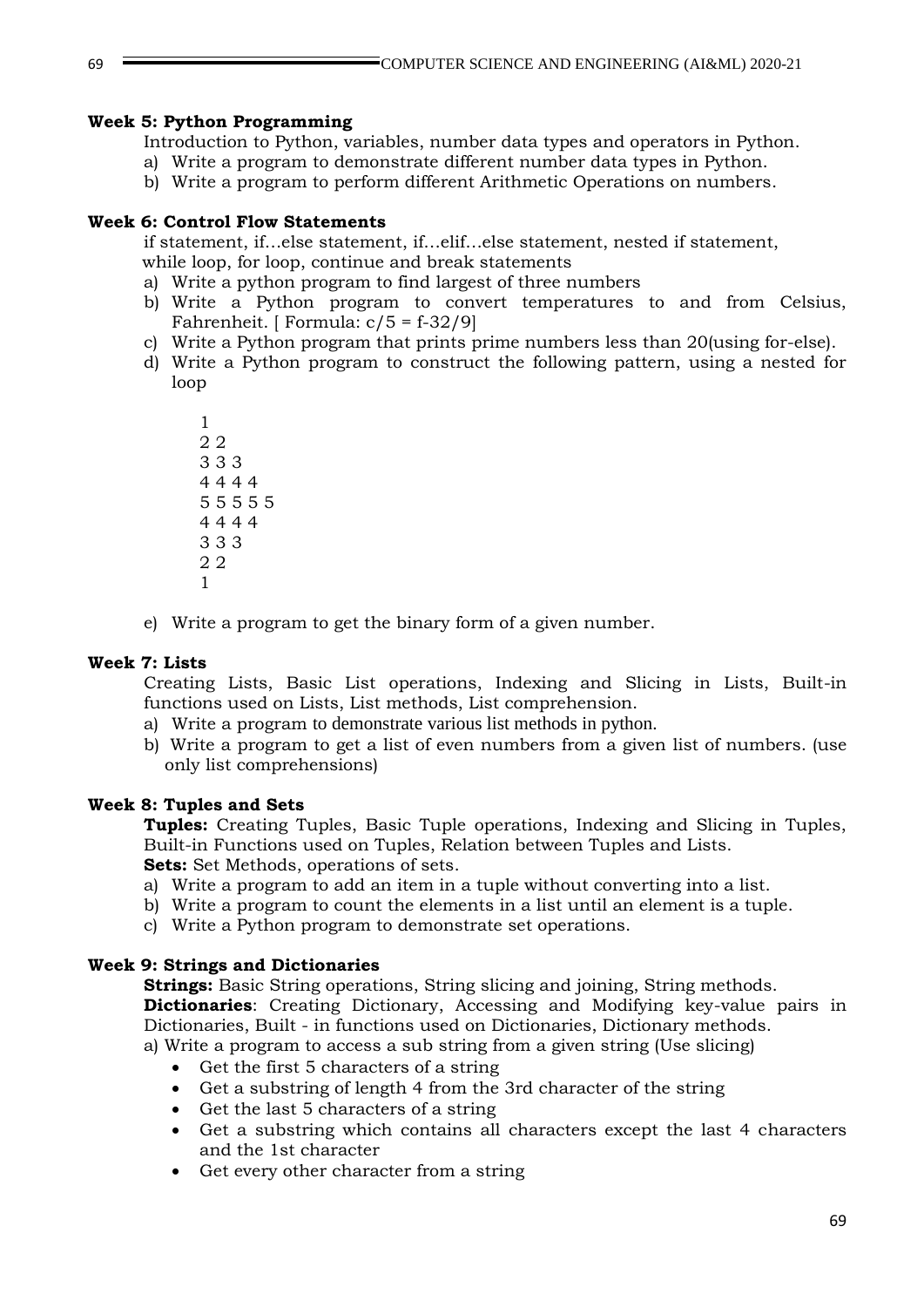- b) Get a string from a given string where all occurrences of its first char have been changed to '\$', except the first char itself Eg: restart output: resta\$t
- c) Write a program to sort a dictionary by a value.
- b) Write a program to display the count of individual vowels in the input string using dictionary. (Ex: Input String: "welcome" Output: {'a':0,'e':2,'i':0,'o':1,'u':0})

### **Week 10: Functions and Modules**

**Functions**: Built-In Functions, Function definition and calling the function, The return statement and void function, recursion.

Classes and objects.

**Modules:** Importing Modules, Importing Module Attributes.

- a) Write a python program to find N largest element from given list of integers using functions
- b) Write a python program to find sum of elements of nested list using recursion. (Input: [9, 1, [3,4], [5,2]], Output:24)
- c) Write a program to implement stack data structure using class.
- d) Write a python program to define a module to find Fibonacci Numbers and import the module to another program.
- e) Define a module that consist of factorial and sum of individual digits of a number as functions. Write a program to find  ${}^{n}C_{r}$  by importing only factorial function from the above module.

#### **Week 11: Exception Handling and Files**

**Exception Handling:** Catching exceptions using try and except statement, user defined exceptions

**Files:** Creating files, File input/output methods

- a) Write a program to handle exceptions using try..except..finally…else
- b) Write a program to sort words in a file and put them in another file. The output file should have only lower-case words, so any upper-case words from source must be lowered. (Handle exceptions)
- c) Write a program that inputs a text file. The program should print all of the unique words in the file in alphabetical order.

#### **Week 12: Visualization of Data using Python Libraries**

**Python Libraries**: Introduction to python libraries and exploring Numpy, Pandas, matplotlib, seaborn.

- a) Write a python program to demonstrate array operations using Numpy library.
- b) Write a python program to plot a bar graph on any data set using pandas library.
- c) Write a python program to plot a scatter plot on any data set using matplotlib library.
- d) Write a python program to plot a box plot on any data set using seaborn library.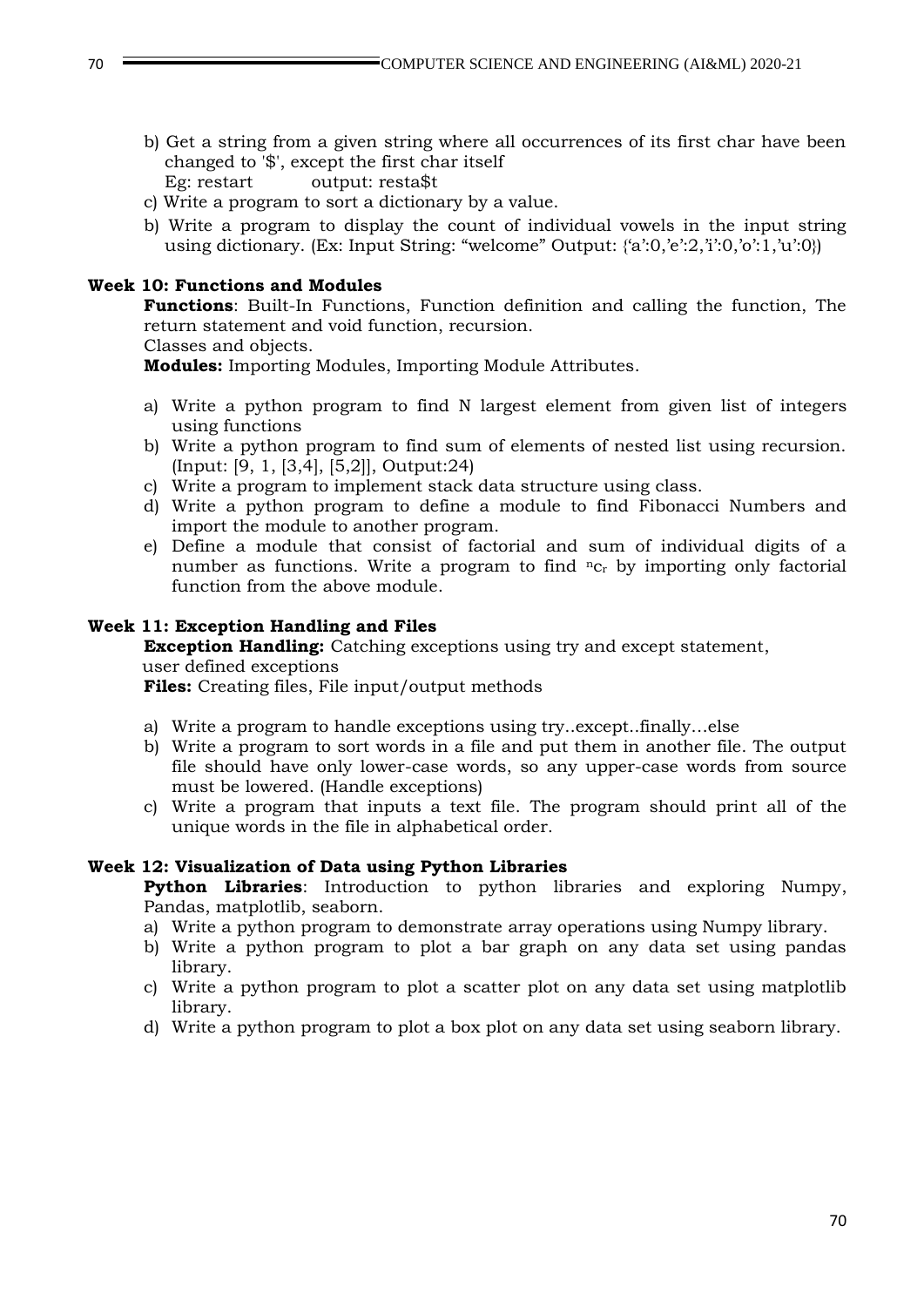### **Text Books:**

- 1. Introduction to Information Technology, ITL Education Solutions limited, 7th Edition, Pearson Education.
- 2. Manish Nigam, Advance Excel 2019 Training Guide: Tips and tricks to kick start your excel skills, BPB Publications.
- 3. Core Python Programming, Wesley J. Chun, Second Edition, Pearson.
- 4. Gowrishankar S, Veena A, Introduction to Python Programming, 1st Edition, CRC Press/Taylor Francis, 2018. ISBN-13: 978-0815394372.

### **Reference Books:**

- 1. Vikas Gupta, Comdex Information Technology Course Tool Kit, WILEY Dreamtech, 2005.
- 2. David Anfinson and Ken Quamme, IT Essentials PC Hardware and Software Companion Guide, 3rd Edition, CISCO Press, Pearson Education.
- 3. Kate J. Chase, PC Hardware and A+ Handbook, PHI (Microsoft), 2004.
- 4. Y Daniel Liang, Introduction to Programming Using Python, 1st Edition, Pearson India, 2017.
- 5. John Paul Mueller, Python for Data Science for Dummies, Wiley.

### **Online Resources:**

- 1. www.w3schools.org.in
- 2. https://www.sgul.ac.uk/about/ourprofessionalservices/informationservices/ library/documents/training-manuals/ExcelFundamentals-Manual.pdf
- 3. www.lynda.com
- 4. www.coursera.org

### **Course Outcomes:**

After completion of the course, students will be able to:

- 1. Apply knowledge of PC & its peripherals in assembling PC and installation of OS.
- 2. Develop web pages and spreadsheets.
- 3. Interpret the fundamental Python syntax and semantics and be fluent in the use of Python control flow statements.
- 4. Determine the methods to create and manipulate Python programs by utilizing the data structures like lists, dictionaries, tuples, sets and strings.
- 5. Develop the proficiency in handling of files and modules.
- 6. Make use of python libraries.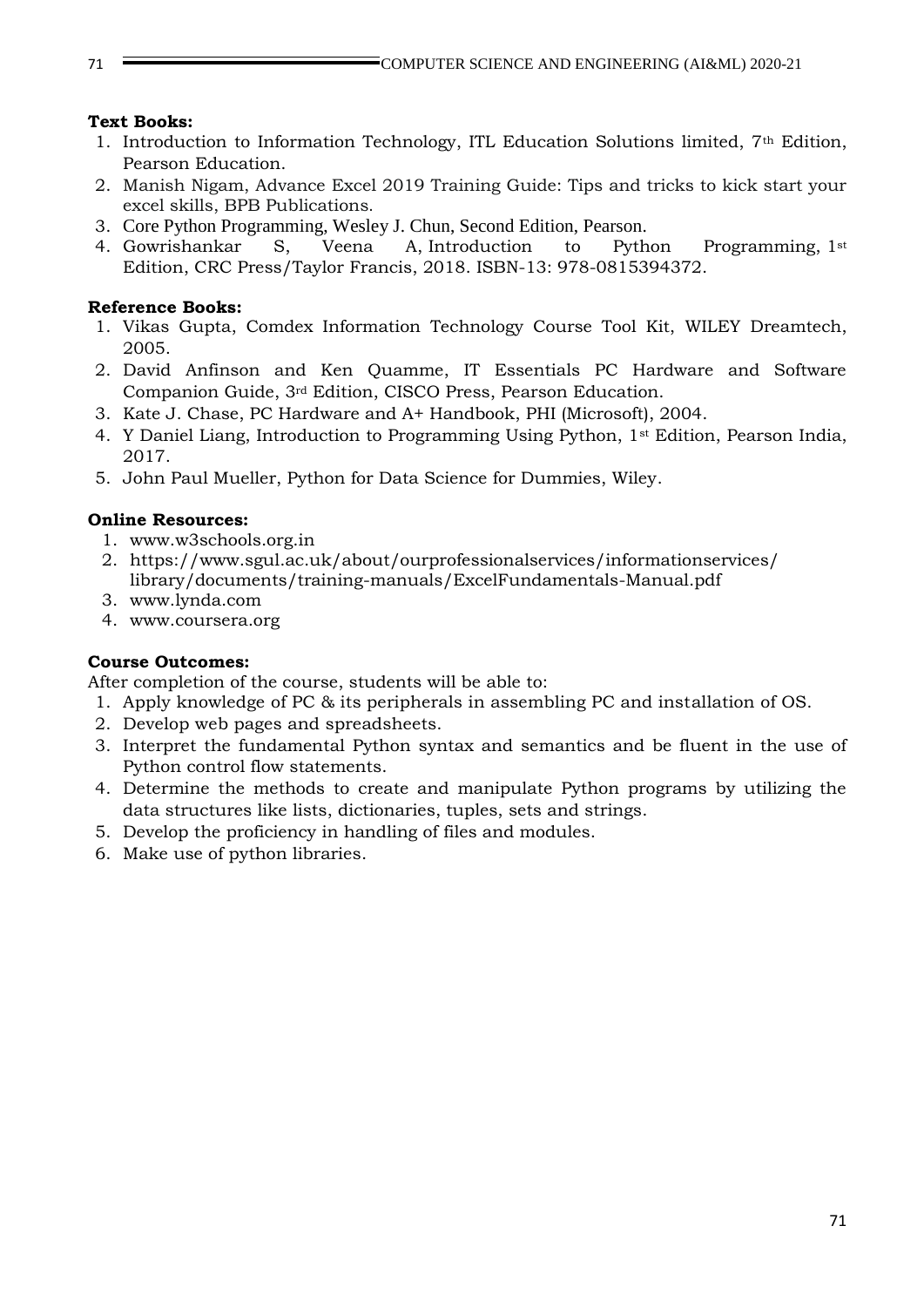**(AUTONOMOUS) Shaikpet, HYDERABAD - 500 104**

**II Year B.Tech. CSE (AI&ML) I-Semester L T P C Course Code: PC12372 - - 3 1.5**

### **DATA STRUCTURES USING C LAB**

(Common to CSM & CSD)

**Prerequisites:** Programming for Problem Solving

#### **Course Objectives:**

- 1. Learn to write programs to implement various sorting and searching algorithms.
- 2. Write and execute programs to solve problems using linear data structures such as arrays, linked lists, stacks and queues.
- 3. Write programs to implement various non-linear data structures like trees, graphs and search trees.
- 4. To learn and implement pattern matching techniques.

#### **List of Experiments:**

**Week 1:** Write a C program that uses functions to perform the following:

- a. Search for a key element in a list of elements using linear search.
- b. Search for a key element in a list of sorted elements using binary search.
- c. Search for a key element in a list of sorted elements using interpolation search.

#### **Week 2:**

- a. Write a C program that implements insertion sort algorithm to arrange a list of elements in descending order.
- b. Write a C program that implements selection sort algorithm to arrange a list of elements in ascending order.
- c. Write a C program that implements quick sort algorithm to arrange a list of elements in ascending order.

#### **Week 3:**

- a. Write a C program that implements merge sort algorithm to arrange a list of elements in descending order.
- b. Write a C program that implements radix sort algorithm to arrange a list of elements in ascending order.

#### **Week 4:**

- a. Write a C program that uses functions to perform the following operations on a singly linked list: (i) Creation (ii) Insertion (iii) Deletion (iv) Display
- b. Write a C program that uses functions to perform the following operations on a circularly linked list: (i) Creation (ii) Insertion (iii) Deletion (iv) Display

**Week 5:** Write a C program that uses functions to perform the following operations on a doubly linked list:

a. Creation b. Insertion c. Deletion d. Display

**Week 6:** Write a C program to implement stack using an array and a linked list.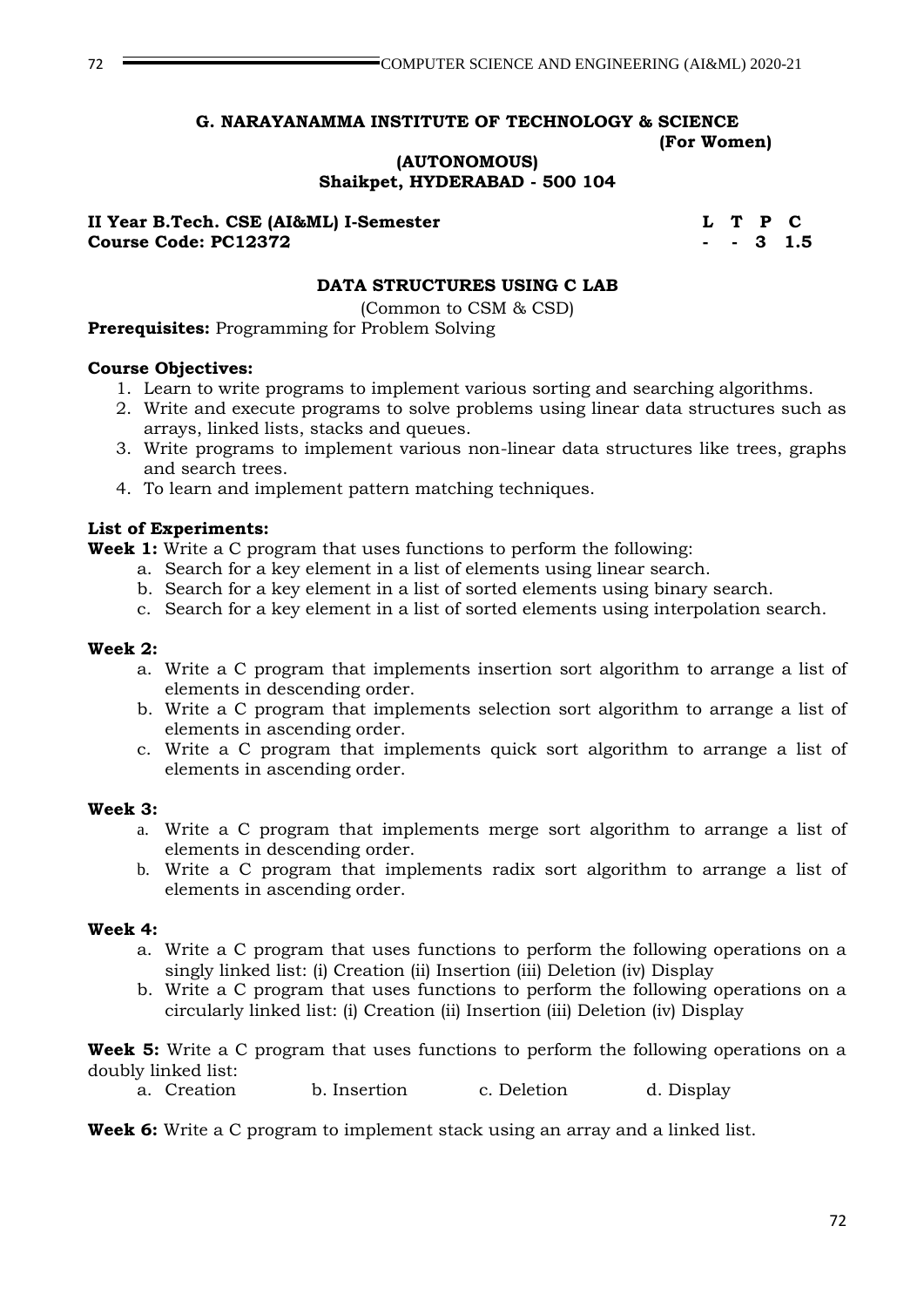#### **Week 7:**

- a. Write a C program that uses stack operations to convert a given infix expression into its postfix equivalent. Implement the stack using an array.
- b. Write a C program that uses stack operations to evaluate a given postfix expression. Implement the stack using an array.

**Week 8:** Write a C program to implement a queue using an array and a singly linked list.

**Week 9:** Write a C program that implements heap sort algorithm for sorting a list of integers in ascending order.

**Week 10:** Write a C program that uses functions to perform the following:

- a. Create a binary search tree of integers.
- b. Traverse the above binary search tree recursively in pre-order, in-order and postorder.
- c. Search for an integer key in the above binary search tree recursively.
- d. Traverse the above binary search tree non recursively in in-order.

**Week 11:** Write a C program to perform the following:

- a. Traverse a given graph using DFS algorithm.
- b. Traverse a given graph using BFS algorithm.

**Week 12:** Write a C program to perform the following:

- a. To implement the functions of a dictionary using hashing
- b. Implement the Brute Force and Knuth-Morris-Pratt pattern matching algorithms.

#### **Text Books:**

- 1. S. Sahni and Susan Anderson Freed, Fundamentals of Data Structures in C, 2nd Edition, E. Horowitz, Universities Press.
- 2. A. S. Tanenbaum, Y. Langsam and M. J. Augenstein, Data Structures using C PHI/Pearson Education.

## **Reference Books:**

- 1. R. F. Gilberg and B. A. Forouzan, Data Structures: A Pseudocode Approach with C, 2nd Edition, Cengage Learning.
- 2. D. Malhotra and N. Malhotra, Data Structures and Program Design Using C: A Self-Teaching Introduction, Mercury Learning and Information.

#### **Online Resources:**

- 1. www.cs.uh.edu/~rizk/teaching/cosc2430/books/Data Structures UsingC.pdf
- 2. www.geeksforgeeks.org/data-structures
- 3. https://www.tutorialspoint.com/data\_structures\_algorithms/index.htm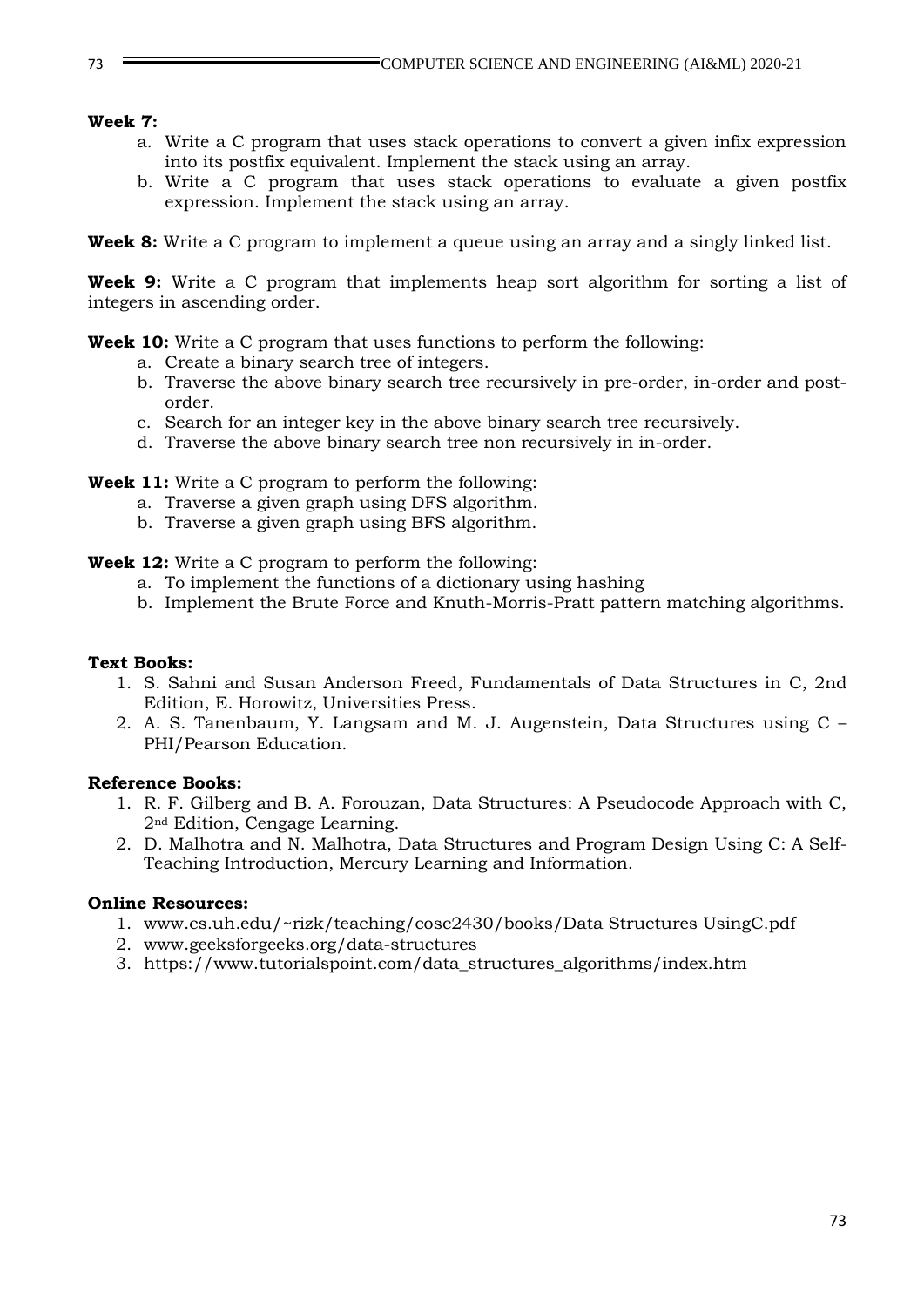#### **Course Outcomes:**

- 1. Analyze the time and space complexity of algorithm or program.
- 2. Implement various kinds of searching and sorting techniques.
- 3. Develop the programs for various linear data structures like stack, queue and linked list.
- 4. Implement non-linear data structures like graphs and trees.
- 5. Choose the appropriate data structure for solving real world problems.
- 6. Learn and implement different pattern matching algorithms.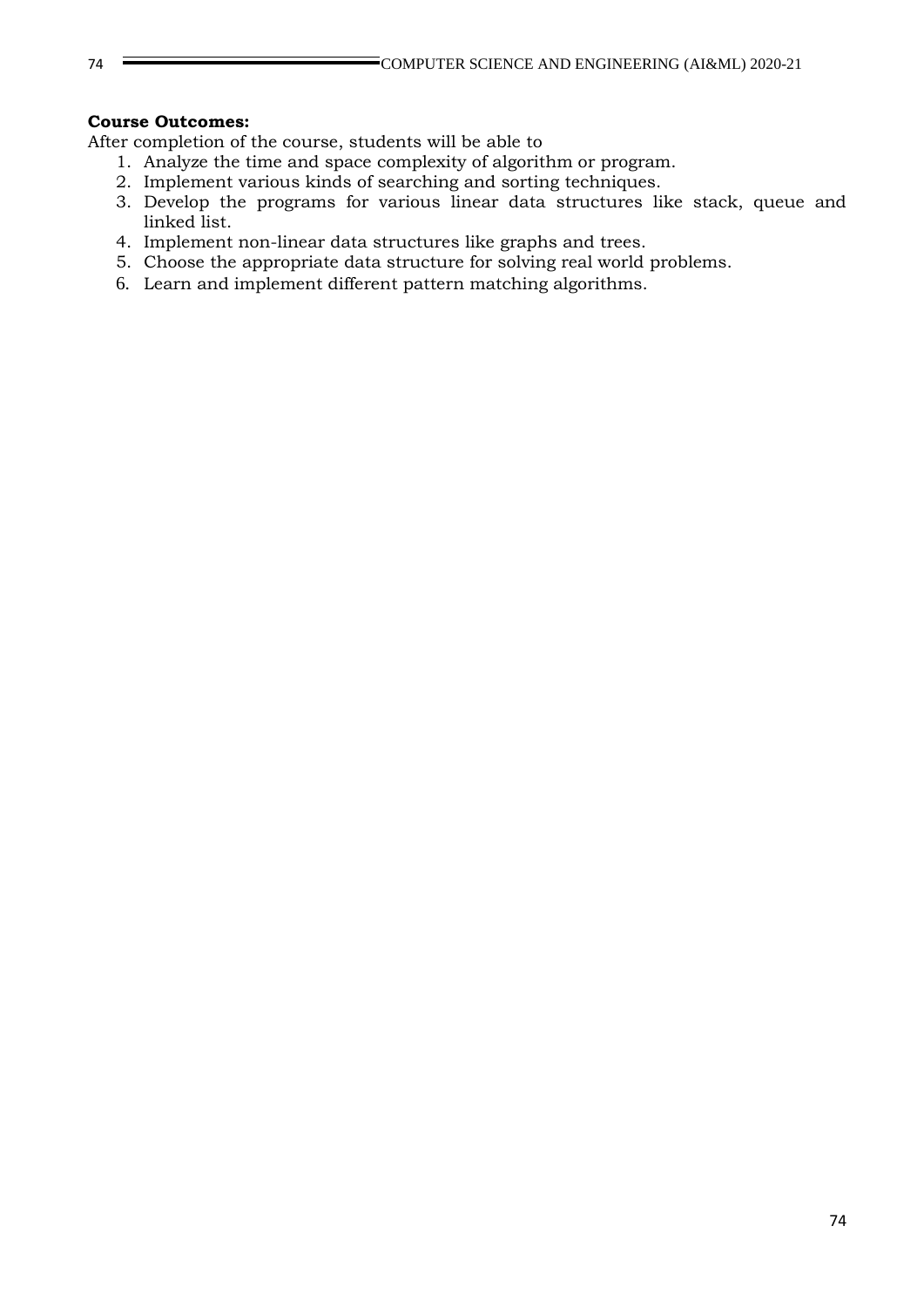#### **(AUTONOMOUS) Shaikpet, HYDERABAD - 500 104**

## **II Year B.Tech. CSE (AI&ML) I-Semester L T P C Course Code: PC12328 - - 3 1.5**

#### **DATABASE MANAGEMENT SYSTEMS LAB**

(Common to CST, CSM & CSD)

### **Prerequisites:** -Nil-

### **Course Objectives:**

- 1. Understand the different issues involved in the design and implementation of a database system.
- 2. Learn and practice data modeling using the entity-relationship and developing database designs.
- 3. Understand and use data manipulation language to query, update, and manage a database.
- 4. Understand the significance of integrity constraints, triggers, assertions, views, procedures and cursors.

## **List of Experiments:**

**Week 1**: Practicing DDL commands: Creating tables for various relations (in SQL).

**Week 2**: Practicing DML commands: Inserting data into relational tables.

**Week 3**: Practicing DRL commands: Retrieving data from tables**,** Implement all the operations like Union, Intersect, Minus, in, exist, aggregate functions (Min., Max) etc.

**Week 4**: Practicing Nested queries, Correlated queries, Group by and joins.

**Week 5**: Practicing DML commands: Updation and Deletion commands on tables

**Week 6**: Creating Views.

**Week 7**: Writing Assertions.

**Week 8**: Writing Triggers.

**Week 9**: Implementing Operations on relations (tables) using PL/SQL.

## **Week 10 – 12**: **Case Study on Bus Reservation System**

Objective: To enable the students to practice the concepts learnt in the subject DBMS by developing a database using MySQL for example company named "Roadway Travels" whose description is as follows, The student is expected to practice the designing, developing and querying a database in the context of example database "Roadway travels".

#### **Bus reservation system**:

Travelling is growing business in Telangana and other states of India, and even in some of other countries also. Buses are the public transport used to communicate between cities. The tickets for the buses have to be bought only by going to the station. This wastes a lot of time as one has to go to the station buy a ticket.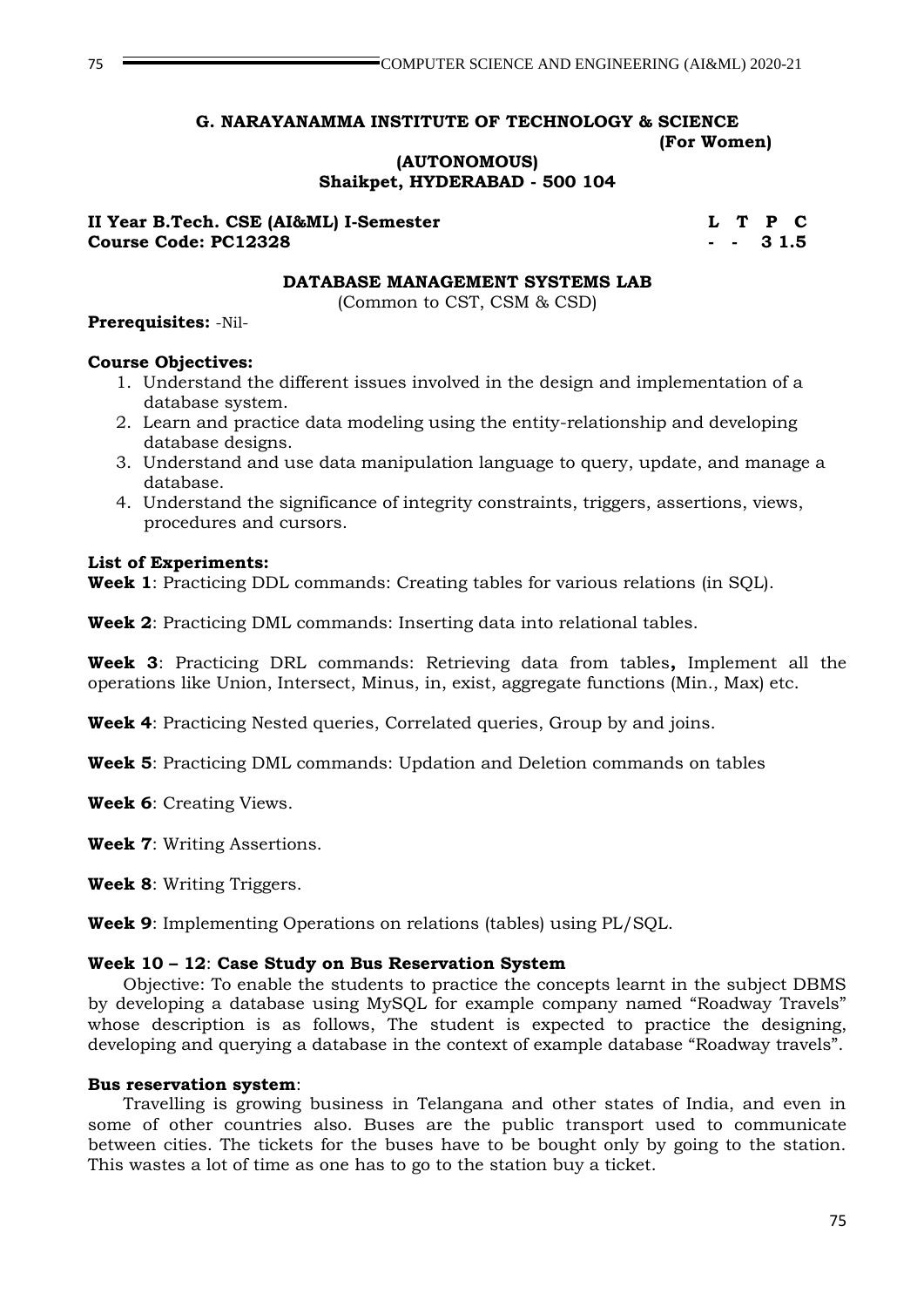To save time and efforts, many agents are allowed to give reservation at different places of a city or town, such that we can reserve a ticket by walking to a nearest place than going to a faraway bus station. This facility made public happier. Of course we can give our cell phone number of the person who is boarding the bus such that the message will be sent to that cell phone number; such that the person can board into the bus just by showing the message of the cell phone without producing the printed ticket even. It is convenient for booking ticket for the children who are studying at some other place also.

Then it leads to the concept of online reservation through Internet by sitting at your home using your credit card. The state of art of private bus reservations now are a ticket can be booked online by using our table top or laptop with our credit card by giving our children cell phone number from our house, even without walking to the nearest agent. Of course, we can do reservation even at mid night, or early morning when the nearest agent's office is not available.

Enquiries can be performed by us through Internet for the availability of buses, timings and seats of different facilities. Different statistical details are required for analysis for the sake of scheduling new buses, or rescheduling the existing bus.



a) Creation of Tables /relations as per the case study. For example: BUS (Bus\_No, Source, Destination, Departure Time) Ticket (RC,Ticket No,Bus No, Date of journey, No Seats, Cell No, Address), Passenger (PPNO,Ticket No, Name, Age, Sex)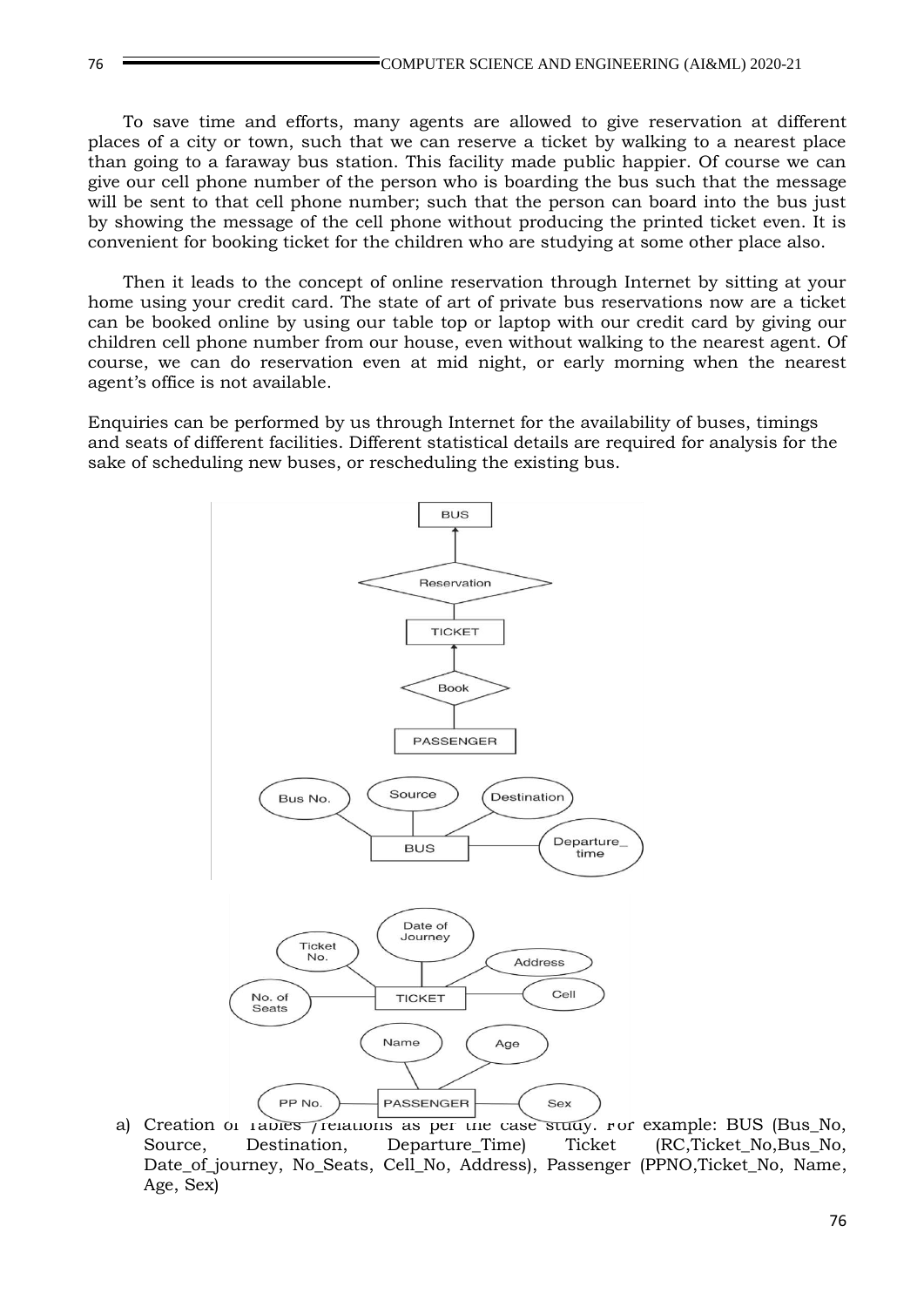- b) Normalization of tables.
- c) Inserting data into the tables.
- d) Practice the following Queries:
	- i. Display unique PPNO of all passengers.
	- ii. Display all the names of male passengers.
	- iii. Display the ticket numbers and names of all the passengers.
	- iv. Find the names of passengers whose age is between 30 and 45.
	- v. Display the sorted list of passenger's names.
	- vi. Write a Query to display the Information present in the Passenger and cancellation tables.
	- vii. Find the total number of cancelled seats.
- e) Design and develop the following:
	- i. Trigger ii. Cursor

#### **Text Books:**

- 1. Vikram Vaswani, The Complete Reference MySQL, 1st Edition, McGraw Hill Education (India) Private Limited.
- *2.* Joan Casteel, Oracle 10 g: SQL, 1st Edition, Thomson Course Technology.

## **Reference Books:**

- 1. A. Silberschatz, Henry. F. Korth and S. Sudarshan, Database System Concepts, 6th Edition, McGraw Hill Education (India) Private Limited.
- 2. Raghu Ramakrishnan, Johannes Gehrke, Database Management Systems, 3rd Edition, McGraw Hill Education (India) Private Limited.

#### **Online Resources:**

- 1. https://dev.mysql.com/doc/
- 2. https://docs.oracle.com/en/database/
- 3. https://www.w3schools.in/

#### **Course Outcomes:**

- 1. Analyze the requirements of database application.
- 2. Design ER model for the given problem.
- 3. Convert ER diagram to relational database schema.
- 4. Apply normalization techniques for development of application software to realistic problems.
- 5. Formulate queries using SQL DML/DDL/DCL commands.
- 6. Apply triggers, cursors and stored procedures.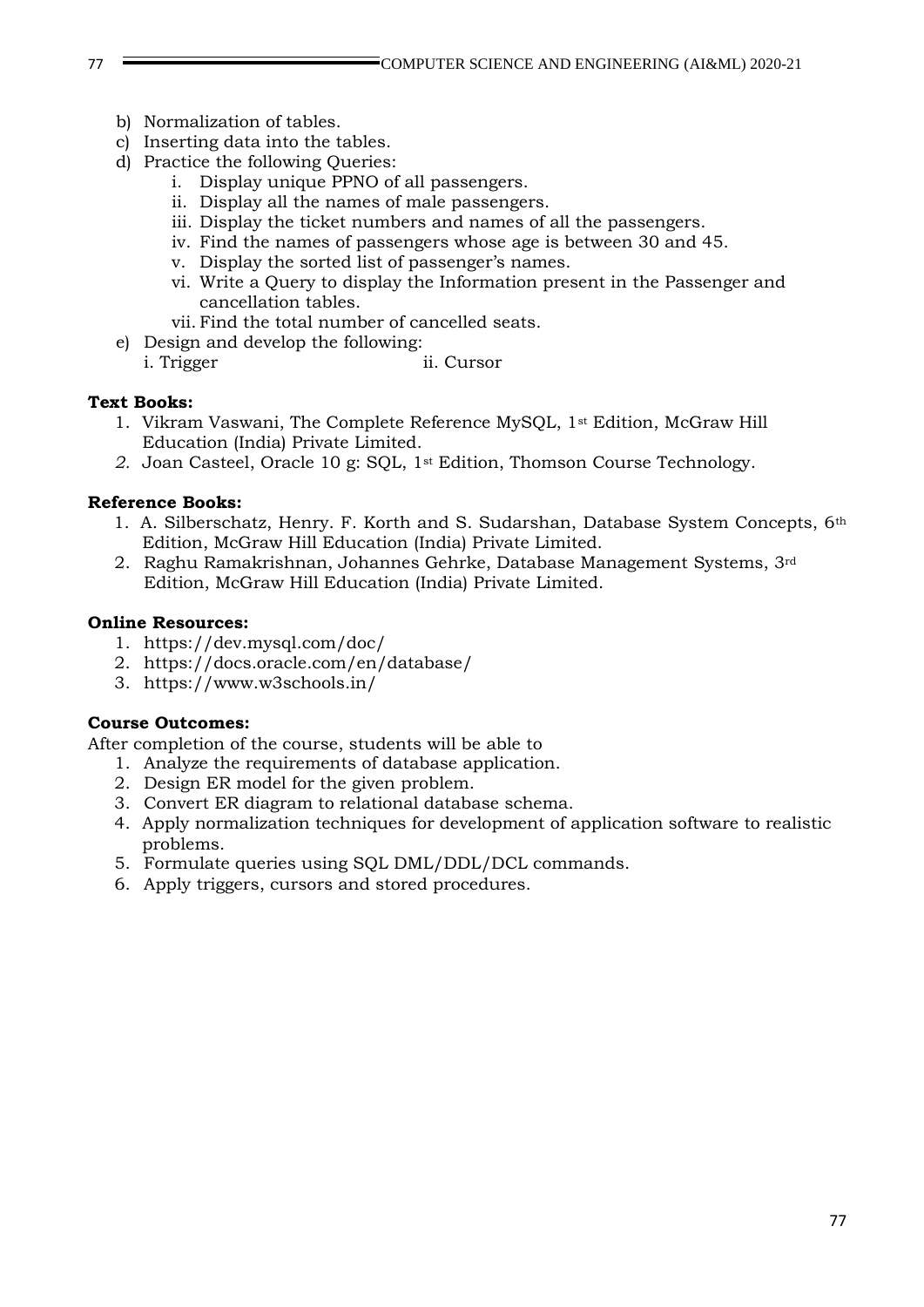**(AUTONOMOUS)**

**Shaikpet, HYDERABAD - 500 104**

**II Year B.Tech. CSE (AI&ML) I-Semester L T P C Course Code: MC12317 2 2** 

## **GENDER SENSITIZATION**

(Common to CST, CSM & CSD) (Mandatory Course)

## **Prerequisites:** -Nil-

## **Course Objectives:**

- 1. To develop students' sensibility with regard to issues of gender in contemporary India.
- 2. To provide a critical perspective on the socialization of men and women.
- 3. To introduce students to inform about some key biological aspects of genders.
- 4. To expose the students to debates on the politics and economics of work.
- 5. To help students reflect critically on gender violence.
- 6. To expose students to more egalitarian interactions between men and women.

## **UNIT 1:** (~ 6 Lecture Hours)

## **Understanding Gender**:

**Gender**: Why Should We Study It? (*Towards a World of Equals:* Unit -1)

**Socialization**: Making Women, Making Men (*Towards a World of Equals:* Unit - 2*)* Introduction, Preparing for Womanhood, Growing up Male, First lessons in Caste, Different Masculinities.

**UNIT 2:** (~ 6 Lecture Hours)

## **Gender and Biology:**

**Missing Women**: Sex Selection and Its Consequences (*Towards a World of Equals:* Unit -4) Declining Sex Ratio. Demographic Consequences.

**Gender Spectrum**: Beyond the Binary (*Towards a World of Equals:* Unit -10) Two or Many? Struggles with Discrimination.

## **UNIT 3:** (~ 7 Lecture Hours)

## **Gender And Labour:**

**Housework**: The Invisible Labour (*Towards a World of Equals:* Unit -3) "My Mother doesn't Work." "Share the Load." **Women's Work**: Its Politics and Economics (*Towards a World of Equals:* Unit -7) Fact and Fiction. Unrecognized and Unaccounted work.

Additional Reading: Wages and Conditions of Work.

## **UNIT 4:** (~ 7 Lecture Hours)

## **Issues of Violence**:

**Sexual Harassment**: Say No! (*Towards a World of Equals:* Unit -6)

Sexual Harassment, not Eve-teasing- Coping with Everyday Harassment- Further Reading: "Chupulu".

**Domestic Violence**: Speaking Out (*Towards a World of Equals:* Unit -8) Is Home a Safe Place? -When Women Unite [Film]. Rebuilding Lives.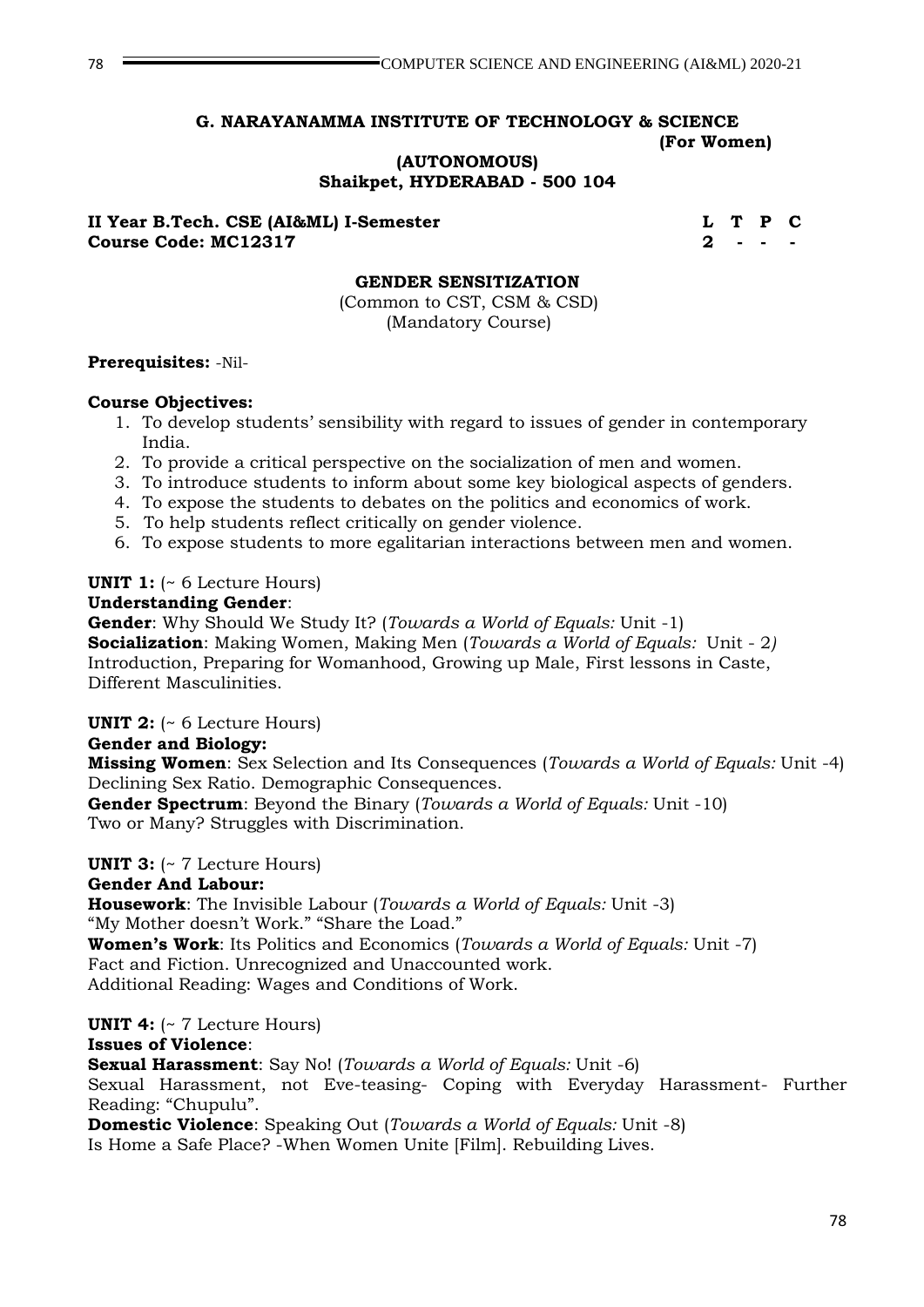Additional Reading: New Forums for Justice - Thinking about Sexual Violence (*Towards a World of Equals:* Unit -11) - Blaming the Victim- "I Fought for my Life…." - Additional Reading: The Caste Face of Violence.

## **UNIT 5:** (~ 6 Lecture Hours)

## **Gender**: **Co - Existence**

**Just Relationships**: Being Together as Equals (*Towards a World of Equals:* Unit -12) Mary Kom and Onler, Love and Acid just do not Mix, Love Letters, Mothers and Fathers, Additional Reading: Rosa Parks-The Brave Heart.

## **Text Books:**

All the five Units in the Textbook, "**Towards a World of Equals: A Bilingual Textbook on Gender**" written by A. Suneetha, Uma Bhrugubanda, Duggirala Vasanta, Rama Melkote, Vasudha Nagaraj,Asma Rasheed, Gogu Shyamala, Deepa Sreenivas and Susie Tharu and published by **Telugu Akademi**, **Hyderabad**, Telangana State in the year 2015.

## **Reference Books:**

- 1. Menon and Nivedita, Seeing like a Feminist, Zubaan-Penguin Books, New Delhi, 2012.
- 2. Abdulali Sohaila, "I Fought For My Life…and Won", Available online at: http://www.thealternative.in/lifestyle/i-fought-for-my-lifeand-won-sohaila-abdulal/

## **Online Resources:**

1. http://textofvideo.nptel.ac.in/110105080/lec20.pdf

## **Course Outcomes:**

Students will have developed a better understanding of important issues related to gender in contemporary India.

- 1. Students will be sensitized to basic dimensions of the biological, sociological, psychological and legal aspects of gender. This will be achieved through discussion of materials derived from research, facts, everyday life, literature and film.
- 2. Students will attain a finer grasp of how gender discrimination works in our society and how to counter it.
- 3. Students will acquire insight into the gendered division of labour and its relation to politics and economics.
- 4. Men and women students and professionals will be better equipped to work and live together as equals.
- 5. Students will develop a sense of appreciation of women in all walks of life.
- 6. Through providing accounts of studies and movements as well as the new laws that provide protection and relief to women, the textbook will empower students to understand and respond to gender violence.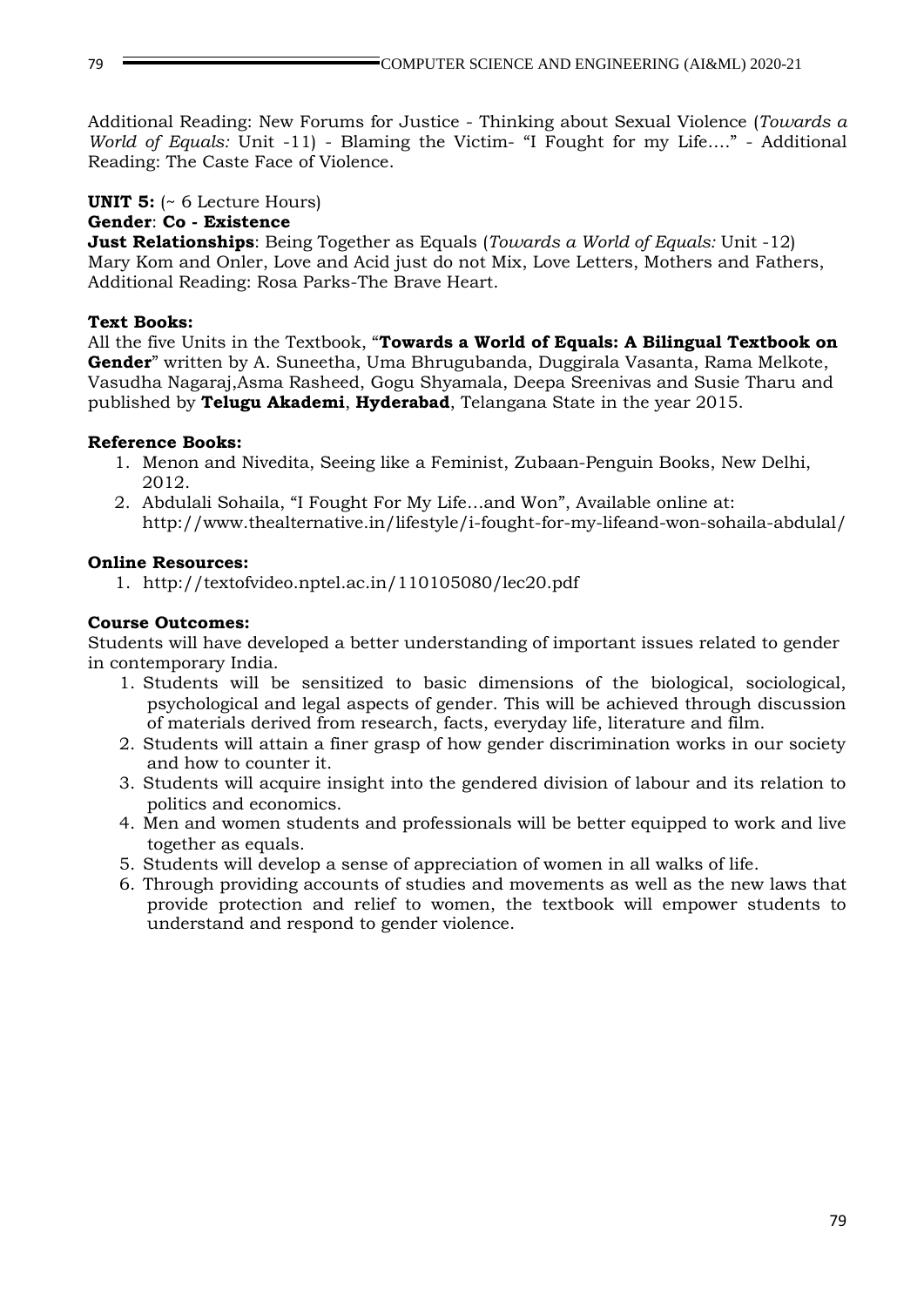**(AUTONOMOUS)**

**Shaikpet, HYDERABAD - 500 104**

**II Year B.Tech. CSE (AI&ML) II-Semester L T P C Course Code: HS124BD 3 - - 3**

### **MANAGERIAL ECONOMICS AND FINANCIAL ANALYSIS**

(Common to CST, CSM & CSD)

## **Prerequisites:** -Nil-

## **Course Objectives:**

- 1. To provide the basic concepts of economics.
- 2. To interlink the concepts of economics for effective business decision making.
- 3. To provide fundamental knowledge of accounting, process of preparing accounting statements and interpret them thereby.

## **UNIT 1:** (~ 9 Lecture Hours)

## **Managerial Economics and Demand Analysis**:

**Managerial Economics**: Introduction to Economics, Definition of Managerial Economics, Nature and Scope of Managerial Economics, Multidisciplinary nature of Managerial Economics, Role of Managerial Economist.

**Demand Analysis**: Introduction to Demand, Determinants of demand, Law of demand and its Exceptions, Nature of demand, Movement and Shift of demand curve.

## **UNIT 2:** (~ 9 Lecture Hours)

## **Elasticity of Demand, Demand Forecasting and Production Analysis**:

**Elasticity of demand**: Concept of Elasticity of demand, Types of Elasticity- Price, Income, Cross and Advertising. Factors affecting and Significance of Elasticity of demand.

**Demand Forecasting**: Need for Demand Forecasting - Factors governing Demand Forecasting, Methods of Demand Forecasting (Survey methods and Statistical methods).

**Production Analysis**: Factors of Production, Production Function, Production function with one variable input, two variable inputs using Isoquant and Isocosts. Optimal combination of Resources using Isoquants and Isocosts, Laws of returns, Economies and Diseconomies of Scale.

## **UNIT 3:** (~ 10 Lecture Hours)

## **Cost Analysis, Market Structure and Pricing**:

**Cost Analysis**: Cost concepts, Short run and Long run Cost analysis.

**Market Structures**: Classification of Markets, Features of Perfect Competition, Monopoly, Monopolistic, Oligopoly and Duopoly.

**Pricing**: Pricing Objectives, Methods of Pricing and Pricing Strategies.

## **UNIT 4:** (~10 Lecture Hours)

## **Introduction to Financial Accounting**:

**Financial Accounting:** Introduction to Accounting, Double Entry Book-

Keeping, Accounting Principles, Accounting Terminology, Journal, Ledger, Trial Balance, Final Accounts with Adjustments (Simple Problems).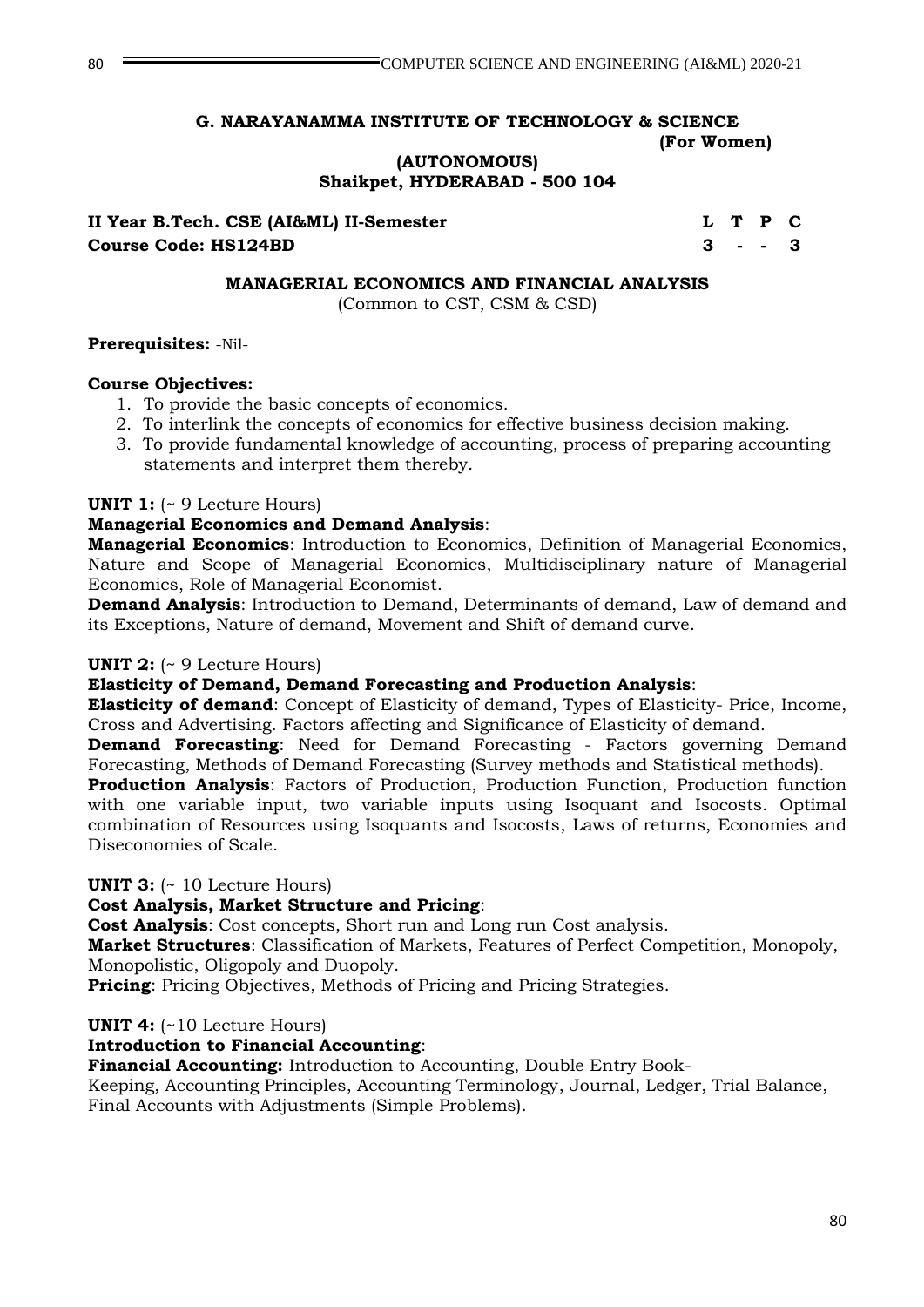#### **UNIT 5:** (~10 Lecture Hours)

## **Financial Analysis and Interpretation**:

**Ratio Analysis**: Need, importance and significance of Ratio Analysis, Liquidity Ratios, Profitability Ratios, Activity Ratios, Solvency Ratios, Interpretation of Ratios for decision making (Simple problems).

### **Reference Books:**

- 1. P L Mehta, Managerial Economics, Analysis, Problems & Cases, 8th Edition, Sultan Chand & Sons, 2001.
- 2. S.N. Maheshwari, Suneel K Maheshwari, Sharad K. Maheshwari, Financial Accounting, 5th Edition, Vikas Publishing House Pvt. Ltd, 2015.
- 3. D.N.Dwivedi, Managerial Economics, 9th Edition, Vikas Publishing House Pvt. Ltd., 2016.
- 4. R.L.Varshney and K.L Maheshwari, Managerial Economics, 14th Edition, Sultan Chand & Sons, 2005.
- 5. T.S.Grewal, Double Entry Book Keeping, Sultan Chand & Sons, Reprint 2006.

#### **Online Resources:**

- 1. Managerial Economics http://nptel.ac.in/courses/110101005/162.
- 2. Financial Accounting http://nptel.ac.in/courses/110107073.

### **Course Outcomes:**

- 1. Cognize the Basic Concepts of Economics.
- 2. Analyze the economic concepts for using discretion in business problem solving.
- 3. Comprehend the concepts of Accounting for business decision making.
- 4. Assimilate the basic Accounting Procedure and interpret the statements.
- 5. Analogize the external business environment for attainment of business goals.
- 6. Enable forecasting and analyzing the external business environment.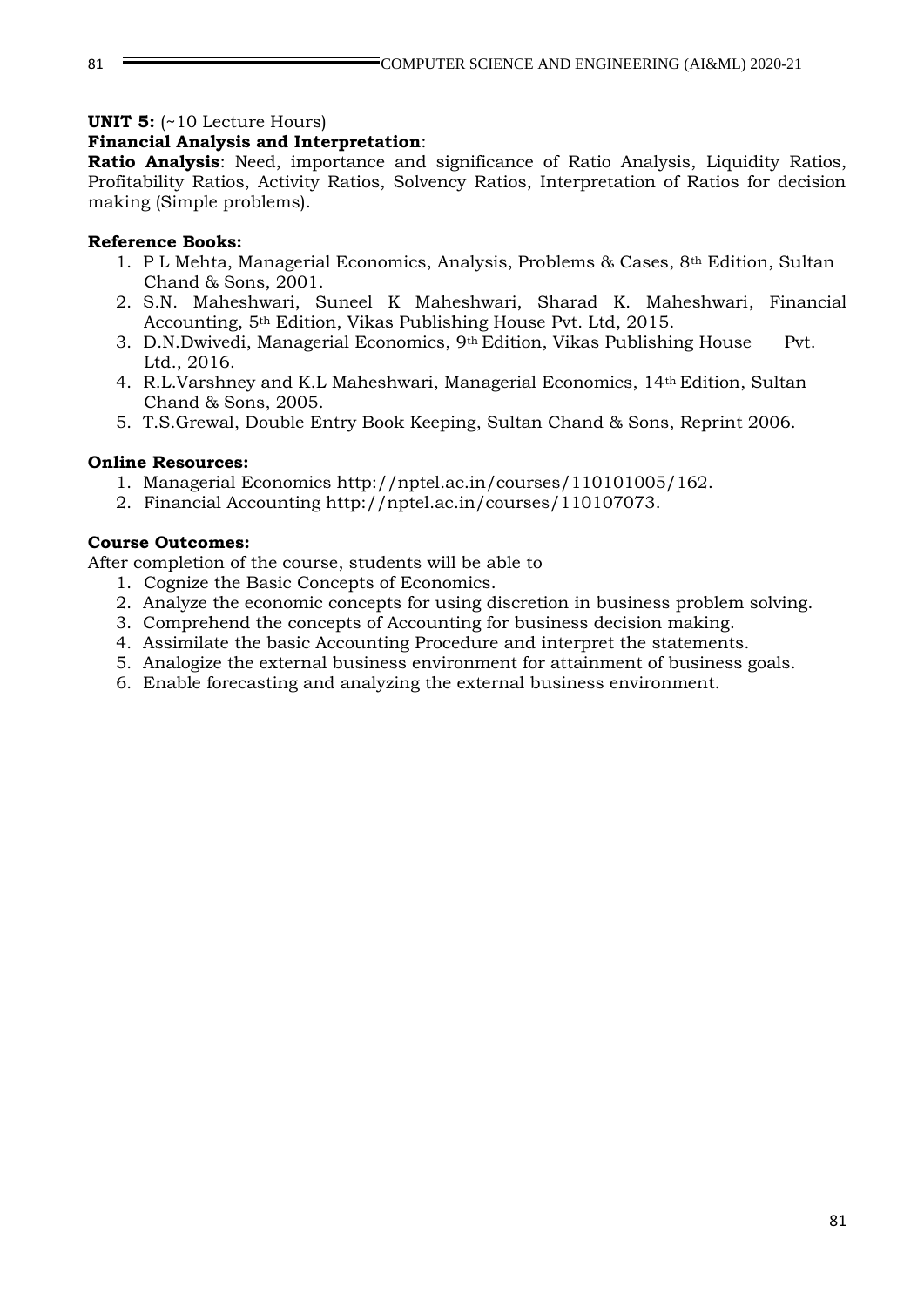**(AUTONOMOUS)**

**Shaikpet, HYDERABAD - 500 104**

**II Year B.Tech. CSE (AI&ML) II-Semester L T P C Course Code: PC124BH 3 - - 3**

## **COMPUTER ORGANIZATION AND ARCHITECTURE**

(Common to CST, CSM & CSD)

**Prerequisites:** Digital Logic Design

## **Course Objectives:**

- 1. Know the basic components of computers.
- 2. Understand the architecture of 8086 processor.
- 3. Learn the instruction sets, instruction formats and various addressing modes of 8086.
- 4. Understand the memory and I/O organization.
- 5. Understand the parallelism both in terms of single and multiple processors.

## **UNIT 1:** (~ 10 Lecture Hours)

**Functional Blocks of a Computer**: Introduction, Block diagram of digital computer, Instruction codes, Computer Registers, Common bus system, Computer instructions, Instruction cycle and Instruction set, Register Transfer Language.

**Data Representation**: Fixed and floating point arithmetic-Addition, Subtraction, Multiplication, Division.

**Control unit Design**: Hardwired control unit**,** Control memory, Address sequencing, Micro-programmed control unit design, Hardwired Vs Micro-programmed design.

## **UNIT 2:** (~ 10 Lecture Hours)

**The 8086 Microprocessor**: Architecture, Register organization, 8086 signal description, Physical memory organization, Minimum and Maximum mode system and timing diagrams, Addressing modes, 8086 Instruction Set and Assembler Directives, Assembly Language example programs, Stack structure of 8086, Interrupt structure of 8086, Interrupt vector table, Procedures and macros.

## **UNIT 3:** (~ 7 Lecture Hours)

**Peripheral Devices and their characteristics**: Introduction, Input-Output Interface, Modes of Transfer-Programmed I/O, Priority Interrupt, Direct memory Access, Input – Output Processor (IOP), Intel 8089 IOP, Standard I/O interfaces – PCI, USB, SCSI.

## **UNIT 4:** (~ 8 Lecture Hours)

**Memory Organization**: Memory Hierarchy, Main Memory, Auxiliary Memory, Associative Memory, Cache Memory - Mapping functions, Replacement algorithms, Write policies.

## **UNIT 5:** (~ 10 Lecture Hours)

**Pipelining**: Introduction, Arithmetic Pipeline, Instruction Pipeline, RISC Pipeline, Vector Processing, Array Processors, Hazards.

**Multiprocessors:** Characteristics of Multiprocessors, Interconnection Structures, Inter processor arbitration, Inter processor communication and synchronization, Cache coherence.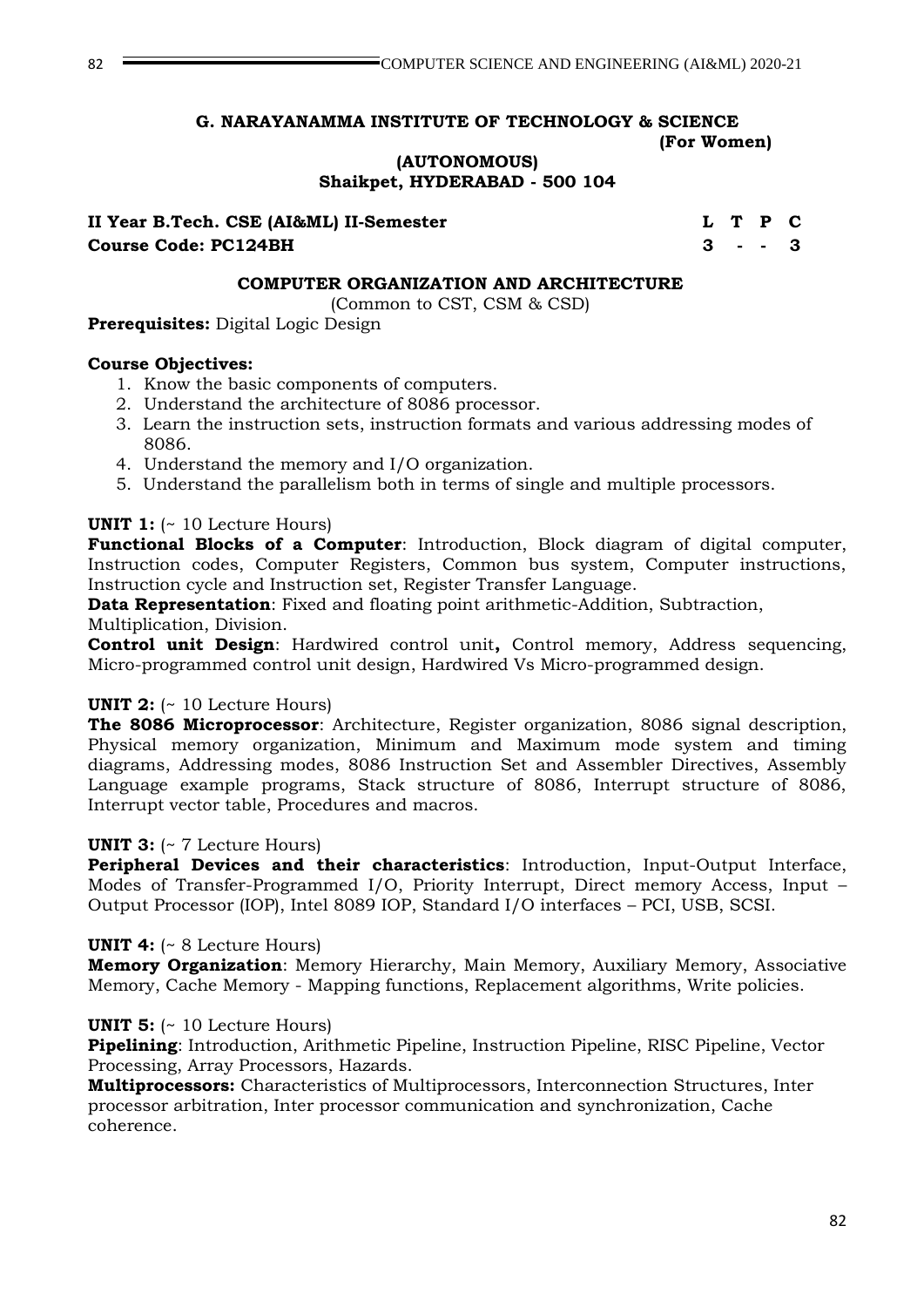## **Text Books:**

- 1. M. Morris Mano, Computer System Architecture, 3rd Edition, Pearson.
- 2. K. M. Bhurchandi and A.K Ray, Advanced Microprocessors and Peripherals, 3rd Edition, Tata McGraw-Hill Education.

## **Reference Books:**

- 1. David A. Patterson and John L. Hennessy, Computer Organization and Design: The Hardware/Software Interface, 5th Edition, Elsevier.
- 2. Carl Hamacher, Computer Organization and Embedded Systems, 6th Edition, McGraw Hill Higher Education.
- 3. William Stallings, Computer Organization and Architecture: Designing for Performance, 10<sup>th</sup> Edition, Pearson Education.

## **Online Resources**:

http://nptel.ac.in/courses/106103068/pdf/coa.pdf

## **Course Outcomes:**

- 1. Recognize the basic components and the design of CPU, ALU and Control Unit.
- 2. Know the architecture of 8086.
- 3. Realize the instruction set, instruction formats and addressing modes of 8086.
- 4. Write assembly language programs for problem solving.
- 5. Understand the memory hierarchy and I/O organization.
- 6. Comprehend the advantage of instruction level parallelism and pipelining for high performance Processor design.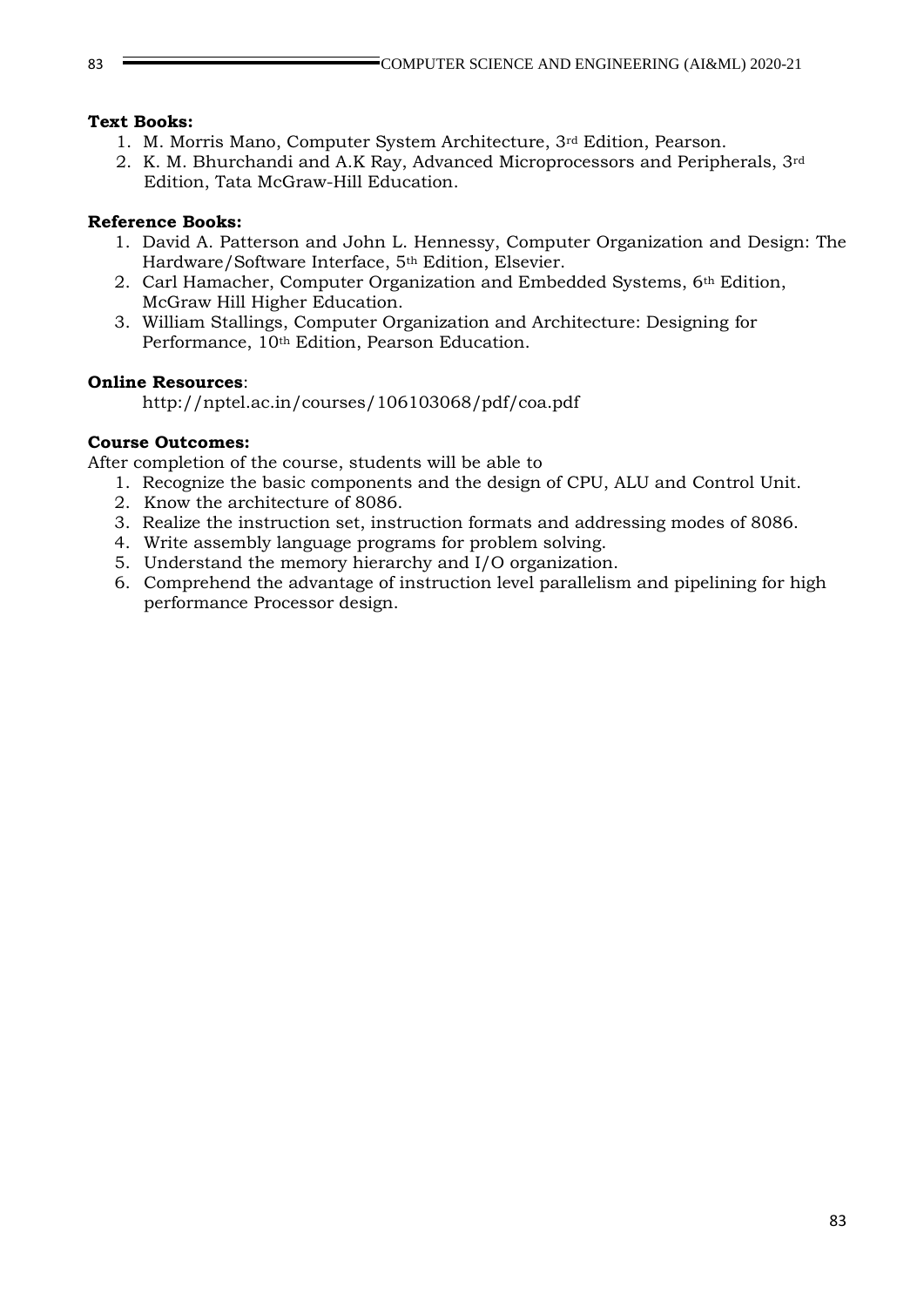**(AUTONOMOUS)**

**Shaikpet, HYDERABAD - 500 104**

**II Year B.Tech. CSE (AI&ML) II-Semester L T P C Course Code: PC124BN 3 - - 3**

#### **OPERATING SYSTEMS**

(Common to CST, CSM & CSD)

#### **Prerequisites:** Data Structures using C

#### **Course Objectives:**

- 1. To understand the role of OS in the overall computer system and study the operations performed by OS as a resource manager.
- 2. To understand the scheduling policies and different memory management techniques for different operating systems.
- 3. To understand process concurrency and synchronization.
- 4. To understand the concepts of I/O, storage and file management and introduce system call interface for file and process management.
- 5. To introduce the goals and principles of protection.

#### **UNIT 1:** (~ 10 Lecture Hours)

**Introduction**: Overview-Introduction-Operating system objectives, User view, System view, Operating system definition, Computer System Organization, Computer System Architecture, OS Structure, OS Operations, Process Management, Memory Management, Storage Management, Protection and Security, Computing Environments.

Operating System services, User and OS Interface, System Calls, Types of System Calls, System Programs, Operating System Design and Implementation, OS Structure.

#### **UNIT 2:** (~ 9 Lecture Hours)

**Process**: Process concepts-The Process, Process State, Process State transitions, Process Control Block, Context Switch.

**Threads:** Definition, Various states, Benefits of threads, Types of threads, Concept of multithreads.

**Process Scheduling**: Scheduling Queues, Schedulers, Scheduling Criteria, Scheduling algorithms, Multiprocessor Scheduling. Case Studies: Linux, Windows.

#### **UNIT 3:** (~ 10 Lecture Hours)

**Process Synchronization:** Inter-process Communication: Background, The Critical Section Problem, Race Conditions, Mutual Exclusion, Peterson's solution, Synchronization Hardware, Semaphores, Classic Problems of Synchronization- Bounded Buffer Problem, The Producer/ Consumer Problem, Reader's & Writer Problem, Dinning Philosopher Problem, Event counters, Monitors, Message passing.

**Deadlocks:** Deadlocks - System Model, Deadlock Characterization: Necessary and sufficient conditions for Deadlock, Methods for Handling Deadlocks: Deadlock Prevention, Deadlock Avoidance, Deadlock Detection, Recovery from Deadlock.

#### **UNIT 4:** (~ 10 Lecture Hours)

**Memory Management**: Basic Hardware, Address Binding, Logical and physical address space, Dynamic loading, linking and Shared libraries, Swapping, Contiguous Memory Allocation- Fixed and variable partition–Internal and External fragmentation and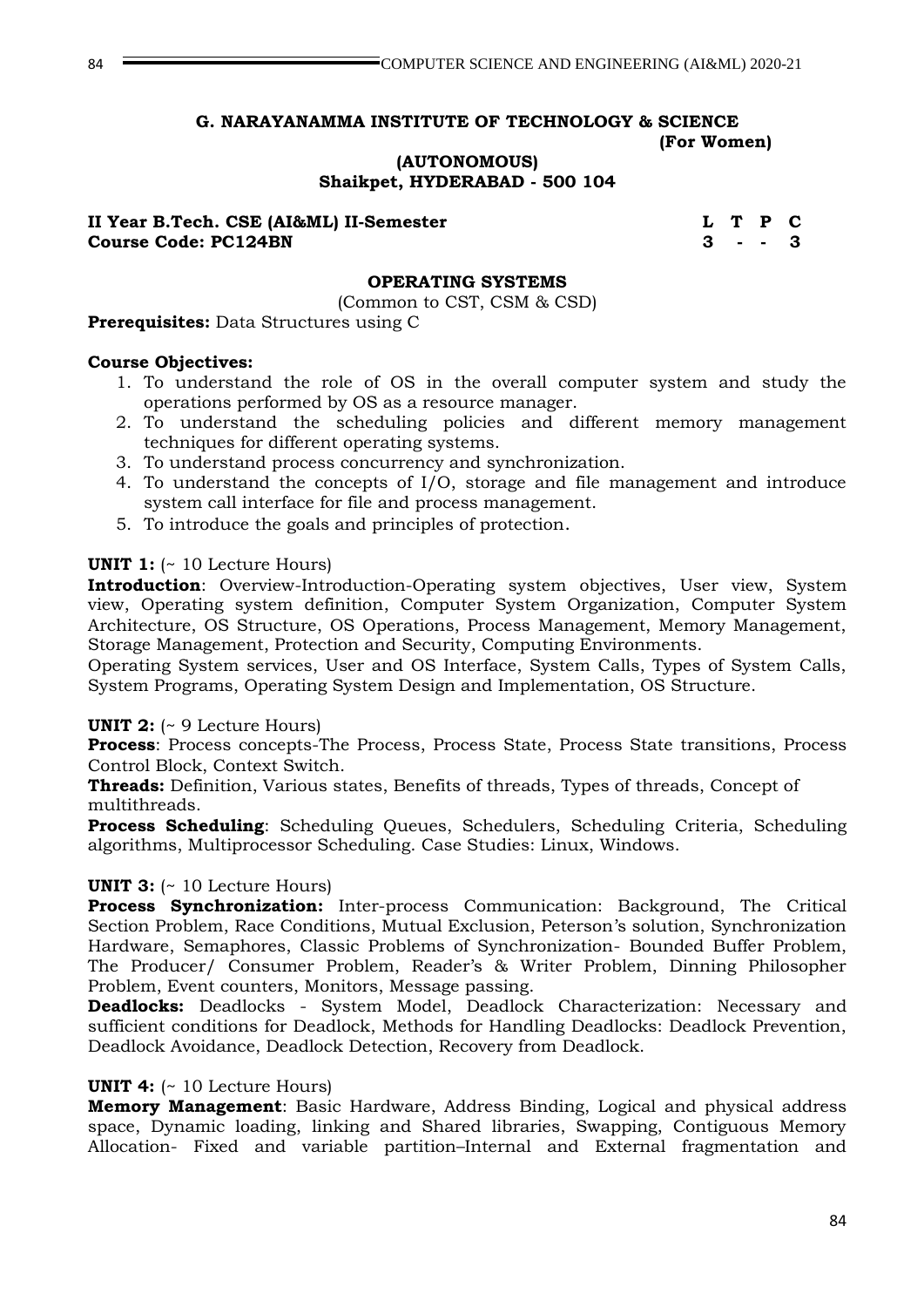Compaction; Segmentation, Paging- Hardware support for paging, Protection, shared pages, Structure of Page Table. Case Studies: Linux, Windows.

**Virtual Memory Management:** Background, Demand Paging-locality of reference, Page fault; Copy-on-Write, Page replacement, Page Replacement Algorithms, Allocation of Frames, Thrashing.

## **UNIT 5:** (~ 9 Lecture Hours)

**File Management**: Concept of File **-** Attributes, operations, file types, internal structure, access methods, Directory structure, file protection, file system structure, Allocation methods (contiguous, linked, indexed),Free-space management (bit vector, linked list, grouping), directory implementation (linear list, hash table), efficiency and performance. **Disk Management:** Disk structure, Disk scheduling - FCFS, SSTF, SCAN, C-SCAN, Disk formatting- Boot-block, Bad blocks.

**Protection**: System Protection, Goals of Protection, Principles of Protection.

## **Text Books:**

- 1. Abraham Silberschatz, Peter B.Galvin, Greg Gagne, Operating System Concepts, 9th Edition, Wiley Asia Student Edition.
- 2. William Stallings, Operating Systems: Internals and Design Principles, 5th Edition, Prentice Hall of India.

## **Reference Books:**

- 1. Charles Crowley, Operating System: A Design-oriented Approach, 1st Edition, Irwin Publishing.
- 2. Gary J. Nutt, Addison, Operating Systems: A Modern Perspective, 2nd Edition, Wesley.
- 3. Maurice Bach, Design of the UNIX Operating Systems, 8th Edition, Prentice Hall of India.
- 4. Daniel P. Bovet, Marco Cesati, Understanding the Linux Kernel,  $3^{rd}$  Edition, O'Reilly and Associates.

## **Online Resources:**

- 1. Abraham-Silberschatz-Operating-System-Concepts---9th 2012.12.pdf
- 2. https://www.cs.uic.edu/~jbell/CourseNotes/OperatingSystems/

## **Course Outcomes:**

- 1. Acquire a High-level understanding of what is an operating system and the role it plays and the services it provides.
- 2. Understand process management concepts including scheduling, synchronization.
- 3. Describe System model for deadlock, Methods for handling deadlocks.
- 4. Understand memory management including virtual memory.
- 5. Acquire Knowledge on issues related to file system interface and implementation.
- 6. Understand the issues related to disk management.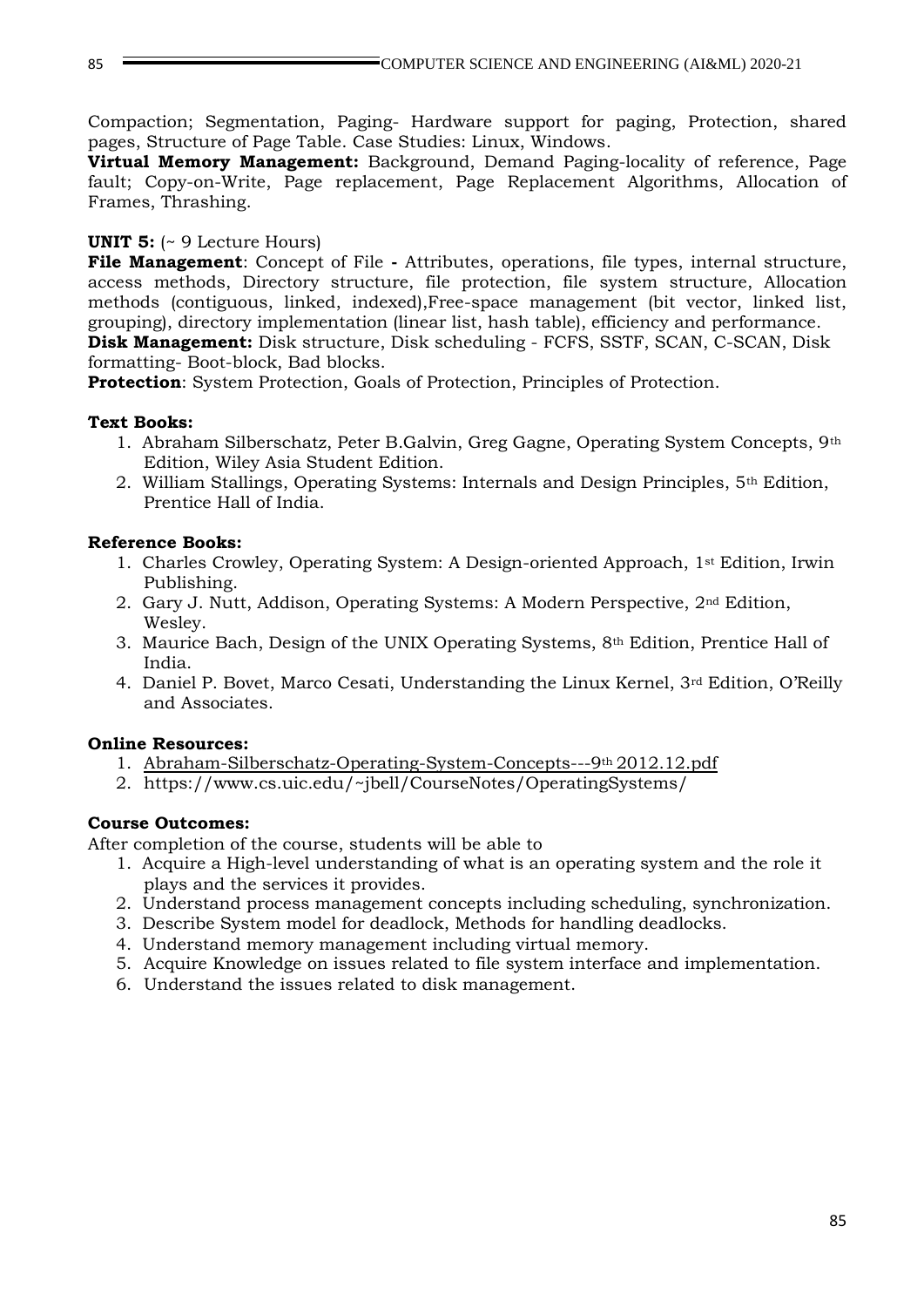**(AUTONOMOUS) Shaikpet, HYDERABAD - 500 104**

### **II Year B.Tech. CSE (AI&ML) II-Semester L T P C Course Code: PC124AX 3 1**

### **OBJECT ORIENTED PROGRAMMING**

(Common to CST, CSM & CSD)

**Prerequisites:** Programming for Problem Solving

### **Course Objectives:**

- 1. Learn the concepts of object oriented programming.
- 2. Introduce the implementation of inheritance, packages and interfaces.
- 3. Understand the concepts of exception handling and multithreading.
- 4. Introduce the java collection framework and I/O classes.
- 5. Gain knowledge in designing Graphical User Interface using applets and swing controls.

## **UNIT 1:** (~ 8 Lecture Hours)

**OOP concepts**: Data abstraction, encapsulation, inheritance, polymorphism, classes and objects, Procedural and Object oriented programming paradigms.

**Java Basics**: History of Java, Java buzzwords, Data types, Variables, Arrays, operators, expressions, control statements, Introducing classes, Methods, Constructors, Inner classes, Anonymous Inner classes, String handling.

## **UNIT 2:** (~ 10 Lecture Hours)

**Inheritance**: Inheritance concepts, Member access, Creating Multilevel hierarchy, using super, using final with inheritance, forms of inheritance, benefits of inheritance, costs of inheritance, Polymorphism-Adhoc polymorphism, pure polymorphism, method overriding, abstract classes, Object class.

**Packages**: Defining a Package, CLASSPATH, Access protection, importing packages.

**Interfaces**: Defining an interface, implementing interfaces, Nested interfaces, variables in interfaces and extending interfaces.

## **UNIT 3:** (~ 10 Lecture Hours)

**Exception handling:** Fundamentals of exception handling, Exception types, using try and catch, multiple catch clauses, nested try statements, throw, throws and finally, built-in exceptions, creating own exception sub classes.

**Multithreading:** Differences between thread-based multitasking and process-based multitasking, Java thread model, creating threads, thread priorities, synchronizing threads, inter thread communication.

## **UNIT 4:** (~ 10 Lecture Hours)

**Stream based I/O (java.io)**: The Stream classes - Byte streams and Character streams, Reading Console Input and Writing Console Output, File class, Reading and Writing files, Random access file operations, Generics, Enumerations.

**The Collections Framework (java.util):** Collections overview, Collection Interfaces, The Collection classes - ArrayList, LinkedList, Iterator, The For-Each alternative, HashTable, Properties, Stack, Vector, StringTokenizer, Calendar, Random, Scanner.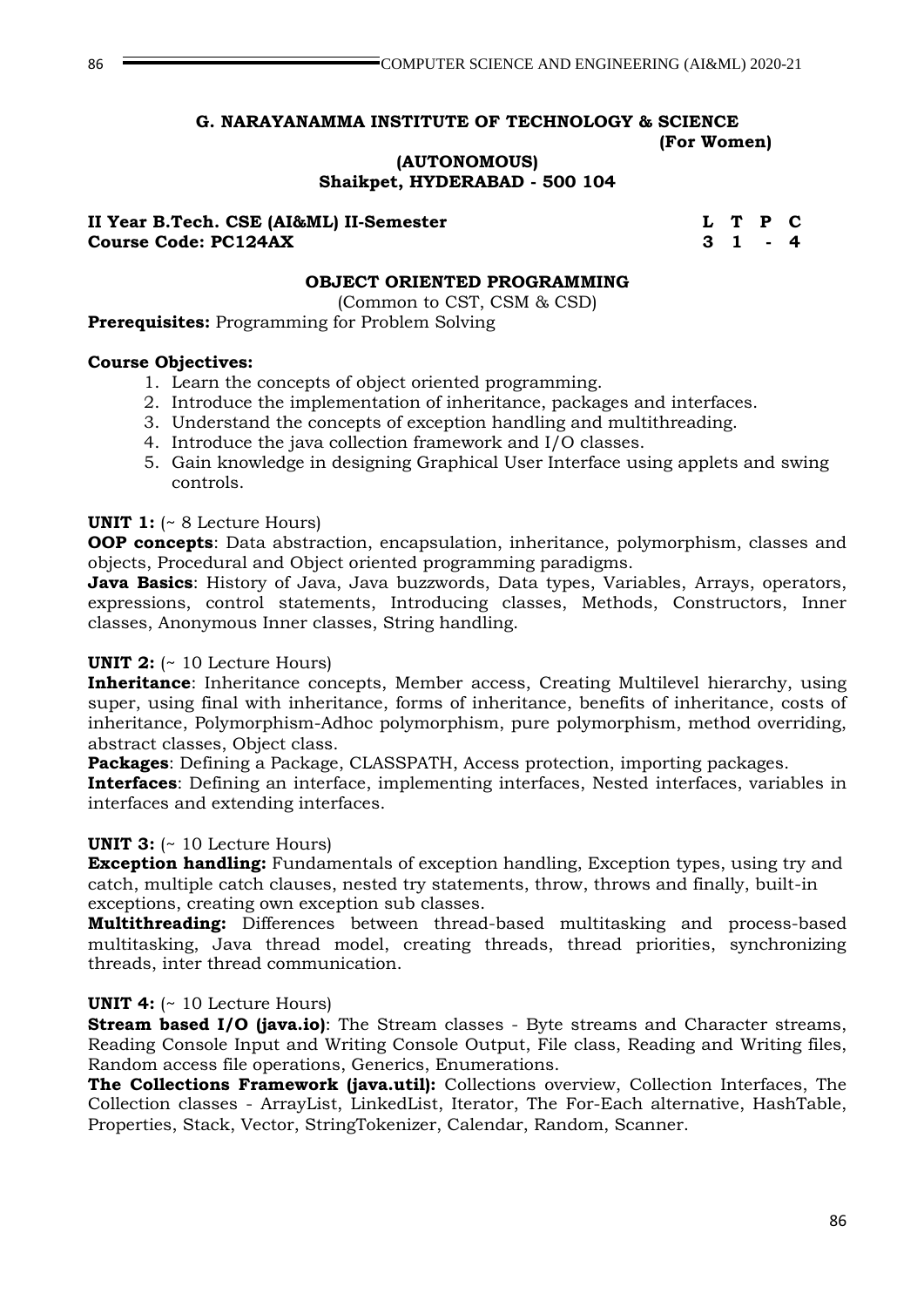#### **UNIT 5:** (~ 10 Lecture Hours)

**Event Handling**: The Delegation Event Model - Events, Event sources, Event Listeners, Event classes, Handling mouse and keyboard events, Adapter classes.

**GUI Programming with Swing:** Introduction, limitations of AWT, MVC architecture, Swing components, Swing containers, Swing Controls - JLabel, JTextField, JButton, JToggleButton, JCheckBox, JRadioButton, JTabbedPane, JScrollPane, JList, JComboBox, Swing Menus, Dialogs. Layout Managers-FlowLayout, BorderLayout, GridLayout, CardLayout, GridBagLayout.

**Applets**: The Applet class, Difference between Applets and Applications, Life Cycle of an Applet, passing parameters to applets.

### **Text Books:**

- 1. Herbert Schildt, Java: The Complete Reference, 9th Edition, McGraw Hill Education (India) Pvt. Ltd.
- 2. Herbert Schildt and Dale Skrien, Java Fundamentals A comprehensive Introduction, McGraw Hill Education (India) Pvt. Ltd., 2013.

### **Reference Books:**

- 1. Jaime Nino and Frederick. A. Hosch, An Introduction to Programming and Object Oriented Design using Java, John Wiley & sons, 2013.
- 2. Timothy Budd, Understanding Object-Oriented Programming with Java, updated Edition, Pearson Education.
- 3. Y. Daniel Liang, Introduction to Java Programming, Comprehensive Version, 7th Edition, Pearson Education.
- 4. P. Radha Krishna, Object Oriented Programming through Java, Universities Press, 2008.

#### **Online Resources:**

- 1. https://docs.oracle.com/javase/tutorial/java/TOC.html
- 2. www.javatpoint.com/java-tutorial

#### **Course Outcomes:**

- 1. Understand the object oriented programming concepts and solve real world problems.
- 2. Demonstrate the use of inheritance and packages.
- 3. Understand and implement the concepts of exception handling.
- 4. Develop multithreaded applications with synchronization.
- 5. Solve problems using java collection framework and I/O classes.
- 6. Design Graphical User Interface using applets and swing controls.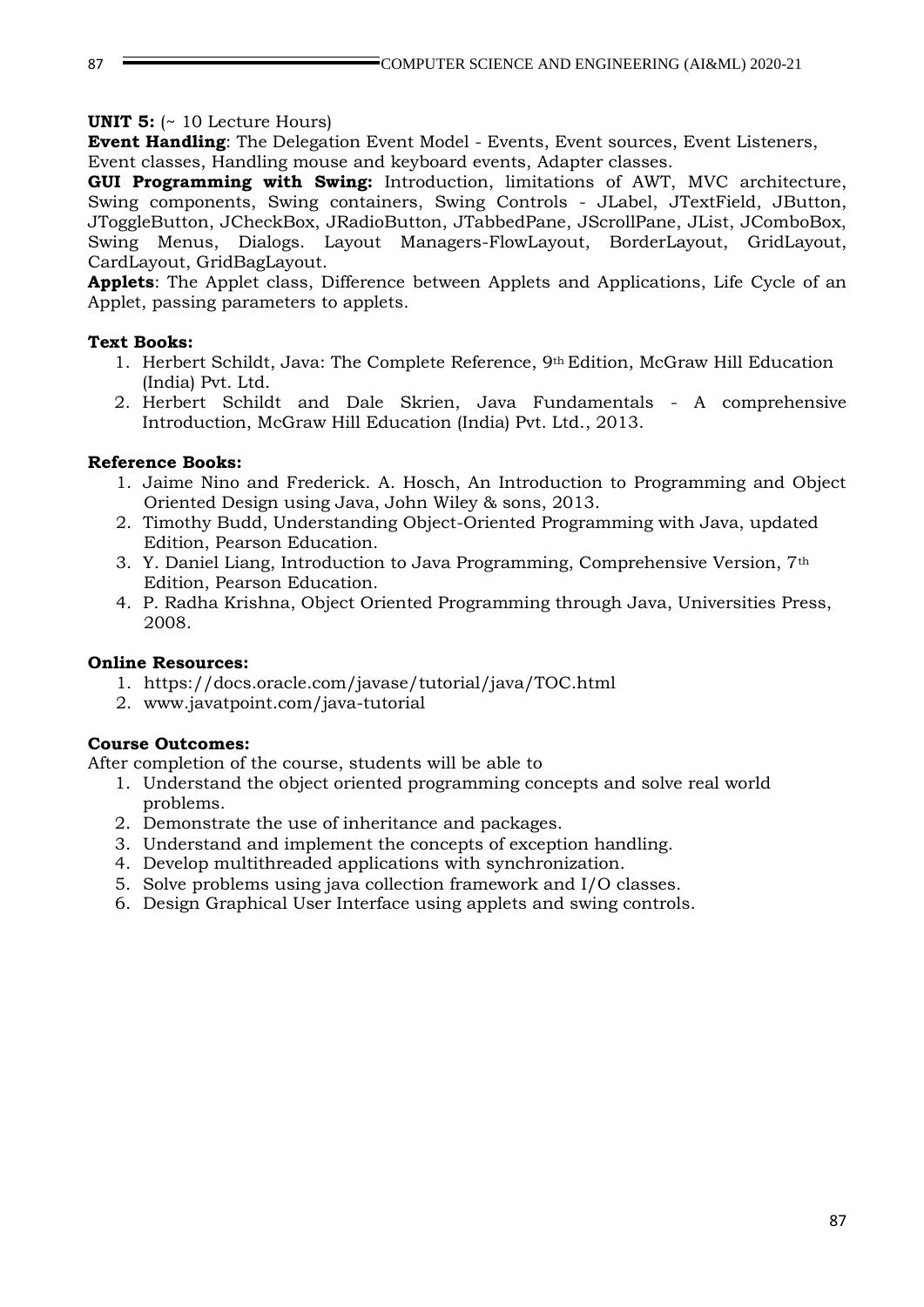**(AUTONOMOUS)**

**Shaikpet, HYDERABAD - 500 104**

**II Year B.Tech. CSE (AI&ML) II-Semester L T P C Course Code: PC124NB 3 - - 3**

### **INTRODUCTION TO ARTIFICIAL INTELLIGENCE**

**Prerequisites**: Data Structures using C, Discrete Mathematics

### **Course Objectives:**

- 1. To learn the difference between optimal reasoning vs human like reasoning.
- 2. To understand the notions of state space representation, exhaustive search, heuristic search.
- 3. To learn different knowledge representation techniques.
- 4. To understand the applications of AI like Game Playing and Expert Systems.
- 5. To Introduce the concept of Machine Learning

## **UNIT 1:** (~ 10 Lecture Hours)

**Introduction:** History, Intelligent Systems, Foundations of AI, Sub areas of AI & Applications.

**Problem Solving** - State-Space Search and Control Strategies, General Problem Solving Techniques Characteristics of Problem, Exhaustive Searches, Heuristic Search Techniques, Iterative-Deepening A\*, Constraint Satisfaction. Game Playing, Bounded Look-ahead Strategy and use of Evaluation Functions, Alpha-Beta Pruning.

## **UNIT 2:** (~ 9 Lecture Hours)

**Logic Concepts and Logic Programming**: Introduction, Propositional Calculus, Propositional Logic, Natural Deduction System, Axiomatic System, Semantic Tableau System in Propositional Logic, Resolution Algorithm, Predicate Logic, Logic Programming.

## **UNIT 3:** (~ 10 Lecture Hours)

**Knowledge Representation:** Introduction, Approaches to Knowledge Representation, Knowledge Representation using Semantic Network, Extended Semantic Networks for KR, Knowledge Representation using Frames.

**Advanced Knowledge Representation Techniques**: Case Grammars, Semantic Web

## **UNIT 4:** (~ 10 Lecture Hours)

**Uncertainty Measure** - Probability Theory: Introduction, Probability Theory, Bayesian Belief Networks, Certainty Factor Theory, Dempster-Shafer Theory.

**Introduction to Machine Learning**: Machine Learning Systems, Supervised and unsupervised learning, Inductive and Deductive learning.

#### **UNIT 5:** (~ 10 Lecture Hours)

**Expert System and Applications**: Introduction, Phases in Building Expert Systems, Expert System Architecture, Expert Systems Vs Traditional Systems, Rule based Expert Systems, Truth Maintenance Systems, Applications of Expert Systems, List of Shells and Tools.

## **Text Books:**

1. Saroj Kaushik, Artificial Intelligence, Cengage Learning, 2011.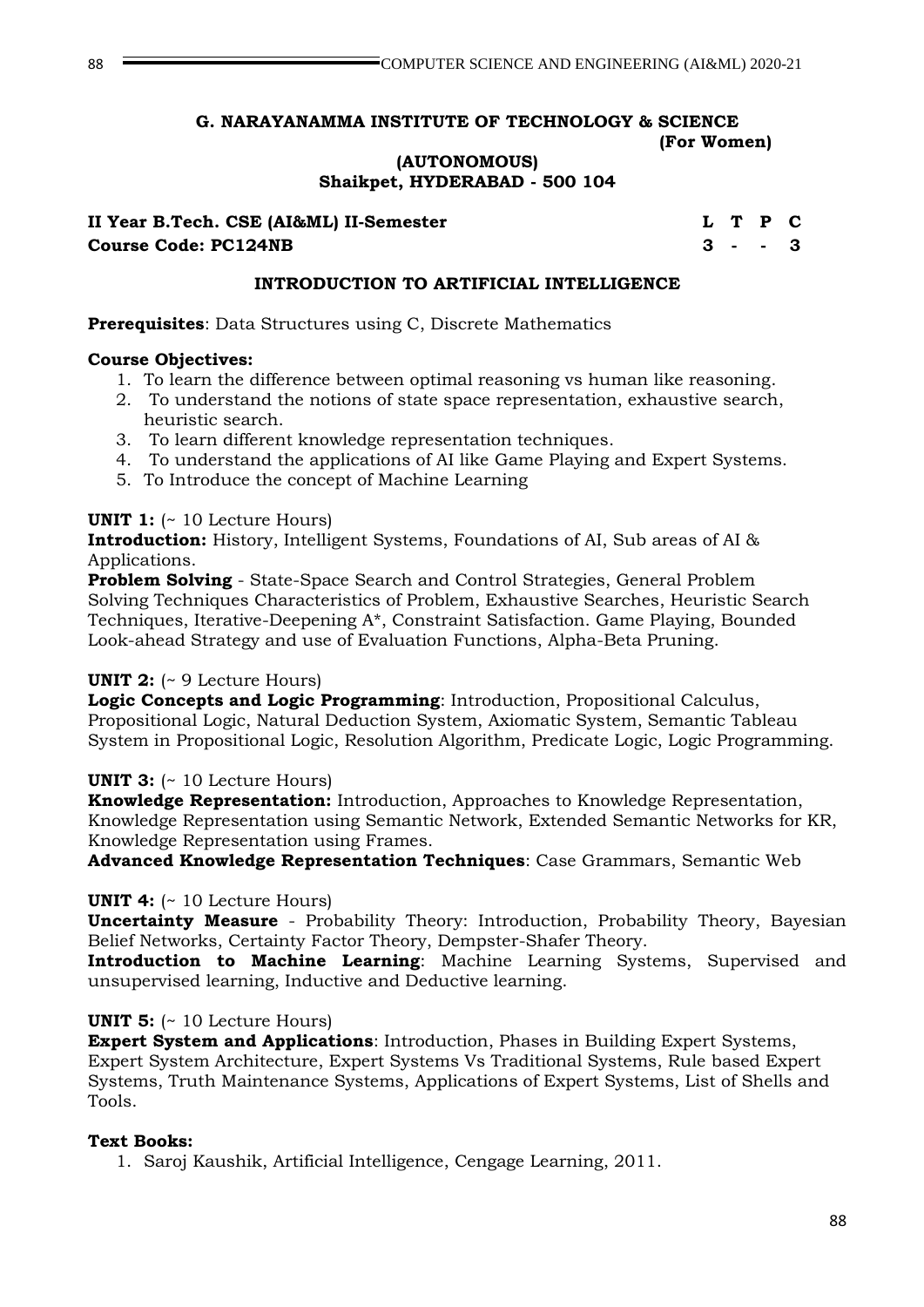## **Reference Books:**

- 1. Rich, Knight, Nair: Artificial intelligence, Tata McGraw Hill, Third Edition, 2009.
- 2. Eugene Charniak, Introduction to Artificial Intelligence, Pearson, 2007.
- 3. Dan W.Patterson, Introduction to Artificial Intelligence and Expert Systems, PHI, 1990.
- 4. George Fluger, Artificial Intelligence, 5th Edition, Pearson.

### **Online Resources:**

- 1. http://www.vssut.ac.in/lecture\_notes/lecture1428643004.pdf
- 2. http://nptel.ac.in/courses/106105077/
- 3. https://onlinecourses.nptel.ac.in/noc18\_cs18/preview
- 4. https://www.edx.org/course/artificial-intelligence-ai-columbiax-csmm-101x-4

## **Course outcomes:**

- 1. Understand the basics of AI and to formulate efficient problem space and select a search algorithm for a problem.
- 2. Apply AI techniques to solve problems related to Game playing, Expert systems.
- 3. Develop Logic programming skills.
- 4. Represent knowledge using appropriate techniques.
- 5. Interpret probabilistic and logical reasoning for knowledge.
- 6. Understand the concept of machine learning.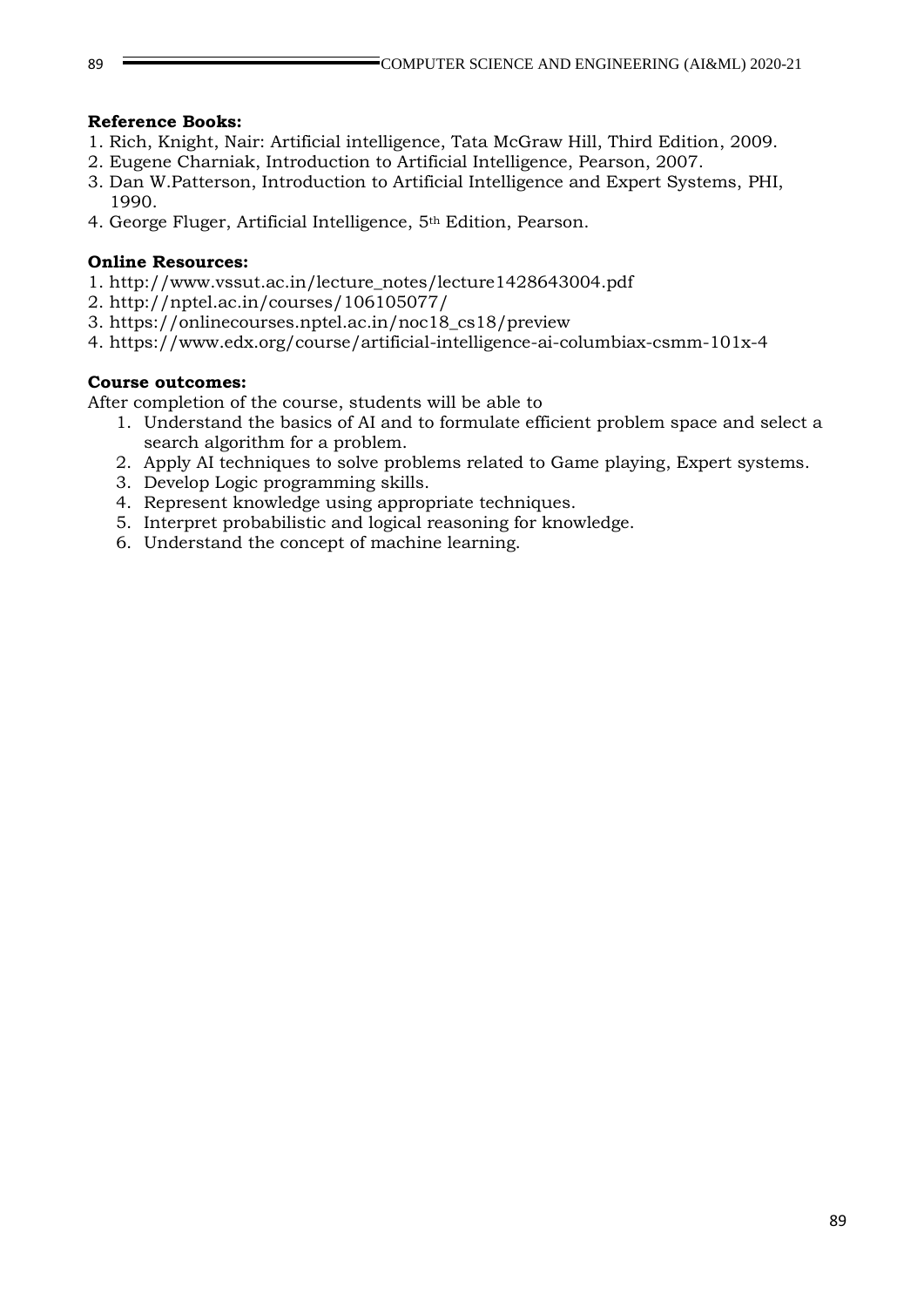**(AUTONOMOUS)**

**Shaikpet, HYDERABAD - 500 104**

**II Year B.Tech. CSE (AI&ML) II-Semester L T P C Course Code: PC12427 - - 3 1.5**

## **COMPUTER ORGANIZATION AND MICROPROCESSOR LAB**

(Common to CSM & CSD)

**Prerequisites:** Digital Logic Design

## **Course Objectives:**

- 1. Design and implement combinational circuits using logic gates.
- 2. Analyze and design sequential circuits using logic gates.
- 3. Write programs in Assembly language to solve the problems.
- 4. Understand, compile and debug the programs.

## **List of Experiments:**

## **Week 1:**

Implement the following experiments using Logic gates and IC's

- a. Logic gates using universal gates.
- b. Design a Full adder.
- c. Design 4x1 and 8x1 MUX.

## **Week 2:**

Implement the following experiments using Logic gates and IC's

a. Design a 3 to 8 decoder. b. Design a 4-bit comparator.

## **Week 3:**

Implement the following experiments using Flip-flops

a. Design a 4-bit shift register. b. Design a decade counter.

## **Week 4:**

Write an Assembly Language Program (ALP) to evaluate the expressions a=b+c-d\*e and  $z=x+y+w-v+u/k$ . Considering 8-bit, 16-bit and 32-bit binary numbers as b, c, d, e, k, u, v, w, x and y.

## **Week 5:**

Write an ALP of 8086 to take N numbers as input and arrange them in ascending and descending order.

## **Week 6:**

Write an ALP of 8086 to take N numbers as input and do the following operations on them a. Find maximum and minimum. b. Find average

## **Week 7:**

Write an ALP of 8086 to take a string as input and do the following operations on it a. Find the length. b. Find whether it is Palindrome or not.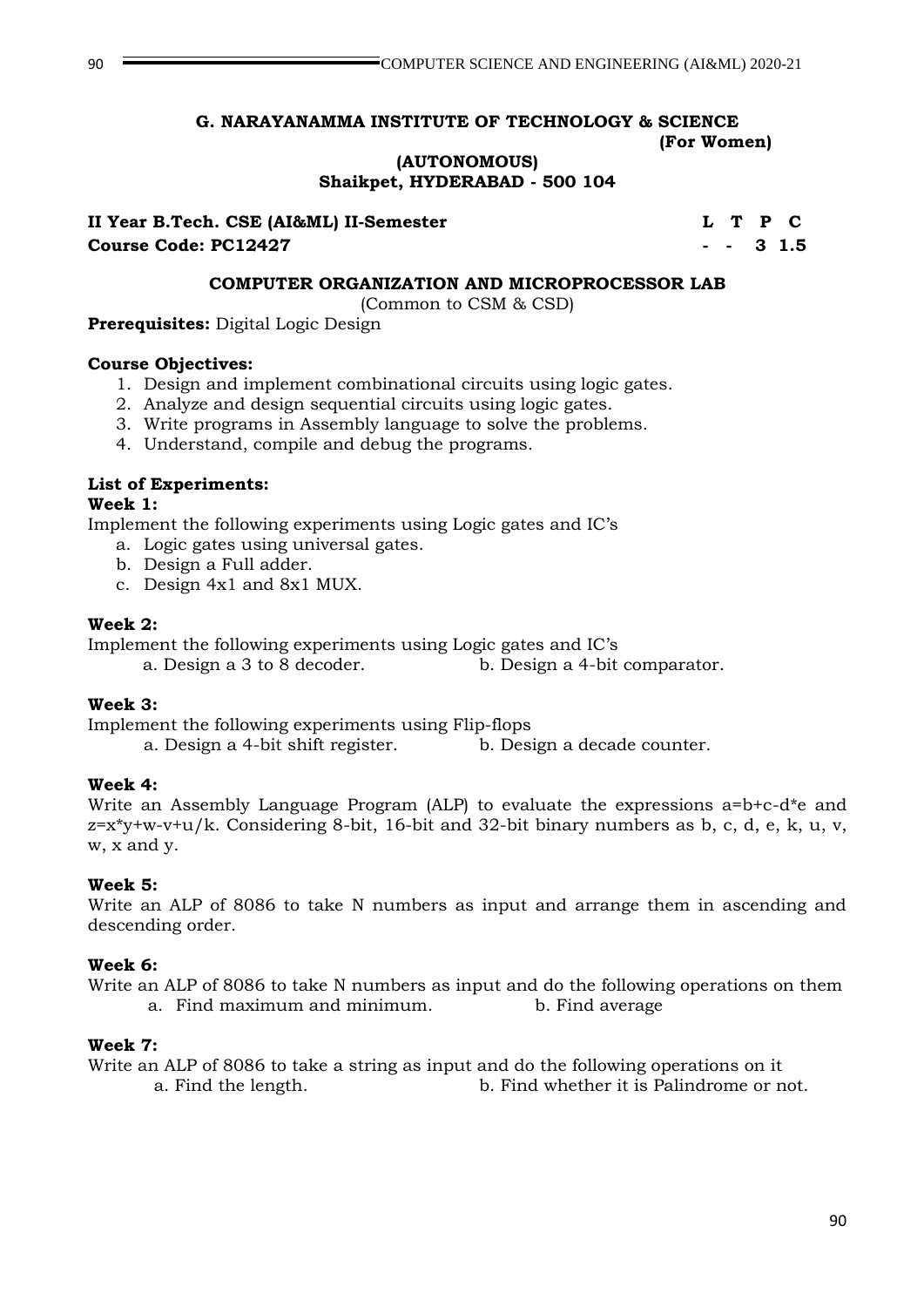#### **Week 8:**

Write an ALP of 8086 to take a string as input and find whether given string is substring or not.

### **Week 9:**

Write an ALP of 8086 to take a number as input and find the factorial using a procedure call.

### **Week 10:**

Write an ALP of 8086 to take a number as input and find the Fibonacci series up to n terms using a procedure call.

### **Week 11:**

Write an ALP of 8086 for interfacing with Analog to Digital Converter.

### **Week 12:**

Write an ALP of 8086 for interfacing with Digital to Analog Converter.

#### **Text Books:**

- 1. M. Morris Mano, Computer System Architecture, 3rd Edition, Pearson.
- 2. K. M Bhurchandi and A.K Ray, Advanced Microprocessors and Peripherals, 3rd Edition, Tata McGraw-Hill Education.

#### **Reference Books:**

- 1. Anand Kumar, Switching theory and logic design, 2013, PHI.
- 2. Douglas V. Hall, Microprocessor and Interfacing, 2nd Edition, Tata McGraw-Hill Education.

### **Online Resources:**

http://nptel.ac.in/courses/106103068/pdf/coa.pdf

## **Course Outcomes:**

- 1. Design combinational circuits using logic gates.
- 2. Design sequential circuits using logic gates.
- 3. Recognize the representation of data, addressing modes and instructions sets.
- 4. Write and execute programs in Assembly language to solve the problems.
- 5. Compile and debug the programs.
- 6. Analyze and interface different peripherals with the microprocessor.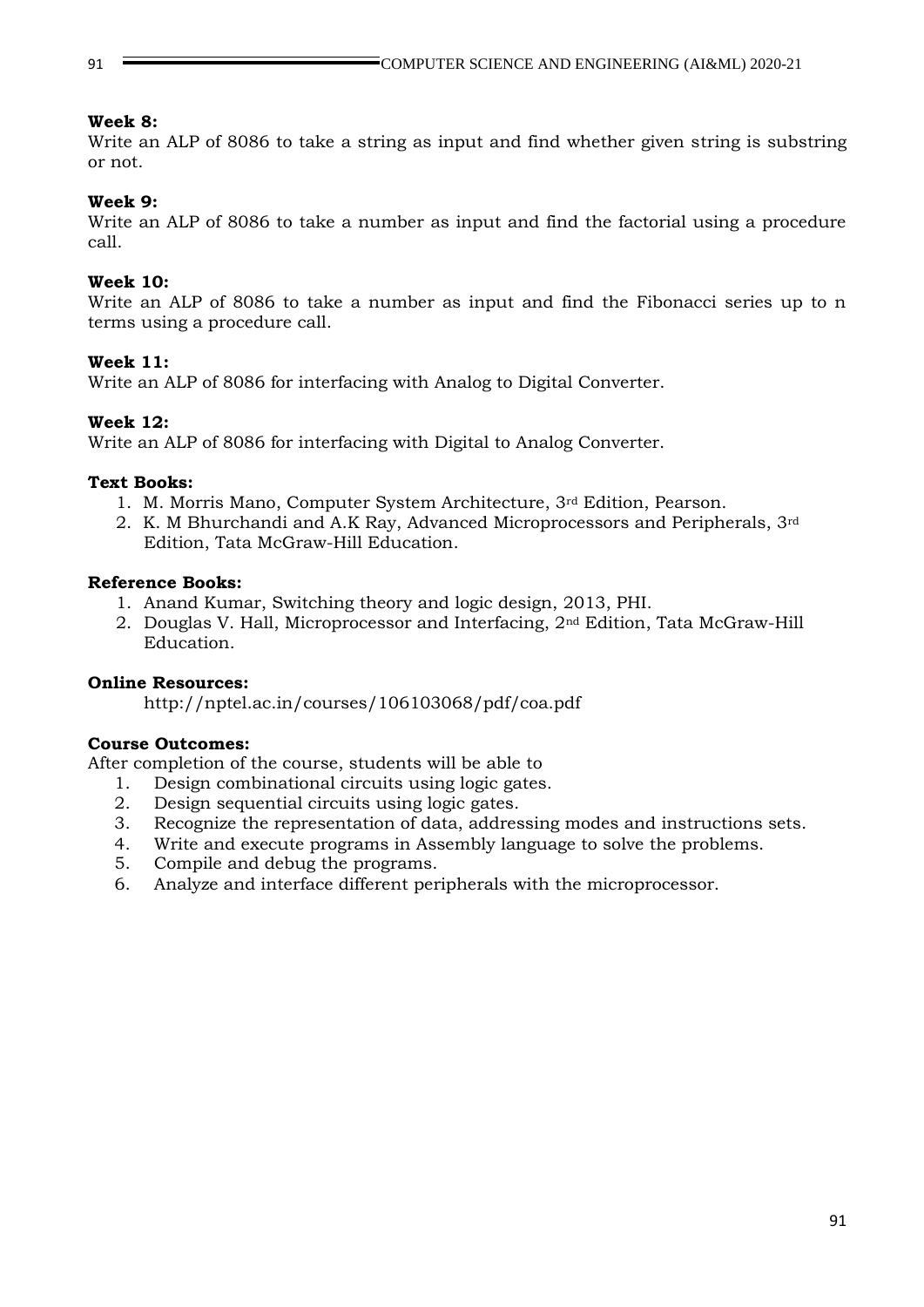**(AUTONOMOUS)**

**Shaikpet, HYDERABAD - 500 104**

**II Year B.Tech. CSE (AI&ML) II-Semester L T P C Course Code: PC12433** 4 5 3 1.5

## **OPERATING SYSTEMS LAB**

(Common to CST, CSM & CSD)

**Prerequisites:** Programming for Problem Solving, Data Structures using C

### **Course Objectives:**

- 1. To write programs in Linux environment.
- 2. To implement the scheduling algorithms.
- 3. To develop solutions for synchronization problems using semaphores.
- 4. To implement page replacement algorithms and other memory management techniques.
- 5. To implement file allocation methods.

### **List of Experiments:**

## **Use Linux operating system and GNU C compiler**:

**Week 1:** Programs using system calls

- a. Write a C program to simulate ls | sort command.
- b. Write a C program to implement the Process system calls. Create a new process, create a child process to it and then make it wait and abort.
- c. Write a C program to simulate copy the contents of one file to another using system calls.
- **Week 2:** Write C programs to simulate the following CPU scheduling algorithms: a. FCFS b. SJF
- **Week 3:** Write C programs to simulate the following CPU scheduling algorithms: a. Priority b. Round Robin
- **Week 4:** Write a C program to solve the Producer- Consumer problem using semaphores.
- **Week 5:** Write a C program to solve the Dining- Philosopher problem using monitors.
- **Week 6:** Write a C program to simulate Bankers Algorithm for Dead Lock Avoidance.
- **Week 7:** Write a C program to simulate Bankers Algorithm for Dead Lock Prevention.
- **Week 8:** Write C program to simulate the paging technique of memory management.

**Week 9:** Write C program to simulate the segmentation technique of memory management.

- **Week 10:** Write C programs to simulate the following page replacement algorithms: a. FIFO b. LRU
- **Week 11:** Write C programs to simulate the following Directory organization techniques: a. Single level directory b. Two level directory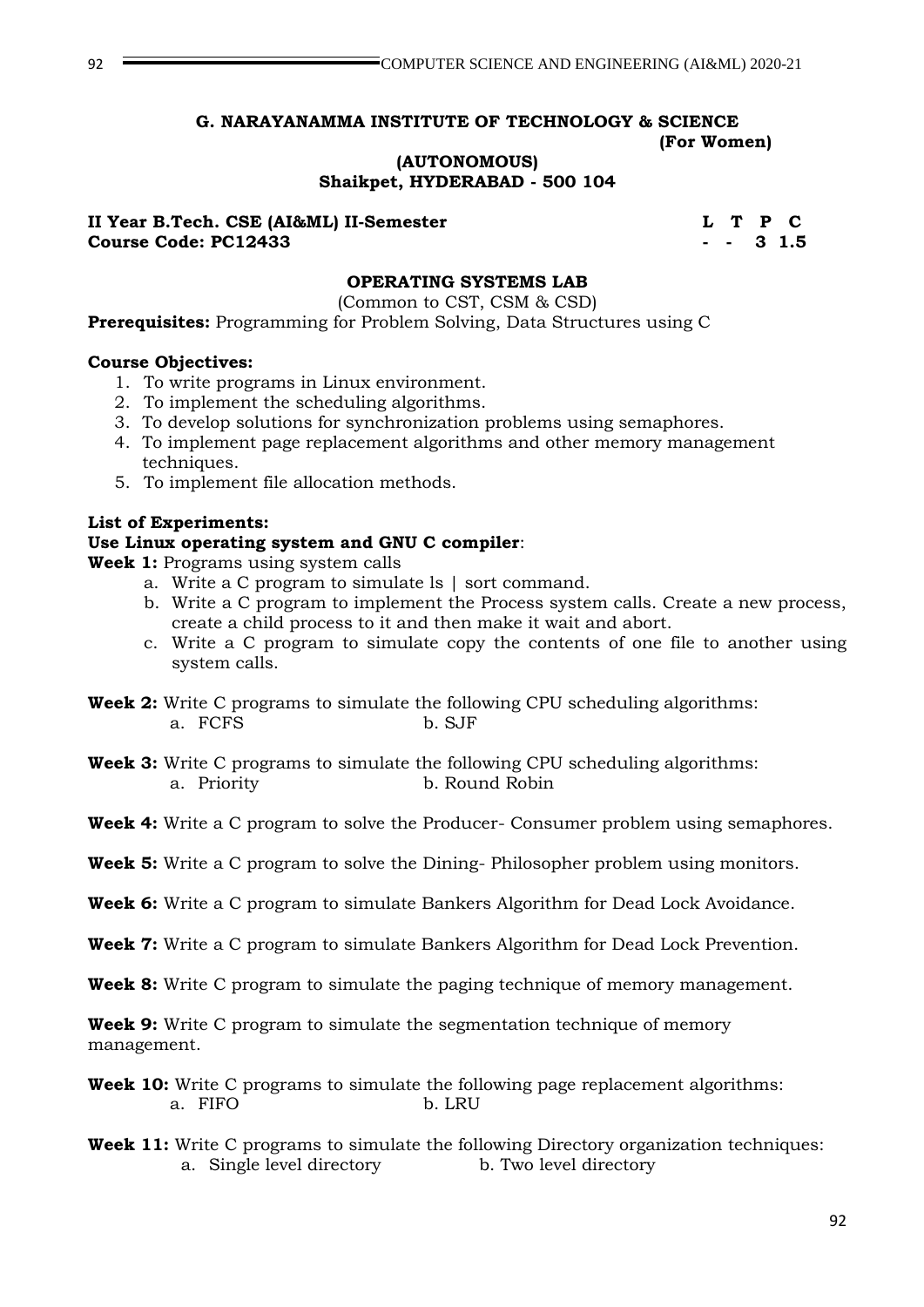**Week 12:** Write C programs to simulate the following File allocation methods: a. Contiguous b. Linked

### **Text Books:**

- 1. Abraham Silberschatz, Peter Galvin and Greg Gagne, Operating System Concepts, 9th Edition, Wiley Asia Student Edition.
- 2. William Stallings, Operating Systems: Internals and Design Principles, 5th Edition, Prentice Hall of India.

### **Reference Books:**

- 1. P.C.P Bhatt, An Introduction to Operating Systems, 2nd Edition, PHI.
- 2. Terrence Chan, Unix System Programming Using C++, PHI/ Pearson.
- 3. Andrew S Tanenbaum, Modern Operating Systems, 3rd Edition, PHI.

### **Online Resources:**

- 1. http://codex.cs.yale.edu/avi/os-book/OS9/
- 2. www.cs.uic.edu/~jbell/CourseNotes/OperatingSystems

## **Course Outcomes:**

- 1. Design and solve synchronization problems.
- 2. Simulate and implement scheduling concepts.
- 3. Model a deadlock situation and implementing methods for handling deadlocks.
- 4. Simulate and implement memory management techniques.
- 5. Simulate and implement various file management concepts.
- 6. Use different system calls for writing application programs.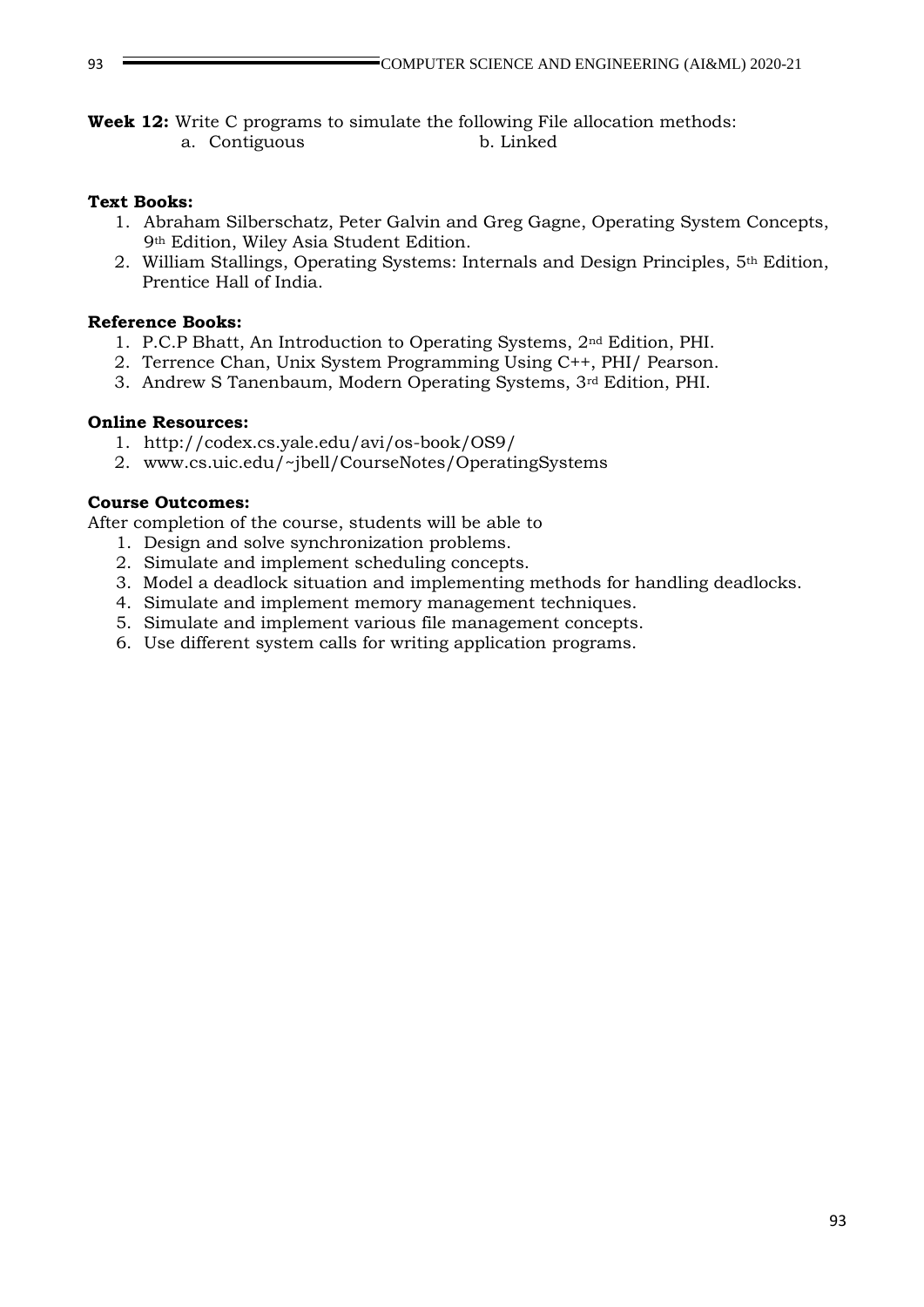# **(AUTONOMOUS)**

**Shaikpet, HYDERABAD - 500 104**

**II Year B.Tech. CSE (AI&ML) II-Semester L T P C Course Code: PC12423 - - 3 1.5**

### **OBJECT ORIENTED PROGRAMMING THROUGH JAVA LAB**

(Common to CST, CSM & CSD)

## **Prerequisites:** Programming for Problem Solving

## **Course Objectives:**

- 1. Develop skills to apply object oriented programming in problem solving.
- 2. Demonstrate the use of inheritance and interfaces.
- 3. Implement the concepts of exception handling and multithreading.
- 4. Solve problems using java collection framework and I/O classes.
- 5. Write GUI programs using applets and swing controls.

**Note:** Use Linux for Lab Experiments. Though not mandatory, encourage the use of Eclipse platform.

## **List of Experiments**:

## **Week 1:**

Write a Java program that prints all real solutions to the quadratic equation  $ax^2+bx+c=0$ . Read in a, b, c and use the quadratic formula. If the discriminant  $b^2-4ac$  is negative, display a message stating that there are no real solutions.

## **Week 2:**

- a. Write a Java program that demonstrates constructor overloading.
- b. Write a Java program to implement the use of inner classes.

## **Week 3:**

- a. Write a Java program to create an abstract class named 'Shape' that contains two integers and an empty method named printArea( ). Provide three classes named Rectangle, Triangle and Circle such that each one of the classes extends the class Shape. Each one of the classes contains only the method printArea( ) that prints the area of the given shape.
- b. Write a Java program that implements multiple inheritance.
- c. Write a Java program that demonstrates method overriding.

#### **Week 4:**

- a. Write a Java program that implements a multi-threaded application that has three threads. First thread generates random integer every 1 second and if the value is even, second thread computes the square of the number and prints. If the value is odd, the third thread will print the value of cube of the number.
- b. Write a Java program that implements producer consumer problem using the concept of Inter thread communication.

#### **Week 5:**

a. Write a Java program to list all the files in a directory including the files present in all its subdirectories.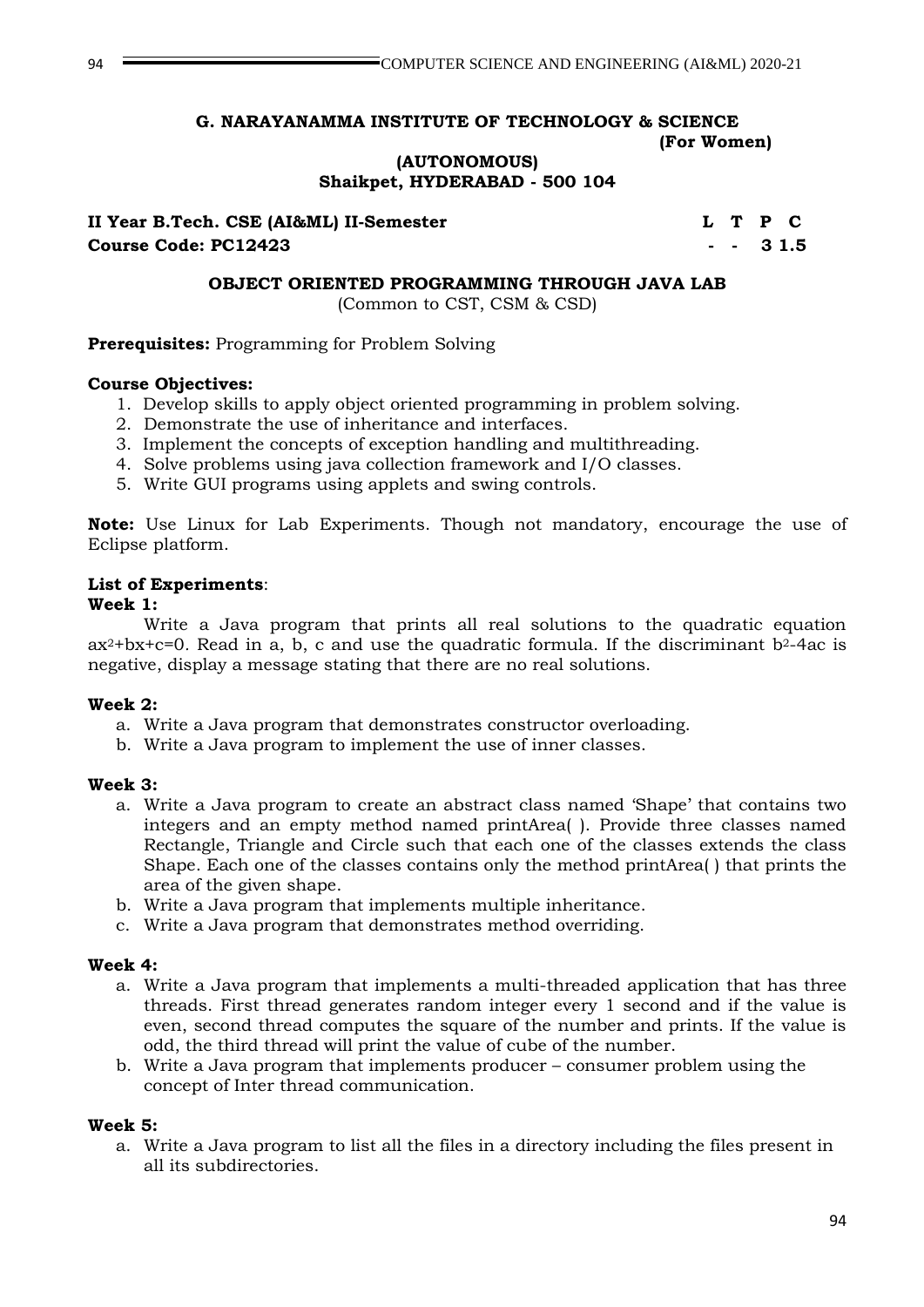- b. Write a Java program for the following:
	- i) Create a doubly linked list of elements.
	- ii) Delete a given element from the above list.
	- iii) Display the contents of the list after deletion.

#### **Week 6:**

Write a Java program that loads names and phone numbers from a text file where the data is organized as one line per record and each field in a record is separated by a tab (\t). It takes a name or phone number as input and prints the corresponding other value from the hash table (hint: use hash tables).

### **Week 7:**

- a. Develop an applet that displays a simple message.
- b. Develop an applet in java that receives an integer in one text field, and computes its factorial value and returns it in another text field, when the button named "Compute" is clicked.

### **Week 8:**

Write a Java program that creates a user interface to perform integer divisions. The user enters two numbers in the text fields, Num1 and Num2. The division of Num1 and Num 2 is displayed in the Result field when the Divide button is clicked. If Num1 or Num2 are not integers, the program would throw a Number Format Exception. If Num2 is Zero, the program would throw an Arithmetic Exception. Display the exception in a message dialog box.

### **Week 9:**

Write a Java program that works as a simple calculator. Use a GridLayout to arrange buttons for the digits and for the  $+$ ,  $-$ ,  $*$ ,  $\%$  operations. Add a text field to display the result. Handle any possible exceptions like divide by zero.

#### **Week 10:**

Write a Java program that simulates a traffic light. The program lets the user select one of the three lights: red, yellow or green with radio buttons. On selecting a button, an appropriate message with "Stop" or "Ready" or "Go" should appear.

#### **Week 11:**

Write a Java program that handles all mouse events and shows the event name at the center of the window when a mouse event is fired. (Use Adapter classes).

## **Week 12:**

Suppose that a table named Table.txt is stored in a text file. The first line in the file is the header, and the remaining lines correspond to rows in the table. The elements are separated by commas. Write a Java program to display the table using Labels in Grid Layout.

#### **Text Books:**

- 1. Herbert Schildt, Java- The Complete Reference, 9th Edition, McGraw Hill Education (India) Pvt. Ltd.
- 2. Paul Deitel and Harvey Deitel, Java- How to Program, Early Objects, 10th Edition, Pearson Education.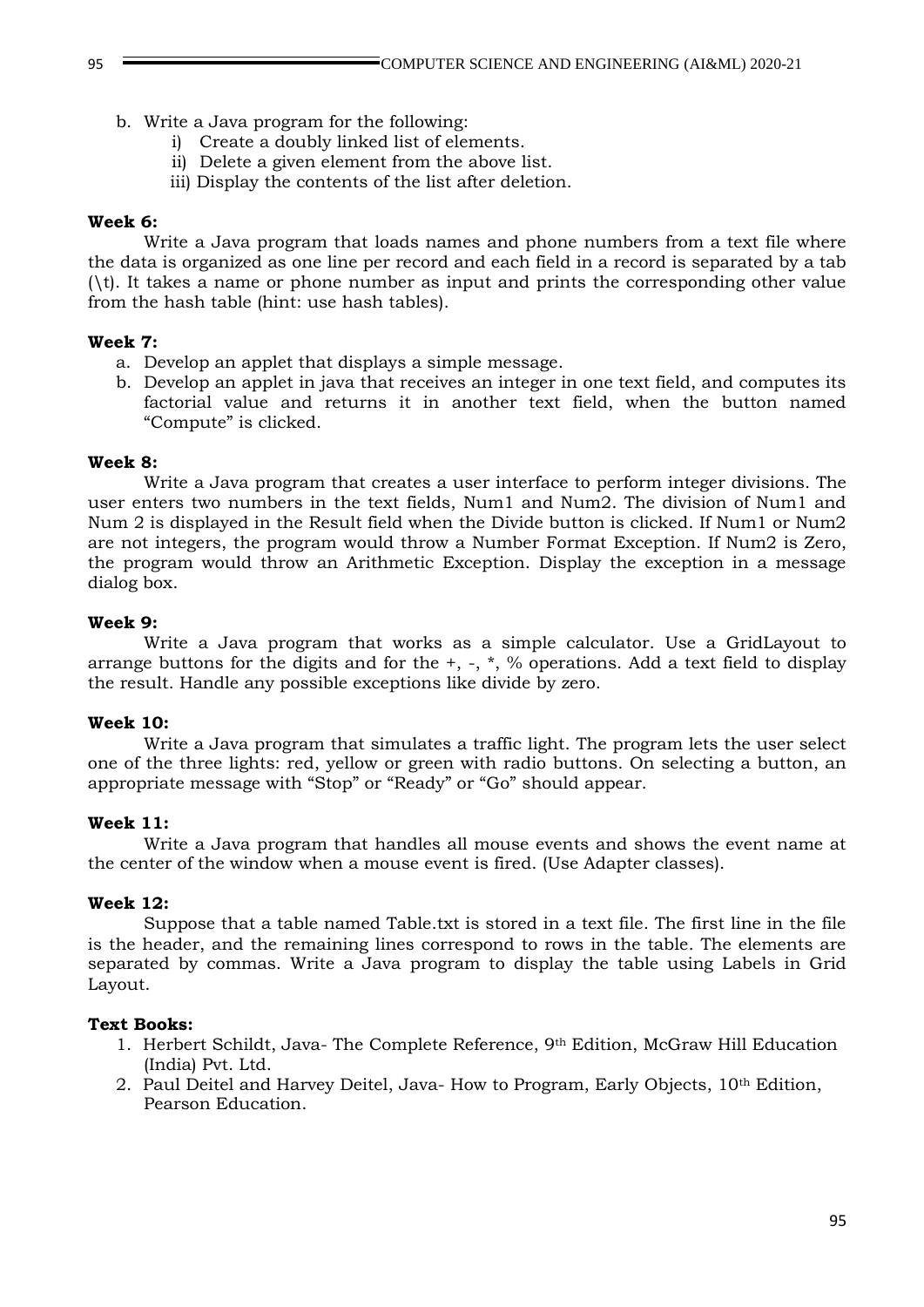#### **Reference Books:**

- 1. Bruce Eckel, Thinking in Java, 3rd Edition, Pearson Education.
- 2. Cay S. Horstmann and Gary Cornell, Core Java, Volume 1-Fundamentals, 9th Edition, Pearson Education.

### **Online Resources:**

- 1. http://docs.oracle.com/javase/tutorial/java/TOC.html
- 2. www.javatpoint.com/java-tutorial

## **Course Outcomes:**

- 1. Implement the concepts of object oriented programming to solve problems.
- 2. Develop programs using inheritance and interfaces.
- 3. Understand and implement the concepts of exception handling.
- 4. Develop multithreaded applications with synchronization.
- 5. Solve problems using java collection framework and I/O classes.
- 6. Develop GUI based applications using applets and swing controls.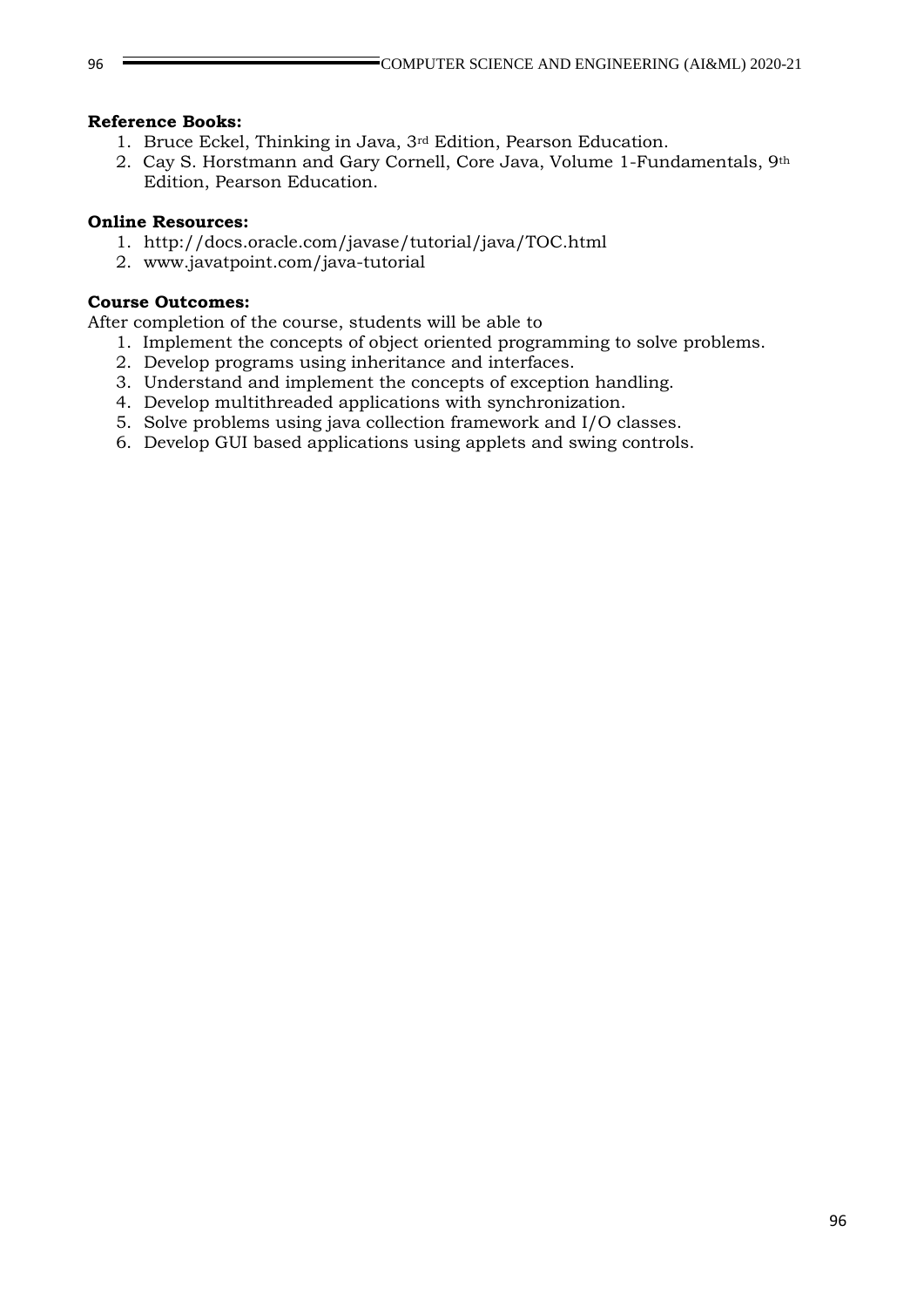#### **(AUTONOMOUS) Shaikpet, HYDERABAD - 500 104**

### **II Year B.Tech. CSE (AI&ML) II-Semester L T P C Course Code: MC124BE** 2 2

#### **ENVIRONMENTAL SCIENCES**

(Common to CST, CSM & CSD) (Mandatory Course)

### **Prerequisites:** -Nil-

## **Course Objectives:**

- 1. Understanding the importance of ecological balance for sustainable development.
- 2. Understanding the impacts of developmental activities and mitigation measures.
- 3. Understanding the environmental policies and regulations.
- 4. Create awareness about environmental issues & identify the sustainable solutions.
- 5. To sensitize the young minds to wildlife environment.
- 6. To develop the knowledge on various environmental components and their interrelation with each other.

#### **UNIT 1:** (~ 5 Lecture Hours)

**Ecosystems**: Definition, Scope and Importance of ecosystem. Classification, structure and function of an ecosystem, food chains, food webs, and ecological pyramids. Flow of energy, Biogeochemical cycles, Bioaccumulation, Bio-magnification, ecosystem value, services and carrying capacity, Field visits.

#### **UNIT 2:** (~ 7 Lecture Hours)

**Natural Resources**: Introduction, Classification of Resources, Living and Non-Living resources, Water Resources**:** use and over utilization of surface and ground water, floods and droughts, Dams: benefits and problems. Mineral Resources: use and exploitation, environmental effects of extracting and using mineral resources. Land Resources, Energy Resources: growing energy needs, renewable and non-renewable energy sources, use of alternate energy source, case studies.

#### **UNIT 3:** (~ 6 Lecture Hours)

**Biodiversity and Biotic Resources**: Introduction, Definition, genetic, species and ecosystem diversity, value of biodiversity; consumptive use, productive use, social, ethical, aesthetic and optional values. India as a mega diversity nation, Hot spots of biodiversity, Field visit Threats to biodiversity: habitat loss, poaching of wildlife, man-wildlife conflicts; Conservation of biodiversity: In-Situ and Ex-situ conservation.

#### **UNIT 4:** (~ 7 Lecture Hours)

**Environmental Pollution and Control Technologies**: Classification of pollution, Air Pollution: Primary and secondary pollutants, Automobile and Industrial pollution, Ambient air quality standards. Water pollution: Sources and types of pollution, drinking water quality standards. Soil Pollution**:** Sources and types, Impacts of modern agriculture, degradation of soil. Noise Pollution: Sources and Health hazards, standards, Solid waste: Municipal Solid Waste management, composition and characteristics of e-Waste and its management.

Global Environmental Problems and Global Efforts: Climate change and impacts on human environment. Ozone depletion and Ozone depleting substances (ODS).